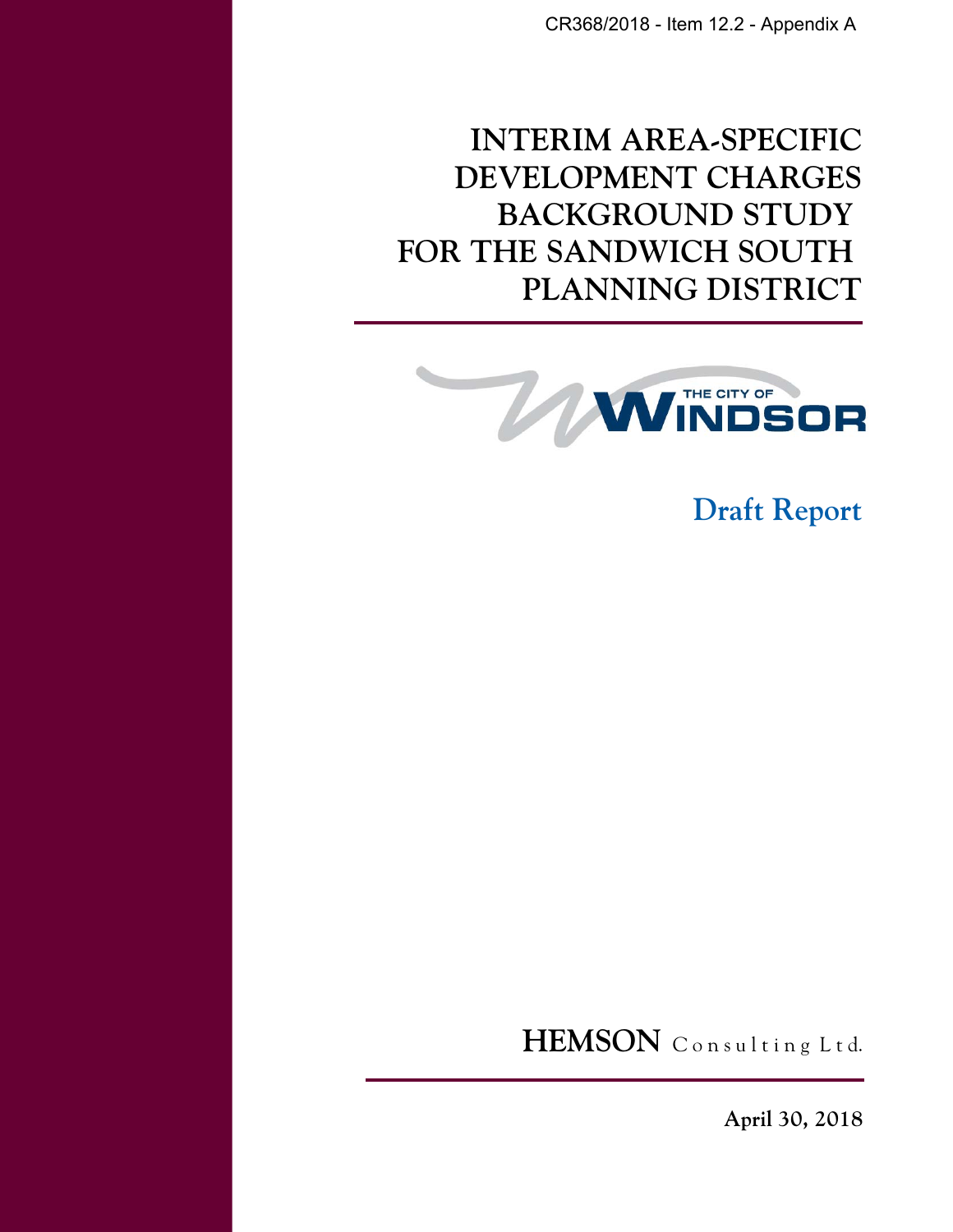# **TABLE OF CONTENTS**

| $\mathbf{I}$ |          |                                                                                                         |  |
|--------------|----------|---------------------------------------------------------------------------------------------------------|--|
| $\mathbf{H}$ |          | AREA-SPECIFIC APPROACH IS USED TO ALIGN DEVELOPMENT-                                                    |  |
|              | A.<br>B. | AREA-SPECIFIC DEVELOPMENT CHARGES ARE CALCULATED  9<br>KEY STEPS IN DETERMINING DEVELOPMENT CHARGES FOR |  |
| Ш            | A.<br>B. |                                                                                                         |  |
| IV           | A.       | A DEVELOPMENT-RELATED CAPITAL FORECAST IS PROVIDED                                                      |  |
|              | B.       | THE DEVELOPMENT-RELATED CAPITAL FORECAST FOR AREA-                                                      |  |
| $\mathbf{V}$ |          | AREA-SPECIFIC DEVELOPMENT CHARGES ARE CALCULATED IN                                                     |  |
|              |          |                                                                                                         |  |
| VI           |          | <b>COMPARISON OF CALCULATED AREA-SPECIFIC AND CITY-WIDE</b>                                             |  |
| VII          |          | LONG-TERM CAPITAL AND OPERATING COSTS AND ASSET                                                         |  |
|              | A.       | NET OPERATING COSTS FOR THE CITY'S SERVICES ESTIMATED                                                   |  |
|              | В.       | LONG-TERM CAPITAL FINANCING FROM NON-DEVELOPMENT                                                        |  |
|              | C.       | ANNUAL ASSET MANAGEMENT PLAN PROVISION                                                                  |  |
|              |          |                                                                                                         |  |
|              |          |                                                                                                         |  |
|              | A.       |                                                                                                         |  |
|              | B.       |                                                                                                         |  |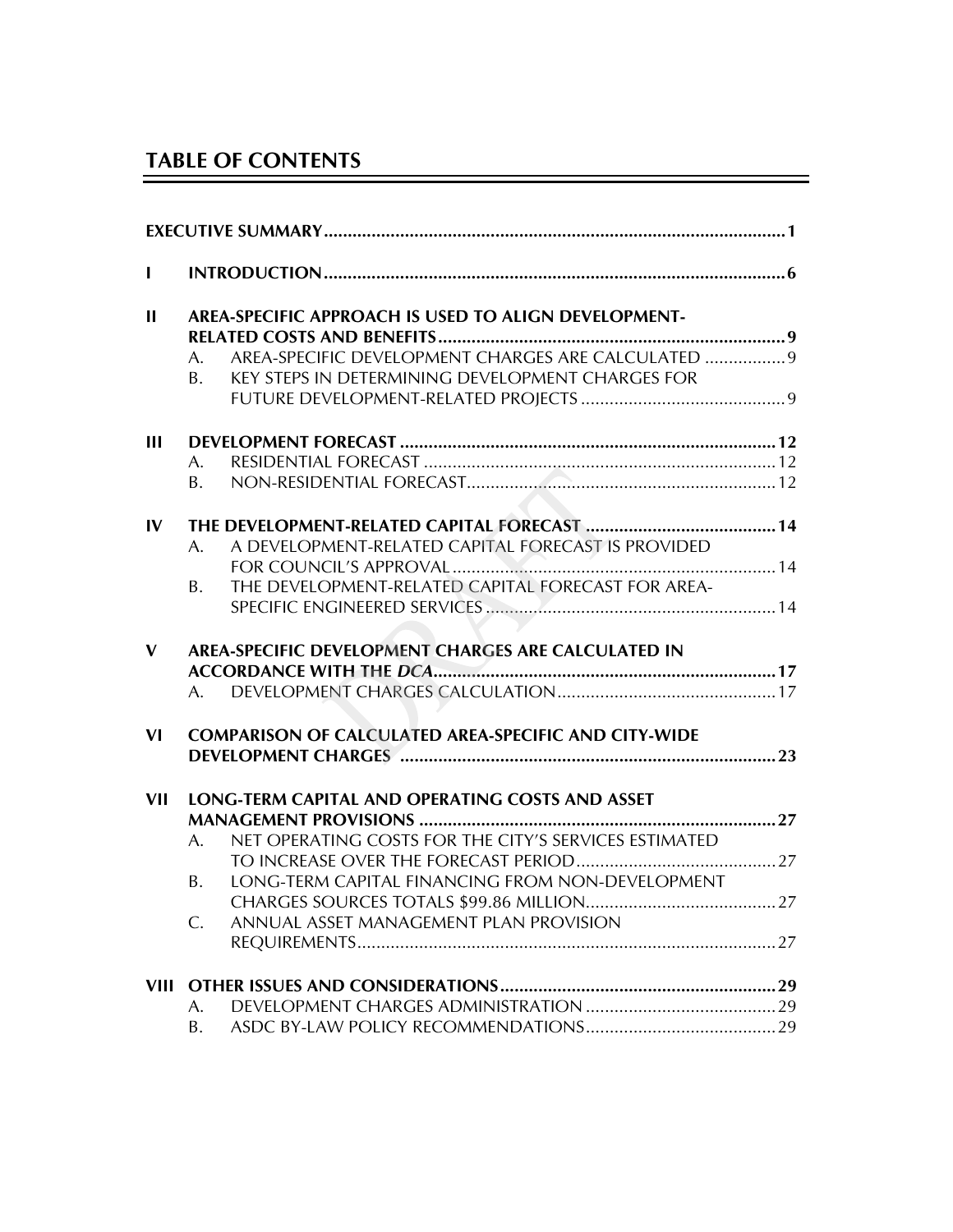# **LIST OF APPENDICES**

| В.            |                | AREA-SPECIFIC ENGINEERED SERVICES TECHNICAL APPENDIX  40 |  |
|---------------|----------------|----------------------------------------------------------|--|
|               | R 1            |                                                          |  |
|               | R <sub>2</sub> |                                                          |  |
|               |                |                                                          |  |
|               |                |                                                          |  |
| $\mathcal{C}$ |                | LONG-TERM CAPITAL AND OPERATING COST IMPACTS76           |  |
| D.            |                |                                                          |  |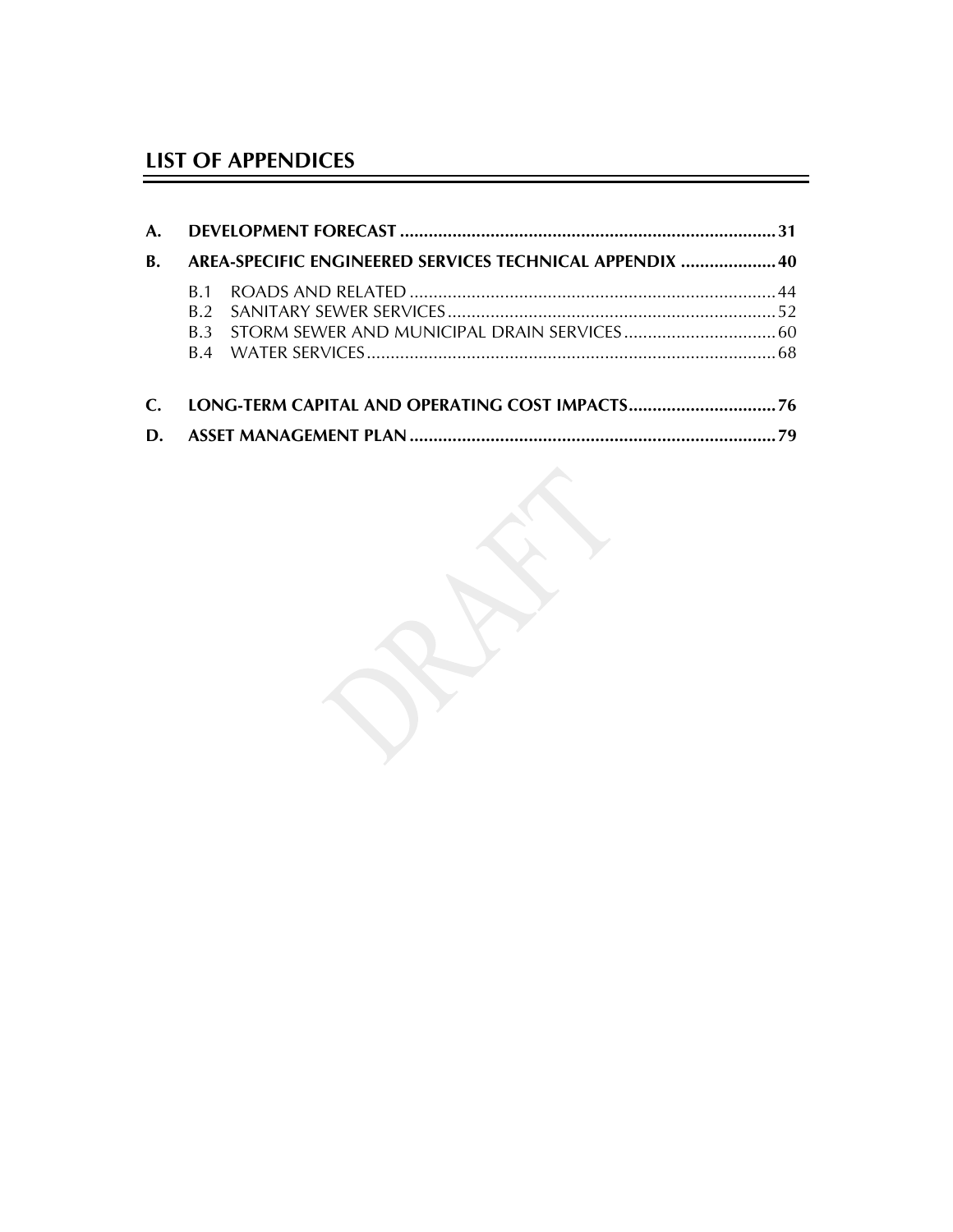# **EXECUTIVE SUMMARY**

The following summarizes the findings of the City of Windsor's Interim Area-Specific Development Charges (ASDC) Background Study for the Sandwich South Planning District.

#### **A. STUDY CONSISTENT WITH DEVELOPMENT CHARGES LEGISLATION**

- This study calculates area-specific development charges for the City of Windsor's Sandwich South Planning District in compliance with the provisions of the Development Charges Act, 1997 (DCA) and its associated regulation (*Ontario Regulation 82/98*) and the recently amended provisions of the legislation.
- On June 1, 2015, the Council of the City of Windsor passed its City-wide Development Charges By-law 60-2015 that will expire on June 1, 2020. The Interim ASDC Background Study and By-law are intended to work in conjunction with By-law 60-2015.
- The City needs to implement development charges to fund the capital projects necessary in the Sandwich South Planning District so that new development pays for its capital requirements to the extent allowed by the DCA and so that new services required by growth are provided in a fiscally responsible manner.
- The DCA and Ontario Regulation (O. Reg.) 82/98 require that a development charges background study be prepared in which development charges are determined with reference to:
	- A forecast of the amount, type and location of residential and nonresidential development anticipated;
	- A review of future capital projects, including an analysis of gross expenditures, funding sources and net expenditures incurred or to be incurred by the City to provide for the expected development, including the determination of the development and non-development-related components of the capital projects;
	- An examination of the long-term capital and operating costs for the capital infrastructure required for each service to which the development charges by-law relates; and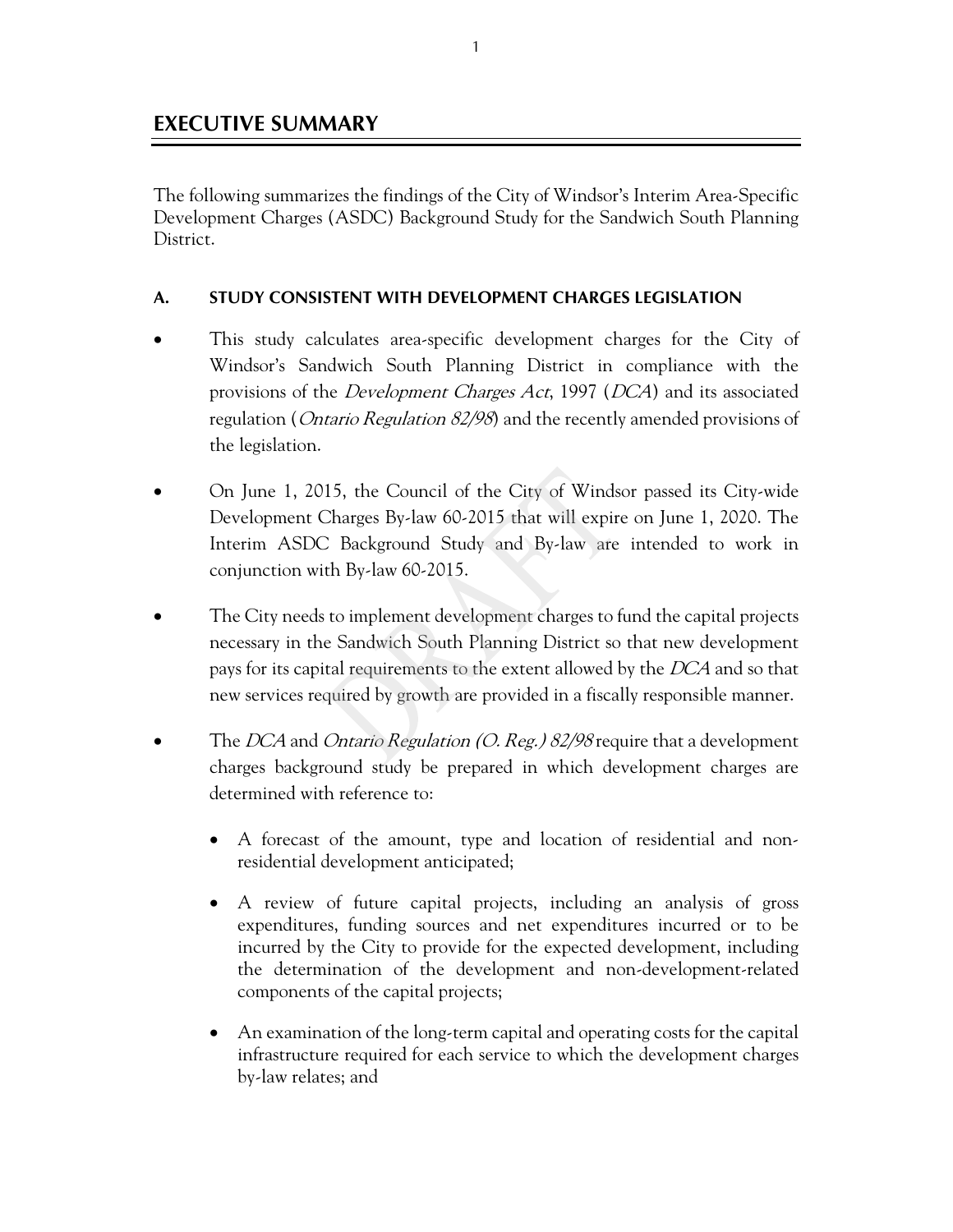- An asset management plan to deal with all assets whose capital costs are proposed to be funded under the DC by-law, and that demonstrates that all assets are financial sustainable over their full life cycle.
- This report identifies the development-related net capital costs attributable to development that is forecast to occur in the Sandwich South Planning District. These costs are apportioned to types of development (residential, nonresidential) in a manner that reflects the increase in the need for each service.
- The calculated charges are the maximum charges the City may adopt. Lower charges may be approved; however, this will require a reduction in the capital plan and reduced service levels, or financing from other sources, likely property taxes and utility rates.

#### **B. ENGINEERED SERVICES WITH AREA-SPECIFIC DEVELOPMENT-RELATED COSTS INCLUDED IN THE ANALYSIS**

The following City services have been included in the ASDC analysis:

- Roads and Related;
- Sanitary Sewer;
- Storm Sewer and Municipal Drains; and
- Water Services.

These services represent the preliminary infrastructure works necessary to allow development to proceed in Sandwich South.

#### **C. DEVELOPMENT FORECAST**

- A forecast of the amount, type and location of residential and non-residential development anticipated in the Sandwich South Planning District to 2036 is included in this report and was used in the ASDC calculation.
- The development forecast was prepared with input from the City's planning department and through a review of relevant Secondary Plan land use designations and policies. It is anticipated that development in Sandwich South over the planning period of 2018 to 2036 will occur predominantly within the East Pelton Secondary Plan area and County Road 42 Secondary Plan area. These two Secondary Plan areas are anticipated to reach build-out in 2036.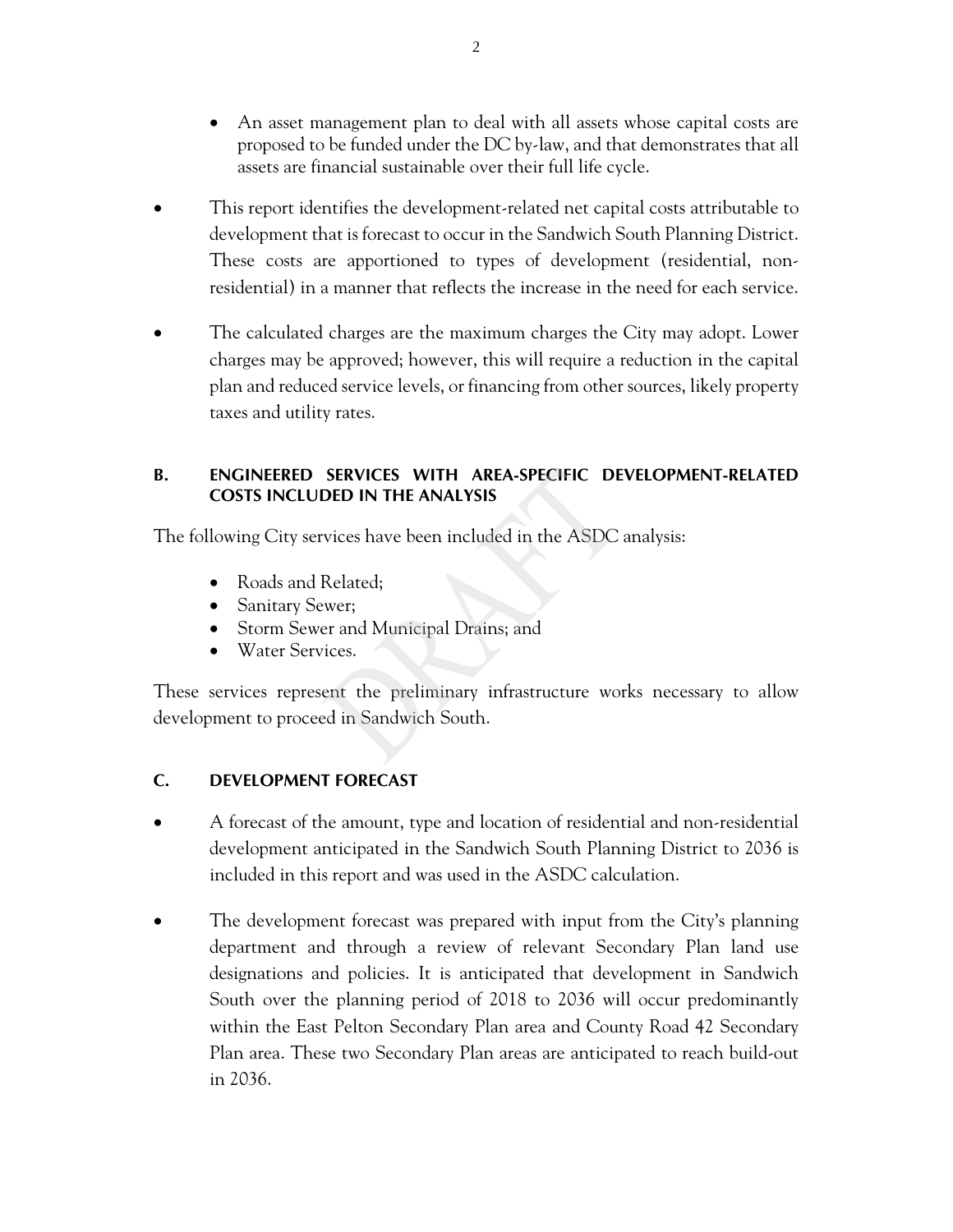- The development forecast for the 2018 to 2036 planning period estimates that the East Pelton and County Road 42 Secondary Plan areas will accommodate nearly 5,000 new dwelling units by 2036. The population in these new dwelling is estimated at 13,200.
- Approximately 872,500 square metres of new, non-residential building space is anticipated between 2018 and 2036. This new non-residential space will accommodate approximately 11,000 jobs.

| <b>Development Forecast</b>            | <b>Growth Over</b><br><b>Planning Period</b><br>2018 - 2036 |  |  |
|----------------------------------------|-------------------------------------------------------------|--|--|
| <b>Residential</b>                     |                                                             |  |  |
| <b>Total Occupied Dwellings</b>        | 4,978                                                       |  |  |
| Population in New Dwellings            | 13,243                                                      |  |  |
| <b>Non-Residential</b>                 |                                                             |  |  |
| <b>Total Employment Growth</b>         | 10,977                                                      |  |  |
| Non-Residential Building Space (sq.m.) | 872,493                                                     |  |  |

The following is a summary of the projected growth for the City:

### **D. DEVELOPMENT-RELATED CAPITAL PROGRAM**

- City staff, in collaboration with Hemson Consulting, have prepared a development-related capital program setting out projects that are required to service anticipated development in Sandwich South to 2036.
- The ASDCs are calculated for the provision of roads, sanitary sewer, storm sewer and municipal drains, and water services. The total cost associated with all of the area-specific development-related works amounts to \$850.36 million.
- Of the \$850.36 million in the engineered services capital program, approximately \$265.38 million of the total program is to be recovered from development charges over the 2018-2036 planning period.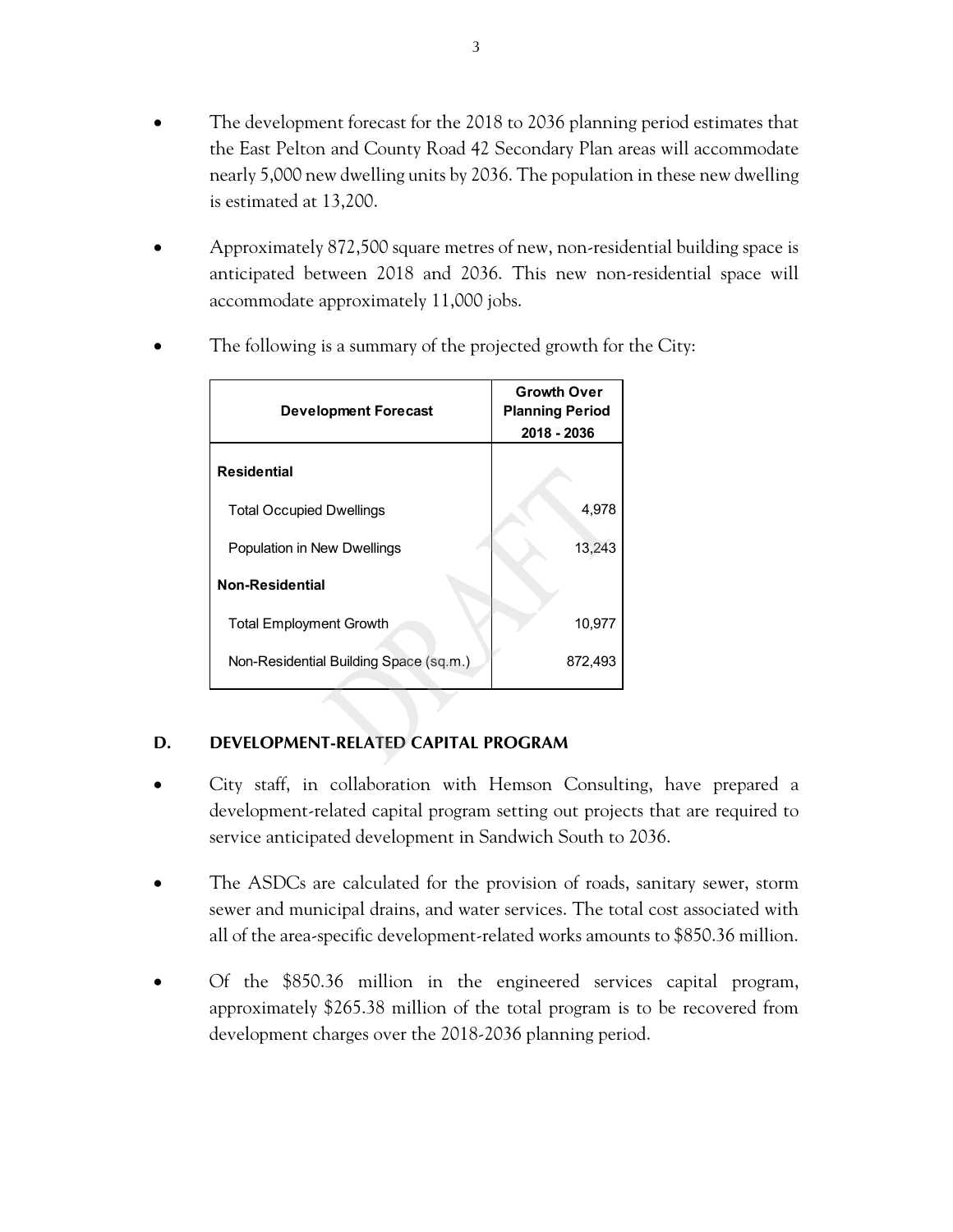- In total, approximately \$57.89 million has been identified as subsidies, or other recoveries, that the City will anticipate receiving to fund development-related projects.
- Non-DC funding for replacement portions of the capital forecast and for portions of the capital projects that benefit existing development total \$108.22 million. These shares will require funding from other sources.
- A portion of the capital program is currently being funded through the Citywide DC by-law. This share is calculated at \$70.60 million and has been excluded from the development charges calculation.
- Many of the engineered infrastructure projects will provide benefit to broader Sandwich South Planning District development beyond 2036. This share is calculated at \$348.28 million and will be eligible under future development charges.

| Area-Specific Engineered Services (2018-2036) |                                    |                                    |  |  |  |  |  |  |
|-----------------------------------------------|------------------------------------|------------------------------------|--|--|--|--|--|--|
| <b>Service</b>                                | <b>Gross Cost</b><br>$($ \$000 $)$ | <b>DC Eligible Cost</b><br>(\$000) |  |  |  |  |  |  |
| Roads                                         | \$550,240.0                        | \$177,426.7                        |  |  |  |  |  |  |
| Sanitary Sewer                                | \$56,436.0                         | \$11,788.7                         |  |  |  |  |  |  |
| Storm Sewer & Municipal Drains                | \$211,196.0                        | \$61,889.8                         |  |  |  |  |  |  |
| Water                                         | \$32,486.4                         | \$14,270.1                         |  |  |  |  |  |  |
| Total                                         | \$850,358.4                        | \$265,375.3                        |  |  |  |  |  |  |

 The following is a summary of the development-related capital forecast for all engineered services:

Appendix C provides full calculation details for the engineered services.

### **E. DEVELOPMENT CHARGES ARE CALCULATED WITH FULL REFERENCE TO THE** *DCA*

 The fully calculated residential ASDCs are recommended to vary by unit type, reflecting the difference in occupancy patterns expected in various unit types and associated differences in demand placed on municipal services.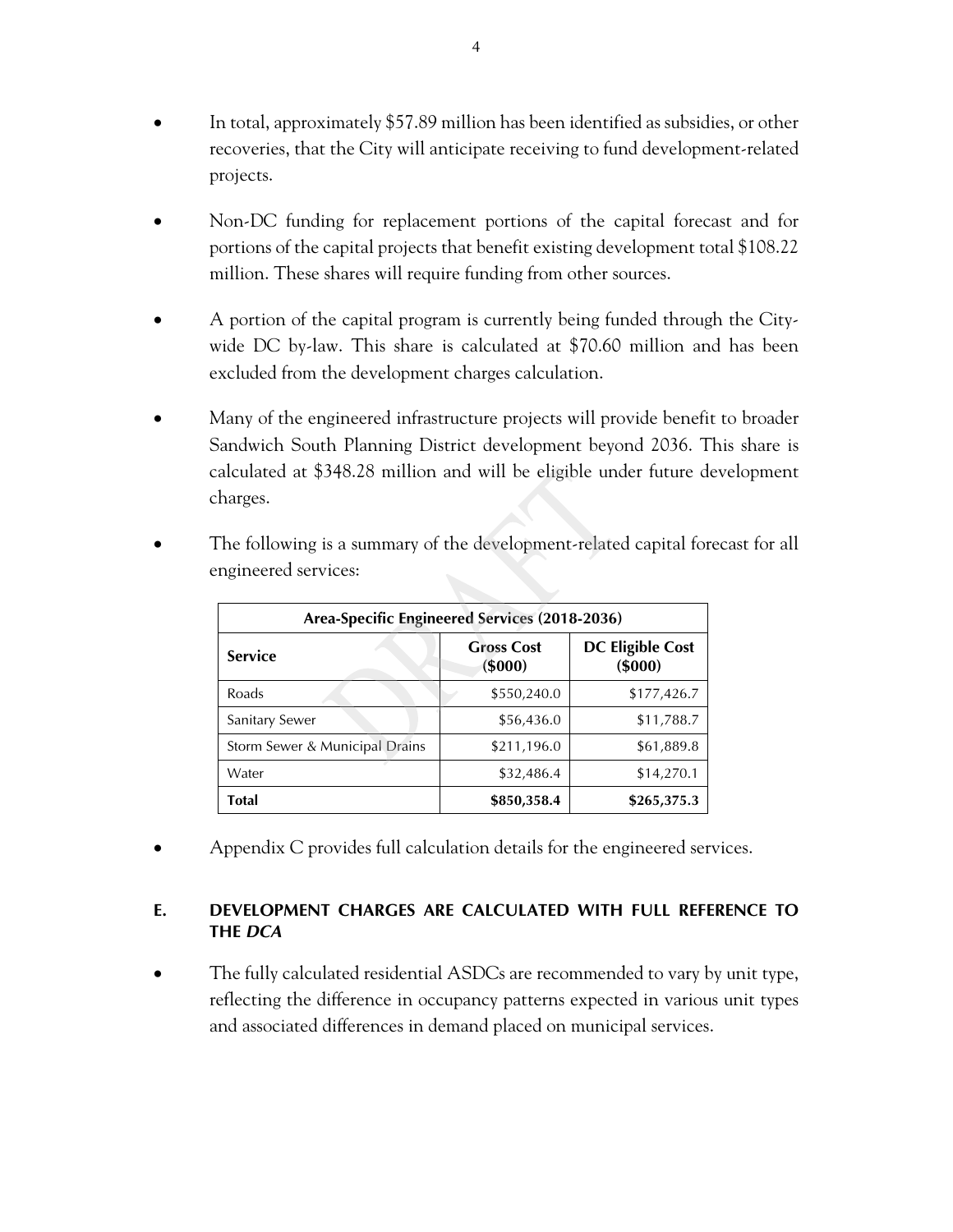|                                                                    | Charge By Unit Type (1)          |                                         |                   |  |  |  |  |
|--------------------------------------------------------------------|----------------------------------|-----------------------------------------|-------------------|--|--|--|--|
| <b>Service</b>                                                     | <b>Single</b><br><b>Detached</b> | Semis, Rows &<br><b>Other Multiples</b> | <b>Apartments</b> |  |  |  |  |
| Roads And Related                                                  | \$25,147                         | \$16,934                                | \$12,065          |  |  |  |  |
| <b>Sanitary Sewer</b>                                              | \$1,865                          | \$1,256                                 | \$895             |  |  |  |  |
| Storm Sewer & Municipal Drains                                     | \$8,584                          | \$5,781                                 | \$4,118           |  |  |  |  |
| Water                                                              | \$2,052                          | \$1,382                                 | \$984             |  |  |  |  |
| <b>Area-Specific Engineered Services</b><br><b>Charge Per Unit</b> | \$37,648                         | \$25,353                                | \$18,062          |  |  |  |  |
| (1) Based on Persons Per Unit Of:                                  | 3.46                             | 2.33                                    | 1.66              |  |  |  |  |

**Calculated Residential Area-Specific Development Charges** 

 The fully calculated non-residential ASDCs are recommended to vary by type of development. Non-residential development charges have been calculated and will be levied on industrial and non-industrial development, reflecting the shares of anticipated employment growth.

|                                                            | $\sigma$<br>Charge per sq.m. |                |  |  |  |
|------------------------------------------------------------|------------------------------|----------------|--|--|--|
| <b>Service</b>                                             | Industrial                   | Non-Industrial |  |  |  |
| Roads And Related                                          | \$72.62                      | \$101.90       |  |  |  |
| <b>Sanitary Sewer</b>                                      | \$5.38                       | \$7.55         |  |  |  |
| Storm Sewer & Municipal Drains                             | \$24.79                      | \$34.79        |  |  |  |
| Water                                                      | \$5.93                       | \$8.31         |  |  |  |
| <b>Area-Specific Engineered Services Charge</b><br>Persq.m | \$108.72                     | \$152.55       |  |  |  |

**Calculated Non-Residential Area-Specific Development Charges** 

 It is intended that development in Sandwich South be subject to the ASDC rates for Roads and Related, Sanitary Sewer, Storm Sewer and Municipal Drains, and Water services. In addition to these area-specific rates, the Citywide charges for general services (Library, Fire, Police, Indoor Recreation, Park Development, Public Works and Fleet, Parking, Transit) and Pollution Control will continue to apply in Sandwich South.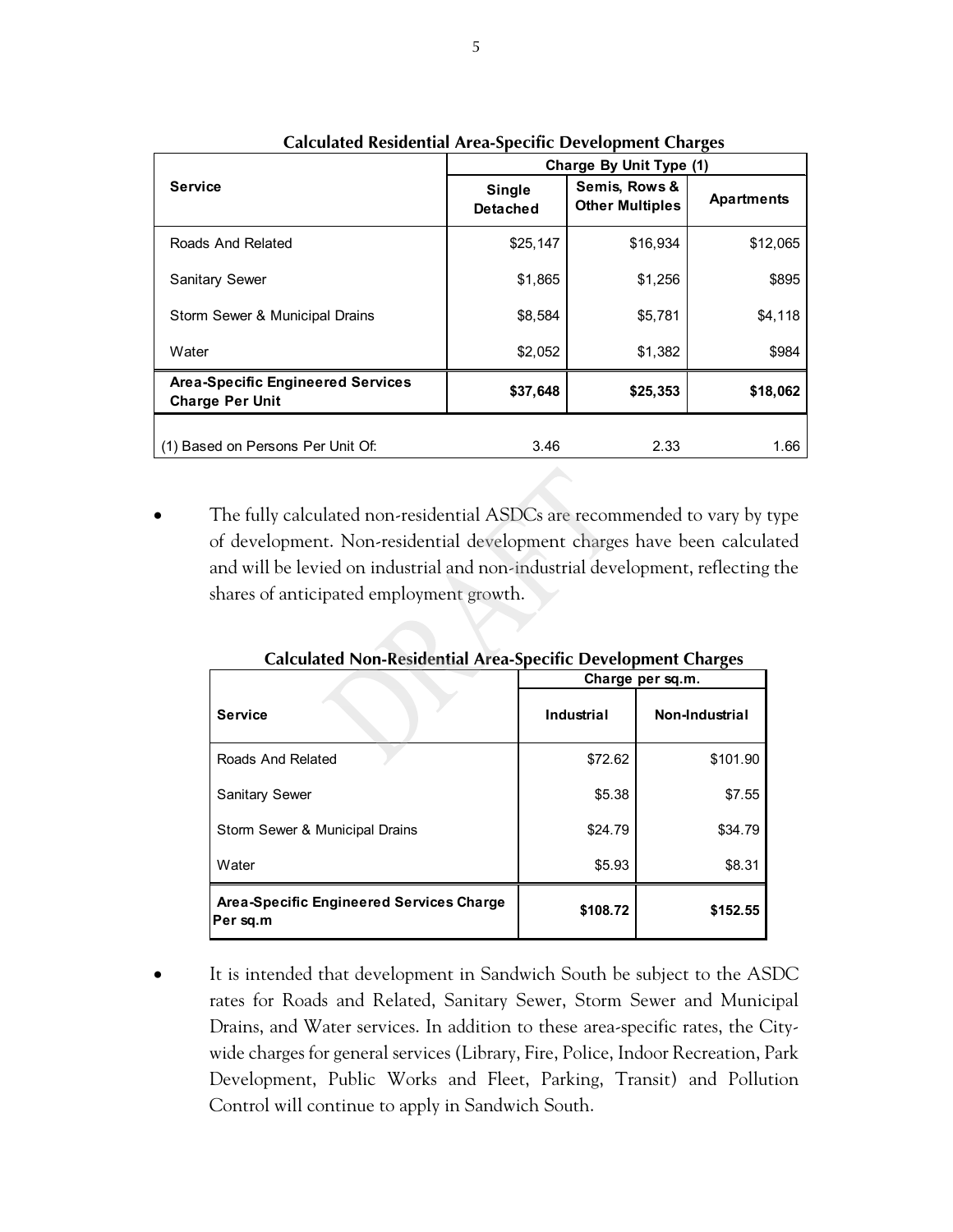# **INTRODUCTION AND BACKGROUND**

This City of Windsor Interim Area-Specific Development Charges (ASDC) Background Study for the Sandwich South Planning District is presented as part of a process to lead to the approval of a new ASDC by-law in compliance with the Development Charges Act, 1997 (DCA) and its associated Ontario Regulation 82/98 (O. Reg. 82/98).

The Sandwich South Planning District encompasses approximately 2,530 hectares in southeast Windsor, which were transferred from the Town of Tecumseh in 2003. The Sandwich South Planning District now encompasses two Secondary Plan areas: the East Pelton Secondary Plan and the County Road 42 Secondary Plan.

Significant development is anticipated to occur within these two Secondary Plans over a planning period of 2018 to 2036, and the City has identified preliminary infrastructure works necessary to allow development to proceed. The City wishes to implement ASDCs to fund development-related capital projects so that development may be serviced in a fiscally responsible manner.

The DCA and O. Reg 82/98 require that a development charges background study be prepared in which development charges are determined with reference to:

- A forecast of the amount, type and location of development anticipated;
- A review of capital works in progress and anticipated future capital projects, including an analysis of gross expenditures, funding sources, and net expenditures incurred or to be incurred by the City or its local boards to provide for the expected development, including the determination of the development and non-development-related components of the capital projects;
- An examination of the long-term capital and operating costs for the capital infrastructure required for each service to which the development charges by-laws would relate; and
- As asset management plan to deal with all assets whose capital costs are proposed to be funded under the DC by-law, demonstrating that all assets included in the capital program are financially sustainable over their full life cycle.

This study presents the results of the review, which determines the net capital costs attributable to new development that is forecast to occur in the Sandwich South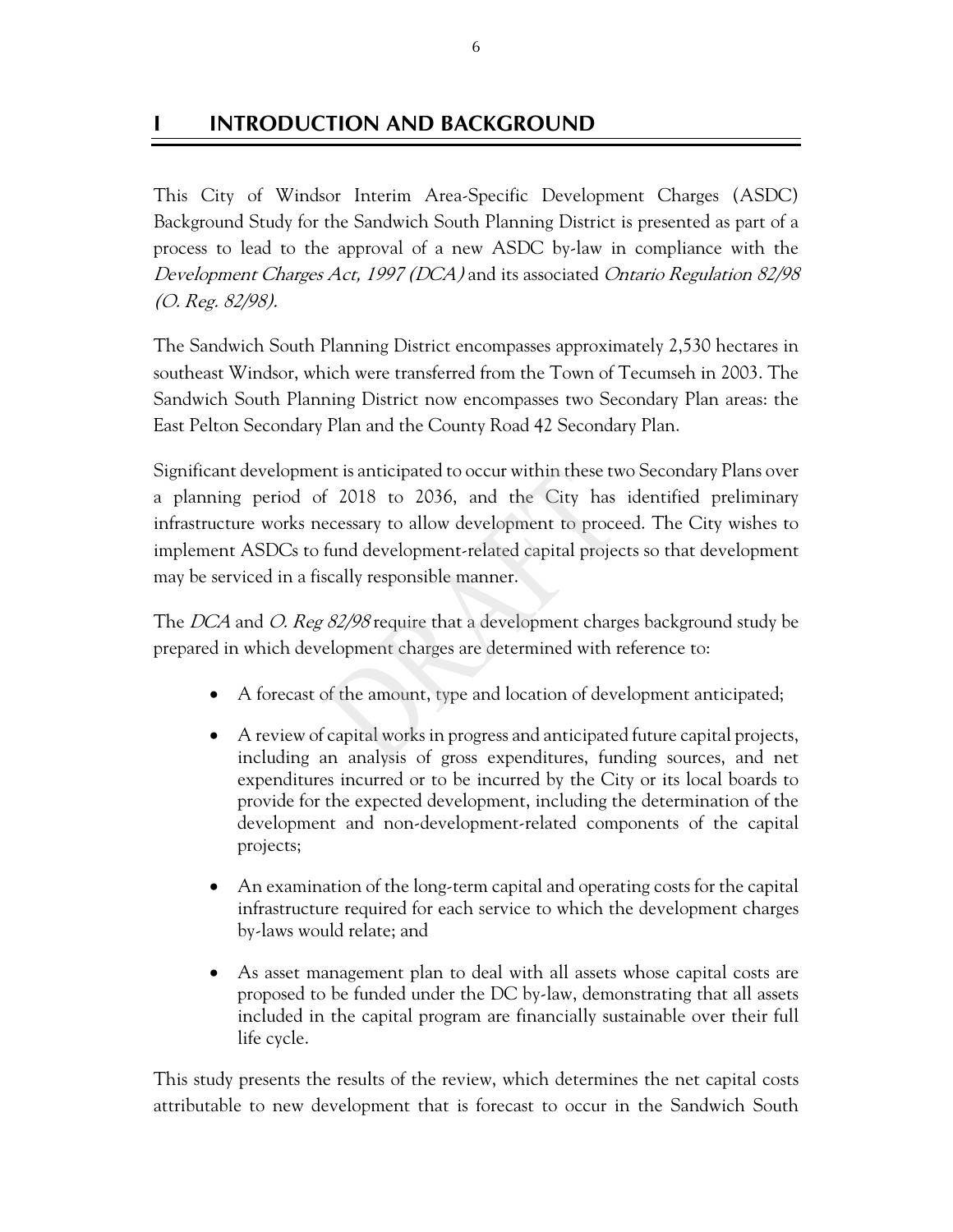Planning District between 2018 and 2036. These development-related net capital costs are apportioned to various types of development (residential; non-residential) in a manner that reflects the increase in the need for each service.

The City of Windsor currently levies development charges on a City-wide, uniform basis. The City-wide charges recover for development-related costs for the provision of general government, library, fire, police, parks and recreation, public works and fleet, parking, and transit services, as well as the engineered services of roads and related, sanitary sewers and pollution control, storm sewer and municipal drains, and water storage and distribution.

This ASDC Background Study and its accompanying ASDC by-law are intended to operate in conjunction with the City-wide DC by-law. ASDCs are calculated for the provision of roads and related, sanitary sewer, storm sewer and municipal drains, and water services. These charges are intended to be imposed on future development within Sandwich South. It is intended that the remaining services under the City-wide DC by-law continue to be collected for on a City-wide basis.

The DCA provides for a period of public review and comment regarding the proposed development charges. This process includes considering and responding to comments received by members of the public about the calculated charges and methodology used. Following completion of this process, and in accordance with the DCA and Council's review of this study, it is intended that Council will pass ASDCs for Sandwich South.

The remainder of this study sets out the information and analysis upon which the proposed development charges are based.

Section II designates the services for which the development charges are proposed and the areas within the City to which the development charges will apply. It also briefly reviews the methodology that has been used in this background study.

Section III presents a summary of the forecast residential and non-residential development which is expected to occur within Sandwich South over the 2018–2036 period.

Section IV summarizes the future development-related capital costs associated with the provision of City services related to development in Sandwich South.

Section V details the calculated ASDC rates by class and type of development.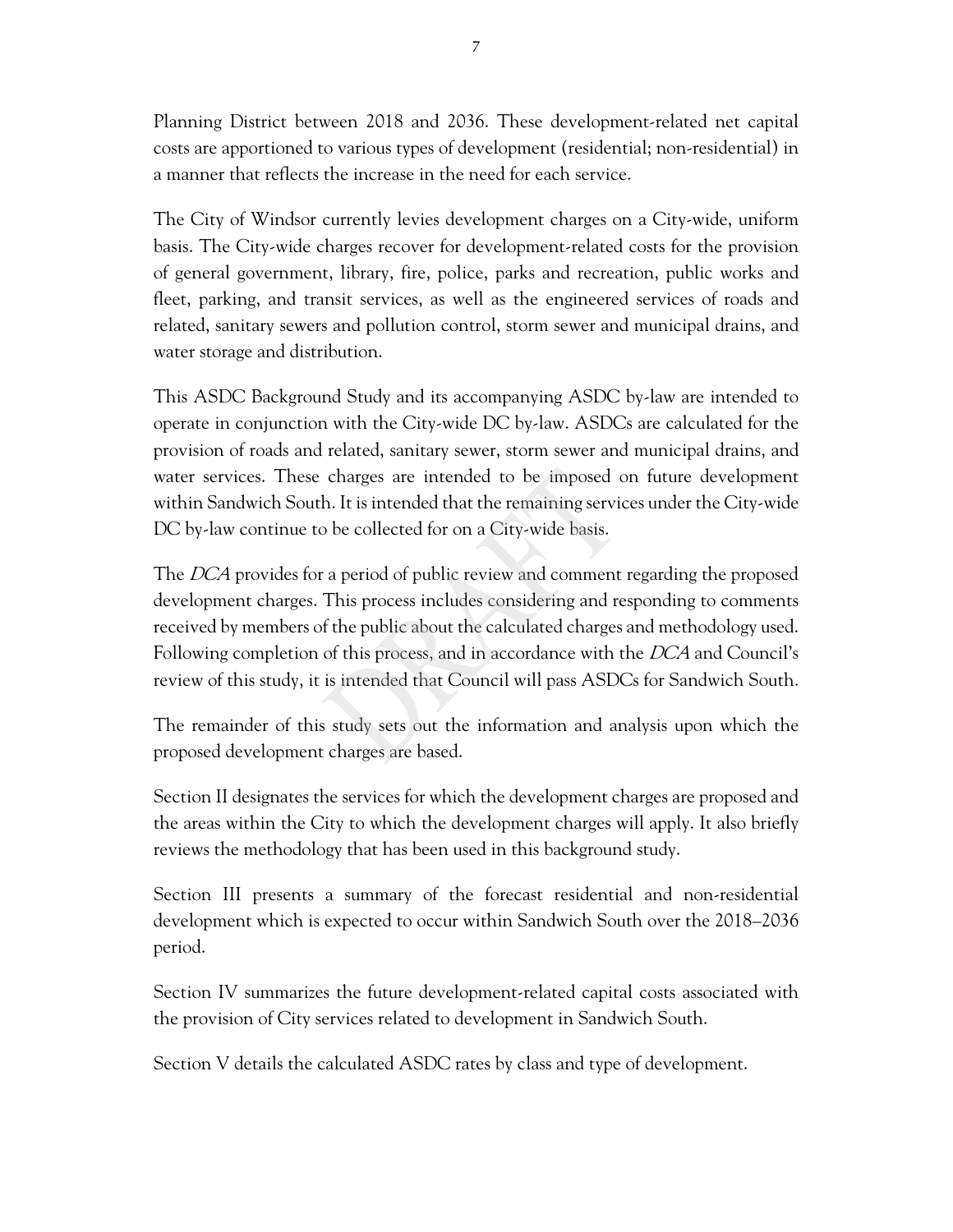Section VI provides a comparison of the existing City-wide DC rates with the ASDC rates calculated in this study.

Section VII provides an examination of the long-term capital and operating cost impacts for each service included in the ASDC calculation. It also addresses the asset management provisions required to maintain the development-related components of the capital projects included in the analysis.

Section VIII provides a discussion of other issues and considerations including by-law administration, rules and policies.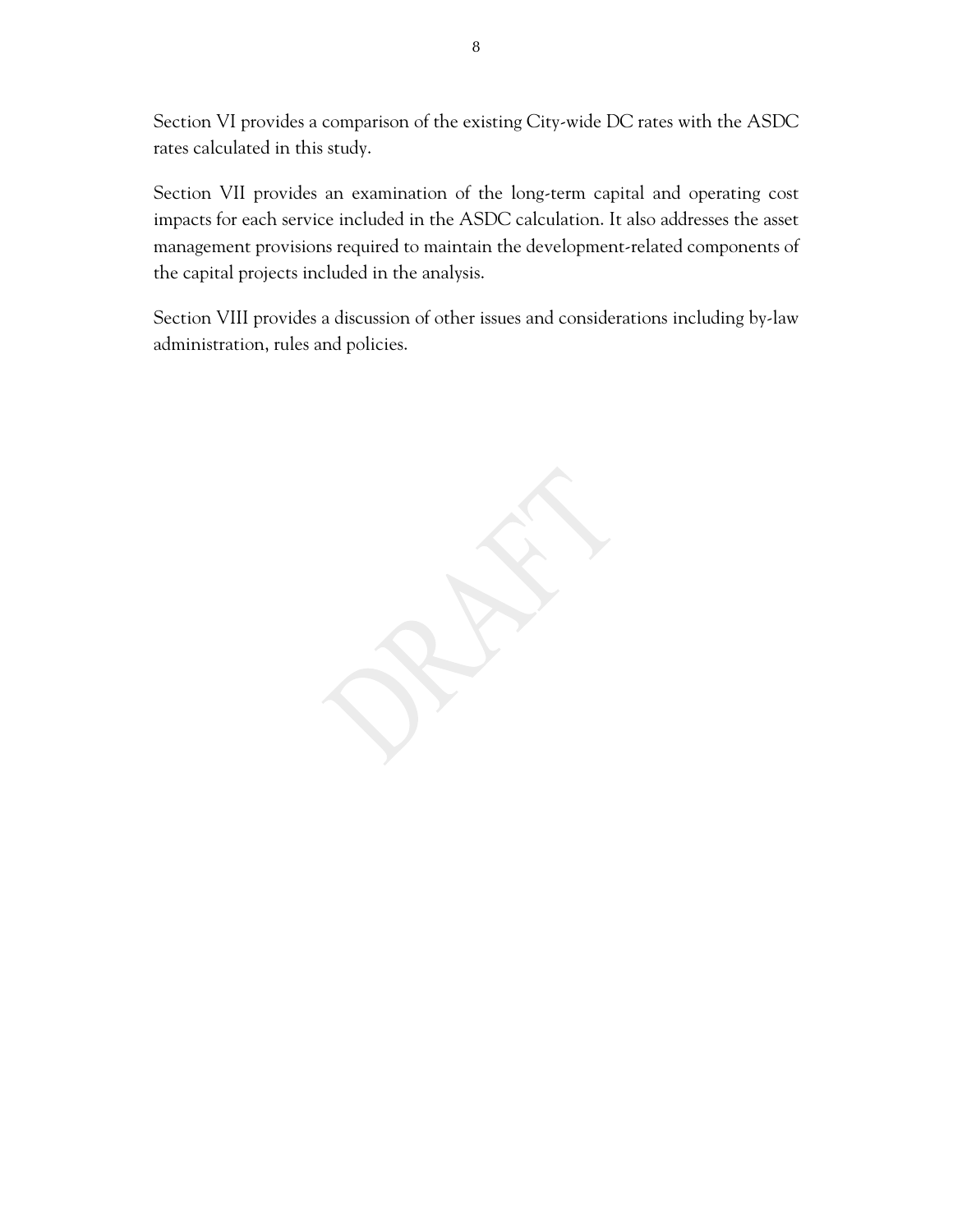# **II AREA-SPECIFIC APPROACH IS USED TO ALIGN DEVELOPMENT-RELATED COSTS AND BENEFITS**

Several key steps are required when calculating any development charge. However, specific circumstances arise in each municipality that must be reflected in the calculation. Therefore, we have tailored our approach to the unique circumstances in the City of Windsor and the Sandwich South Planning District. The approach to the proposed development charges is focused on providing a reasonable alignment of development-related costs with the development that necessitates them.

### **A. AREA-SPECIFIC DEVELOPMENT CHARGES ARE CALCULATED**

The *DCA* provides municipalities with flexibility to define services that will be included in the development charge by-laws, provided that the other provisions of the Act and its associated regulations are met. The DCA also requires that the by-laws designate the areas within which the by-laws shall be imposed. The development charges may apply to all lands in the municipality or to other designated development areas as specified in the by-laws.

The City of Windsor currently levies development charges on a City-wide basis. The development charges recover costs related to City-wide General Government (studies), Library, Fire, Police, Indoor Recreation, Park Development, Public Works and Fleet, Parking, Transit, Roads and Related, Sanitary Sewers, Pollution Control, Storm Sewers and Municipal Drains, and Water Storage and Distribution.

This ASDC Background Study calculates development charges related to the provision of Roads and Related, Sanitary Sewers, Storm Sewers and Municipal Drains, and Water infrastructure within the Sandwich South Planning District. The areaspecific approach is applied to these services to align the capital costs for these services with the particular areas that will be serviced by the required infrastructure.

#### **B. KEY STEPS IN DETERMINING DEVELOPMENT CHARGES FOR FUTURE DEVELOPMENT-RELATED PROJECTS**

Several key steps are required in calculating development charges for future development-related projects. These are summarized below.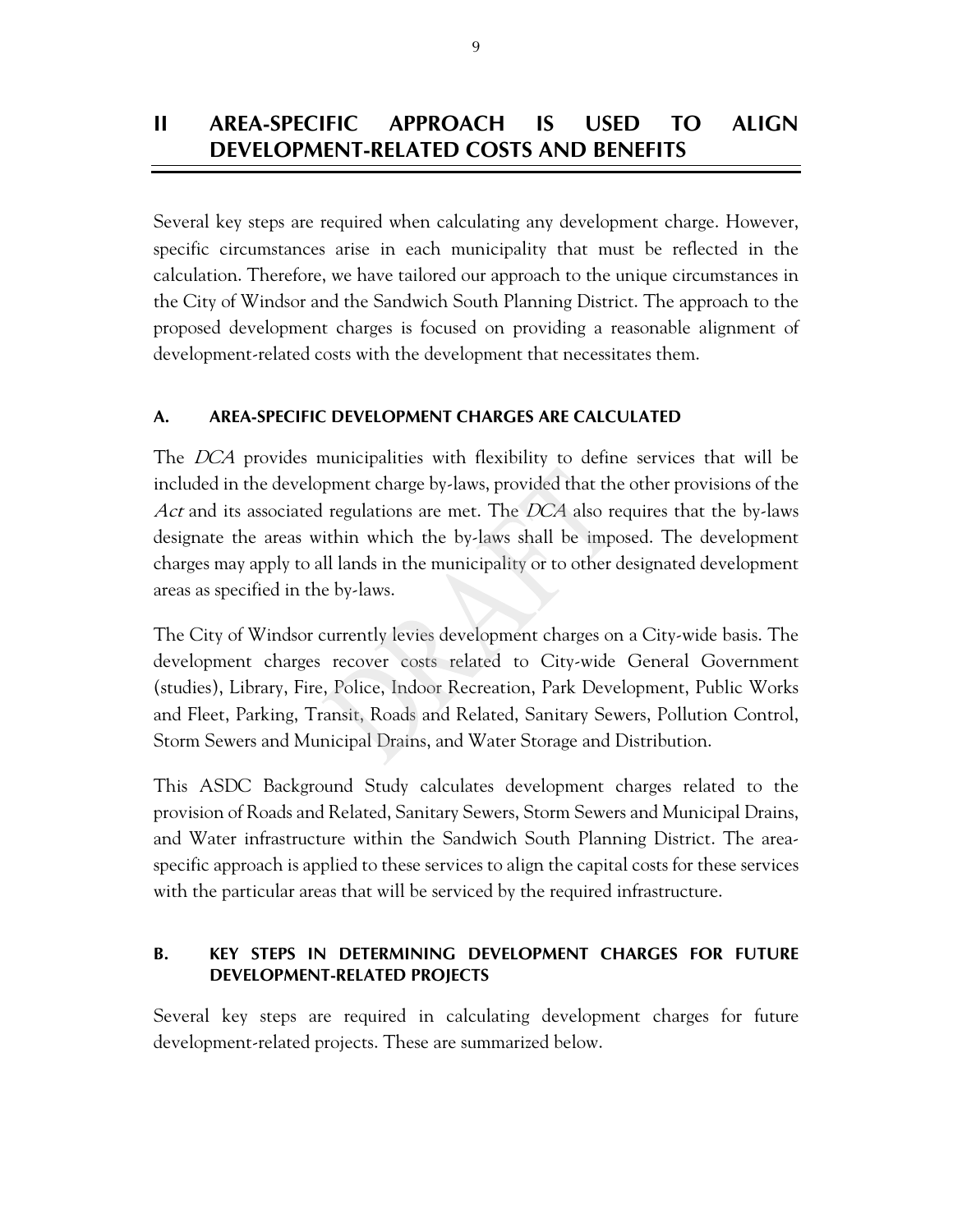#### **1. Development Forecast**

The first step in the methodology requires a development forecast to be prepared for the study period, in this case from 2018 to 2036. The forecast of the future residential and non-residential development used in this study was prepared by Hemson Consulting Ltd. in collaboration with City planning staff. The forecasts are consistent with the land use designations and policies of the two Secondary Plans within the Sandwich South Planning District: the East Pelton Secondary Plan and the County Road 42 Secondary Plan.

When calculating the development charge, the development-related net capital costs are spread over the total population that will occupy new housing units in Sandwich South. This population in new units represents the population from which development charges will be collected.

The non-residential portion of the forecast estimates the Gross Floor Area (GFA) of non-residential building space to be developed in Sandwich South over the planning period. Factors for floor space per worker are used to convert the employment forecast into gross floor area for the purposes of the development charges study.

#### **2. Development-Related Capital Program and DC Eligible Costs to be Recovered through the ASDCs**

A development-related capital program has been prepared by City engineering staff and the Windsor Utility Commission (WUC) as part of the present study. The program identifies development-related projects and their gross and net costs, after allowing for capital grants, subsidies or other contributions as required by the Act (DCA, s. 5. (2)). The capital forecast provides another cornerstone upon which development charges are based. The *DCA* requires that the increase in the need for service attributable to the anticipated development may include an increase:

... only if the council of the municipality has indicated that it intends to ensure that such an increase in need will be met. (s. 5. (1) 3.)

The development-related capital program prepared for this study ensures that development charges are only imposed to help pay for projects that have been or are intended to be purchased or built in order to accommodate future anticipated development. It is not sufficient in the calculation of development charges merely to have had the service in the past. There must also be a demonstrated commitment to continue to emplace facilities or infrastructure in the future. In this regard, Ontario Regulation 82/98, s. 3 states that:

For the purposes of paragraph 3 of subsection 5 (1) of the Act, the council of a municipality has indicated that it intends to ensure that an increase in the need for service will be met if the increase in service forms part of an Official Plan, capital forecast or similar expression of the intention of the council and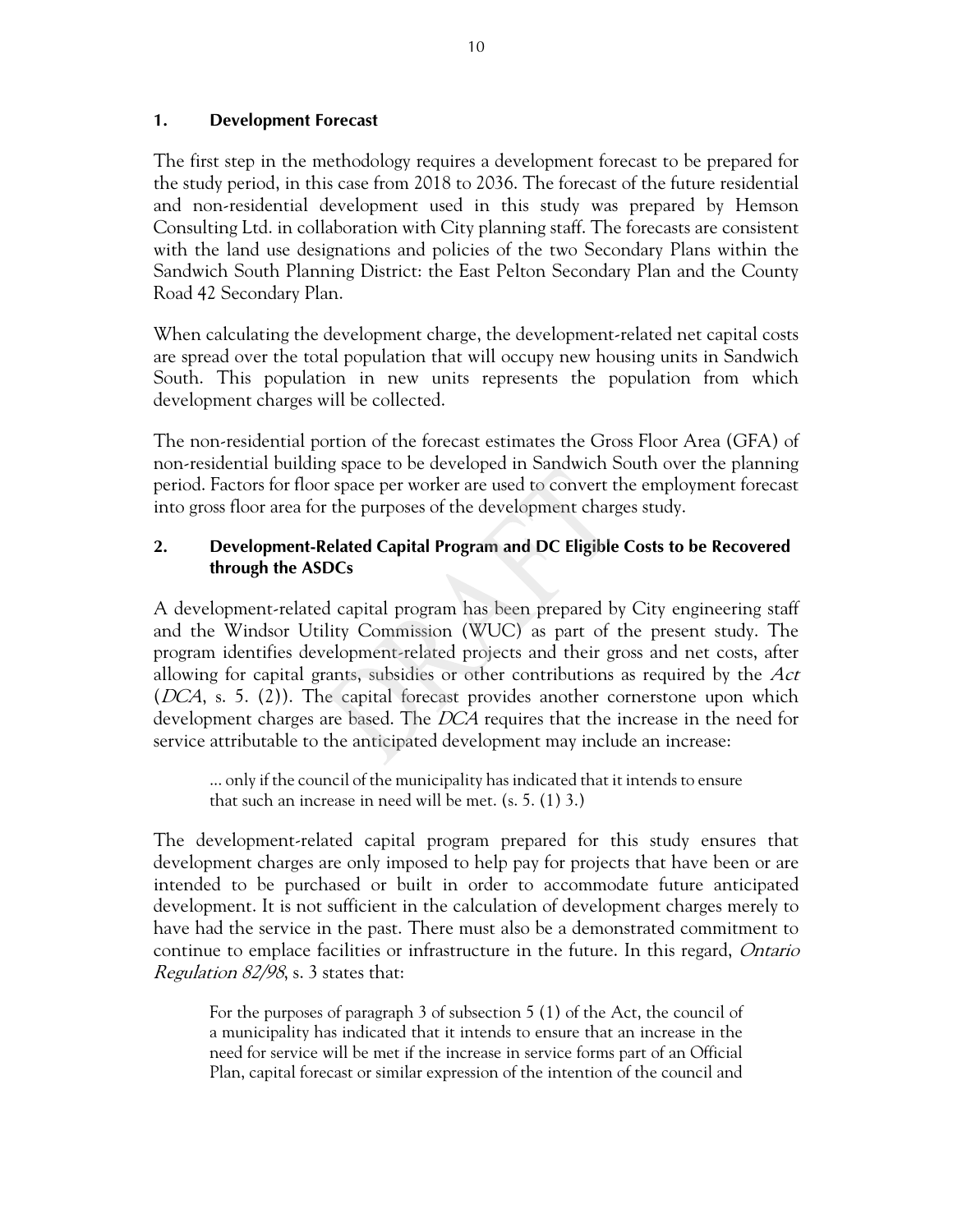the plan, forecast or similar expression of the intention of the council has been approved by the council.

For some projects in the development-related capital program, a portion of the project may confer benefits to existing residents. As required by the  $DCA$ , s. 5. (1) 6., these portions of projects and their associated net costs are the funding responsibility of the City from non-development charges sources. The amount of City funding for such non-development shares of projects is also identified as part of the preparation of the development-related capital program.

Finally, the development-related net capital costs must be reduced by ten per cent for all services except roads and related services, protection services ( $DCA$ , s. 5. (1) 8.) and engineered services. As this study deals with roads and engineered services capital costs, 100 per cent of the development-related costs are recoverable through development charges.

### **3. Attribution to Types of Development**

The next step in the determination of development charges is the allocation of the development-related net capital costs between the residential and non-residential sectors. This is done using apportionments for different services in accordance with the demands placed and the benefits derived.

The apportionment is based on the expected demand for, and use of, the service by sector (e.g. shares of population in new units and employment).

Finally, the residential component of the development charge is applied to different housing types on the basis of average occupancy factors. The non-residential component is applied on the basis of gross building space in square metres.

### **4. Final Adjustment**

The final determination of the development charge results from adjustments made to development-related net capital costs for each service and sector resulting from the application of any unallocated reserve fund balances. A cash flow analysis is also undertaken to account for the timing of projects and receipt of development charges. Interest earnings or borrowing costs are therefore accounted for in the calculation as allowed under the DCA.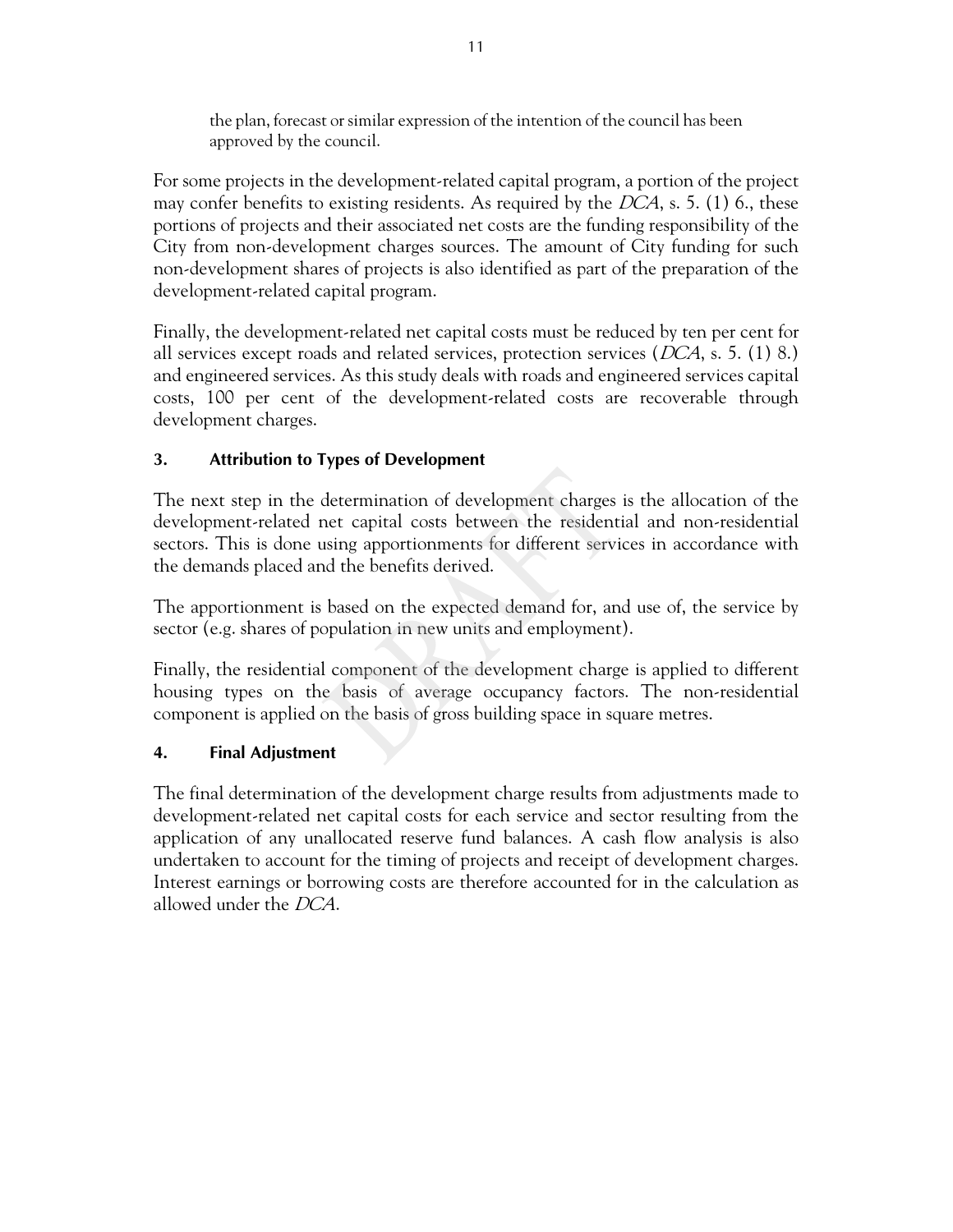# **III DEVELOPMENT FORECAST**

This section provides the basis for the development forecasts used in calculating the ASDCs, as well as a summary of the forecast results. A more detailed summary of the forecasts, including tables illustrating forecast results is provided in Appendix A.

### **A. RESIDENTIAL FORECAST**

Development charges are levied on residential development as a charge per new unit. Therefore, for the residential forecast, a projection of the *population in new housing* units is required. This *population in new units* represents the population from which development charges will be collected.

Table 1 provides a summary of the residential forecast over the planning period from 2018 to 2036.

The Sandwich South Planning District is anticipated to see nearly 5,000 new housing units over the planning period. These units are anticipated to be accommodated within lands designated for residential development within the East Pelton and County Road 42 Secondary Plan areas. The forecast of population expected to reside in these new housing units over the 2018 to 2036 period is approximately 13,200 additional persons.

#### **B. NON-RESIDENTIAL FORECAST**

Development charges are levied on non-residential development as a charge per square foot of gross floor area (GFA). As with the residential forecast, the non-residential forecast requires a projection of the employment growth associated with new floorspace in the City.

Sandwich South is anticipated to accommodate nearly 11,000 jobs within new nonresidential space over the 2018 to 2036 planning period. Approximately 872,500 square metres of new non-residential building space is anticipated. Approximately 60 per cent of this growth is expected in the population-related sector, while 40 per cent is expected in the employment land sector.

Table 1 also provides a summary of the non-residential development forecasts used in this analysis.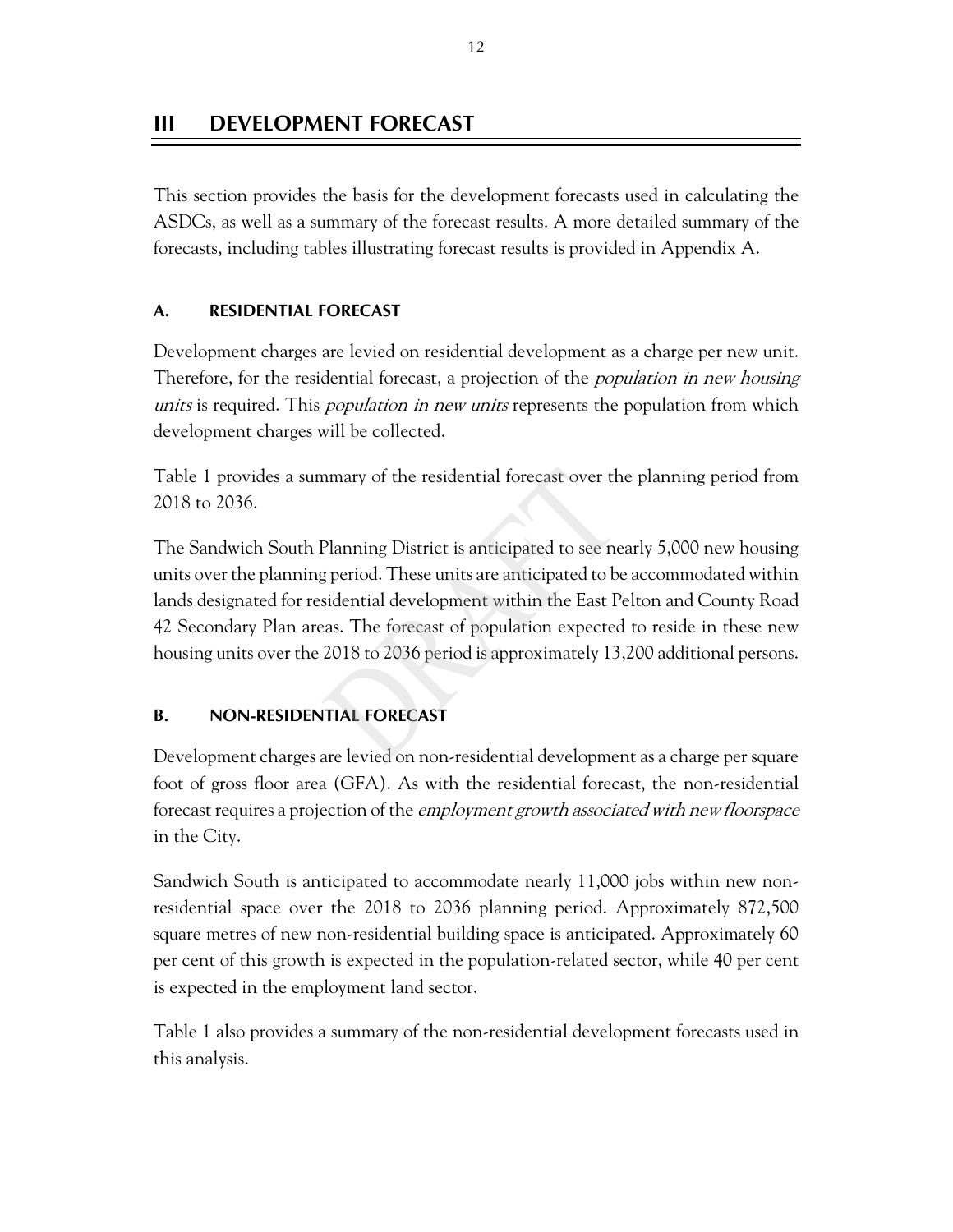#### **TABLE 1**

#### **SANDWICH SOUTH PLANNING DISTRICT SUMMARY OF RESIDENTIAL AND NON-RESIDENTIAL DEVELOPMENT FORECAST**

| <b>Development Forecast</b>                                                                   | <b>Growth Over</b><br><b>Planning Period</b><br>2018 - 2036 |
|-----------------------------------------------------------------------------------------------|-------------------------------------------------------------|
| <b>Residential</b>                                                                            |                                                             |
| <b>Total Occupied Dwellings</b>                                                               | 4,978                                                       |
| <b>Singles</b>                                                                                | 2,340                                                       |
| Semis, Rows & Other Multiples                                                                 | 1,139                                                       |
| <b>Apartments</b>                                                                             | 1,499                                                       |
| Population in New Dwellings<br><b>Non-Residential</b>                                         | 13,243                                                      |
|                                                                                               |                                                             |
| <b>Total Employment Growth</b>                                                                | 10,977                                                      |
| <b>Population-Related</b>                                                                     | 7,507                                                       |
| <b>Employment Land</b>                                                                        | 3,470                                                       |
| Non-Residential Building Space (sq.m.)<br><b>Population-Related</b><br><b>Employment Land</b> | 872,493<br>525,483<br>347,009                               |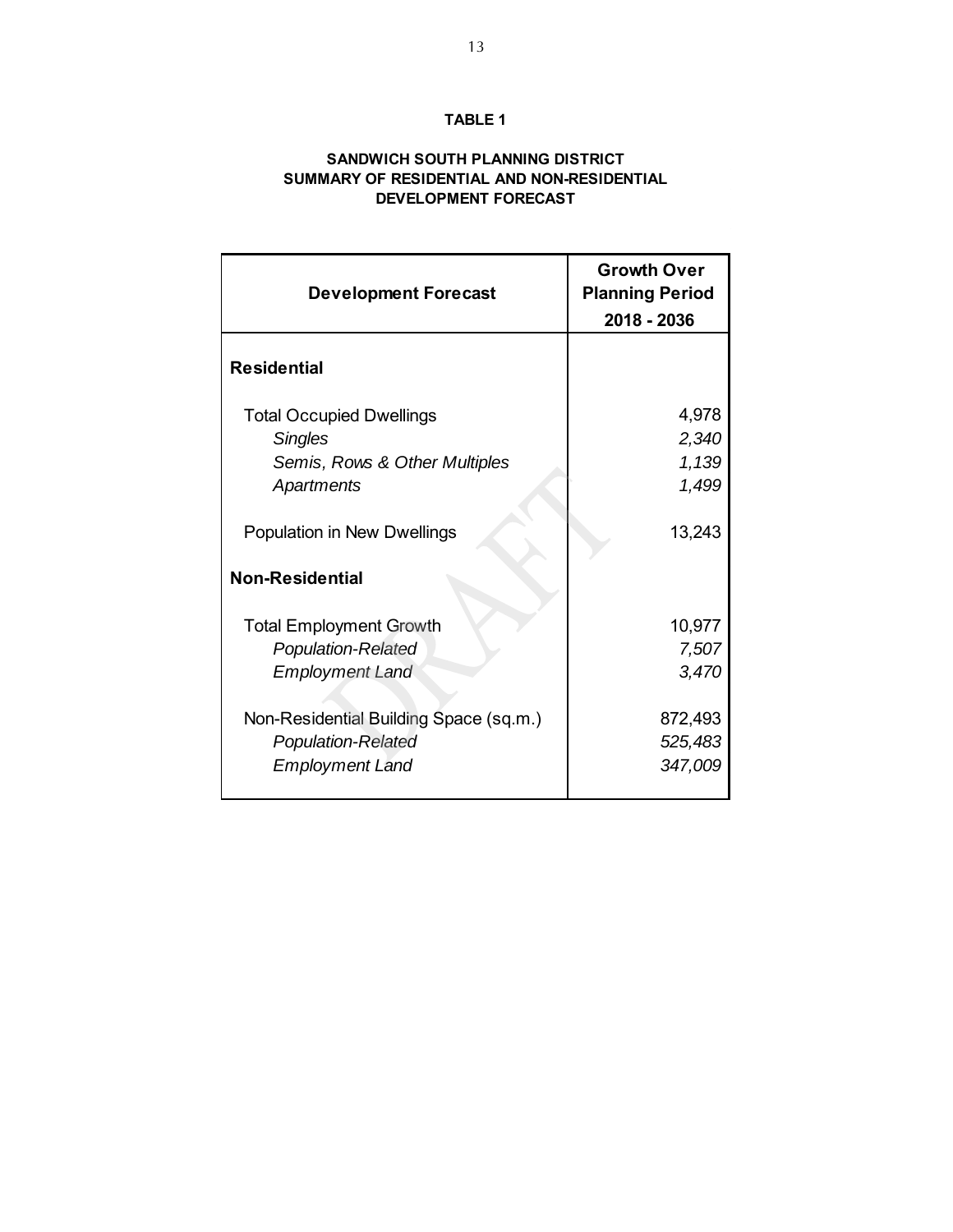# **IV THE DEVELOPMENT-RELATED CAPITAL PROGRAM**

The DCA requires the Council of a municipality to express its intent to provide future capital facilities at the average historical service level incorporated in the development charges calculation. As noted above in Section II, Ontario Regulation 82/98, s. 3 states that:

For the purposes of paragraph 3 of subsection 5 (1) of the Act, the council of a municipality has indicated that it intends to ensure that an increase in the need for service will be met if the increase in service forms part of an official plan, capital forecast or similar expression of the intention of the council and the plan, forecast or similar expression of the intention of the council has been approved by the council.

#### **A. A DEVELOPMENT-RELATED CAPITAL FORECAST IS PROVIDED FOR COUNCIL'S APPROVAL**

Based on the development forecasts summarized in Section III and detailed in Appendix A, City staff, in collaboration with the consultants have created a development-related capital program setting out those projects that are required to service anticipated growth. The capital plan covers the planning period from 2018 to 2036.

One of the recommendations contained in this Background Study is for Council to adopt the capital programs created for the purposes of this area-specific development charges calculation. It is assumed that future capital budgets and forecasts will continue to bring forward the development-related projects contained herein, that are consistent with the development occurring in Sandwich South. It is acknowledged that changes to the forecast presented here may occur through the City's normal capital budget process.

#### **B. THE DEVELOPMENT-RELATED CAPITAL FORECAST FOR AREA-SPECIFIC ENGINEERED SERVICES**

Table 2 provides the area-specific development-related capital recoveries for the engineered services of roads, sanitary sewers, storm sewers and drains, and water. The area-specific capital program totals \$850.36 million and provides servicing for anticipated development over the planning period.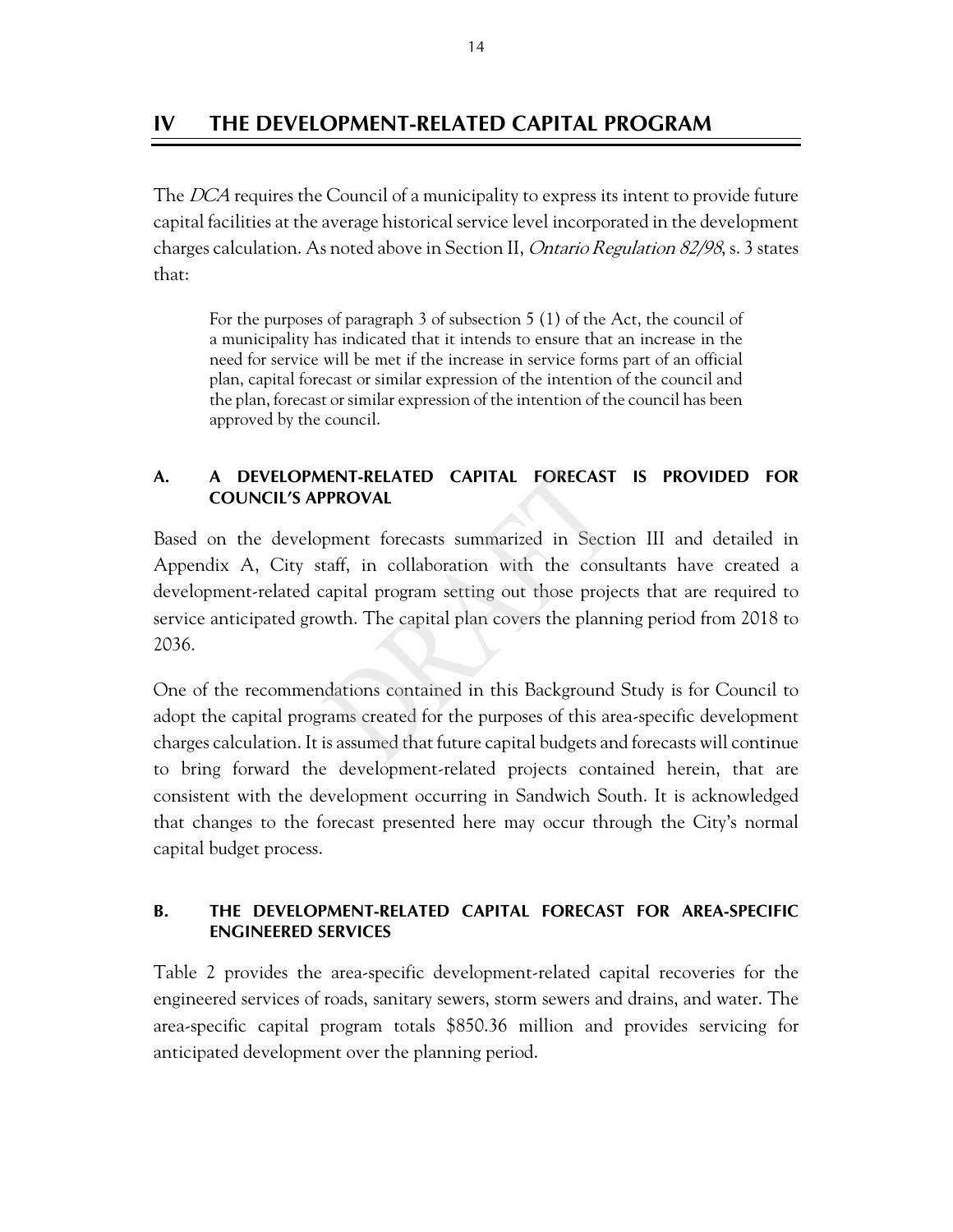Grants, subsidies and other recoveries have been identified at a total of \$57.88 million. The remaining net cost of \$792.48 million is the cost to be paid by the City. The majority of the net capital program is associated with development-related Roads and Related servicing projects. The various Sandwich South road infrastructure projects, urbanizations, and studies total \$550.24 million, or 69 per cent of the total forecast.

The Storm Sewer and Municipal Drains capital program includes significant projects benefitting development in Sandwich South, such as Upper Little River stormwater management implementation, drain improvements, and various servicing studies. These projects have a total net cost of \$176.77 million, or 22 per cent.

The development-related net capital program for Sanitary Sewers totals \$32.98 million, or 4 per cent, and includes Sandwich South-specific linear sewer works, related studies, and recovery of past development-related projects.

Finally, the net municipal costs associated with Water Services totals \$32.49 million, or 4 per cent, and provides for various linear water works.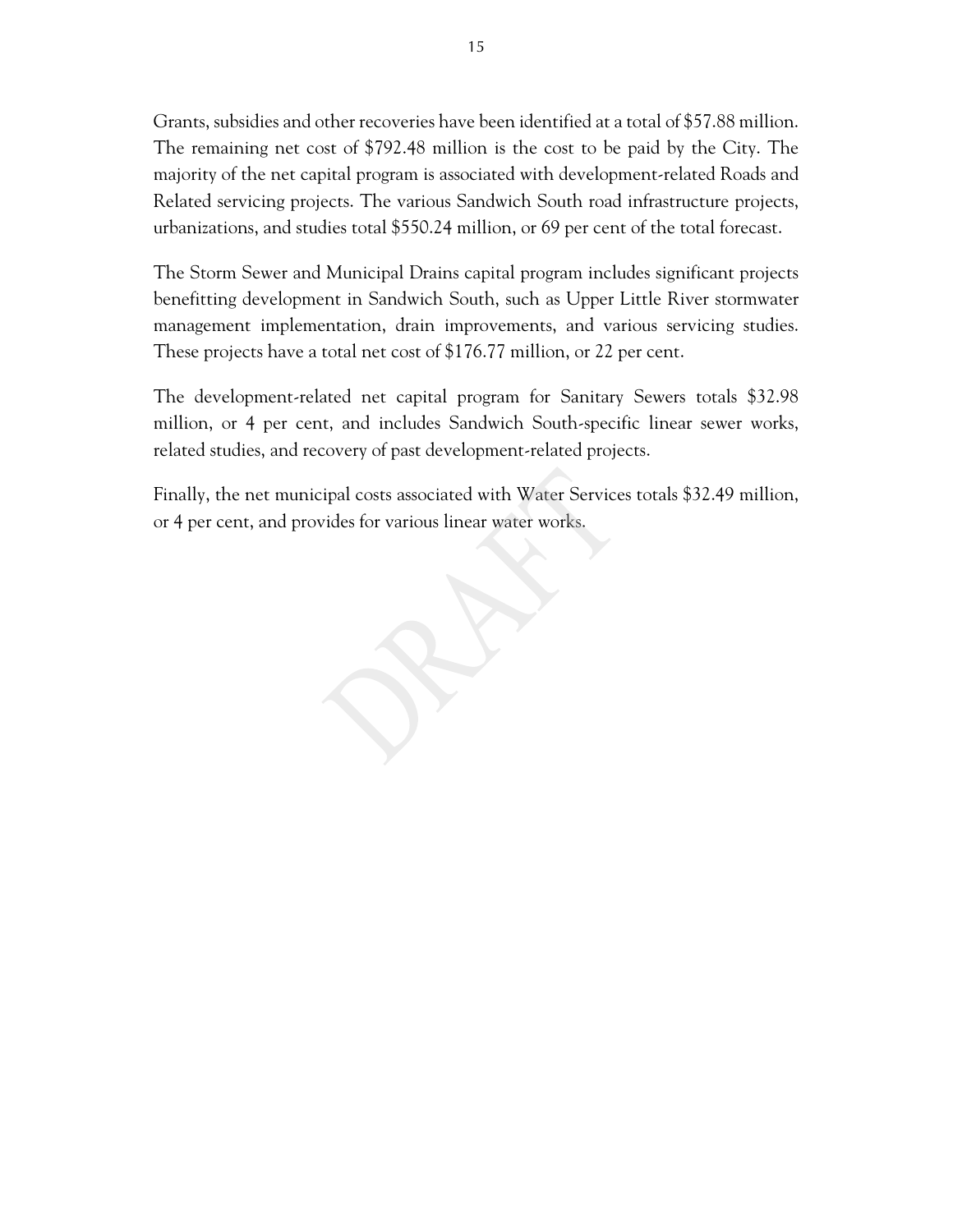#### **SANDWICH SOUTH PLANNING DISTRICT SUMMARY OF DEVELOPMENT-RELATED CAPITAL PROGRAM FOR AREA-SPECIFIC SERVICES 2018 - 2036 (in \$000)**

|                                                  | Gross       | Grants/          | <b>Municipal</b> |            |            |            | <b>Total Net Capital Program</b> |            |            |            |            |
|--------------------------------------------------|-------------|------------------|------------------|------------|------------|------------|----------------------------------|------------|------------|------------|------------|
| Service                                          | Cost        | <b>Subsidies</b> | Cost             | 2018       | 2019       | 2020       | 2021                             | 2022       | 2023       | 2024       | 2025       |
|                                                  |             |                  |                  |            |            |            |                                  |            |            |            |            |
| <b>1.0 ROADS AND RELATED</b>                     | \$550,240.0 | \$0.0            | \$550,240.0      | \$7.848.5  | \$7,848.5  | \$7,848.5  | \$9,701.9                        | \$7,701.9  | \$8,701.9  | \$34,192.6 | \$34,192.6 |
| Road Improvements<br>1.1                         | \$105,880.0 | \$0.0            | \$105,880.0      | \$3,228.1  | \$3,228.1  | \$3,228.1  | \$3,228.1                        | \$3,228.1  | \$3,228.1  | \$7,399.7  | \$7,399.7  |
| 1.2 Road Construction (1)                        | \$443,920.0 | \$0.0            | \$443,920.0      | \$4,473.8  | \$4,473.8  | \$4,473.8  | \$6,473.8                        | \$4,473.8  | \$5,473.8  | \$26,793.0 | \$26,793.0 |
| 1.3 Studies and Other                            | \$440.0     | \$0.0            | \$440.0          | \$146.7    | \$146.7    | \$146.7    | \$0.0                            | \$0.0      | \$0.0      | \$0.0      | \$0.0      |
|                                                  |             |                  |                  |            |            |            |                                  |            |            |            |            |
| <b>2.0 SANITARY SEWERS</b>                       | \$56,436.0  | \$23,456.0       | \$32,980.0       | \$13,335.9 | \$1,090.9  | \$1,090.9  | \$1,017.6                        | \$1,017.6  | \$1,017.6  | \$1,017.6  | \$1,017.6  |
| Sewer Infrastructure<br>2.1                      | \$56,216.0  | \$23,456.0       | \$32,760.0       | \$13,262.6 | \$1,017.6  | \$1,017.6  | \$1,017.6                        | \$1,017.6  | \$1,017.6  | \$1,017.6  | \$1,017.6  |
| 2.2 Studies and Other                            | \$220.0     | \$0.0            | \$220.0          | \$73.3     | \$73.3     | \$73.3     | \$0.0                            | \$0.0      | \$0.0      | \$0.0      | \$0.0      |
|                                                  |             |                  |                  |            |            |            |                                  |            |            |            |            |
| 3.0 STORM SEWERS & MUNICIPAL DRAINS              | \$211.196.0 | \$34,425.0       | \$176,771.0      | \$1.795.0  | \$1,230.0  | \$1,900.0  | \$853.3                          | \$1.523.3  | \$853.3    | \$13,758.1 | \$12,904.8 |
| 3.1 Upper Little River Stormwater Management (2) | \$202,500.0 | \$34,425.0       | \$168,075.0      | \$415.0    | \$0.0      | \$0.0      | \$0.0                            | \$0.0      | \$0.0      | \$12,896.9 | \$12,896.9 |
| 3.2 Drains                                       | \$4,186.0   | \$0.0            | \$4,186.0        | \$0.0      | \$0.0      | \$670.0    | \$853.3                          | \$853.3    | \$853.3    | \$861.2    | \$7.9      |
| 3.3 Studies and Other                            | \$4,510.0   | \$0.0            | \$4,510.0        | \$1,380.0  | \$1,230.0  | \$1,230.0  | \$0.0                            | \$670.0    | \$0.0      | \$0.0      | \$0.0      |
|                                                  |             |                  |                  |            |            |            |                                  |            |            |            |            |
| <b>4.0 WATER</b>                                 | \$32,486.4  | \$0.0            | \$32,486.4       | \$0.0      | \$0.0      | \$0.0      | \$0.0                            | \$0.0      | \$14,304.9 | \$0.0      | \$0.0      |
| 4.1 Water Infrastructure                         | \$32,486.4  | \$0.0            | \$32,486.4       | \$0.0      | \$0.0      | \$0.0      | \$0.0                            | \$0.0      | \$14,304.9 | \$0.0      | \$0.0      |
|                                                  |             |                  |                  |            |            |            |                                  |            |            |            |            |
| <b>TOTAL - ENGINEERED SERVICES</b>               | \$850,358.4 | \$57,881.0       | \$792,477.4      | \$22,979.5 | \$10,169.5 | \$10,839.5 | \$11,572.7                       | \$10,242.7 | \$24,877.6 | \$48,968.3 | \$48,115.1 |

|                                                  | <b>Total Net Capital Program</b> |            |            |            |            |            |            |            |            |            |            |
|--------------------------------------------------|----------------------------------|------------|------------|------------|------------|------------|------------|------------|------------|------------|------------|
| Service                                          | 2026                             | 2027       | 2028       | 2029       | 2030       | 2031       | 2032       | 2033       | 2034       | 2035       | 2036       |
|                                                  |                                  |            |            |            |            |            |            |            |            |            |            |
| <b>1.0 ROADS AND RELATED</b>                     | \$34,192.6                       | \$34,192.6 | \$34,192.6 | \$33,642.6 | \$33,642.6 | \$33,642.6 | \$33,642.6 | \$33,642.6 | \$25,940.8 | \$25,940.8 | \$25,940.8 |
| 1.1 Road Improvements                            | \$7,399.7                        | \$7,399.7  | \$7,399.7  | \$7,399.7  | \$7,399.7  | \$7,399.7  | \$7,399.7  | \$7,399.7  | \$4,171.5  | \$4,171.5  | \$4,171.5  |
| 1.2 Road Construction (1)                        | \$26,793.0                       | \$26,793.0 | \$26,793.0 | \$26.243.0 | \$26,243.0 | \$26,243.0 | \$26,243.0 | \$26,243.0 | \$21,769.2 | \$21,769.2 | \$21,769.2 |
| 1.3 Studies and Other                            | \$0.0                            | \$0.0      | \$0.0      | \$0.0      | \$0.0      | \$0.0      | \$0.0      | \$0.0      | \$0.0      | \$0.0      | \$0.0      |
|                                                  |                                  |            |            |            |            |            |            |            |            |            |            |
| <b>2.0 SANITARY SEWERS</b>                       | \$1.017.6                        | \$1.017.6  | \$1,148.8  | \$1.148.8  | \$1,148.8  | \$1.148.8  | \$1,148.8  | \$1,148.8  | \$1,148.8  | \$1.148.8  | \$1,148.8  |
| Sewer Infrastructure<br>2.1                      | \$1,017.6                        | \$1,017.6  | \$1,148.8  | \$1,148.8  | \$1,148.8  | \$1,148.8  | \$1,148.8  | \$1,148.8  | \$1,148.8  | \$1,148.8  | \$1,148.8  |
| 2.2 Studies and Other                            | \$0.0                            | \$0.0      | \$0.0      | \$0.0      | \$0.0      | \$0.0      | \$0.0      | \$0.0      | \$0.0      | \$0.0      | \$0.0      |
|                                                  |                                  |            |            |            |            |            |            |            |            |            |            |
| 3.0 STORM SEWERS & MUNICIPAL DRAINS              | \$12.904.8                       | \$12,904.8 | \$12,904.8 | \$12.904.8 | \$12,904.8 | \$12,904.8 | \$12,904.8 | \$12,904.8 | \$12,904.8 | \$12,904.8 | \$12,904.8 |
| 3.1 Upper Little River Stormwater Management (2) | \$12,896.9                       | \$12,896.9 | \$12,896.9 | \$12,896.9 | \$12,896.9 | \$12,896.9 | \$12,896.9 | \$12,896.9 | \$12,896.9 | \$12,896.9 | \$12,896.9 |
| 3.2 Drains                                       | \$7.9                            | \$7.9      | \$7.9      | \$7.9      | \$7.9      | \$7.9      | \$7.9      | \$7.9      | \$7.9      | \$7.9      | \$7.9      |
| 3.3 Studies and Other                            | \$0.0                            | \$0.0      | \$0.0      | \$0.0      | \$0.0      | \$0.0      | \$0.0      | \$0.0      | \$0.0      | \$0.0      | \$0.0      |
|                                                  |                                  |            |            |            |            |            |            |            |            |            |            |
| 4.0 WATER                                        | \$0.0                            | \$0.0      | \$0.0      | \$0.0      | \$18,181.5 | \$0.0      | \$0.0      | \$0.0      | \$0.0      | \$0.0      | \$0.0      |
| Water Infrastructure<br>4.1                      | \$0.0                            | \$0.0      | \$0.0      | \$0.0      | \$18,181.5 | \$0.0      | \$0.0      | \$0.0      | \$0.0      | \$0.0      | \$0.0      |
|                                                  |                                  |            |            |            |            |            |            |            |            |            |            |
| <b>TOTAL - ENGINEERED SERVICES</b>               | \$48.115.1                       | \$48,115.1 | \$48,246.3 | \$47,696.3 | \$65,877.8 | \$47.696.3 | \$47,696.3 | \$47,696.3 | \$39,994.4 | \$39,994.4 | \$39,994.4 |

Note 1: Portion of collector road projects allocated to post-2036 Sandwich South growth Note 2: Upper Little River Stormwater Management Grants and Subsidies include Tecumseh share of project costs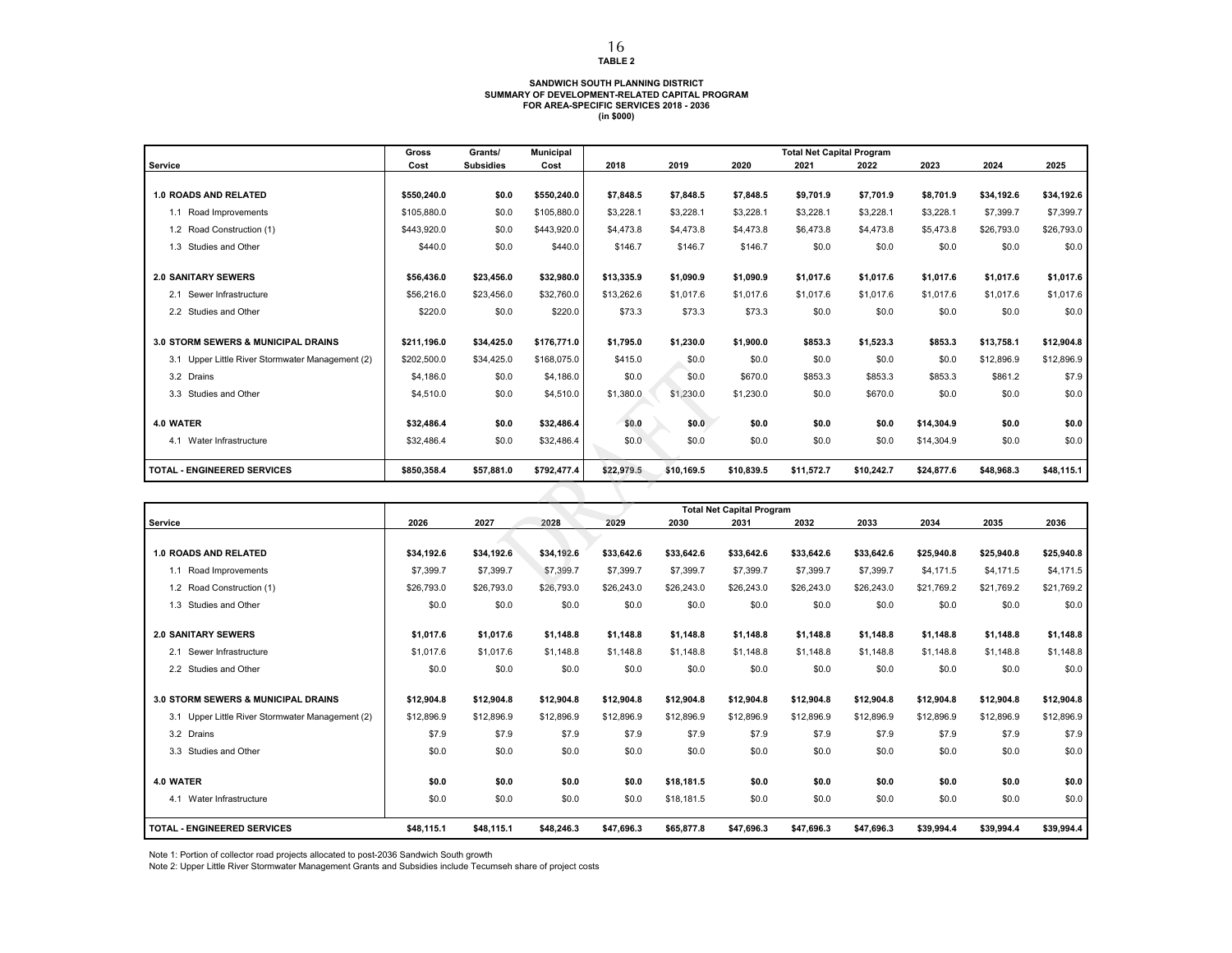# **V AREA-SPECIFIC DEVELOPMENT CHARGES ARE CALCULATED IN ACCORDANCE WITH THE** *DCA*

This section summarizes the calculation of ASDCs for each service and the resulting total charges by sector. The calculation of the "unadjusted" per capita (residential) and per square metre (non-residential) charges is reviewed. Adjustments to these amounts resulting from a cash flow analysis that takes interest earnings and borrowing costs into account are also discussed.

For residential development, the adjusted total per capita amount is then converted to a variable charge by housing unit type using various unit occupancy factors. For nonresidential development, the charges are based on gross floor area (GFA) of building space.

It is noted that the calculation of the ASDCs does not include any provision for exemptions required under the DCA, such as the exemption from the payment of DCs for industrial buildings. Such legislated exemptions, or other exemptions that Council may choose to provide, will result in loss of DC revenue for the affected types of development. However, any such revenue loss may not be made up by offsetting increases in other portions of the calculated charge.

## **A. DEVELOPMENT CHARGES CALCULATION**

A summary of the calculated residential and non-residential ASDCs is presented across the following pages. Further details of the calculations for each individual City service category are available in Appendix B.

### **1. Unadjusted Residential and Non-Residential Development Charges**

Table 3 displays the calculation of the unadjusted rates for the services of roads, sanitary sewer, storm sewer and drains, and water.

Of the total net municipal cost of all engineered services development-related projects, \$792.48 million, not all are to be recovered from new development by way of development charges. Table 3 shows that \$108.22 million (14 per cent) of the capital program relates to replacement of existing capital works or for shares of projects that provide benefit to the existing community. This amount has been netted off the chargeable capital costs.

Some of the Sandwich South capital projects were included in the City's 2015 DC Background Study and are being partially funded through the City-wide DC by-law.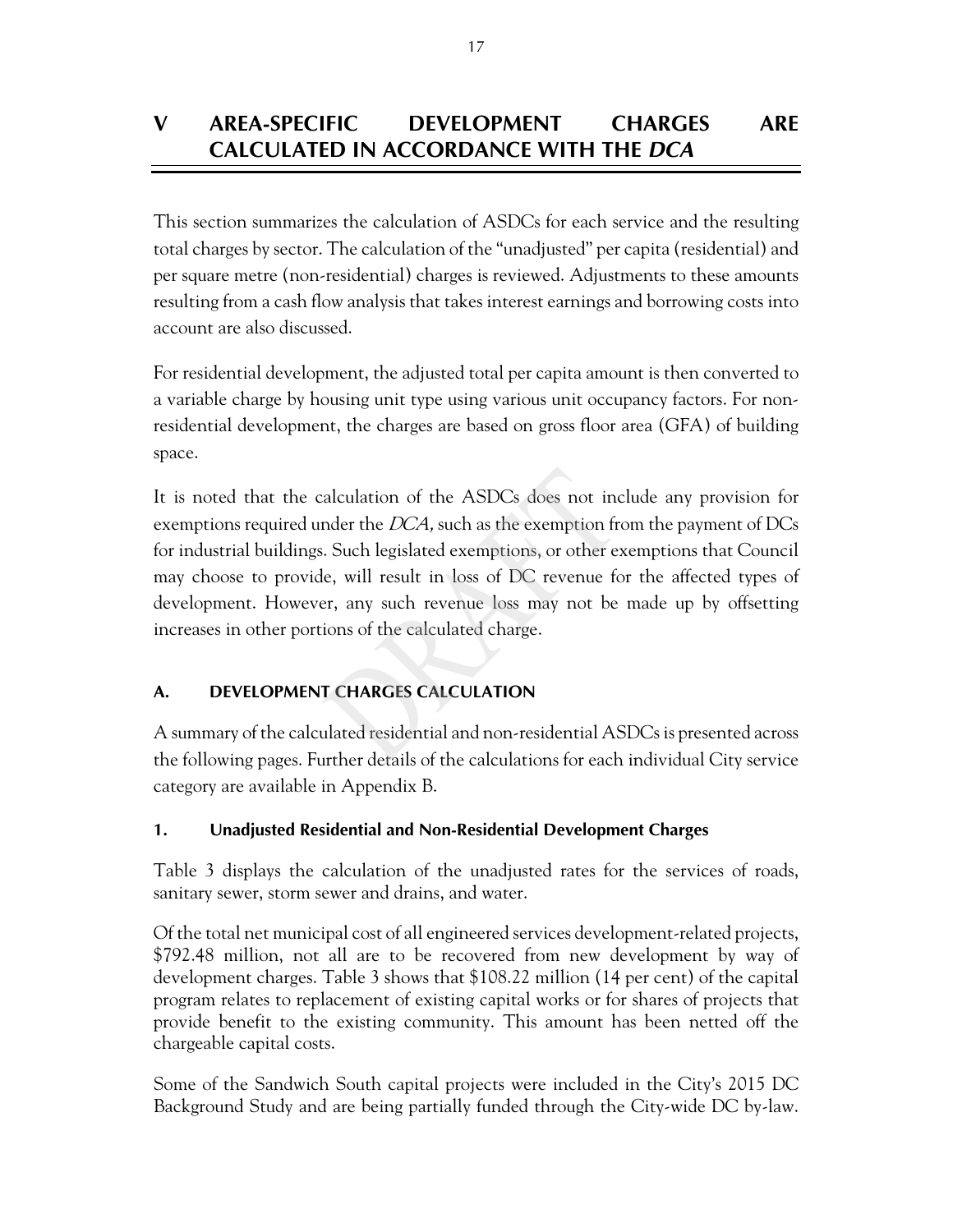Through discussions with City staff, it was determined that this portion should removed from the development charges calculation. This amount is calculated at \$70.60 million, or 9 per cent of the capital program.

As this ASDC Background Study relates to development anticipated to occur over the planning period to 2036 within the East Pelton and County Road 42 Secondary Plan areas, a share of the capital projects deemed to benefit post-2036 development in Sandwich South, or outside of the existing Secondary Plan areas, has been identified by City staff and the WUC. The Sandwich South post-2036 share totals \$348.28 and has been removed from the ASDC calculation.

The remaining \$265.38 million is related to development within the two Secondary Plan areas over the 2018-2036 planning period and has been included in the development charge calculation.

The capital program eligible for recovery through development charges is allocated to the residential and non-residential sectors based on future shares of population in new units and employment growth over the planning period. As with the City's current practice, separate non-residential charges have been calculated for the industrial and non-industrial sector. The increase in anticipated non-residential space for each type of development has been forecast based on anticipated rates of employment growth. On this basis, the allocation to the residential and non-residential sectors is calculated at 55 per cent and 45 per cent, respectively. The 45 per cent non-residential share is allocated 32 per cent to the industrial sector and 68 per cent to the non-industrial sector.

As a result, \$145.96 million of the engineered services capital program is deemed to benefit residential development. When this amount is divided by the growth in population in new dwelling units over the planning period (13,243) an unadjusted charge of \$11,021.41 per capita is the result.

The non-residential share totals \$119.42 million and, when this amount is divided by the forecast of non-residential space growth (872,493 square metres) an unadjusted charge of \$136.87 per square metre is the result. When the industrial share (32 per cent) is divided by the anticipated increase in non-residential industrial building space over the planning period to 2036 (347,009) a development charge of \$110.12 is the result. The remaining portion of the non-residential share, 68 per cent, is associated with the non-industrial sector. The non-industrial share is divided by the anticipated increase in non-industrial building space in Sandwich South between 2018 and 2036 (525,483), resulting in an unadjusted charge of \$154.53 per square metre.

### **2. Adjusted Residential and Non-Residential Development Charges**

Final adjustments to the "unadjusted" ASDC rates are made through a cash flow analysis. The analysis, details of which are included in Appendix B for each service category, considers the borrowing cost and interest earnings associated with the timing of expenditures and development charge receipts.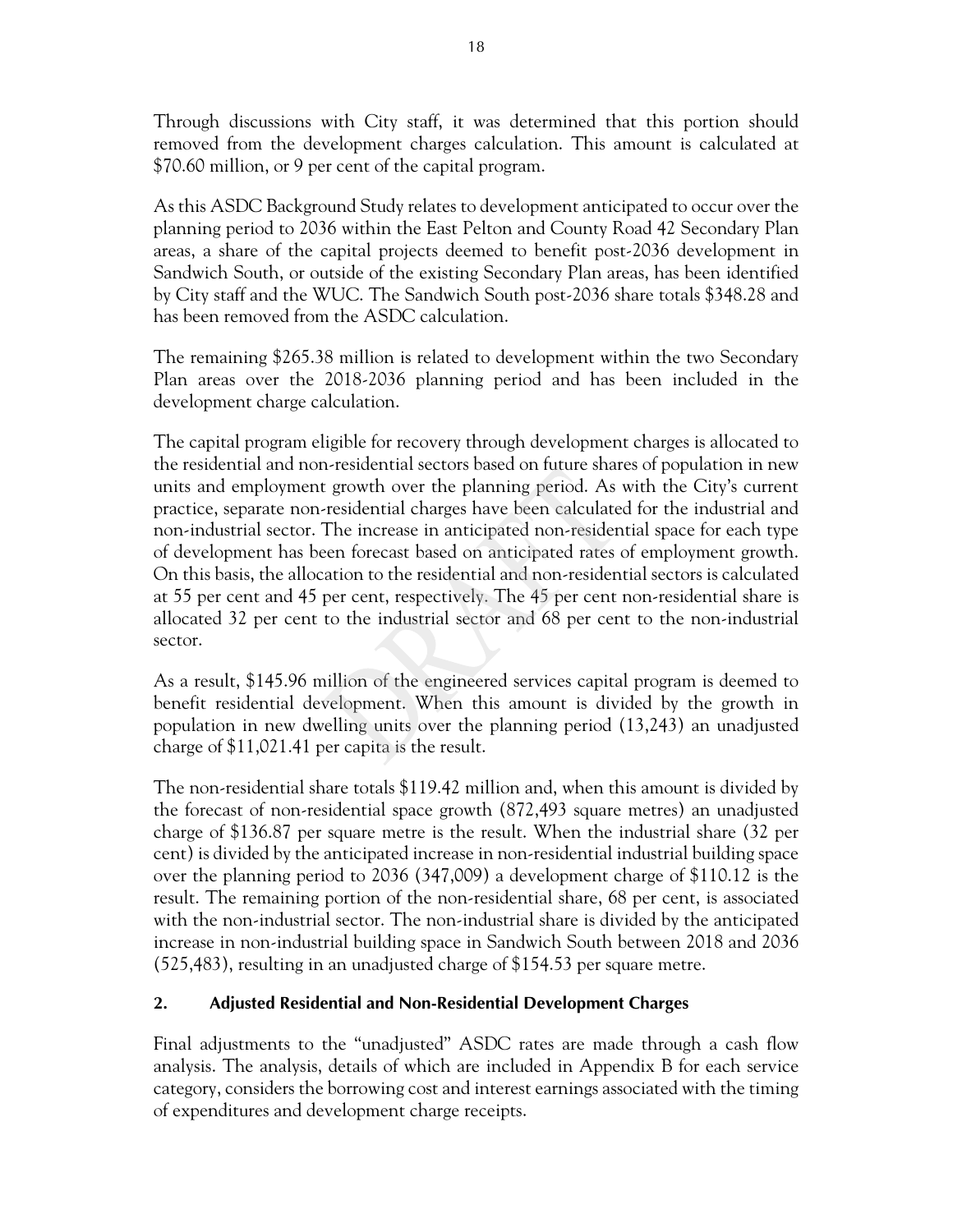Table 4 summarizes the results of the cash flow adjustments for the residential ASDC rates. The adjusted per capita rate decreases from \$11,021.41 per capita to \$10,881 per capita after the cash flow analysis for the residential charge.

Table 4 also provides the calculated rates by residential unit with the total charge per unit. The charge for a single-detached unit is \$37,648 per unit, \$25,353 for a semidetached, row or other type of multiple unit, and \$18,062 for an apartment unit.

The industrial and non-industrial non-residential development charges also experience a decrease after cash flow considerations. The industrial charge decreases from \$110.12 to \$108.72 per square metre. The non-industrial charge decreases from \$154.53 to \$152.55 per square metre after cash flow considerations and is displayed on Table 5.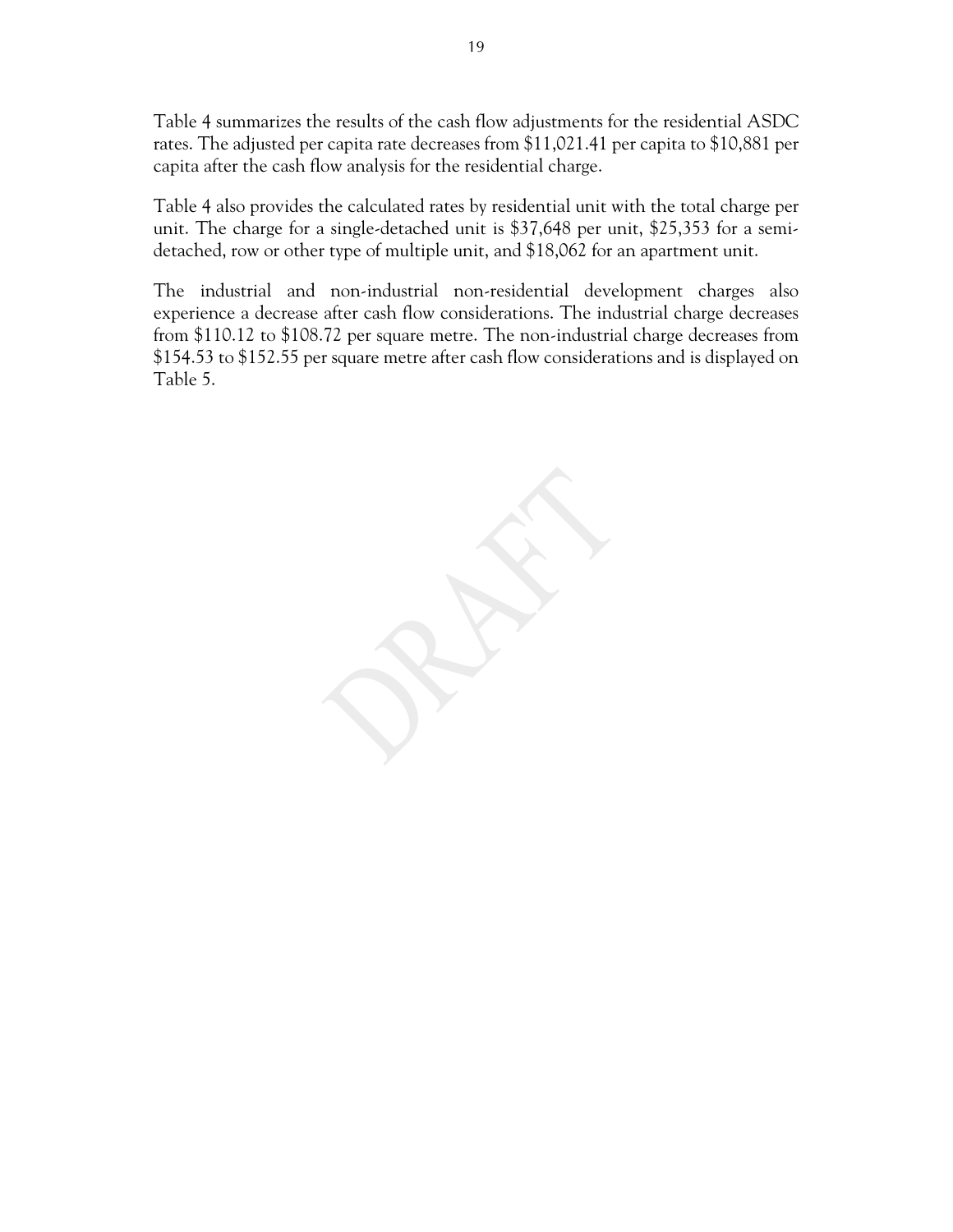#### **TABLE 3 SANDWICH SOUTH PLANNING DISTRICT**

#### **SUMMARY OF UNADJUSTED RESIDENTIAL AND NON-RESIDENTIAL DEVELOPMENT CHARGES 2018-2036 AREA-SPECIFIC CAPITAL PROGRAM**

| 2018-2036 Year Growth in Population in New Units<br>2018-2036 Year Growth in New Building Space (Sq.M)<br>New Industrial Space (sq.m) | 13.243<br>872.493<br>347.009 |
|---------------------------------------------------------------------------------------------------------------------------------------|------------------------------|
| New Non-Industrial Space (sq.m)                                                                                                       | 525.483                      |
|                                                                                                                                       |                              |

|                                                                                                                                                                                 |                                            |                                                           |                                         | Development-Related Capital Program (2018 - 2036) |                                                                        |     |                                        |            |                                                   |
|---------------------------------------------------------------------------------------------------------------------------------------------------------------------------------|--------------------------------------------|-----------------------------------------------------------|-----------------------------------------|---------------------------------------------------|------------------------------------------------------------------------|-----|----------------------------------------|------------|---------------------------------------------------|
| <b>Service</b>                                                                                                                                                                  | Net<br><b>Municipal</b><br>Cost<br>(\$000) | Replacement<br>& Benefit to<br><b>Existing</b><br>(\$000) | City-wide<br><b>DC Share</b><br>(\$000) | <b>Sandwich South</b><br>Post-2036<br>(\$000)     | <b>Total DC</b><br>Eligible<br><b>Costs for</b><br>Recovery<br>(\$000) | %   | <b>Residential</b><br>Share<br>(\$000) | %          | <b>Non-Residential</b><br><b>Share</b><br>(\$000) |
| <b>1.0 ROADS AND RELATED</b>                                                                                                                                                    | \$550,240.0                                | \$98,292.5                                                | \$67,145.3                              | \$207,375.5                                       | \$177,426.7                                                            | 55% | \$97,584.7                             | 45%        | \$79,842.02                                       |
| Unadjusted Development Charge Per Capita<br>Unadjusted Development Charge Per Sq.M<br>Unadjusted Industrial Charge Per Sq.M<br>Unadjusted Non-Industrial Charge Per Sq.M        |                                            |                                                           |                                         |                                                   |                                                                        |     | \$7,368.78                             | 32%<br>68% | \$91.51<br>\$73.63<br>\$103.32                    |
| <b>2.0 SANITARY SEWER</b>                                                                                                                                                       | \$32,980.0                                 | \$0.0                                                     | \$3,433.5                               | \$17,757.9                                        | \$11,788.7                                                             | 55% | \$6.483.8                              | 45%        | \$5,304.92                                        |
| Unadjusted Development Charge Per Capita<br>Unadjusted Development Charge Per Sq.M<br>Unadjusted Industrial Charge Per Sq.M<br>Unadjusted Non-Industrial Charge Per Sq.M        |                                            |                                                           |                                         |                                                   |                                                                        |     | \$489.60                               | 32%<br>68% | \$6.08<br>\$4.89<br>\$6.86                        |
| 3.0 STORM SEWER & MUNICIPAL DRAINS                                                                                                                                              | \$176,771.0                                | \$710.6                                                   | \$16.5                                  | \$114,154.1                                       | \$61,889.8                                                             | 55% | \$34,039.4                             | 45%        | \$27,850.40                                       |
| Unadjusted Development Charge Per Capita<br>Unadjusted Development Charge Per Sq.M<br>Unadjusted Industrial Charge Per Sq.M<br>Unadjusted Non-Industrial Charge Per Sq.M        |                                            |                                                           |                                         |                                                   |                                                                        |     | \$2,570.37                             | 32%<br>68% | \$31.92<br>\$25.68<br>\$36.04                     |
| 4.0 WATER                                                                                                                                                                       | \$32,486.4                                 | \$9,219.7                                                 | \$0.0                                   | \$8,996.6                                         | \$14,270.1                                                             | 55% | \$7,848.5                              | 45%        | \$6,421.54                                        |
| Unadjusted Development Charge Per Capita<br>Unadjusted Development Charge Per Sq.M<br>Unadjusted Industrial Charge Per Sq.M<br>Unadjusted Non-Industrial Charge Per Sq.M        |                                            |                                                           |                                         |                                                   |                                                                        |     | \$592.66                               | 32%<br>68% | \$7.36<br>\$5.92<br>\$8.31                        |
| <b>TOTAL 2018-2036 ENGINEERED SERVICES</b>                                                                                                                                      | \$792,477.4                                | \$108,222.8                                               | \$70,595.2                              | \$348,284.2                                       | \$265,375.3                                                            |     | \$145,956.4                            |            | \$119,418.9                                       |
| <b>Unadjusted Development Charge Per Capita</b><br>Unadjusted Development Charge Per Sq.M<br>Unadjusted Industrial Charge Per Sq.M<br>Unadjusted Non-Industrial Charge Per Sq.M |                                            |                                                           |                                         |                                                   |                                                                        |     | \$11,021.41                            |            | \$136.87<br>\$110.12<br>\$154.53                  |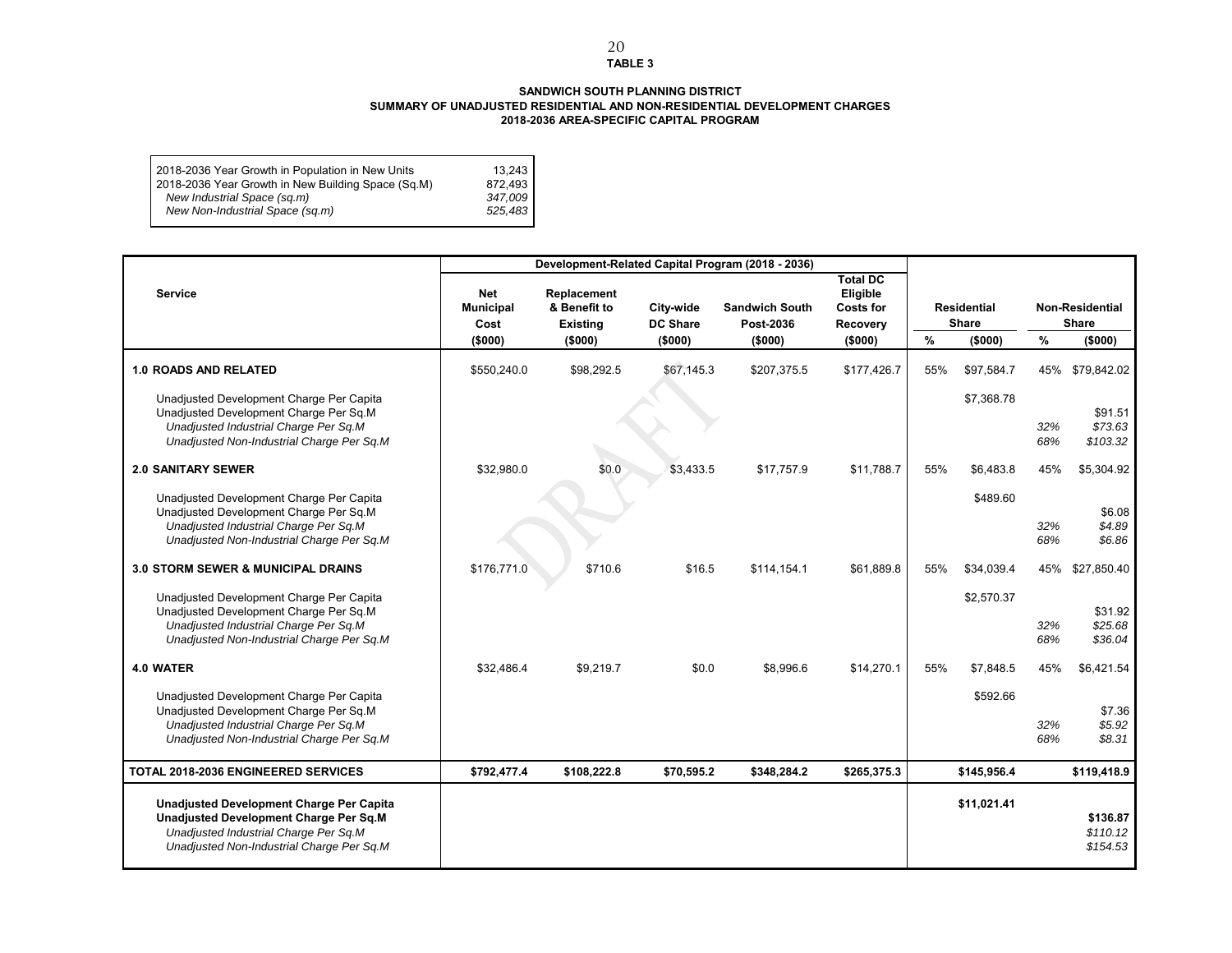#### **TABLE 4**21

#### **SANDWICH SOUTH DEVELOPMENT CHARGES SANDWICH SOUTH PLANNING DISTRICTRESIDENTIAL DEVELOPMENT CHARGES**

|                                                                    | <b>Unadjusted</b>           | <b>Adjusted Charge</b>              | <b>Charge By Unit Type (1)</b> |                                         |                   |  |  |  |
|--------------------------------------------------------------------|-----------------------------|-------------------------------------|--------------------------------|-----------------------------------------|-------------------|--|--|--|
| <b>Service</b>                                                     | Charge<br><b>Per Capita</b> | <b>After Cashflow</b><br>Per Capita | Single Detached                | Semis, Rows &<br><b>Other Multiples</b> | <b>Apartments</b> |  |  |  |
| Roads And Related                                                  | \$7,368.78                  | \$7,268.00                          | \$25,147                       | \$16,934                                | \$12,065          |  |  |  |
| <b>Sanitary Sewer</b>                                              | \$489.60                    | \$539.00                            | \$1,865                        | \$1,256                                 | \$895             |  |  |  |
| Storm Sewer & Municipal Drains                                     | \$2,570.37                  | \$2,481.00                          | \$8,584                        | \$5,781                                 | \$4,118           |  |  |  |
| Water                                                              | \$592.66                    | \$593.00                            | \$2,052                        | \$1,382                                 | \$984             |  |  |  |
| <b>Area-Specific Engineered Services</b><br><b>Charge Per Unit</b> | \$11,021.41                 | \$10,881.00                         | \$37,648                       | \$25,353                                | \$18,062          |  |  |  |
| (1) Based on Persons Per Unit Of:                                  |                             |                                     | 3.46                           | 2.33                                    | 1.66              |  |  |  |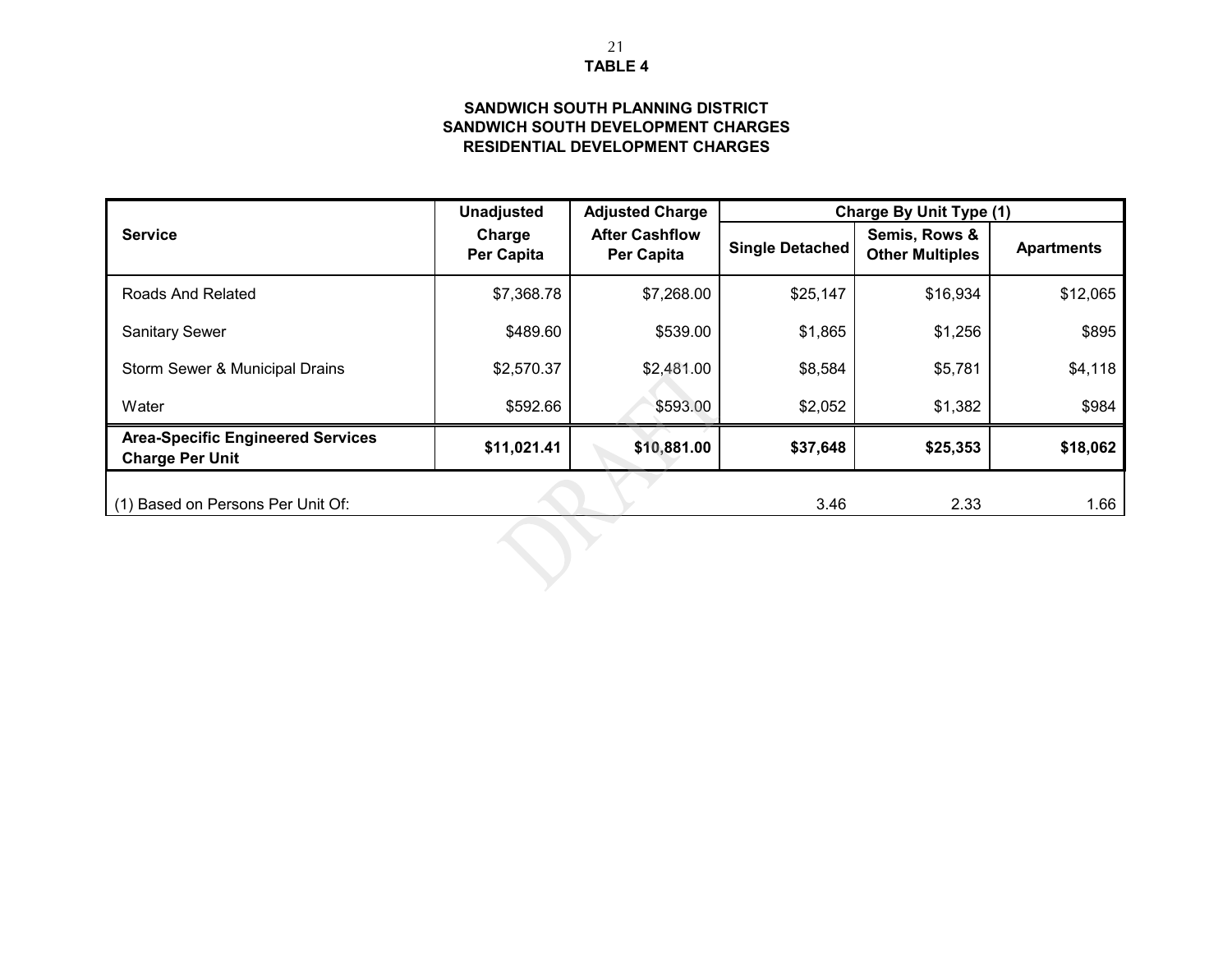#### **TABLE 5**22

#### **NON-RESIDENTIAL DEVELOPMENT CHARGESSANDWICH SOUTH DEVELOPMENT CHARGES SANDWICH SOUTH PLANNING DISTRICT**

|                                                                    |                                             | <b>Industrial</b>                                               | <b>Non-Industrial</b>                       |                                                                 |  |  |
|--------------------------------------------------------------------|---------------------------------------------|-----------------------------------------------------------------|---------------------------------------------|-----------------------------------------------------------------|--|--|
| <b>Service</b>                                                     | <b>Unadjusted</b><br>Charge<br>$($\sqrt{$}$ | <b>Adjusted Charge</b><br><b>After Cashflow</b><br>$($\sqrt{$}$ | <b>Unadjusted</b><br>Charge<br>$($\sqrt{$}$ | <b>Adjusted Charge</b><br><b>After Cashflow</b><br>$($\sqrt{$}$ |  |  |
| Roads And Related                                                  | \$73.63                                     | \$72.62                                                         | \$103.32                                    | \$101.90                                                        |  |  |
| <b>Sanitary Sewer</b>                                              | \$4.89                                      | \$5.38                                                          | \$6.86                                      | \$7.55                                                          |  |  |
| Storm Sewer & Municipal Drains                                     | \$25.68                                     | \$24.79                                                         | \$36.04                                     | \$34.79                                                         |  |  |
| Water                                                              | \$5.92                                      | \$5.93                                                          | \$8.31                                      | \$8.31                                                          |  |  |
| <b>Area-Specific Engineered</b><br><b>Services Charge Per sq.m</b> | \$110.12                                    | \$108.72                                                        | \$154.53                                    | \$152.55                                                        |  |  |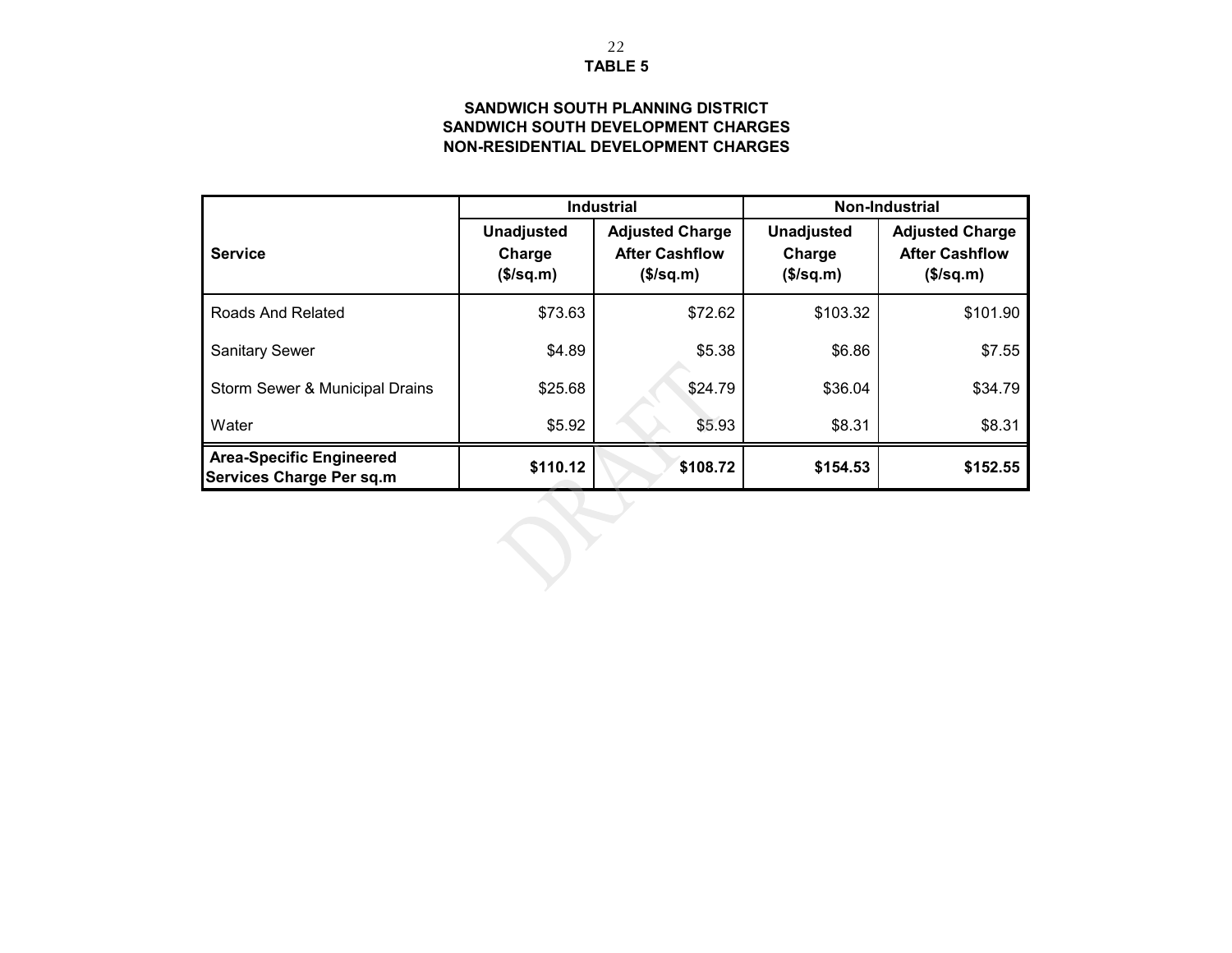# **VI COMPARISON OF CALCULATED AREA-SPECIFIC CHARGES AND CITY-WIDE DEVELOPMENT CHARGES**

Tables 6, 7 and 8 present a comparison of the calculated area-specific residential and non-residential development charges with the City-wide development charge rates as per the 2015 DC Background Study.

It is intended that development in Sandwich South be subject to the ASDC rates for Roads and Related, Sanitary Sewer, Storm Sewer and Municipal Drains, and Water services. In addition to these area-specific rates, the City-wide charges for general services (Library, Fire, Police, Indoor Recreation, Park Development, Public Works and Fleet, Parking, Transit) and Pollution Control will continue to apply in Sandwich South.

Table 6 illustrates that the full residential development charge for a single-detached unit in Sandwich South is calculated at \$40,726; a 52 per cent increase from the Citywide total rate of \$26,874. It is noted that the City-wide rates presented in this section are as per the 2015 DC Background Study, and are subject to annual phasing-in and indexing.

The full development charge rate for non-industrial development is calculated at \$160.13 per square metre, a 32 per cent increase over the 2015 City-wide development charge of \$120.99 per square metre (Table 7)

Under the City-wide by-law, industrial development is exempt from the payment of development charges. This practice is proposed to continue in the area-specific by-law, however a maximum charge on industrial development of \$108.72 has been calculated and is shown in Table 8.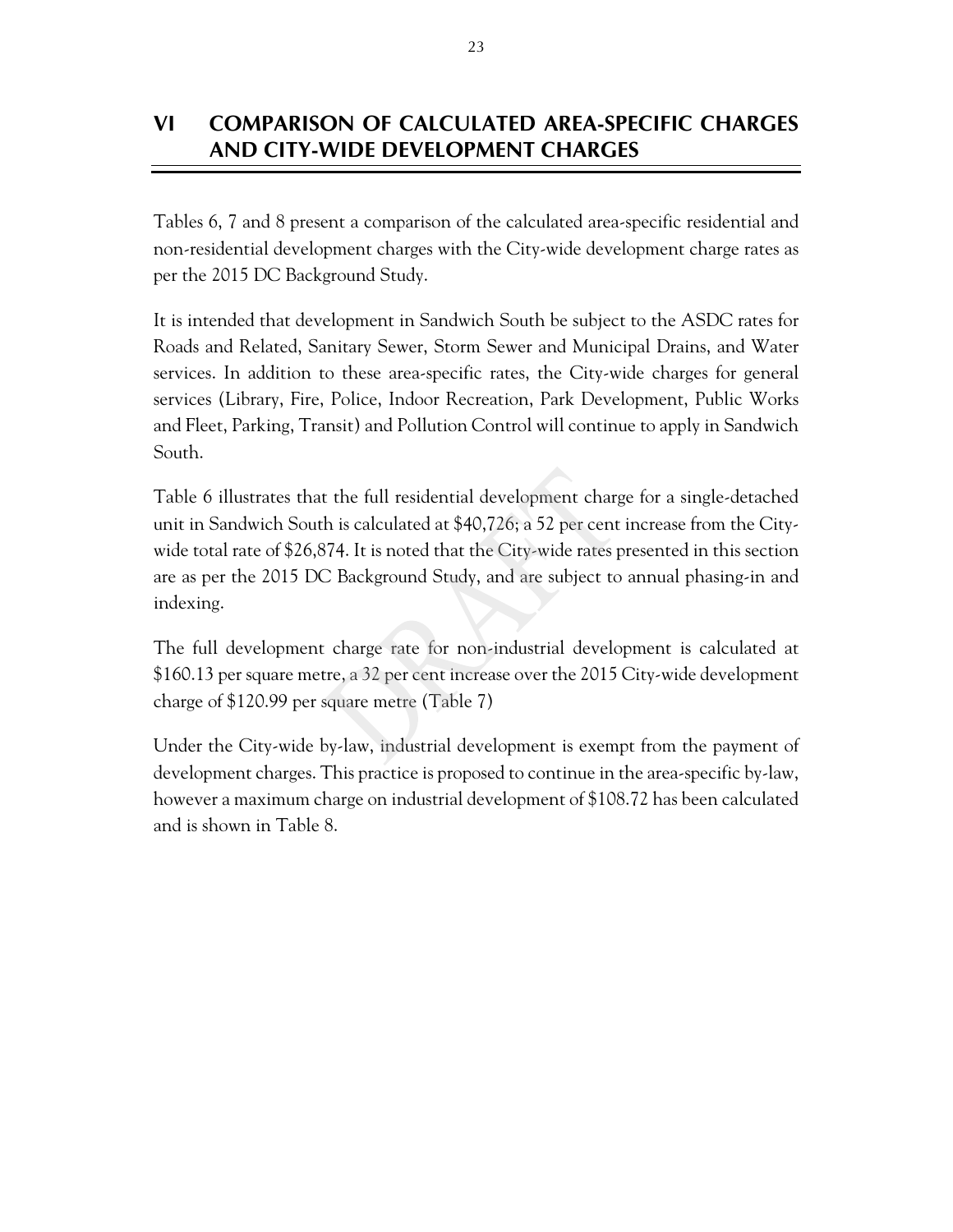#### **SANDWICH SOUTH PLANNING DISTRICTCOMPARISON OF CITY-WIDE AND CALCULATED SANDWICH SOUTH AREA SPECIFIC RESIDENTIAL DEVELOPMENT CHARGES**

| <b>Service</b>                 | City-wide<br><b>Residential</b><br>Charge / SDU | <b>Sandwich South</b><br><b>Residential</b><br>Charge / SDU |          | <b>Difference in Charge</b> |
|--------------------------------|-------------------------------------------------|-------------------------------------------------------------|----------|-----------------------------|
| <b>General Services*</b>       | \$2,040                                         | \$2,040                                                     | N/A      | N/A                         |
| Roads And Related              | \$13,539                                        | \$25,147                                                    | \$11,608 | 86%                         |
| <b>Sanitary Sewer</b>          | \$1,209                                         | \$1,865                                                     | \$656    | 54%                         |
| <b>Pollution Control*</b>      | \$1,038                                         | \$1,038                                                     | N/A      | N/A                         |
| Storm Sewer & Municipal Drains | \$7,088                                         | \$8,584                                                     | \$1,496  | 21%                         |
| Water                          | \$1,960                                         | \$2,052                                                     | \$92     | 5%                          |
| <b>Charge Per Unit</b>         | \$26,874                                        | \$40,726                                                    | \$13,852 | 52%                         |

Note: City-wide rates as per 2015 DC Background Study. Rates are subject to annual phasing-in and indexing.

\*City-wide General Services and Pollution Control charges to continue to apply to Sandwich South development.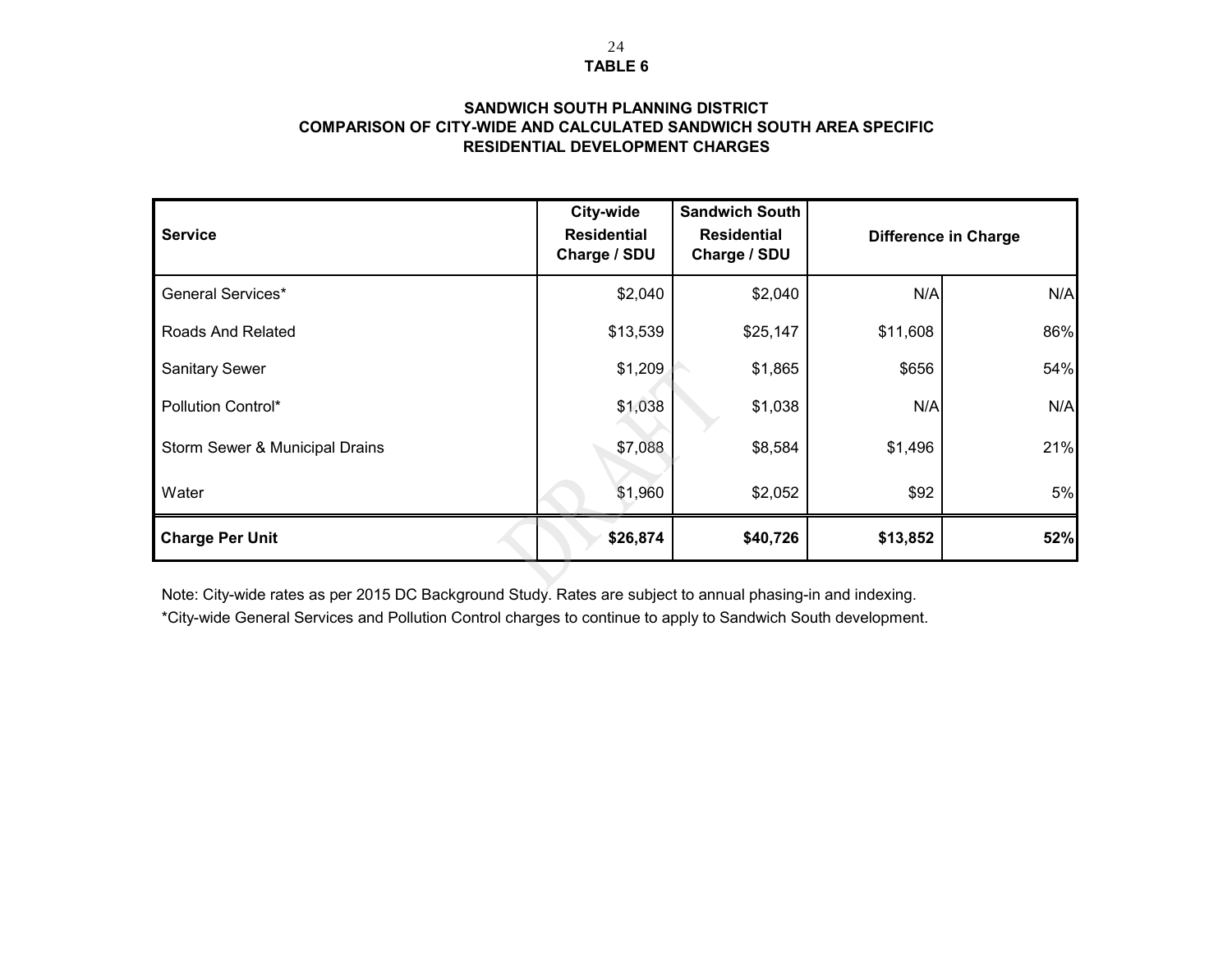#### **SANDWICH SOUTH PLANNING DISTRICTCOMPARISON OF CITY-WIDE AND CALCULATED AREA-SPECIFIC NON-RESIDENTIAL DEVELOPMENT CHARGESNON-INDUSTRIAL**

| <b>Service</b>                 | City-wide<br><b>Non-Industrial</b><br>Charge / Sq.m | <b>Sandwich South</b><br>Non-Industrial<br>Charge / Sq.m |          | <b>Difference in Charge</b> |
|--------------------------------|-----------------------------------------------------|----------------------------------------------------------|----------|-----------------------------|
| General Services*              | \$2.60                                              | \$2.60                                                   | N/A      | N/A                         |
| Roads And Related              | \$64.60                                             | \$101.90                                                 | \$37.30  | 58%                         |
| <b>Sanitary Sewer</b>          | \$5.71                                              | \$7.55                                                   | \$1.84   | 32%                         |
| Pollution Control*             | \$4.98                                              | \$4.98                                                   | N/A      | N/A                         |
| Storm Sewer & Municipal Drains | \$33.75                                             | \$34.79                                                  | \$1.04   | 3%                          |
| Water                          | \$9.35                                              | \$8.31                                                   | (\$1.04) | $-11%$                      |
| <b>Charge Per Unit</b>         | \$120.99                                            | \$160.13                                                 | \$39.14  | 32%                         |

Note: City-wide rates as per 2015 DC Background Study. Rates are subject to annual phasing-in and indexing. \*City-wide General Services and Pollution Control charges to continue to apply to Sandwich South development.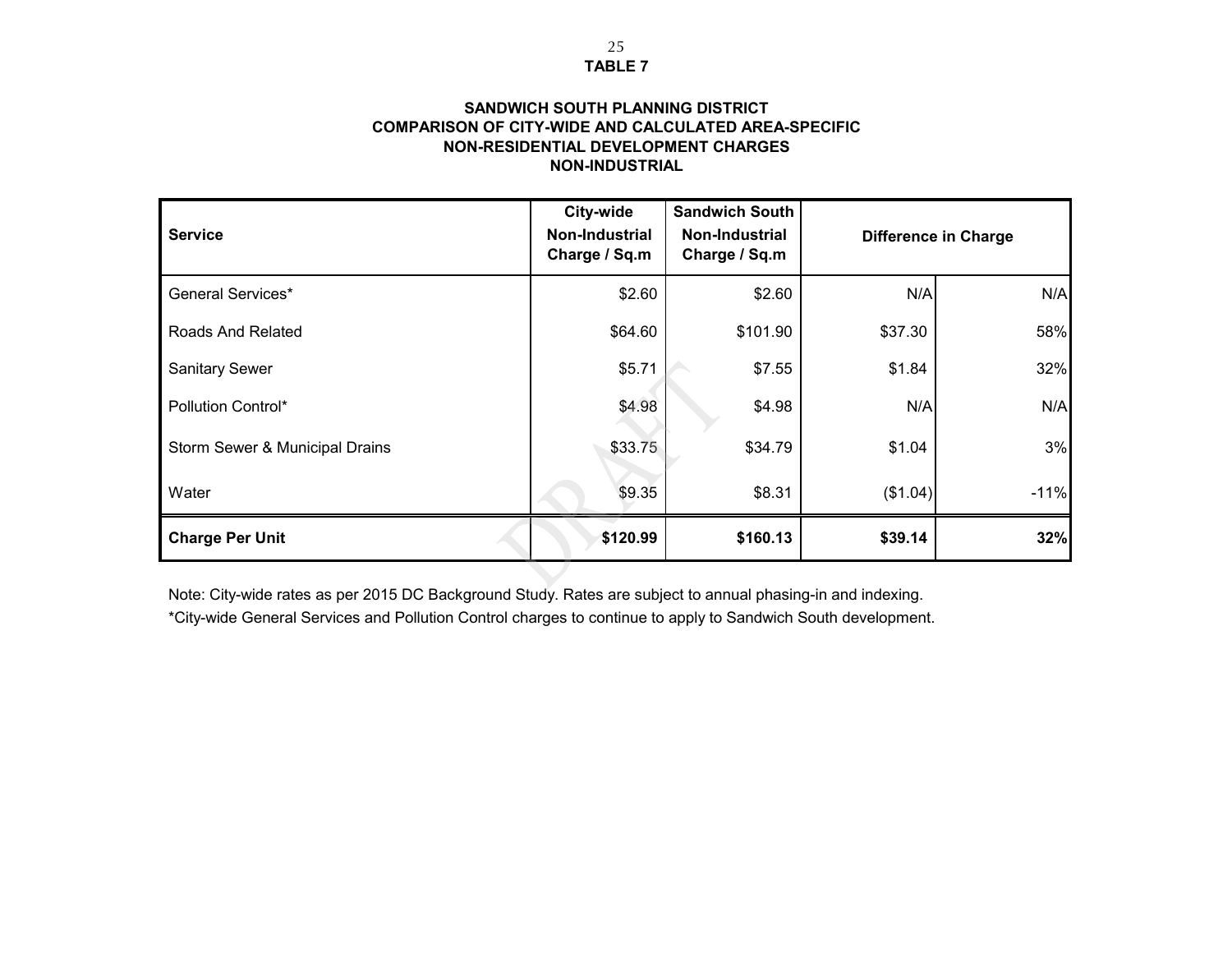# **TABLE 8**

#### **INDUSTRIALCOMPARISON OF CITY-WIDE AND CALCULATED AREA-SPECIFIC SANDWICH SOUTH PLANNING DISTRICTNON-RESIDENTIAL DEVELOPMENT CHARGES**

| <b>Service</b>                 | City-wide<br><b>Industrial</b><br>Charge / Sq.m | <b>Sandwich South</b><br><b>Industrial</b><br>Charge / Sq.m |     | <b>Difference in Charge</b> |
|--------------------------------|-------------------------------------------------|-------------------------------------------------------------|-----|-----------------------------|
| <b>General Services*</b>       | \$0.00                                          | \$0.00                                                      | N/A | N/A                         |
| Roads And Related              | \$0.00                                          | \$72.62                                                     | N/A | N/A                         |
| <b>Sanitary Sewer</b>          | \$0.00                                          | \$5.38                                                      | N/A | N/A                         |
| <b>Pollution Control*</b>      | \$0.00                                          | \$0.00                                                      | N/A | N/A                         |
| Storm Sewer & Municipal Drains | \$0.00                                          | \$24.79                                                     | N/A | N/A                         |
| Water                          | \$0.00                                          | \$5.93                                                      | N/A | N/A                         |
| <b>Charge Per Unit</b>         | \$0.00                                          | \$108.72                                                    | N/A | N/A                         |

Note: Industrial development exempt from payment of DCs under current by-law

City-wide rates as per 2015 DC Background Study. Rates are subject to annual phasing-in and indexing.

\*City-wide General Services and Pollution Control charges to continue to apply to Sandwich South development.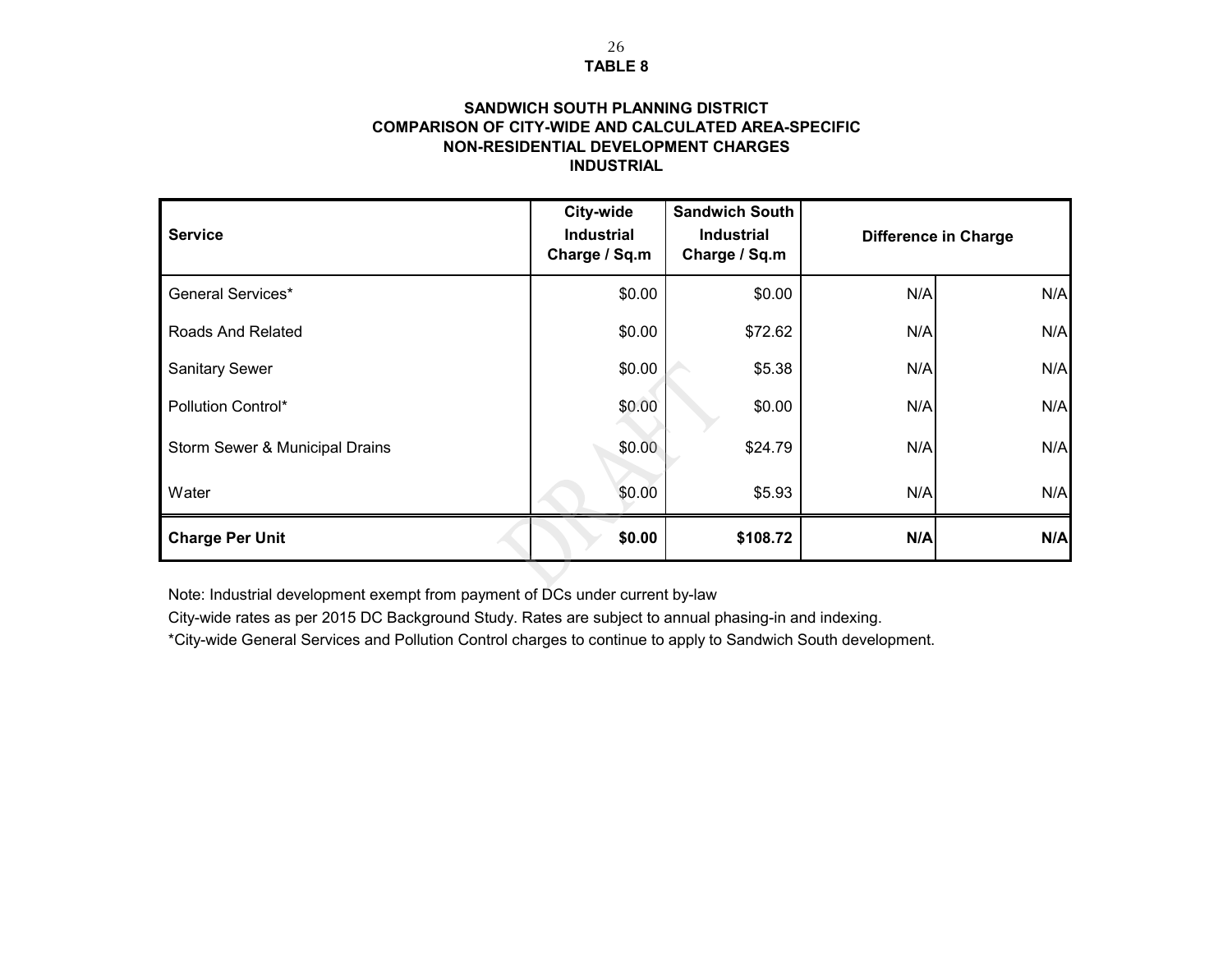This section provides a brief examination of the long-term capital and operating costs for the capital facilities and infrastructure to be included in the ASDC by-law. Also addressed is the required asset management provisions that must be considered.

#### **A. NET OPERATING COSTS FOR THE CITY'S SERVICES ESTIMATED TO INCREASE OVER THE FORECAST PERIOD**

Table 9 summarizes the estimated increase in net operating costs that the City will experience for additions associated with the planned capital program.

As shown in Table 9, by 2036, the City's net operating costs are estimated to increase by \$1.67 million. This increase relates to the roads and related program. Services related to sanitary sewers, storm sewers and municipal drains, and water are ratesupported.

### **B. LONG-TERM CAPITAL FINANCING FROM NON-DEVELOPMENT CHARGE SOURCES TOTALS \$99.86 MILLION**

Table 9 also summarizes the components of the development-related capital program that will require funding from non-development charge sources as discussed in Section V. In total \$99.86 million will need to be financed from non-development charge sources over the planning period. This amount is related to non-development shares of projects that provide benefit to the existing community. In addition, \$284.34 million in interim financing may be required for projects related to development in Sandwich South in the post-2036 period. It is likely that most of these monies could be recovered from future development charges as the by-laws are revisited at least every five years.

#### **C. ANNUAL ASSET MANAGEMENT PLAN PROVISION REQUIREMENTS**

NTD: To be completed.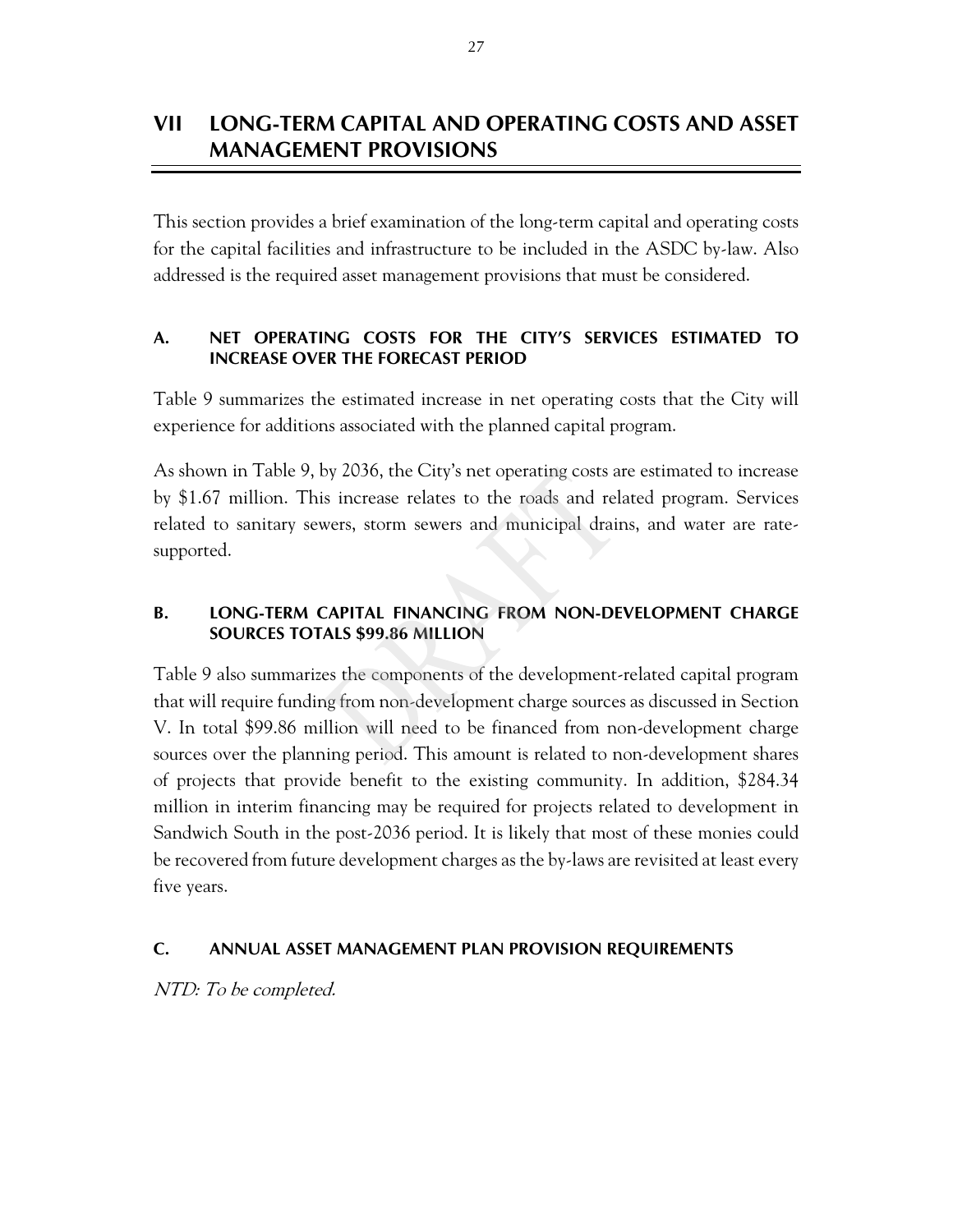#### **SANDWICH SOUTH PLANNING DISTRICT SUMMARY OF LONG TERM CAPITAL AND OPERATING COST IMPACTS FOR TAX SUPPORTED SERVICES (in thousands of constant dollars)**

|                                | 2018   | 2019    | 2020    | 2021    | 2022    | 2023    | 2024    | 2025    | 2026    | 2027    |
|--------------------------------|--------|---------|---------|---------|---------|---------|---------|---------|---------|---------|
|                                |        |         |         |         |         |         |         |         |         |         |
| Net Operating Impacts (1)      |        |         |         |         |         |         |         |         |         |         |
| Roads And Related              | \$85.1 | \$170.2 | \$255.3 | \$340.3 | \$425.4 | \$510.5 | \$595.6 | \$680.7 | \$765.8 | \$850.9 |
| Sanitary Sewer                 | \$0.0  | \$0.0   | \$1.0   | \$2.0   | \$3.0   | \$4.0   | \$5.0   | \$6.0   | \$7.0   | \$8.0   |
| Storm Sewer & Municipal Drains | \$0.0  | \$0.0   | \$1.0   | \$2.0   | \$3.0   | \$4.0   | \$5.0   | \$6.0   | \$7.0   | \$8.0   |
| Water                          | \$0.0  | \$0.0   | \$1.0   | \$2.0   | \$3.0   | \$4.0   | \$5.0   | \$6.0   | \$7.0   | \$8.0   |
|                                |        |         |         |         |         |         |         |         |         |         |
| <b>NET OPERATING IMPACTS</b>   | \$85.1 | \$170.2 | \$258.3 | \$346.3 | \$434.4 | \$522.5 | \$610.6 | \$698.7 | \$786.8 | \$874.9 |

|                                | 2028    | 2029      | 2030      | 2031      | 2032      | 2033      | 2034      | 2035      | 2036      |
|--------------------------------|---------|-----------|-----------|-----------|-----------|-----------|-----------|-----------|-----------|
|                                |         |           |           |           |           |           |           |           |           |
| Net Operating Impacts (1)      |         |           |           |           |           |           |           |           |           |
| Roads And Related              | \$936.0 | \$1,021.0 | \$1,106.1 | \$1,191.2 | \$1,276.3 | \$1,361.4 | \$1,446.5 | \$1,531.6 | \$1,616.6 |
| Sanitary Sewer                 | \$9.0   | \$10.0    | \$11.0    | \$12.0    | \$13.0    | \$14.0    | \$15.0    | \$16.0    | \$17.0    |
| Storm Sewer & Municipal Drains | \$9.0   | \$10.0    | \$11.0    | \$12.0    | \$13.0    | \$14.0    | \$15.0    | \$16.0    | \$17.0    |
| Water                          | \$9.0   | \$10.0    | \$11.0    | \$12.0    | \$13.0    | \$14.0    | \$15.0    | \$16.0    | \$17.0    |
|                                |         |           |           |           |           |           |           |           |           |
| <b>NET OPERATING IMPACTS</b>   | \$963.0 | \$1,051.0 | \$1,139.1 | \$1,227.2 | \$1,315.3 | \$1,403.4 | \$1,491.5 | \$1,579.6 | \$1,667.6 |

|                                       | 2018       | 2019       | 2020       | 2021       | 2022       | 2023       | 2024       | 2025       | 2026       | 2027       |
|---------------------------------------|------------|------------|------------|------------|------------|------------|------------|------------|------------|------------|
|                                       |            |            |            |            |            |            |            |            |            |            |
| Long-term Capital Impact (1)          |            |            |            |            |            |            |            |            |            |            |
| <b>Total Net Cost</b>                 | \$22,979.5 | \$10,169.5 | \$10,839.5 | \$11,572.7 | \$10,242.7 | \$10,572.7 | \$48,968.3 | \$62,420.0 | \$48.115.1 | \$48,115.1 |
| Net Cost From Development Charges     | \$9,124.2  | \$5,298.0  | \$5,686.6  | \$6,046.7  | \$5,515.5  | \$5,700.7  | \$17,933.3 | \$21,279.8 | \$17,536.5 | \$17,536.5 |
| City-wide DC Share(2)                 | \$4.232.1  | \$1,099.5  | \$1,099.5  | \$1,070.7  | \$1,070.7  | \$1,070.7  | \$4,082.9  | \$4,078.7  | \$4,078.7  | \$4,078.7  |
| Portion for Post-2036 Development (3) | \$8,853.0  | \$3,001.7  | \$3,283.1  | \$3,029.4  | \$2,730.6  | \$2,625.4  | \$20,022.5 | \$22,458.2 | \$19,725.9 | \$19,725.9 |
| <b>Funding From Non-DC Sources</b>    |            |            |            |            |            |            |            |            |            |            |
| Replacement                           | \$770.2    | \$770.2    | \$770.2    | \$1,426.0  | \$926.0    | \$1,176.0  | \$6,929.6  | \$14,603.2 | \$6,773.9  | \$6,773.9  |
| <b>FUNDING FROM NON-DC SOURCES</b>    | \$770.2    | \$770.2    | \$770.2    | \$1.426.0  | \$926.0    | \$1,176.0  | \$6,929.6  | \$14,603.2 | \$6,773.9  | \$6,773.9  |

|                                       | 2028       | 2029       | 2030       | 2031       | 2032       | 2033       | 2034       | 2035       | 2036       | Total       |
|---------------------------------------|------------|------------|------------|------------|------------|------------|------------|------------|------------|-------------|
|                                       |            |            |            |            |            |            |            |            |            |             |
| Long-term Capital Impact (1)          |            |            |            |            |            |            |            |            |            |             |
| <b>Total Net Cost</b>                 | \$48,246.3 | \$47,696.3 | \$65,877.8 | \$47,696.3 | \$47,696.3 | \$47,696.3 | \$39.994.4 | \$39,994.4 | \$39,994.4 | \$708,887.4 |
| Net Cost From Development Charges     | \$17,599.7 | \$17,409.4 | \$27,936.3 | \$17,409.4 | \$17,409.4 | \$17,409.4 | \$12,847.8 | \$12,847.8 | \$12,847.8 | \$265,375.3 |
| City-wide DC Share(2)                 | \$4,051.9  | \$4,051.9  | \$4,051.9  | \$4,051.9  | \$4,051.9  | \$4,051.9  | \$3,012.2  | \$3,012.2  | \$3,012.2  | \$59,310.5  |
| Portion for Post-2036 Development (3) | \$19,820.7 | \$19,598.5 | \$25,862.8 | \$19,598.5 | \$19,598.5 | \$19,598.5 | \$18,268.2 | \$18,268.2 | \$18,268.2 | \$284,337.8 |
| <b>Funding From Non-DC Sources</b>    |            |            |            |            |            |            |            |            |            |             |
| Replacement                           | \$6,773.9  | \$6.636.4  | \$8,026.7  | \$6,636.4  | \$6.636.4  | \$6,636.4  | \$5,866.2  | \$5,866.2  | \$5,866.2  | \$99,863.8  |
|                                       |            |            |            |            |            |            |            |            |            |             |
| <b>FUNDING FROM NON-DC SOURCES</b>    | \$6,773.9  | \$6,636.4  | \$8.026.7  | \$6.636.4  | \$6,636.4  | \$6,636.4  | \$5,866.2  | \$5.866.2  | \$5,866.2  | \$99,863.8  |

Notes:

(1) See Appendix C

(2) Portion of development-related capital program attributed to the 2015 City-wide DC by-law.

(3) Post 2036 development-related net capital costs may be eligible for development charge funding in future DC by-laws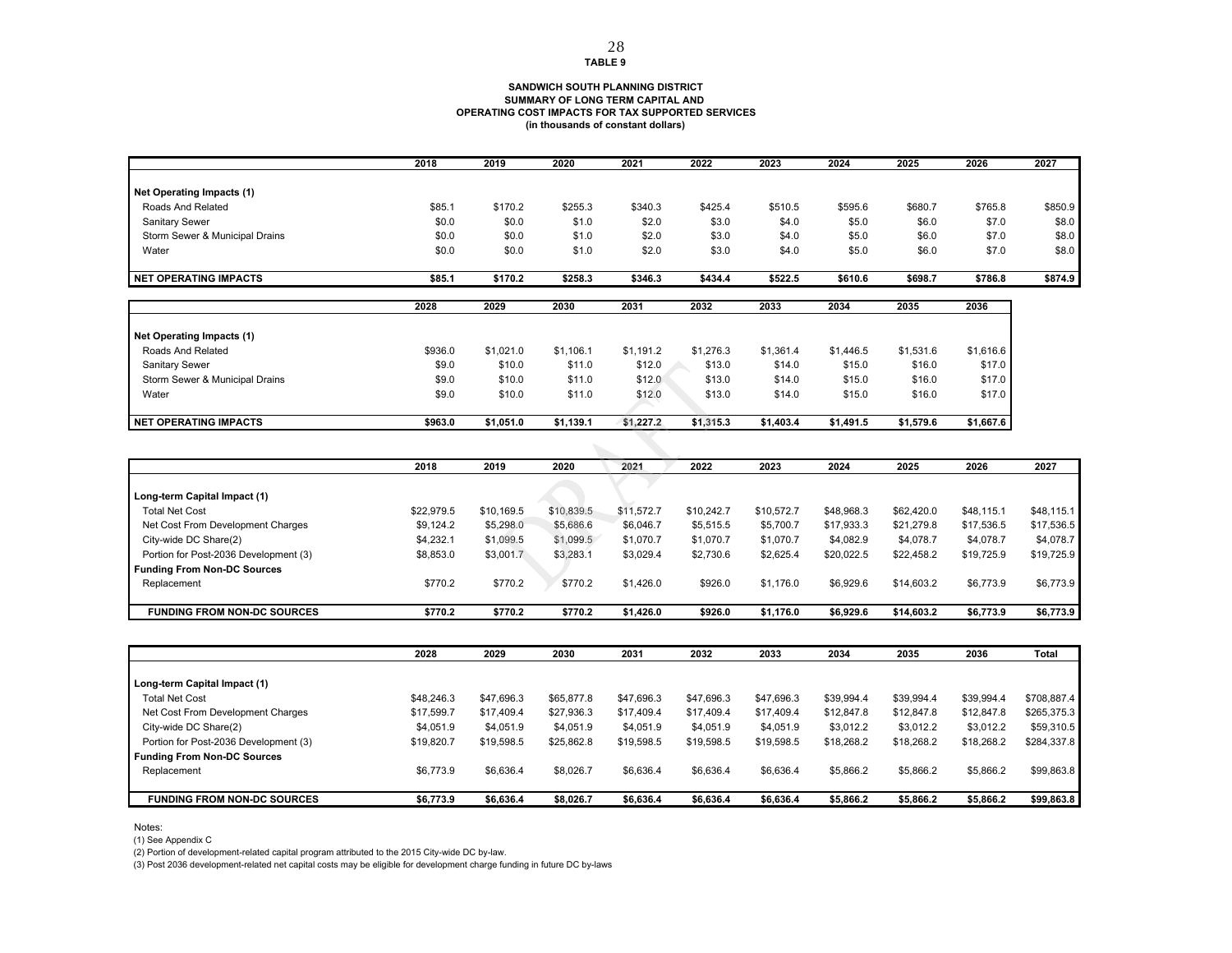# **VIII OTHER ISSUES AND CONSIDERATIONS**

#### **A. DEVELOPMENT CHARGES ADMINSTRATION**

No significant changes are recommended to the City's current policies and practices regarding development charge administration. In this regard:

- It is recommended that practices regarding collection of development charges and by-law administration continue to the extent possible.
- As required under the  $DCA$ , the City should codify any rules regarding application of the by-laws and exemptions within the development charges by-laws proposed for adoption.
- It is recommended that Council adopt the development-related capital program included in this background study, subject to annual review through the City's normal capital budget process.
- It is recommended that limited exemptions, other than those required in the DCA and existing City-wide DC by-law, be formally adopted in the ASDC by-law.

### **B. ASDC BY-LAW POLICY RECOMMENDATIONS**

City staff have made a number of policy recommendations for consideration by the Task Force and Council. It is noted that the formal adopted policies will be as per City Council direction and determination. The following is an overview summary of the staff policy recommendations:

- As development in Sandwich South over the 2018-2036 planning period is anticipated to be limited to the East Pelton and County Road 42 Secondary Plan areas, it is recommended that the ASDC by-law apply to lands within the Secondary Plan boundaries only;
- In addition to the calculated area-specific rates for Roads and Related, Sanitary Sewer, Storm Sewer and Municipal Drains, and Water services, it is recommended that the City-wide charges for general services (Library, Fire, Police, Indoor Recreation, Park Development, Public Works and Fleet, Parking, Transit) and Pollution Control continue to apply in Sandwich South;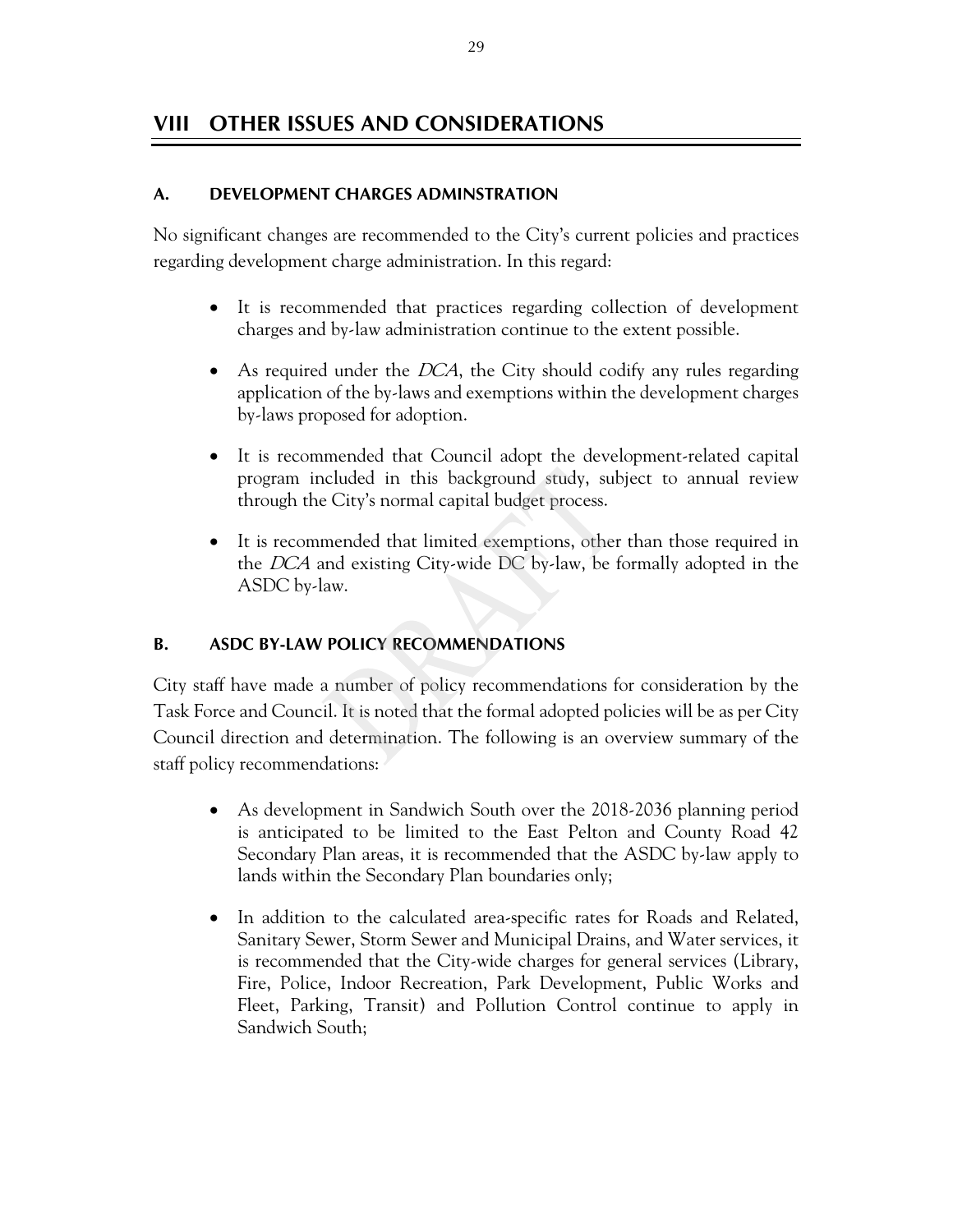- Non-statutory exemptions within the ASDC by-law should remain consistent with City-wide By-law 60-2015, including an exemption for industrial development; and
- The City must undertake a City-wide DC Background Study and By-law review prior to the expiry of DC By-law 60-2015 in June 2020 in order to continue to collect development charges on a City-wide basis. It is recommended that the City-wide and ASDC by-laws be combined at this time.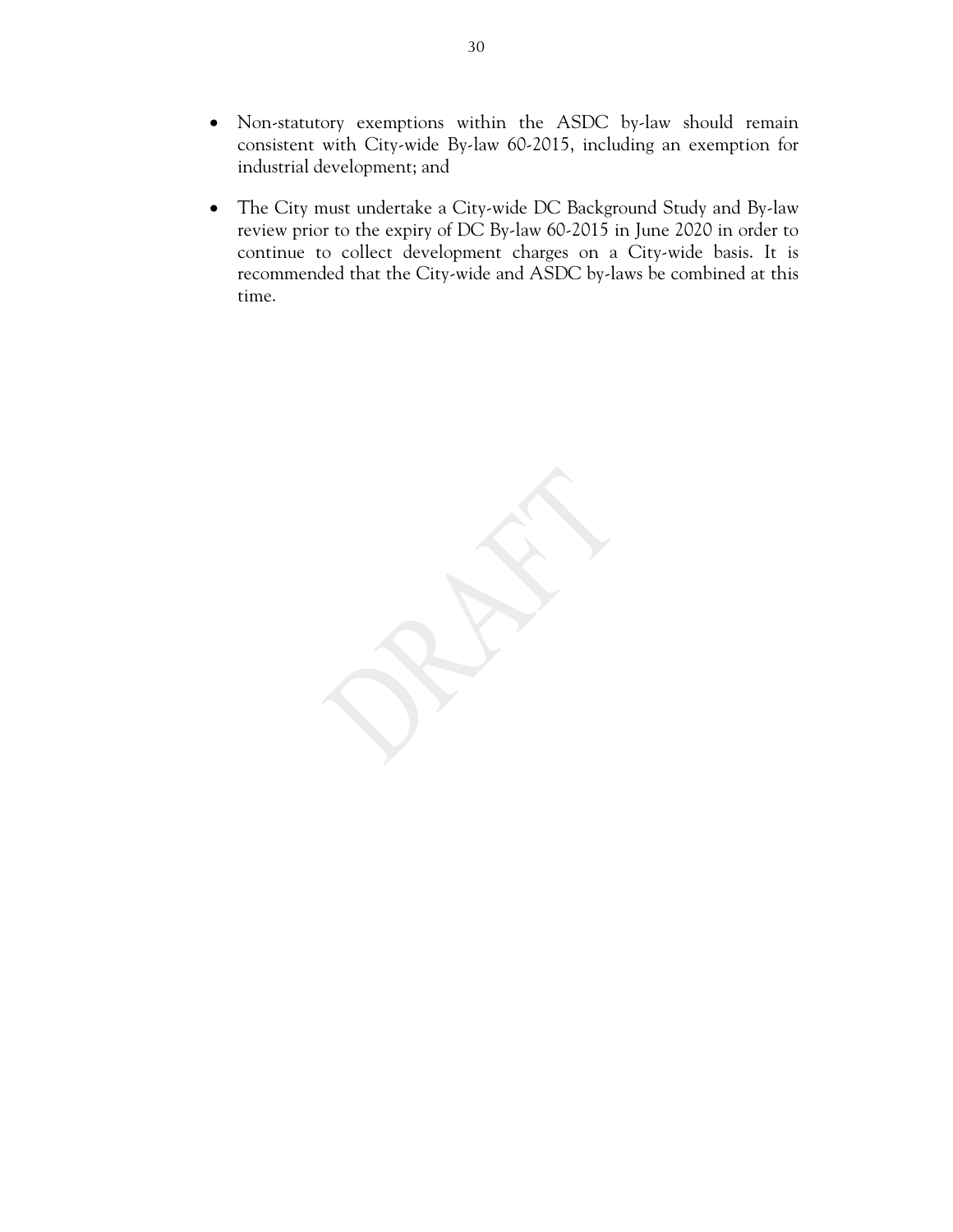# **APPENDIX A**

*DEVELOPMENT FORECAST* 

31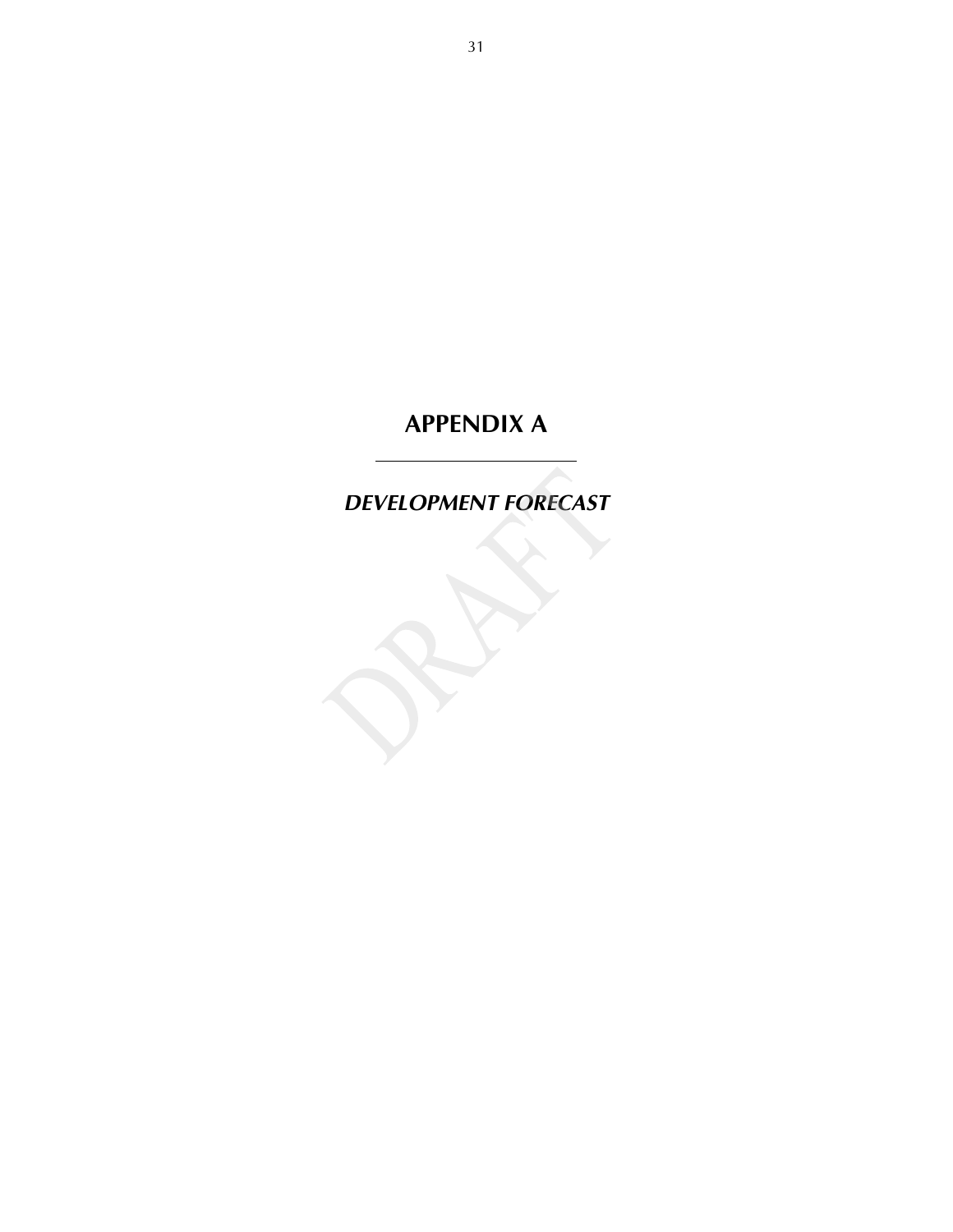#### **DRAFT APPENDIX A**

#### **DEVELOPMENT FORECAST**

This appendix provides details of the development forecast used to prepare the 2018 Interim Area-Specific Development Charges (ASDC) Background Study for Sandwich South. The forecast method and assumptions are discussed herein. The forecast results are provided in the following tables:

| Table 1 | Population, Household & Employment Forecast Summary     |  |  |  |  |
|---------|---------------------------------------------------------|--|--|--|--|
| Table 2 | Forecast of Building Permit Issuance by Unit Type       |  |  |  |  |
| Table 3 | Forecast of Population Growth in New Households by Unit |  |  |  |  |
|         | Type                                                    |  |  |  |  |
| Table 4 | Non-Residential Growth by Employment Category           |  |  |  |  |
| Table 5 | Employment Growth in New Non-Residential Space by       |  |  |  |  |
|         | Category                                                |  |  |  |  |
|         |                                                         |  |  |  |  |

#### **A. FORECAST APPROACH AND KEY ASSUMPTIONS**

The *Development Charges Act* (*DCA*) requires an estimate of "the anticipated amount, type and location of development" for which development charges may be imposed. The forecast must cover both residential and non-residential development and be specific enough with regards to the quantum, type, location and timing of such development to assist in the preparation of a reasonable development-related capital program. For the purposes of this ASDC Background Study, a development forecast for the Sandwich South Planning District for the planning period of 2018 to 2036 has been used for all engineered services considered.

Forecasts of population, households and employment were prepared for the City by Hemson Consulting Ltd. The development forecasts assume that development in Sandwich South over the planning period of 2018 to 2036 will be primarily contained within the East Pelton and County Road 42 Secondary Plan areas, and that build-out of the two Secondary Plan areas will occur over this timeframe. The development forecasts were prepared through a review of the Secondary Plan land use designations and policies, active development applications within Sandwich South, and discussions with City planning staff.

It is noted that assumptions related to persons per unit and employment density are consistent with the 2015 City-wide DC Background Study. As development in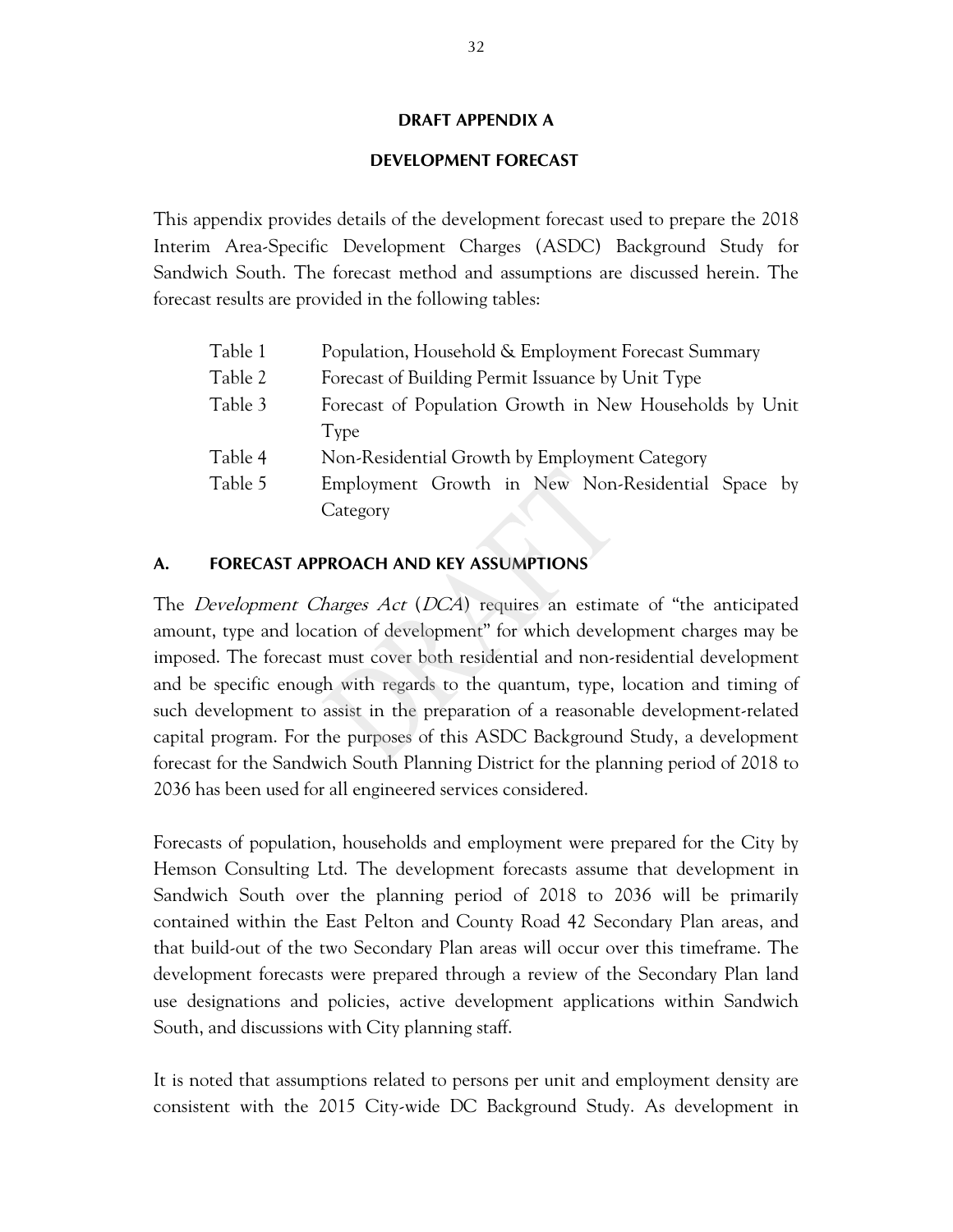Sandwich South will be subject to both the Interim ASDC by-law and the current City-wide DC by-law, this ensures consistency in the calculation of the rates per dwelling unit and gross floor area. These assumptions will be reviewed at the time of the next City-wide DC Background Study.

### **C. FORECAST METHOD AND RESULTS**

This section describes the method used to establish the development charges forecast for the planning period 2018 to 2036.

Development charges are levied on residential development as a charge per new unit. Therefore, for the residential forecast, a projection of the *population in new housing* units is required. This *population in new units* represents the population from which development charges will be collected.

Development charges are levied on non-residential development as a charge per square foot of gross floor area (GFA). As with the residential forecast, the nonresidential forecast requires a projection of the *employment growth associated with* new *floorspace* in the City.

### **1. Residential Forecast**

The residential development forecast incorporates anticipated growth in population and occupied dwelling units by type. The residential development charges calculation is based on a forecast of population growth in new housing units in the Sandwich South Planning District. The population in new units considered the overall occupancy assumptions used previously in the 2015 City-wide DC Background Study.

As detailed in Tables 1 and 2, the Sandwich South Planning District is anticipated to see nearly 5,000 new housing units over the planning period. These units are anticipated to be accommodated within lands designated for residential development within the East Pelton and County Road 42 Secondary Plan areas. The forecast assumes a steady annual increase of 262 dwelling units per year.

A breakdown of the housing unit forecast for Sandwich South is shown in Table 2. The shares of residential development by unit are calculated based on the breakdown of Low Density, Medium Density, and Mixed Use residential land use designations within the Secondary Plan areas, as well as active residential development applications. Overall, 47 per cent of housing growth is forecast to be in the form of single-detached units, while 30 per cent are expected to be apartments and the remaining 23 per cent are expected to be semis, rows, and other multiples.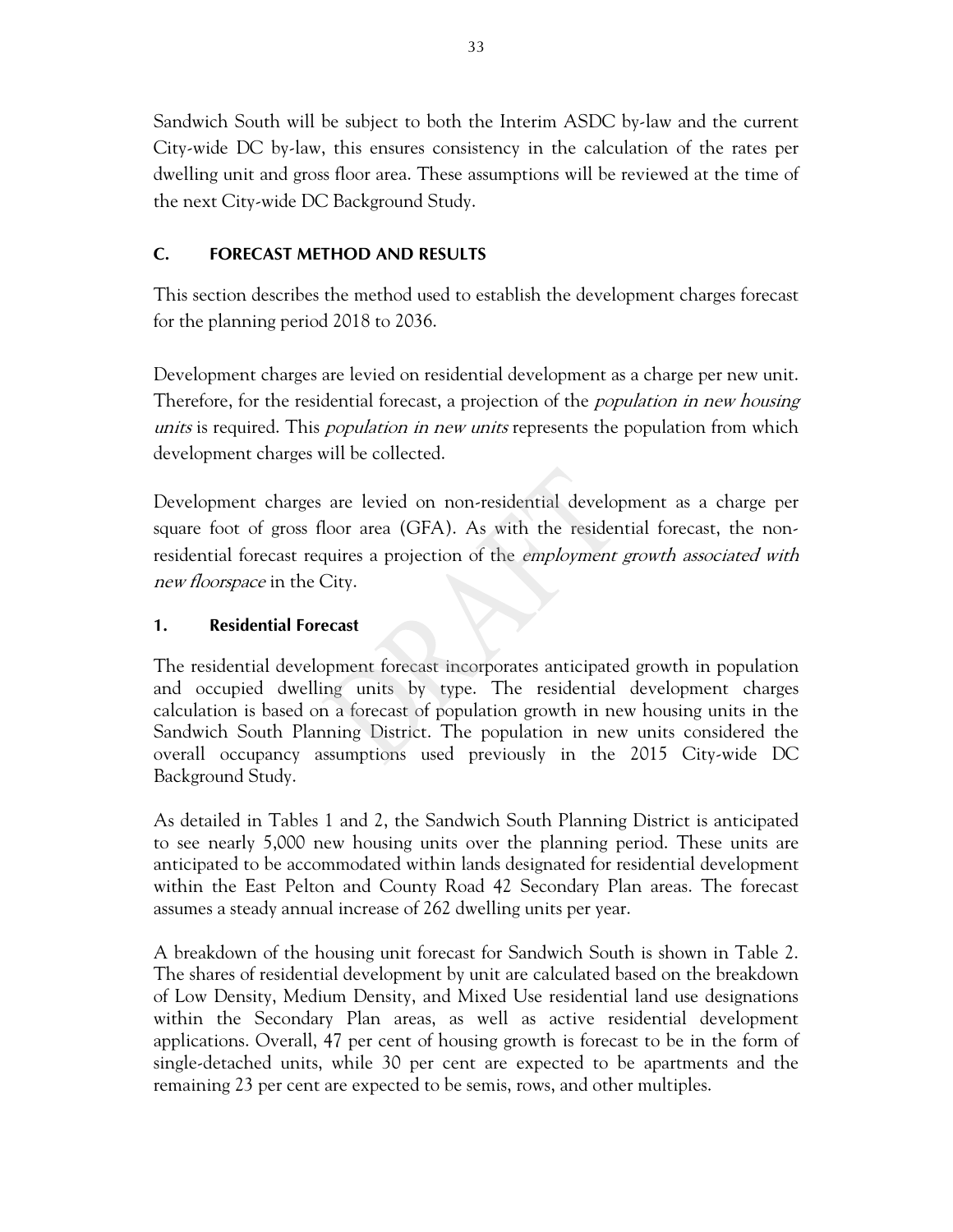Population growth in new units is estimated by applying the following PPUs to the housing unit forecast: 3.46 for single-detached units; 2.33 for semi-detached, rows and other multiples; and 1.66 for apartments. These PPU assumptions are consistent with the 2015 City-wide DC Background Study. The forecast of population expected to reside in these new housing units over the 2018 to 2036 period is approximately 13,200 additional persons. This population growth by unit type is shown in Table 3.

# **2. Non-Residential Forecast**

Table 4 shows that Sandwich South is anticipated to accommodate nearly 11,000 jobs within new non-residential space over the 2018 to 2036 planning period. The forecast assumes a steady annual increase of 578 jobs per year.

Table 4 also shows the forecast of new employment in Sandwich South by employment category to 2036. No major office growth is expected in Sandwich South over the planning period. The majority of employment growth, 68 per cent, is anticipated within the population-related sector, which includes commercial and institutional jobs. It is noted that much of the employment growth would be associated with a proposed regional hospital within the County Road 42 Secondary Plan area.

The remaining 32 per cent of forecast jobs are anticipated within the employment land sector. These jobs would be accommodated within the County Road 42 Secondary Plan's Business Park land use designations. These land use designations are primarily intended for light industrial, research and development, and business and professional office uses.

Non-residential development charges are calculated on a per unit of gross floor area (GFA) basis. Therefore, as per the DCA, a forecast of future non-residential building space has been developed. As with the residential forecast, the GFA forecast covers the period from 2018 to 2036. This forecast is shown in Table 5.

An assumed floor space per worker (FSW) is applied to the employment forecast by category in order to project growth in new non-residential space in the City. The FSW assumptions used herein are 27 square metres per employee for major office, 70 square metres per employee for population-related space, and 100 square metres per employee in employment-related space. These assumptions are consistent with the 2015 City-wide DC Background Study.

Approximately 872,500 square metres of new non-residential building space is anticipated within Sandwich South over the 2018 to 2036 period. Approximately 60 per cent of this growth is expected in the population-related sector, while 40 per cent is expected in the employment land sector.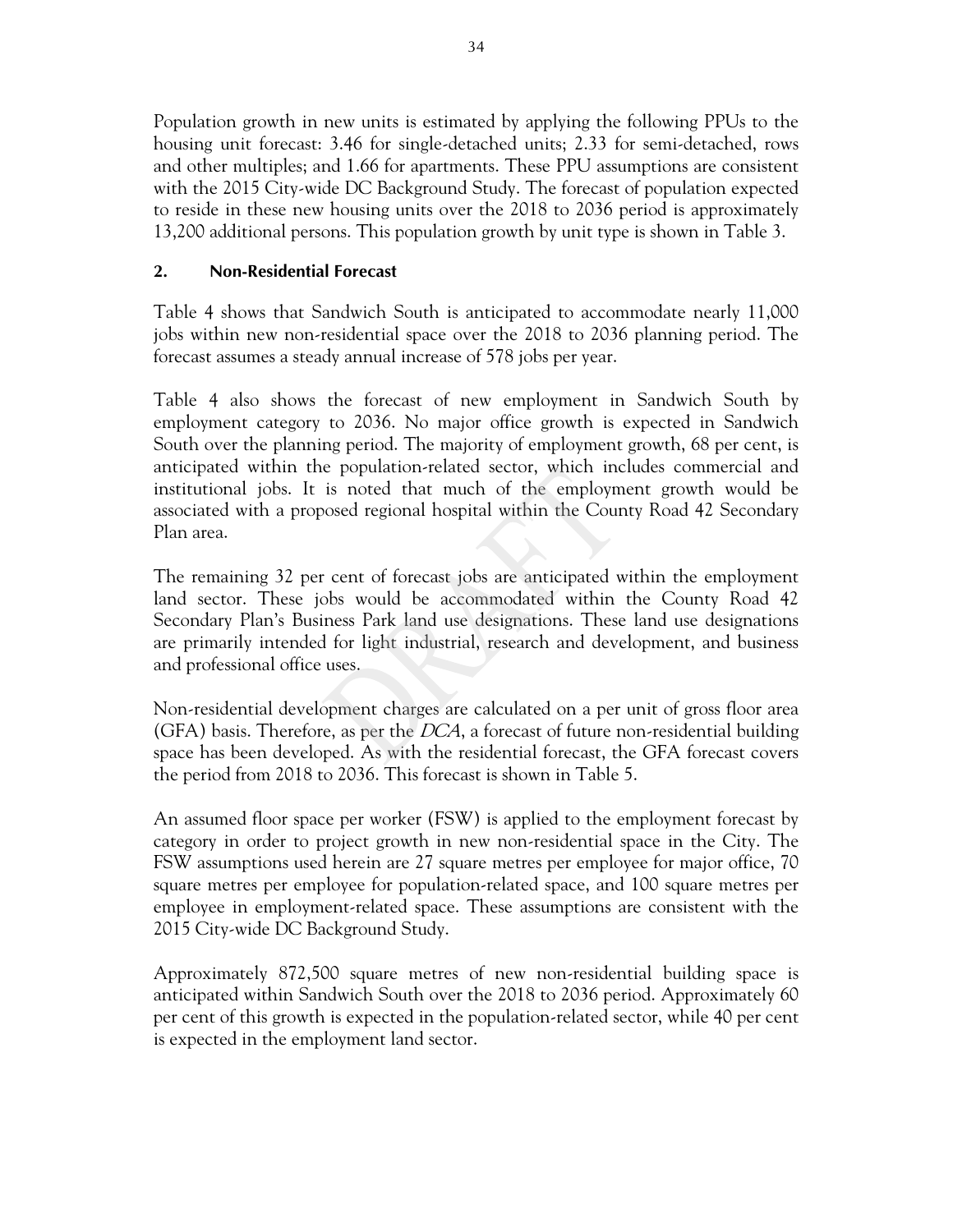## **APPENDIX A**

### **TABLE 1**

### **POPULATION, HOUSEHOLD & EMPLOYMENT FORECAST SUMMARY SANDWICH SOUTH PLANNING DISTRICT**

| Mid-Year  | <b>Population in</b><br><b>New Households</b> | Pop. in New HH<br>Growth | <b>New Occupied</b><br><b>Households</b> | <b>Occupied</b><br>Household<br>Growth | <b>HH Size</b> | <b>Employment</b><br>by POW | <b>Employment by</b><br><b>POW Growth</b> | <b>Activity Rate</b> |
|-----------|-----------------------------------------------|--------------------------|------------------------------------------|----------------------------------------|----------------|-----------------------------|-------------------------------------------|----------------------|
| 2018      | 697                                           | 697                      | 262                                      | 262                                    | 2.66           | 578                         | 578                                       | 82.9%                |
| 2019      | 1,394                                         | 697                      | 524                                      | 262                                    | 2.66           | 1,155                       | 578                                       | 82.9%                |
| 2020      | 2,091                                         | 697                      | 786                                      | 262                                    | 2.66           | 1,733                       | 578                                       | 82.9%                |
| 2021      | 2,788                                         | 697                      | 1,048                                    | 262                                    | 2.66           | 2,311                       | 578                                       | 82.9%                |
| 2022      | 3,485                                         | 697                      | 1,310                                    | 262                                    | 2.66           | 2,889                       | 578                                       | 82.9%                |
| 2023      | 4,182                                         | 697                      | 1,572                                    | 262                                    | 2.66           | 3,466                       | 578                                       | 82.9%                |
| 2024      | 4,879                                         | 697                      | 1,834                                    | 262                                    | 2.66           | 4,044                       | 578                                       | 82.9%                |
| 2025      | 5,576                                         | 697                      | 2,096                                    | 262                                    | 2.66           | 4,622                       | 578                                       | 82.9%                |
| 2026      | 6,273                                         | 697                      | 2,358                                    | 262                                    | 2.66           | 5,200                       | 578                                       | 82.9%                |
| 2027      | 6,970                                         | 697                      | 2,620                                    | 262                                    | 2.66           | 5,777                       | 578                                       | 82.9%                |
| 2028      | 7,667                                         | 697                      | 2,882                                    | 262                                    | 2.66           | 6,355                       | 578                                       | 82.9%                |
| 2029      | 8,364                                         | 697                      | 3,144                                    | 262                                    | 2.66           | 6,933                       | 578                                       | 82.9%                |
| 2030      | 9,061                                         | 697                      | 3,406                                    | 262                                    | 2.66           | 7,511                       | 578                                       | 82.9%                |
| 2031      | 9,758                                         | 697                      | 3,668                                    | 262                                    | 2.66           | 8,088                       | 578                                       | 82.9%                |
| 2032      | 10,455                                        | 697                      | 3,930                                    | 262                                    | 2.66           | 8,666                       | 578                                       | 82.9%                |
| 2033      | 11,152                                        | 697                      | 4,192                                    | 262                                    | 2.66           | 9,244                       | 578                                       | 82.9%                |
| 2034      | 11,849                                        | 697                      | 4,454                                    | 262                                    | 2.66           | 9,822                       | 578                                       | 82.9%                |
| 2035      | 12,546                                        | 697                      | 4,716                                    | 262                                    | 2.66           | 10,399                      | 578                                       | 82.9%                |
| 2036      | 13,243                                        | 697                      | 4,978                                    | 262                                    | 2.66           | 10,977                      | 578                                       | 82.9%                |
| 2018-2036 |                                               | 13,243                   |                                          | 4,978                                  |                |                             | 10,977                                    |                      |

*Source: Hemson Consulting, 2018, based on City of Windsor East Pelton Secondary Plan and County Road 42 Secondary Plan*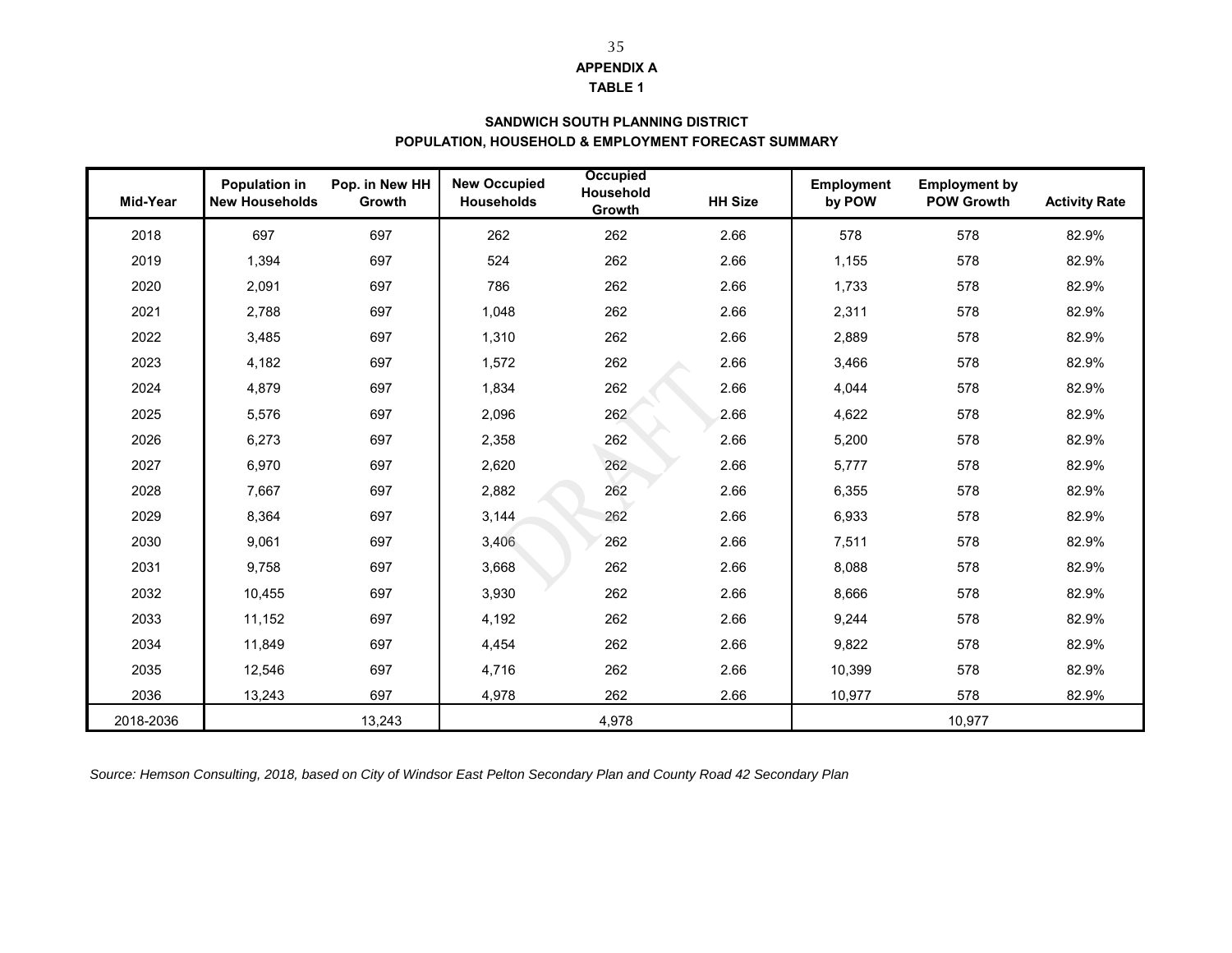# **TABLE 2 APPENDIX A**

# **FORECAST OF BUILDING PERMIT ISSUANCES BY UNIT TYPE SANDWICH SOUTH PLANNING DISTRICT**

| Mid-Year  | <b>Singles</b> | Semis, Rows &<br><b>Other Multiples</b> | <b>Apartments</b> | <b>Total New HH</b> |
|-----------|----------------|-----------------------------------------|-------------------|---------------------|
| 2018      | 123            | 60                                      | 79                | 262                 |
| 2019      | 123            | 60                                      | 79                | 262                 |
| 2020      | 123            | 60                                      | 79                | 262                 |
| 2021      | 123            | 60                                      | 79                | 262                 |
| 2022      | 123            | 60                                      | 79                | 262                 |
| 2023      | 123            | 60                                      | 79                | 262                 |
| 2024      | 123            | 60                                      | 79                | 262                 |
| 2025      | 123            | 60                                      | 79                | 262                 |
| 2026      | 123            | 60                                      | 79                | 262                 |
| 2027      | 123            | 60                                      | 79                | 262                 |
| 2028      | 123            | 60                                      | 79                | 262                 |
| 2029      | 123            | 60                                      | 79                | 262                 |
| 2030      | 123            | 60                                      | 79                | 262                 |
| 2031      | 123            | 60                                      | 79                | 262                 |
| 2032      | 123            | 60                                      | 79                | 262                 |
| 2033      | 123            | 60                                      | 79                | 262                 |
| 2034      | 123            | 60                                      | 79                | 262                 |
| 2035      | 123            | 60                                      | 79                | 262                 |
| 2036      | 123            | 60                                      | 79                | 262                 |
| 2018-2036 | 2,340          | 1,139                                   | 1,499             | 4,978               |

*Source: Hemson Consulting, 2018*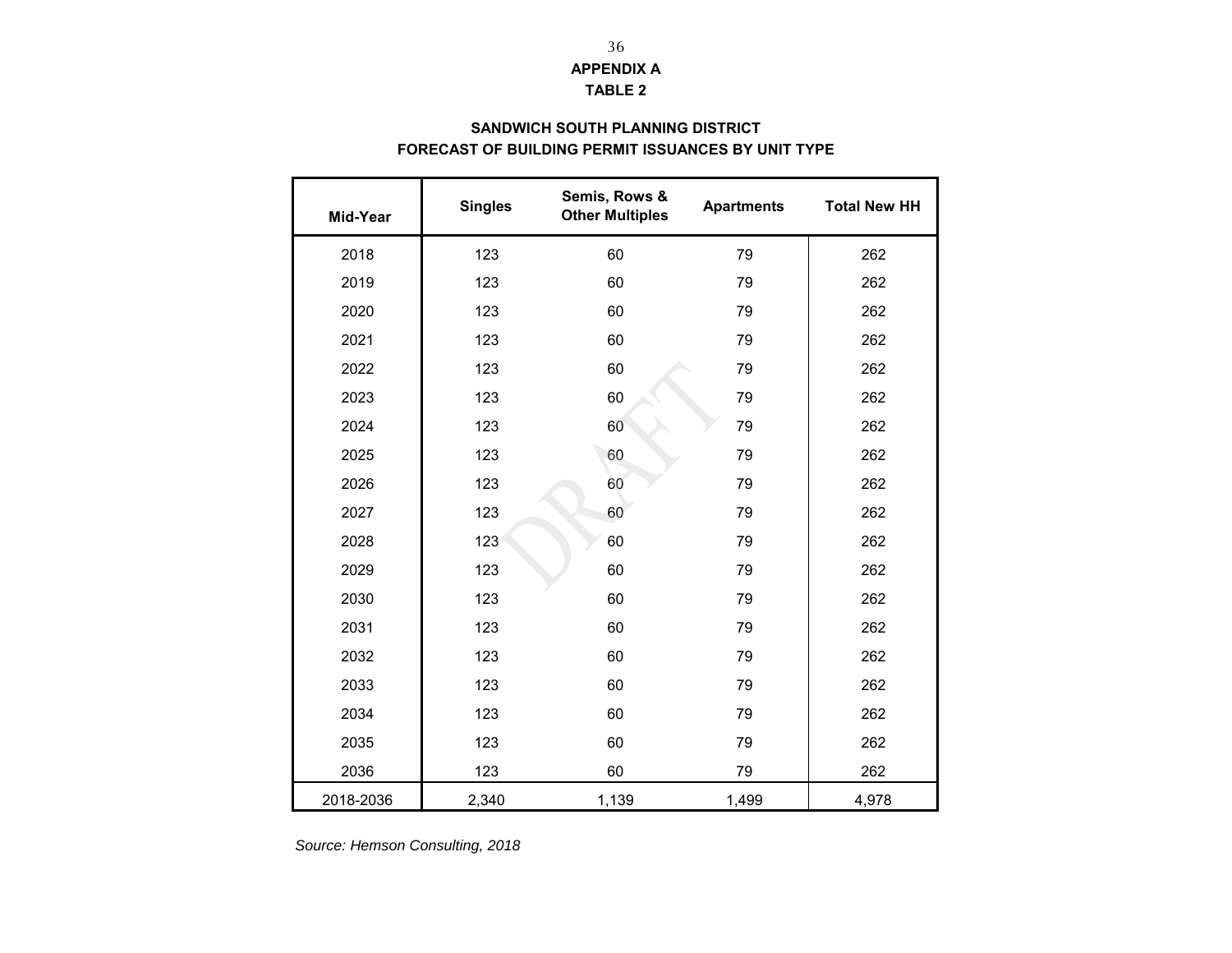# **APPENDIX A TABLE 3**

### **SANDWICH SOUTH PLANNING DISTRICT FORECAST POPULATION GROWTH IN NEW HOUSEHOLDS BY UNIT TYPE\***

| Mid-Year  | <b>Singles</b> | Semis, Rows &<br><b>Other Multiples</b> | <b>Apartments</b> | <b>Total Population</b><br>in New HH |
|-----------|----------------|-----------------------------------------|-------------------|--------------------------------------|
| 2018      | 426            | 140                                     | 131               | 697                                  |
| 2019      | 426            | 140                                     | 131               | 697                                  |
| 2020      | 426            | 140                                     | 131               | 697                                  |
| 2021      | 426            | 140                                     | 131               | 697                                  |
| 2022      | 426            | 140                                     | 131               | 697                                  |
| 2023      | 426            | 140                                     | 131               | 697                                  |
| 2024      | 426            | 140                                     | 131               | 697                                  |
| 2025      | 426            | 140                                     | 131               | 697                                  |
| 2026      | 426            | 140                                     | 131               | 697                                  |
| 2027      | 426            | 140                                     | 131               | 697                                  |
| 2028      | 426            | 140                                     | 131               | 697                                  |
| 2029      | 426            | 140                                     | 131               | 697                                  |
| 2030      | 426            | 140                                     | 131               | 697                                  |
| 2031      | 426            | 140                                     | 131               | 697                                  |
| 2032      | 426            | 140                                     | 131               | 697                                  |
| 2033      | 426            | 140                                     | 131               | 697                                  |
| 2034      | 426            | 140                                     | 131               | 697                                  |
| 2035      | 426            | 140                                     | 131               | 697                                  |
| 2036      | 426            | 140                                     | 131               | 697                                  |
| 2018-2036 | 8,094          | 2,660                                   | 2,489             | 13,243                               |

\*Based on PPUs 3.462.33 1.66

*Source: Hemson Consulting, 2018*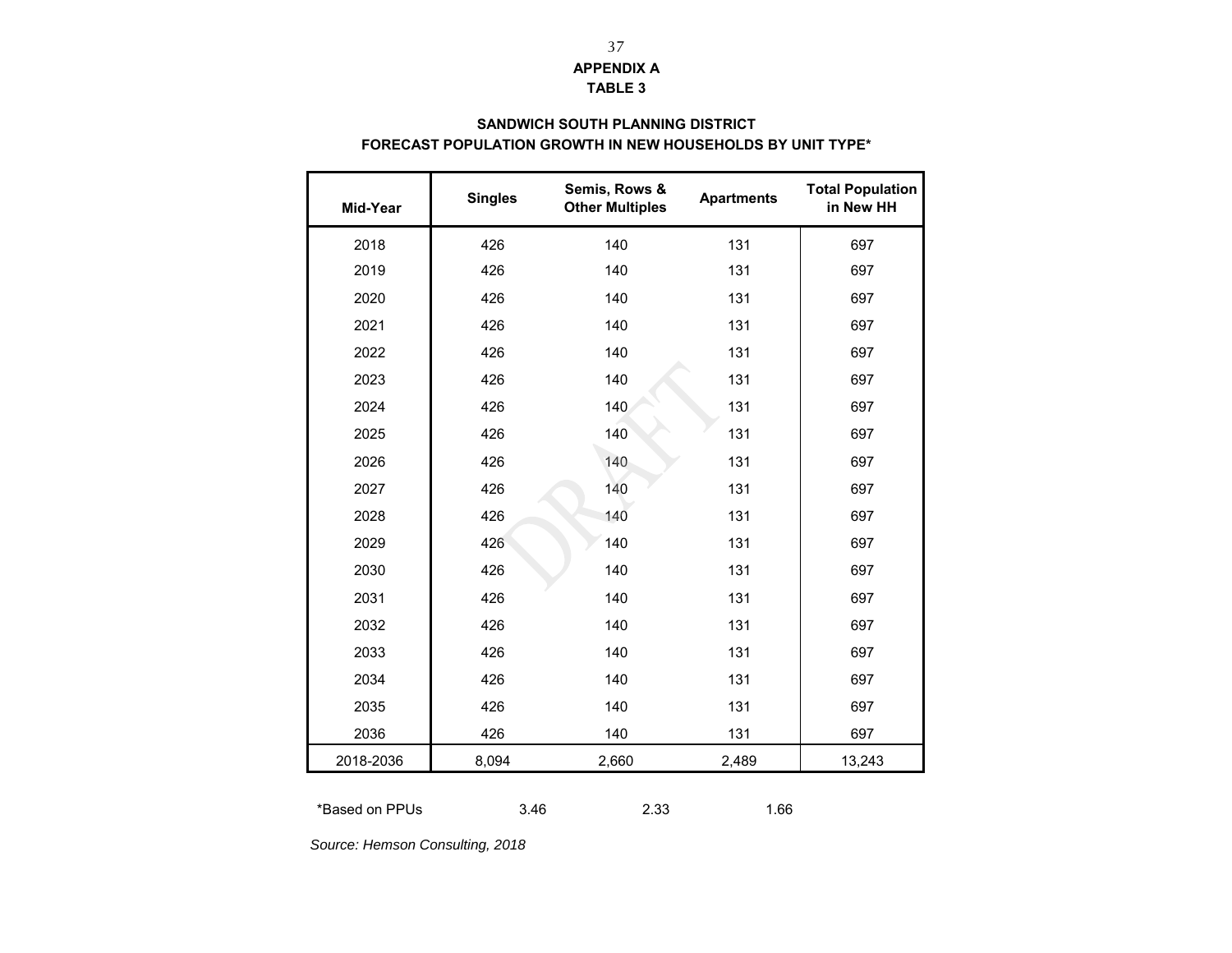## **APPENDIX A**

### **TABLE 4**

### **SANDWICH SOUTH PLANNING DISTRICT NON-RESIDENTIAL GROWTH BY EMPLOYMENT CATEGORY**

|           |                  | <b>Major Office</b> |                  | <b>Population-Related</b> |                  | <b>Employment Land</b> |                  | <b>Total</b>       |  |  |
|-----------|------------------|---------------------|------------------|---------------------------|------------------|------------------------|------------------|--------------------|--|--|
| Mid-Year  | <b>Total Emp</b> | <b>Emp Growth</b>   | <b>Total Emp</b> | <b>Emp Growth</b>         | <b>Total Emp</b> | <b>Emp Growth</b>      | <b>Total Emp</b> | <b>Empl Growth</b> |  |  |
| 2018      | 0                | $\mathbf 0$         | 395              | 395                       | 183              | 183                    | 578              | 578                |  |  |
| 2019      | 0                | 0                   | 790              | 395                       | 365              | 183                    | 1,155            | 578                |  |  |
| 2020      | 0                | 0                   | 1,185            | 395                       | 548              | 183                    | 1,733            | 578                |  |  |
| 2021      | 0                | 0                   | 1,580            | 395                       | 731              | 183                    | 2,311            | 578                |  |  |
| 2022      | 0                | 0                   | 1,976            | 395                       | 913              | 183                    | 2,889            | 578                |  |  |
| 2023      | 0                | 0                   | 2,371            | 395                       | 1,096            | 183                    | 3,466            | 578                |  |  |
| 2024      | $\Omega$         | $\mathbf 0$         | 2,766            | 395                       | 1,278            | 183                    | 4,044            | 578                |  |  |
| 2025      | 0                | 0                   | 3,161            | 395                       | 1,461            | 183                    | 4,622            | 578                |  |  |
| 2026      | 0                | 0                   | 3,556            | 395                       | 1,644            | 183                    | 5,200            | 578                |  |  |
| 2027      | 0                | $\mathbf 0$         | 3,951            | 395                       | 1,826            | 183                    | 5,777            | 578                |  |  |
| 2028      | 0                | 0                   | 4,346            | 395                       | 2,009            | 183                    | 6,355            | 578                |  |  |
| 2029      | 0                | 0                   | 4,741            | 395                       | 2,192            | 183                    | 6,933            | 578                |  |  |
| 2030      | 0                | 0                   | 5,136            | 395                       | 2,374            | 183                    | 7,511            | 578                |  |  |
| 2031      | 0                | 0                   | 5,531            | 395                       | 2,557            | 183                    | 8,088            | 578                |  |  |
| 2032      | 0                | 0                   | 5,927            | 395                       | 2,740            | 183                    | 8,666            | 578                |  |  |
| 2033      | $\mathbf 0$      | 0                   | 6,322            | 395                       | 2,922            | 183                    | 9,244            | 578                |  |  |
| 2034      | 0                | 0                   | 6,717            | 395                       | 3,105            | 183                    | 9,822            | 578                |  |  |
| 2035      | 0                | 0                   | 7,112            | 395                       | 3,287            | 183                    | 10,399           | 578                |  |  |
| 2036      | 0                | 0                   | 7,507            | 395                       | 3,470            | 183                    | 10,977           | 578                |  |  |
| 2018-2036 |                  | 0                   |                  | 7,507                     |                  | 3,470                  |                  | 10,977             |  |  |

*Source: Hemson Consulting, 2018*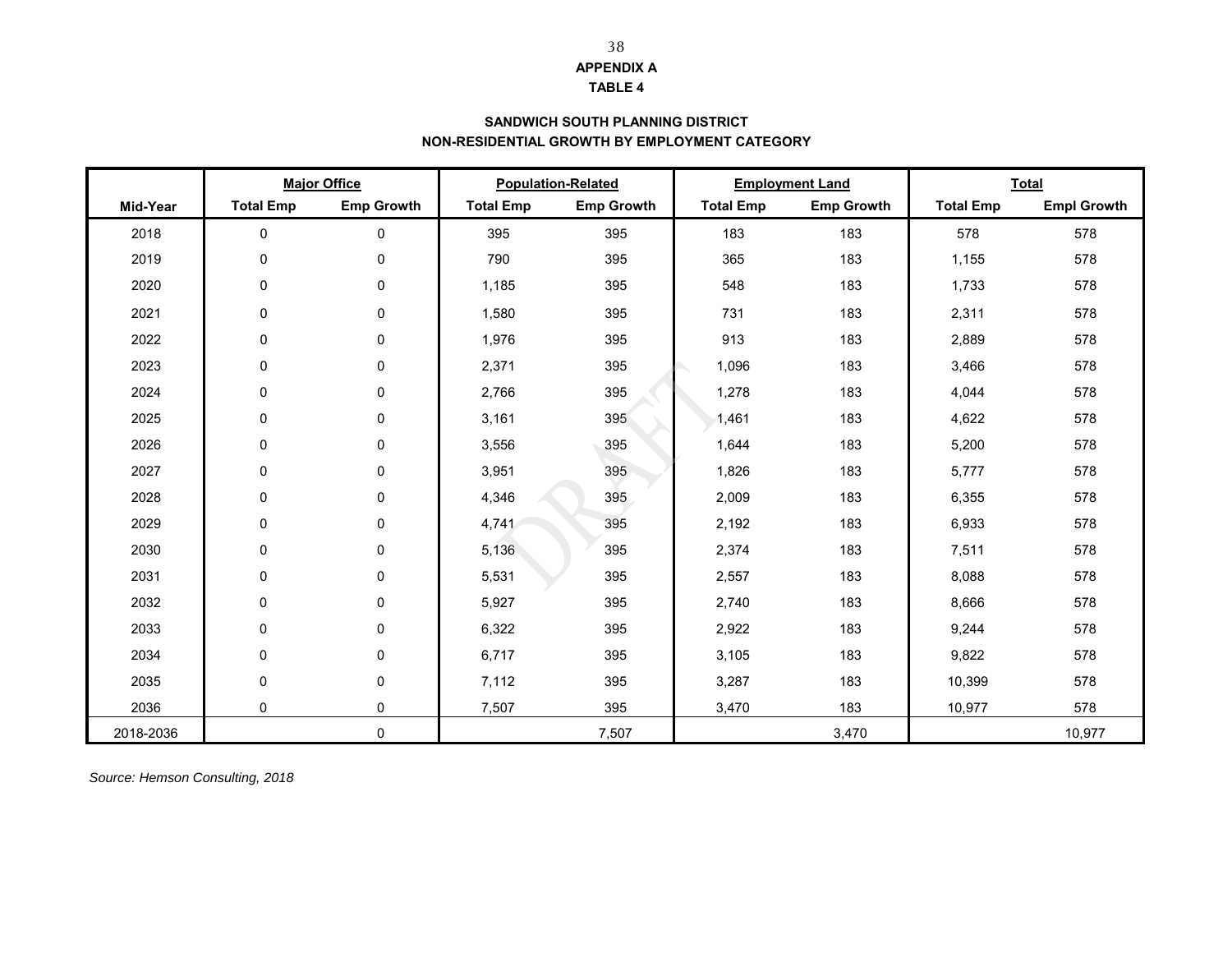### **APPENDIX A**

#### **TABLE 5**

### **SANDWICH SOUTH PLANNING DISTRICT EMPLOYMENT GROWTH IN NEW NON-RESIDENTIAL SPACE BY CATEGORY**

### **Employment Density**

Employment Bensity<br>
Major Office 27.0 m<sup>2</sup> per employee<br>
Population-Related Employment 27.0 m<sup>2</sup> per employee<br>
Employment Land Employment 200.0 m<sup>2</sup> per employee Population-Related Employment Employment Land Employment

|           | <b>Major Office</b>                      |                                      |                                   | <b>Population-Related</b>            |                                          | <b>Employment Land</b>                | <b>Total Emp in New Space</b>            |               |
|-----------|------------------------------------------|--------------------------------------|-----------------------------------|--------------------------------------|------------------------------------------|---------------------------------------|------------------------------------------|---------------|
| Mid-Year  | <b>Emp Growth in</b><br><b>New Space</b> | <b>Growth in New</b><br>Space $(m2)$ | Emp Growth in<br><b>New Space</b> | <b>Growth in New</b><br>Space $(m2)$ | <b>Emp Growth in</b><br><b>New Space</b> | <b>Growth in New</b><br>Space $(m^2)$ | <b>Emp Growth in</b><br><b>New Space</b> | Space $(m^2)$ |
| 2018      | $\pmb{0}$                                | $\mathbf 0$                          | 395                               | 27,657                               | 183                                      | 18,264                                | 578                                      | 45,921        |
| 2019      | 0                                        | 0                                    | 395                               | 27,657                               | 183                                      | 18,264                                | 578                                      | 45,921        |
| 2020      | $\mathbf 0$                              | 0                                    | 395                               | 27,657                               | 183                                      | 18,264                                | 578                                      | 45,921        |
| 2021      | 0                                        | 0                                    | 395                               | 27,657                               | 183                                      | 18,264                                | 578                                      | 45,921        |
| 2022      | $\mathbf 0$                              | 0                                    | 395                               | 27,657                               | 183                                      | 18,264                                | 578                                      | 45,921        |
| 2023      | 0                                        | 0                                    | 395                               | 27,657                               | 183                                      | 18,264                                | 578                                      | 45,921        |
| 2024      | $\mathbf 0$                              | 0                                    | 395                               | 27,657                               | 183                                      | 18,264                                | 578                                      | 45,921        |
| 2025      | 0                                        | 0                                    | 395                               | 27,657                               | 183                                      | 18,264                                | 578                                      | 45,921        |
| 2026      | $\mathbf 0$                              | 0                                    | 395                               | 27,657                               | 183                                      | 18,264                                | 578                                      | 45,921        |
| 2027      | 0                                        | $\Omega$                             | 395                               | 27,657                               | 183                                      | 18,264                                | 578                                      | 45,921        |
| 2028      | $\mathbf 0$                              | 0                                    | 395                               | 27,657                               | 183                                      | 18,264                                | 578                                      | 45,921        |
| 2029      | 0                                        | 0                                    | 395                               | 27,657                               | 183                                      | 18,264                                | 578                                      | 45,921        |
| 2030      | $\mathbf 0$                              | 0                                    | 395                               | 27,657                               | 183                                      | 18,264                                | 578                                      | 45,921        |
| 2031      | $\mathbf 0$                              | 0                                    | 395                               | 27,657                               | 183                                      | 18,264                                | 578                                      | 45,921        |
| 2032      | $\mathbf 0$                              | 0                                    | 395                               | 27,657                               | 183                                      | 18,264                                | 578                                      | 45,921        |
| 2033      | 0                                        | 0                                    | 395                               | 27,657                               | 183                                      | 18,264                                | 578                                      | 45,921        |
| 2034      | $\pmb{0}$                                | 0                                    | 395                               | 27,657                               | 183                                      | 18,264                                | 578                                      | 45,921        |
| 2035      | $\mathbf 0$                              | $\Omega$                             | 395                               | 27,657                               | 183                                      | 18,264                                | 578                                      | 45,921        |
| 2036      | $\mathbf 0$                              | 0                                    | 395                               | 27,657                               | 183                                      | 18,264                                | 578                                      | 45,921        |
| 2018-2036 | $\mathbf 0$                              | 0                                    | 7,507                             | 525,483                              | 3,470                                    | 347,009                               | 10,977                                   | 872,493       |

*Source: Hemson Consulting, 2018*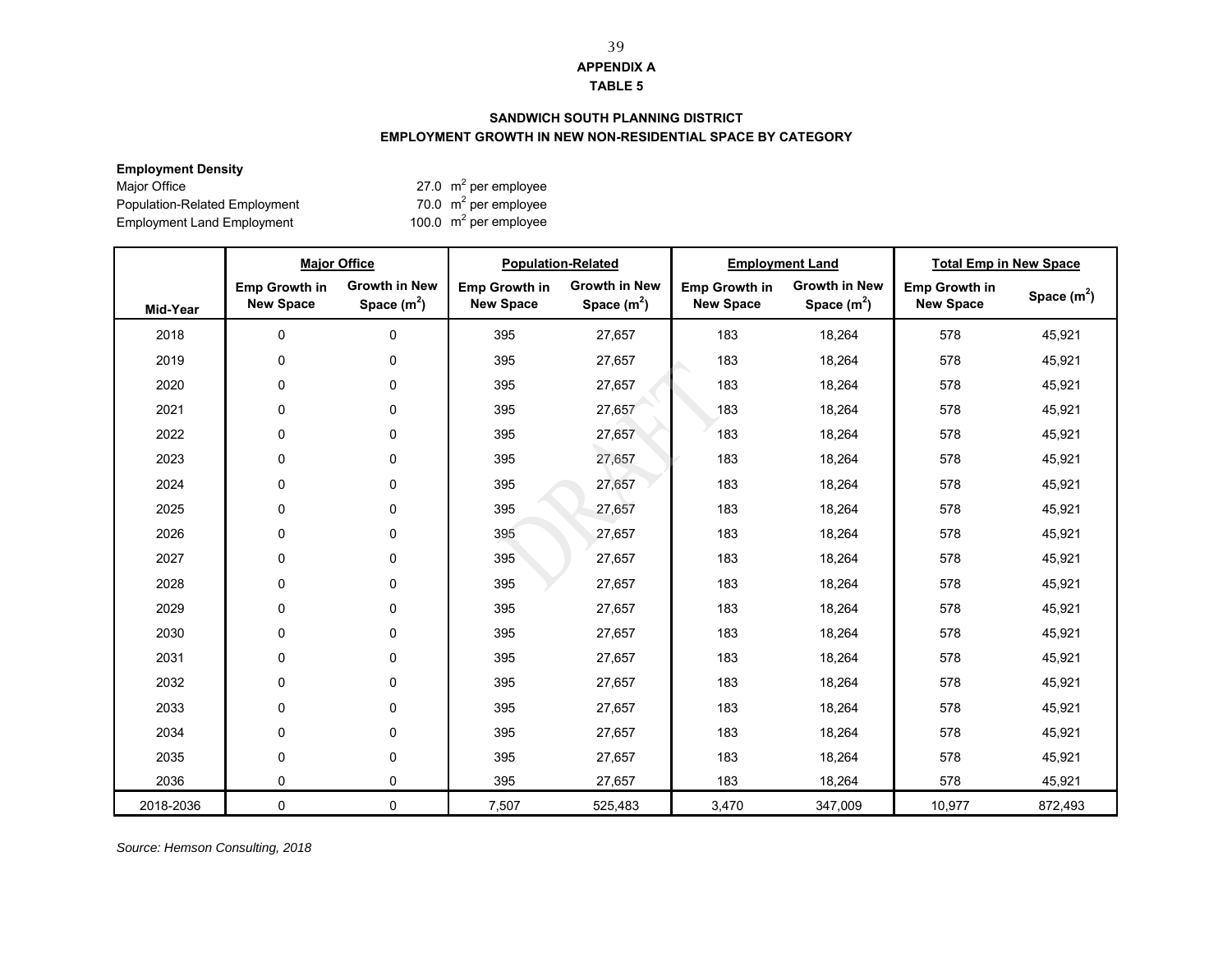# *AREA-SPECIFIC ENGINEERED SERVICES TECHNICAL APPENDIX*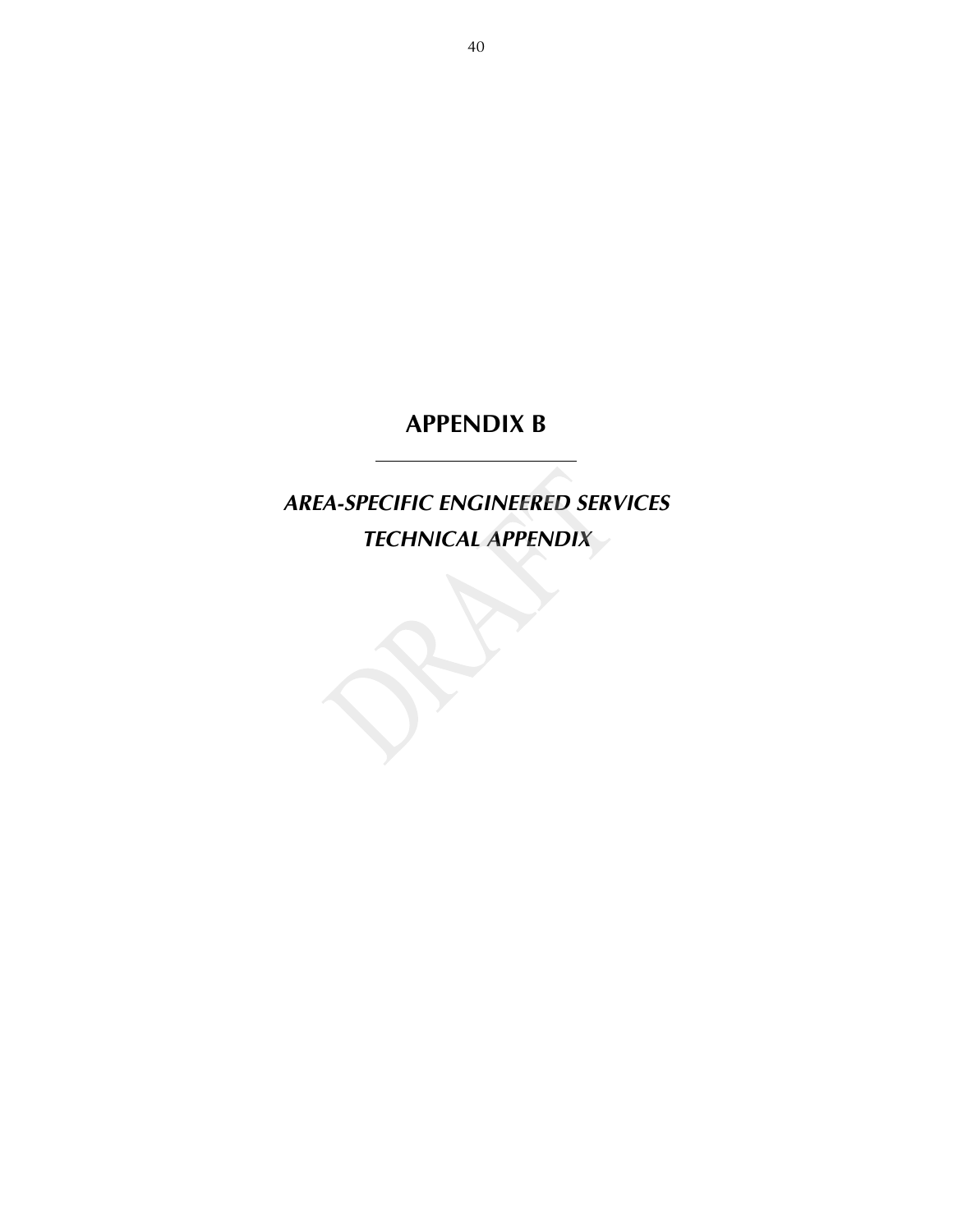## **AREA-SPECIFIC ENGINEERING SERVICES TECHNICAL APPENDIX**

Through the Office of the City Engineer, the City of Windsor provides the municipal engineered services of roads and traffic operations, sanitary sewerage, storm water management and municipal drains. These essential services are designed for the appropriate health, protection and quality of life of those living or working in Windsor. The department also provides review and inspection services to facilitate new development, maintain service standards and sustain existing infrastructure. The engineered service of water supply and distribution is provided by the Windsor Utility Commission (WUC).

This appendix provides the detailed analysis undertaken to establish the development charge rates for the eligible Sandwich South area-specific engineered services of roads, sanitary sewage, stormwater management and municipal drains, and water supply and distribution.

The basis of the development-related capital program is the City's capital budget, servicing plans, and detailed discussions with City staff. The projects identified in the capital program are required to service the demands of the anticipated development in the East Pelton and County Road 42 Secondary Plan areas to occur over the planning period of 2018 to 2036. Consistent with s.5.(1)7. of the Development Charges Act (DCA), there is no legislated reduction in the eligible development-related capital costs for the provision of engineered infrastructure.

The following tables provide details of the projects included in the area-specific engineered infrastructure development charges calculations. The content of the tables is as follows:

Table 1: Development Related Capital Program

Table 2: Calculation of Unadjusted Development Charges

Table 3: Residential & Non-Residential Cash Flow Analysis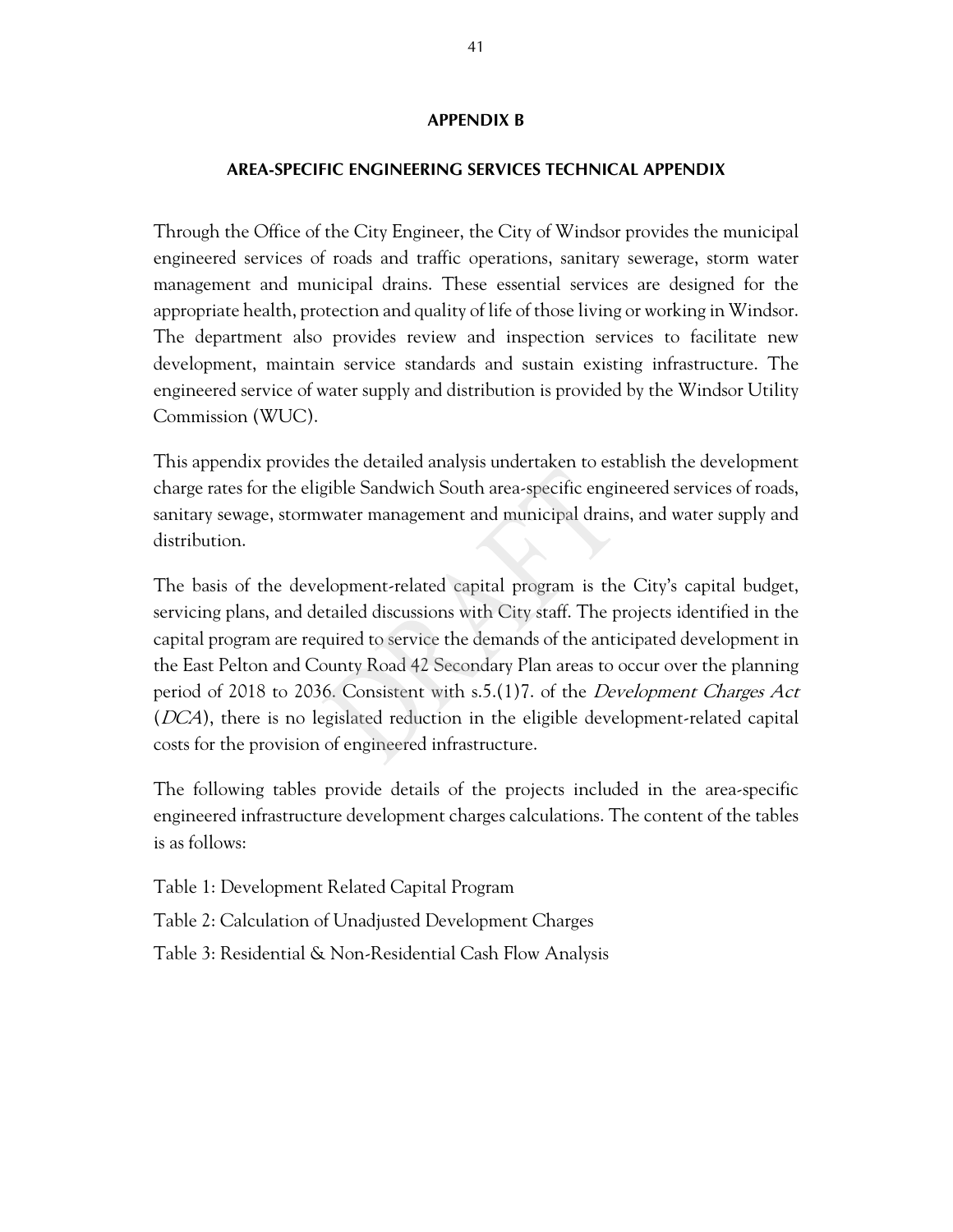# **ALLOCATION OF CAPITAL COSTS**

Many of the projects included in the Sandwich South capital programs, with the exception of Water services projects, were previously included within the 2015 Citywide DC Background Study. However, at the time of the 2015 study, development in Sandwich South was anticipated to occur over a much longer timeframe and as such, the majority of these project costs were allocated to post-period development. For the purposes of this ASDC Background Study, the details of these capital projects (e.g. timing, cost, and allocation of costs) have been updated through discussions with City staff to reflect the infrastructure needs associated with build-out of the East Pelton and County Road 42 Secondary Plan areas over the 2018 to 2036 period.

Through discussions with City engineering staff, a number of new projects considered to be necessary to support development in Sandwich South were added to the capital program. It is noted that the Water services capital program was provided by the WUC through its report WUC Water Servicing Plan Update 2018 – Sandwich South Planning District Area Development Charges draft dated April 9, 2018.

The engineered services capital program totals \$850.36 million, which is reduced by \$57.88 million in available grants, subsidies and other funding sources. The remaining net cost to the municipality is \$792.48 million. Of this amount, \$108.22 million (14 per cent) is attributed to replacement or benefit-to-existing shares and \$70.60 million (9 per cent) is attributed to shares being funded through the City-wide DC by-law. Approximately \$348.28 million (44 per cent) is attributable to development occurring in Sandwich South beyond 2036; this development is expected to occur outside of the East Pelton and County Road 42 Secondary Plan areas. The remaining amount to be funded through ASDCs over the 2018-2036 planning period is \$265.38.

| <b>Service</b>                    | <b>Gross Cost</b> | <b>Net Cost</b> | <b>BTE</b>  | <b>City-Wide</b> | <b>Sandwich South DC Share</b> |             |  |  |
|-----------------------------------|-------------------|-----------------|-------------|------------------|--------------------------------|-------------|--|--|
|                                   |                   |                 |             | <b>DC Share</b>  | Post-2036                      | 2018-2036   |  |  |
| Roads                             | \$550,240.0       | \$550,240.0     | \$98,292.5  | \$67,145.3       | \$207,375.5                    | \$177,426.7 |  |  |
| Sanitary Sewer                    | \$56,436.0        | \$32,980.0      | \$0.0       | \$3,433.5        | \$17,757.9                     | \$11,788.7  |  |  |
| Storm Sewer &<br>Municipal Drains | \$211,196.0       | \$176,771.0     | \$710.6     | \$16.5           | \$114,154.1                    | \$61,889.8  |  |  |
| Water                             | \$32,486.4        | \$32,486.4      | \$9,219.7   | \$0.0            | \$8,996.6                      | \$14,270.1  |  |  |
| <b>Total</b>                      | \$850,358.4       | \$792,477.4     | \$108,222.8 | \$70,595.3       | \$348,284.2                    | \$265,375.3 |  |  |

The following table summarizes the allocation of engineered services capital costs (in thousands of dollars):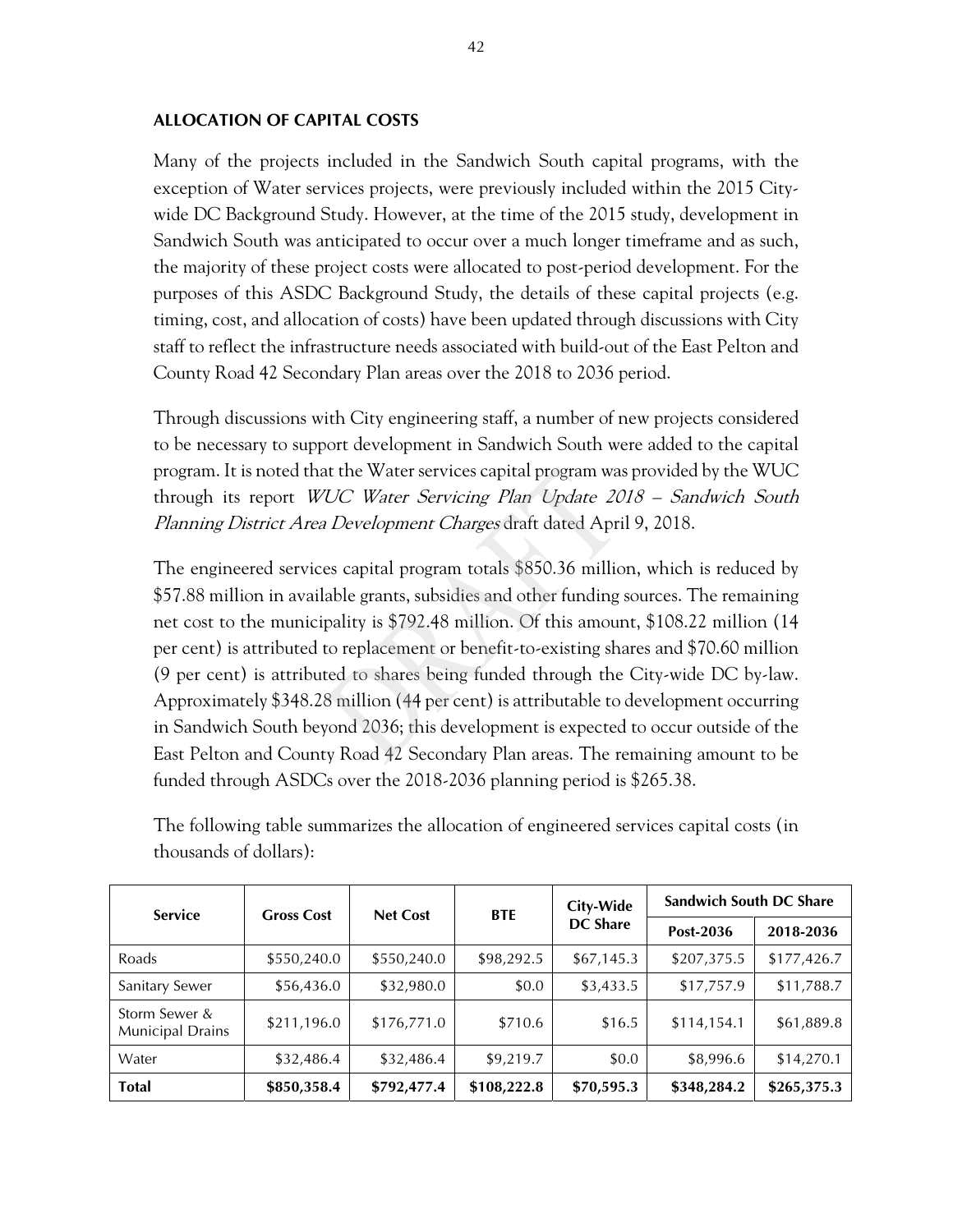# **Benefit-to-Existing Shares**

Overall the benefit-to-existing shares used in the previous study have been maintained, unless otherwise instructed from City engineering staff. Benefit-toexisting shares for Water services were calculated by the WUC based on current flows.

# **City-wide DC Shares**

Some of the Sandwich South capital projects are being partially funded through the City-wide DC by-law. The 2015 DC Background Study generally allocated 85 per cent of the Sandwich South net capital project costs to post-period development, with the remaining 15 per cent currently being funded through the City-wide DC by-law. Through discussions with City staff it was determined that this portion should removed from the development charges calculation.

# **Sandwich South Post-2036 Shares**

As stated previously, it is anticipated that over the 2018-2036 planning period development in Sandwich South will occur within the East Pelton and County Road 42 Secondary Plan areas. Further, it is forecast that build-out of these Secondary Plan areas will occur over this period. As such, this Interim ASDC Background Study is intended to fund the infrastructure works necessary to support development within the two Secondary Plan areas.

Through discussions with City engineering staff, a share of the capital projects has been identified to serve development within Sandwich South, but outside of the East Pelton and County Road 42 Secondary Plan areas. This share is allocated to post-period development and has been removed from the development charges calculation. Post-2036 shares for Water services were calculated by the WUC based on calculated flows to areas outside of the two Secondary Plan areas.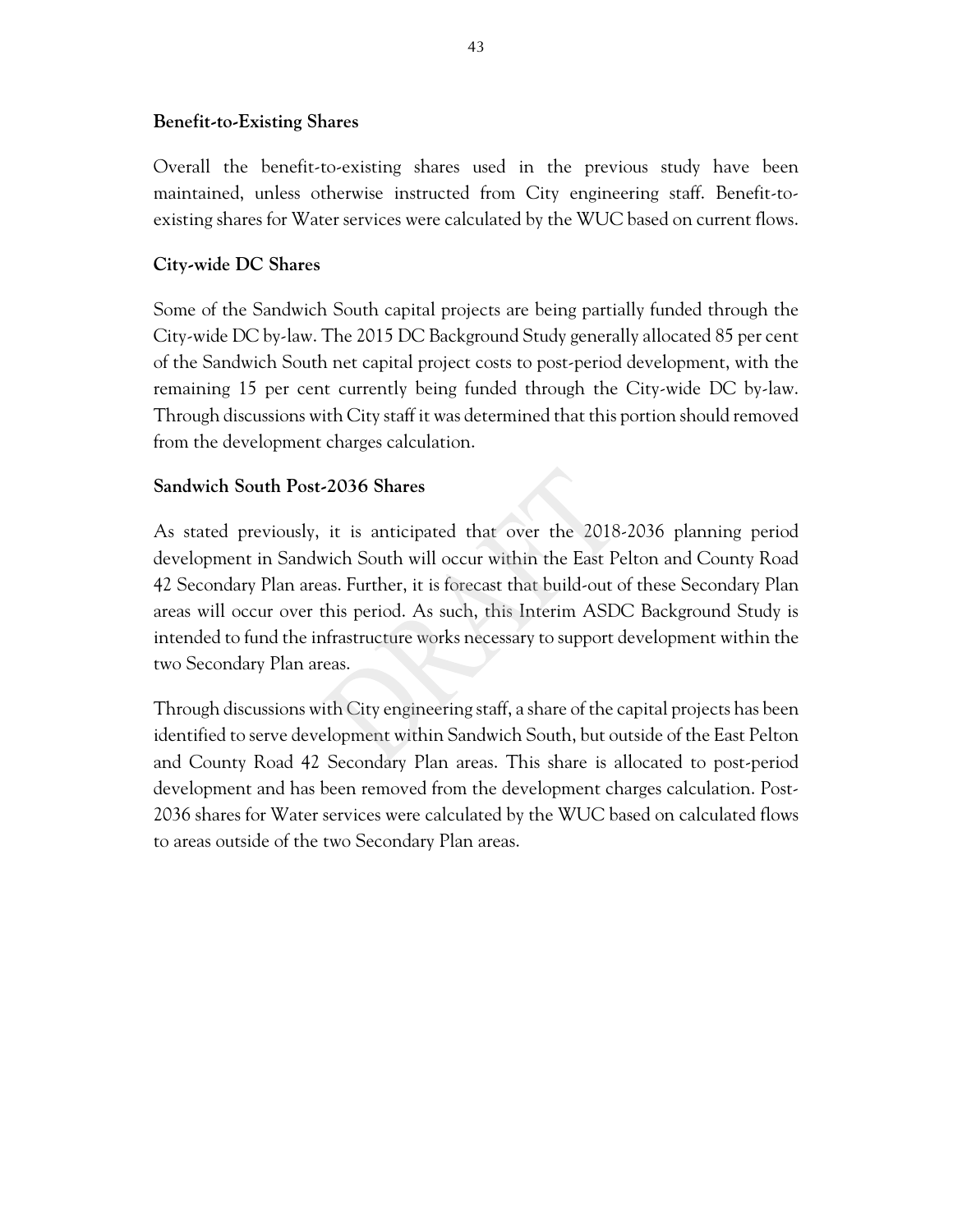# **ROADS AND RELATED**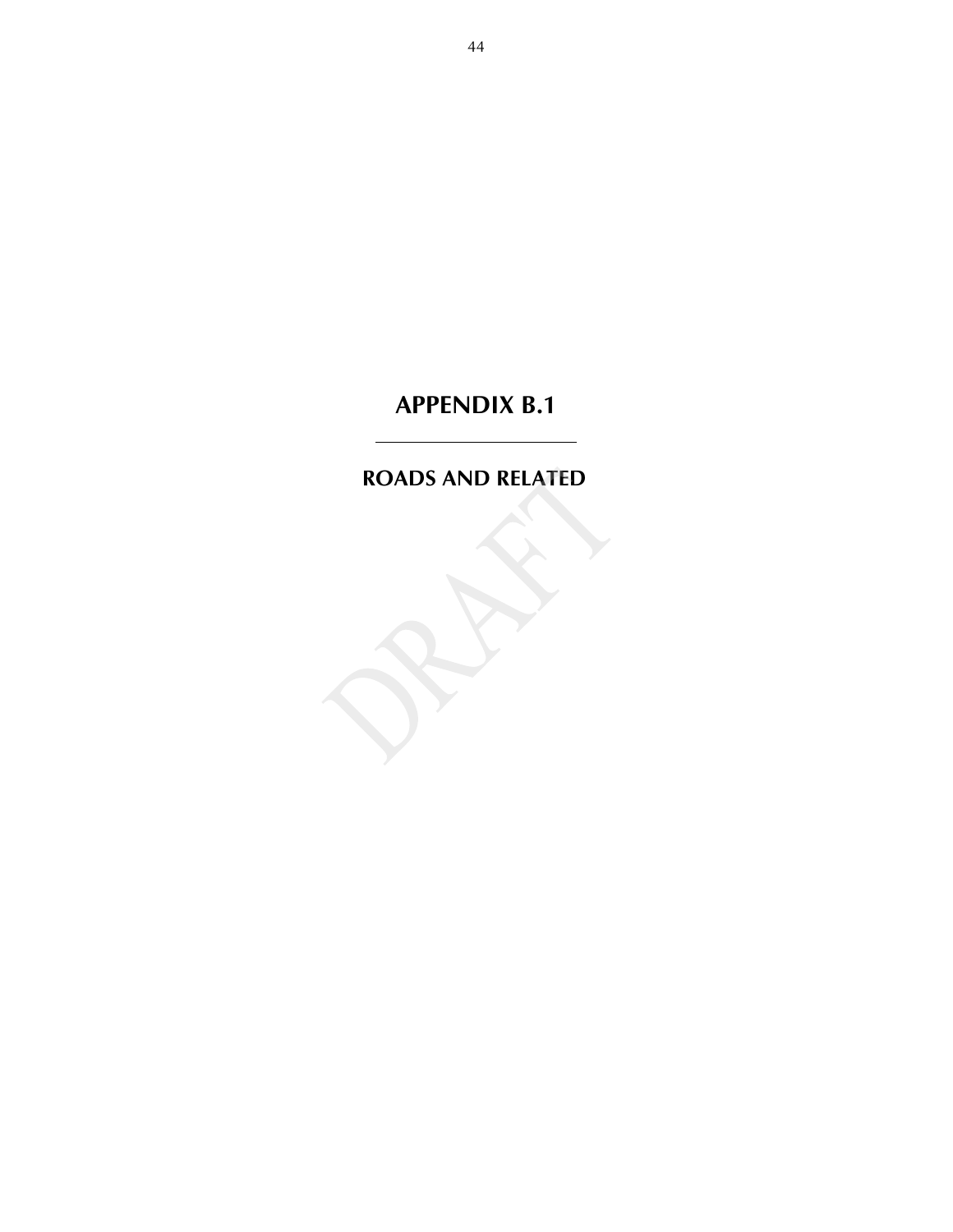## **ROADS AND RELATED SERVICES**

Road surfaces, sidewalks, bridges, culverts, and traffic signals in the City of Windsor are maintained by the Public Works department, under the supervision of the City Engineer. The capital program contained herein was assembled by the City's engineering staff and is designed to serve the anticipated population and employment growth in Sandwich South between 2018 and 2036.

The 2018-2036 Roads and Related capital program totals \$550.24 million and includes the urbanization of existing roads within Sandwich South, road construction, and functional servicing studies. The details, timing, and cost breakdown of each road project are shown on Table 1.

The 2018-2036 development-related costs included in the capital program are not to be entirely recovered through future development charges. Approximately \$98.29 million of the program has been identified as a benefit to the existing community, or replacement share. The majority of replacement shares have been carried forward from the 2015 City-wide DC Background Study. Following consultation with engineering staff, shares for new projects have been established and are shown in Table 1. These shares represent the portion of the projects that will benefit the existing City-wide population, or the replacement portion of a road upgrade project.

Shares allocated to the City-wide DC by-law are calculated at \$67.15 million. These costs are removed from the development charges calculation.

Finally, a share of \$207.38 million is deemed to benefit future Sandwich South development outside of the East Pelton and County Road 42 Secondary Plan areas. This share of project costs is to be paid for largely by future development and will be considered under future development charges studies.

The remaining \$177.43 million is identified as the net development-related share eligible for funding through development charges over the 2018 to 2036 planning period.

Table 2 summarizes the Roads and Related program and calculation of the unadjusted residential and non-residential development charges. The DC eligible share of \$177.43 million has been allocated 55 per cent to new residential development and 45 per cent to non-residential development. The allocation of costs is based on the future shares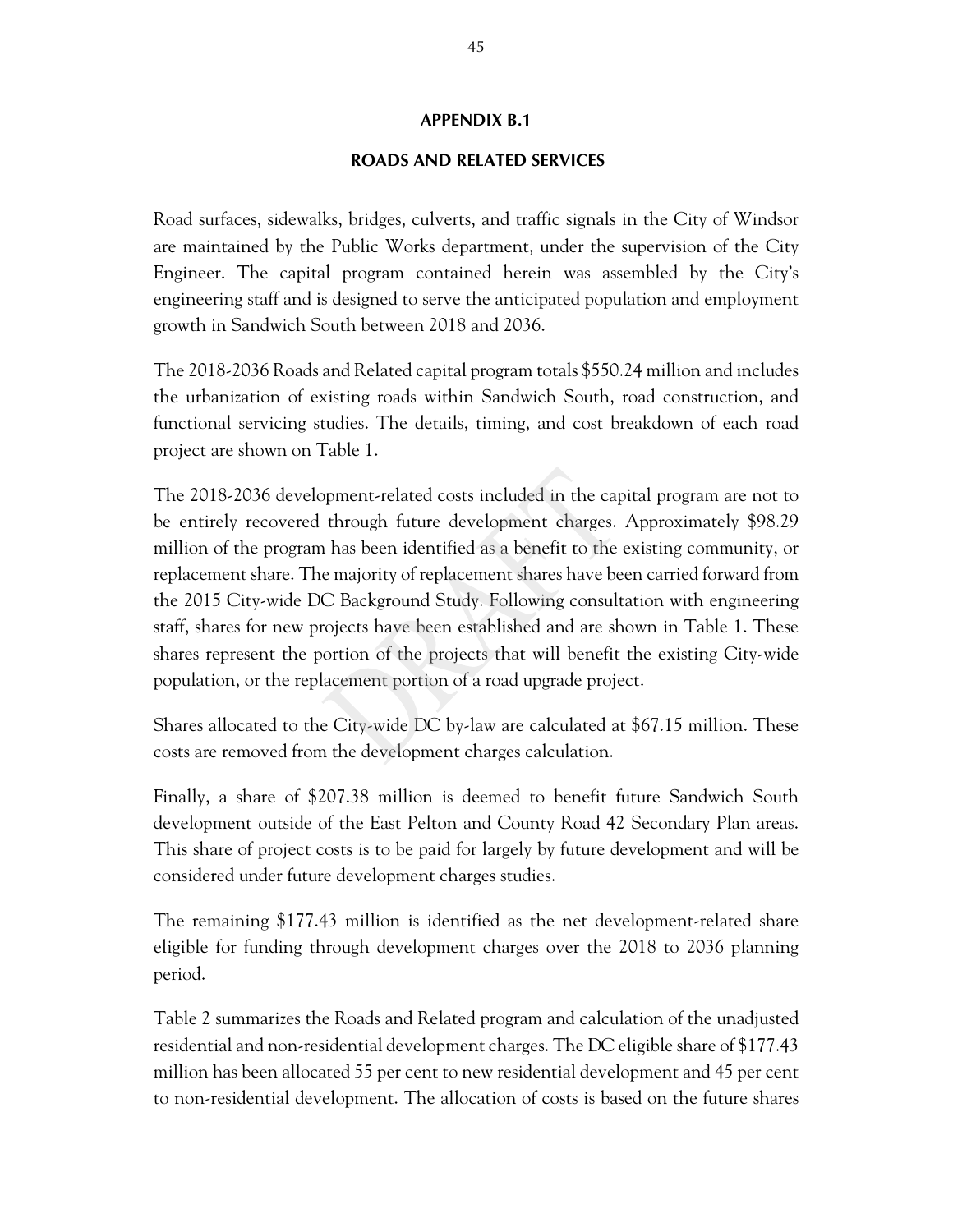of population in new units and employment growth in new space to 2036. The residential share of the capital program totals \$97.58 million and, when divided by the forecast growth in population in new units (13,243), an unadjusted charge of \$7,369 per capita results.

The non-residential share, \$79.84 million is applied against the forecast increase in square metres of non-residential floor space by type of development. Of the 872,493 square metres of new non-residential building space anticipated between 2018 and 2036 in Sandwich South, 32 per cent is anticipated to be industrial, and the remaining 68 per cent is anticipated to be non-industrial space, based on shares of employment growth. The industrial share totals \$25.55 million, which, when divided by the increase in square metres of industrial building space (347,009), yields an unadjusted charge of \$73.63 per square metre. The remaining non-industrial share totals \$54.29 million and yields an unadjusted charge of \$103.32 per square metre of new nonresidential non-industrial development, when divided by the anticipated increase in square metres (525,483).

The residential and non-residential cash flow analysis is shown on Table 3. The analysis takes into consideration expenditure timing and DC revenue projections. The residential cash flow analysis is displayed on page 1, and pages 2 and 3 provide the nonresidential analysis for industrial and non-industrial charges, respectively.

After cash flow considerations, the residential and non-residential charges decrease to \$7,268 per capita, \$72.62 per square metre (industrial) and \$101.90 per square metre (non-industrial), respectively.

|               |                                     |                      |                           | <b>ROADS AND RELATED SUMMARY</b> |                           |                  |                                  |  |
|---------------|-------------------------------------|----------------------|---------------------------|----------------------------------|---------------------------|------------------|----------------------------------|--|
|               | 2018 - 2036                         |                      | Unadjusted                |                                  | <b>Adjusted</b>           |                  |                                  |  |
|               | Development-Related Capital Program |                      | Development Charge        |                                  | <b>Development Charge</b> |                  |                                  |  |
| Total         | Net DC Recoverable                  | Residential          | Industrial                | Non-Industrial                   | Residential               | Industrial       | Non-Industrial                   |  |
|               |                                     | $\frac{2}{2}$ capita | $\frac{\sqrt{2}}{2}$ sq.m | $\frac{\sqrt{2}}{2}$             | \$/capita                 | $\frac{s}{sa.m}$ | $\frac{\text{S}}{\text{S}}$ sq.m |  |
| \$550,240,000 | \$177,426,707                       | \$7,369              | \$73.63                   | \$103.32                         | \$7,268                   | \$72.62          | \$101.90                         |  |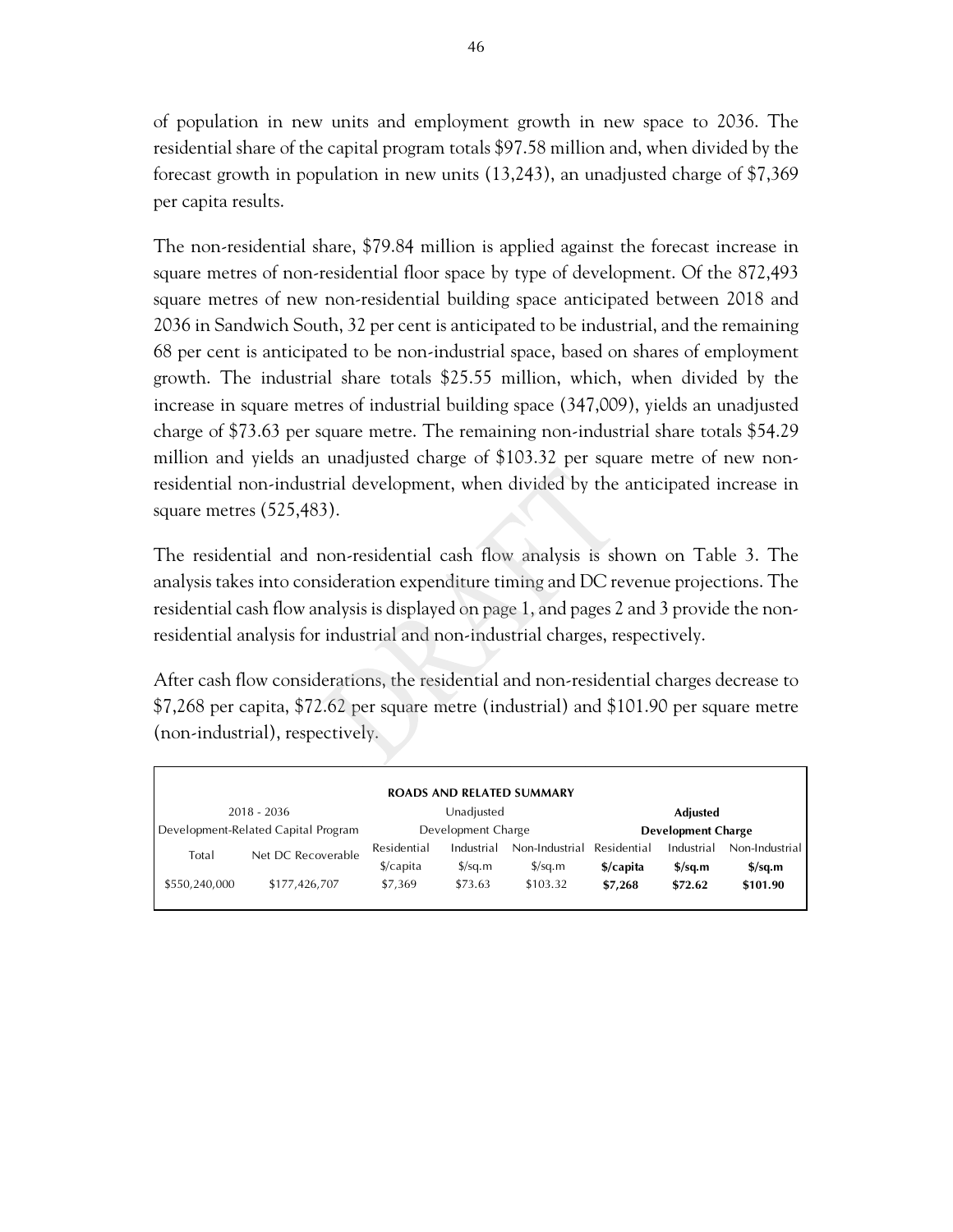### **SANDWICH SOUTH PLANNING DISTRICT DEVELOPMENT-RELATED CAPITAL PROGRAM ROADS AND RELATED 2018 - 2036**

|     |                                                 |                     |                |              | Timing |                   |                                       |                              |     | <b>Estimated Project Costs</b>      |                       |                                |                                                     |
|-----|-------------------------------------------------|---------------------|----------------|--------------|--------|-------------------|---------------------------------------|------------------------------|-----|-------------------------------------|-----------------------|--------------------------------|-----------------------------------------------------|
| NO. | <b>Infrastructure Requirement</b>               | From                | To             | <b>Start</b> | Finish | <b>Gross Cost</b> | <b>Grants and</b><br><b>Subsidies</b> | <b>Net Municipal</b><br>Cost |     | <b>Benefit to Existing</b><br>Share | City-wide DC<br>Share | Sandwich<br>South<br>Post-2036 | East Pelton &<br><b>County Road 42</b><br>2018-2036 |
|     | <b>Roads and Related Infrastructure</b>         |                     |                |              |        |                   |                                       |                              |     |                                     |                       |                                |                                                     |
|     | <b>Road Improvements</b>                        |                     |                |              |        |                   |                                       |                              |     |                                     |                       |                                |                                                     |
|     | 7th Concession                                  | County Road 42      | E-W Arterial   | 2018         | 2033   | \$9,390,000       | \$0                                   | \$9,390,000                  | 10% | \$939,000                           | \$1,267,650           | \$3,869,667                    | \$3,313,683                                         |
|     | 8th Concession                                  | County Road 42      | <b>Hwy 401</b> | 2018         | 2033   | \$18,000,000      | \$0                                   | \$18,000,000                 | 10% | \$1,800,000                         | \$2,430,000           | \$7,417,892                    | \$6,352,108                                         |
| 3   | 9th Concession                                  | County Road 42      | <b>Hwy 401</b> | 2018         | 2033   | \$24,260,000      | \$0                                   | \$24,260,000                 | 10% | \$2,426,000                         | \$3,275,100           | \$9,997,670                    | \$8,561,230                                         |
|     | <b>Baseline Road</b>                            | 7th Concession      | E. City Limits | 2024         | 2036   | \$27,620,000      | \$0                                   | \$27,620,000                 | 10% | \$2,762,000                         | \$3,728,700           | \$11,382,343                   | \$9,746,957                                         |
|     | County Road 17                                  | County Road 42      | <b>Hwy 401</b> | 2024         | 2036   | \$26,610,000      | \$0                                   | \$26,610,000                 | 10% | \$2,661,000                         | \$3,592,350           | \$10,966,117                   | \$9,390,533                                         |
|     | <b>Subtotal Road Improvements</b>               |                     |                |              |        | \$105,880,000     | \$0                                   | \$105,880,000                |     | \$10,588,000                        | \$14,293,800          | \$43,633,689                   | \$37,364,511                                        |
|     | <b>Road Construction</b>                        |                     |                |              |        |                   |                                       |                              |     |                                     |                       |                                |                                                     |
|     | Collector Roads - County Road 42 Secondary Plan |                     |                | 2018         | 2033   | \$32,660,000      | \$0                                   | \$32,660,000                 | 10% | \$3,266,000                         | \$4,409,100           | \$0                            | \$24,984,900                                        |
|     | Collector Roads - East Pelton Secondary Plan    |                     |                | 2018         | 2033   | \$38,920,000      | \$0                                   | \$38,920,000                 | 10% | \$3,892,000                         | \$5,254,200           | \$0                            | \$29,773,800                                        |
| 8   | Collector Roads - Balance of SSPD               |                     |                | 2036+        |        | \$83,590,000      | \$0                                   | \$83,590,000                 | 10% | \$8,359,000                         | \$11,284,650          | \$63,946,350                   | \$0                                                 |
| 9   | County Road 42 - Engineering                    |                     |                | 2021         | 2021   | \$2,000,000       | \$0                                   | \$2,000,000                  | 25% | \$500,000                           | \$0                   | \$808,049                      | \$691,951                                           |
| 10  | Lauzon Parkway / County Road 42 - Engineering   |                     |                | 2023         | 2023   | \$1,000,000       | \$0                                   | \$1,000,000                  | 25% | \$250,000                           | \$0                   | \$404,025                      | \$345,975                                           |
| 11  | County Road 42 - Engineering & Land Acquisition |                     |                | 2024         | 2028   | \$2,750,000       | \$0                                   | \$2,750,000                  | 25% | \$687,500                           | \$0                   | \$1,111,068                    | \$951,432                                           |
| 12  | County Road 42 - Engineering & Construction     | <b>Walker Road</b>  | E. City Limits | 2024         | 2036   | \$70,750,000      | \$0                                   | \$70,750,000                 | 25% | \$17,687,500                        | \$7,959,375           | \$24,297,030                   | \$20,806,095                                        |
| 13  | Lauzon Parkway - Engineering & Construction     | E.C. Row Expressway | <b>Hwy 401</b> | 2024         | 2036   | \$169,500,000     | \$0                                   | \$169,500,000                | 25% | \$42,375,000                        | \$19,068,750          | \$58,209,847                   | \$49,846,403                                        |
| 14  | E-W Arterial - Engineering & Construction       | <b>Walker Road</b>  | Lauzon Parkway | 2024         | 2036   | \$42,750,000      | \$0                                   | \$42,750,000                 | 25% | \$10,687,500                        | \$4,809,375           | \$14,681,245                   | \$12,571,880                                        |
|     | <b>Subtotal Road Construction</b>               |                     |                |              |        | \$443,920,000     | \$0                                   | \$443,920,000                |     | \$87,704,500                        |                       | \$52,785,450 \$163,457,613     | \$139,972,437                                       |
|     | <b>Studies and Other</b>                        |                     |                |              |        |                   |                                       |                              |     |                                     |                       |                                |                                                     |
| 15  | <b>Functional Servicing Reports</b>             |                     |                | 2018         | 2020   | \$440,000         | \$0                                   | \$440,000                    | 0%  | \$0                                 | \$66,000              | \$284,240                      | \$89,760                                            |
|     | <b>Subtotal Studies and Other</b>               |                     |                |              |        | \$440,000         | \$0                                   | \$440,000                    |     | \$0                                 | \$66,000              | \$284,240                      | \$89,760                                            |
|     |                                                 |                     |                |              |        |                   |                                       |                              |     |                                     |                       |                                |                                                     |
|     | <b>Total Roads Projects</b>                     |                     |                |              |        | \$550,240,000     | \$0                                   | \$550,240,000                |     | \$98.292.500                        |                       | \$67,145,250 \$207,375,543     | \$177,426,707                                       |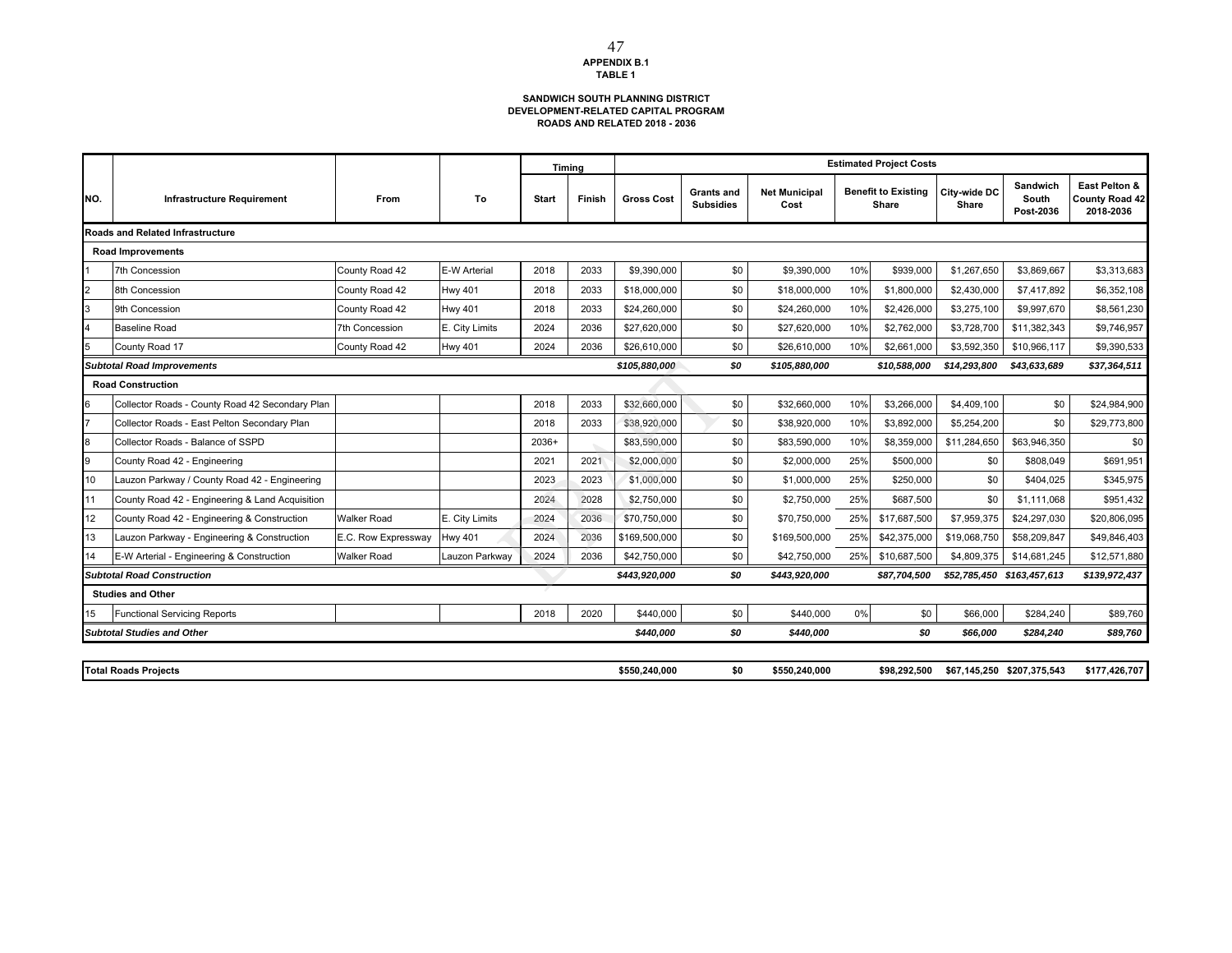#### **APPENDIX B.1 TABLE 2** 48

#### **ROADS AND RELATED 2018 - 2036SANDWICH SOUTH PLANNING DISTRICTSUMMARY OF UNADJUSTED RESIDENTIAL AND NON-RESIDENTIAL DEVELOPMENT CHARGES**

| Growth in Population in New Units 2018-2036            | 13.243  |
|--------------------------------------------------------|---------|
| Employment Growth in New Space 2018-2036               | 10.977  |
| Growth in New Building Space (Square Meters) 2018-2036 | 872.493 |
| Industrial                                             | 347.009 |
| Non-Industrial                                         | 525.483 |

|                                                    |                                |                             |                  | <b>Development-related Capital Forecast</b> |                      |                    |               |                            |     |                        |
|----------------------------------------------------|--------------------------------|-----------------------------|------------------|---------------------------------------------|----------------------|--------------------|---------------|----------------------------|-----|------------------------|
|                                                    |                                |                             | <b>Benefit</b>   |                                             | <b>Sandwich</b>      | <b>Total</b>       |               |                            |     |                        |
|                                                    | Gross                          | Grants and                  | to Existing      | City-Wide                                   | South                | <b>Net Capital</b> |               | <b>Residential</b>         |     | <b>Non-Residential</b> |
|                                                    | <b>Project Cost</b><br>(\$000) | <b>Subsidies</b><br>(\$000) | Share<br>(\$000) | DC Share<br>(\$000)                         | Post-2036<br>(\$000) | Costs<br>(\$000)   | $\frac{9}{6}$ | Share<br>\$000             | %   | Share<br>\$000         |
|                                                    |                                |                             |                  |                                             |                      |                    |               |                            |     |                        |
| <b>IROADS AND RELATED 2018 - 2036</b>              |                                |                             |                  |                                             |                      |                    |               |                            |     |                        |
| Road Improvements                                  | \$105,880.00                   | \$0.00                      | \$10,588.00      | \$14,293.80                                 | \$43,633.69          | \$37,364.51        | 55%           | \$20,550.48                | 45% | \$16,814.03            |
| <b>Road Construction</b>                           | \$443,920.00                   | \$0.00                      | \$87,704.50      | \$52,785.45                                 | \$163,457.61         | \$139,972.44       | 55%           | \$76,984.84                | 45% | \$62,987.60            |
| Studies and Other                                  | \$440.00                       | \$0.00                      | \$0.00           | \$66.00                                     | \$284.24             | \$89.76            | 55%           | \$49.37                    | 45% | \$40.39                |
| TOTAL ROADS AND RELATED 2018 - 2036                | \$550,240.00                   | \$0.00                      | \$98,292.50      | \$67,145.25                                 | \$207,375.54         | \$177,426.71       |               | \$97,584.69                |     | \$79,842.02            |
| Unadjusted Development Charge Per Capita (\$)      |                                |                             |                  |                                             |                      |                    |               | \$7,368.78                 |     |                        |
|                                                    |                                |                             |                  |                                             |                      |                    |               |                            |     |                        |
| Unadjusted Development Charge Per Sq. M. (\$)      |                                |                             |                  |                                             |                      |                    |               |                            |     | \$91.51                |
|                                                    |                                |                             |                  |                                             |                      |                    |               | Non-Residential Allocation |     |                        |
|                                                    |                                |                             |                  |                                             |                      |                    |               | (\$000)                    | %   | \$/sq m                |
| Unadjusted Charge Per Sq. M. (\$) - Industrial     |                                |                             |                  |                                             |                      |                    |               | \$25,549.4                 | 32% | \$73.63                |
| Unadjusted Charge Per Sq. M. (\$) - Non-Industrial |                                |                             |                  |                                             |                      |                    |               | \$54,292.6                 | 68% | \$103.32               |

Notes:

1) Non-residential cost allocated based on percentage shares of employment growth over the period 2018-2036

| <b>Residential Development Charge Calculation</b>         |      |              |
|-----------------------------------------------------------|------|--------------|
| Residential Share of 2018-2036 DC Eligible Costs          | 55%  | \$97.584.689 |
| 2018-2036 Growth in Population in New Units               |      | 13.243       |
| Development Charge Per Capital (Unadjusted)               |      | \$7,369      |
| Development Charge Per Capita after Cash Flow             |      | \$7,268      |
| Charge per Single Detached Unit                           | 3.46 | \$25.147     |
| Non-Residential Development Charge Calculation            |      |              |
| Non-Residential Share of 2018-2036 DC Eligible Costs      | 45%  | \$79,842,018 |
| 2018-2036 Growth in Non-Residential Building Space (sq.m) |      | 872.493      |
| 2018-2036 Growth in Industrial Space                      |      | 347.009      |
| 2018-2036 Growth in Non-Industrial Space                  |      | 525,483      |
| Industrial Charge Per Sq.M After Cash Flow                | 32%  | \$73.63      |
| Industrial Charge Per Sq.M (Unadjusted)                   |      | \$72.62      |
| Non-Industrial Charge Per Sq.M (Unadjusted)               | 68%  | \$103.32     |
| Non-Industrial Charge Per Sq.M After Cash Flow            |      | \$101.90     |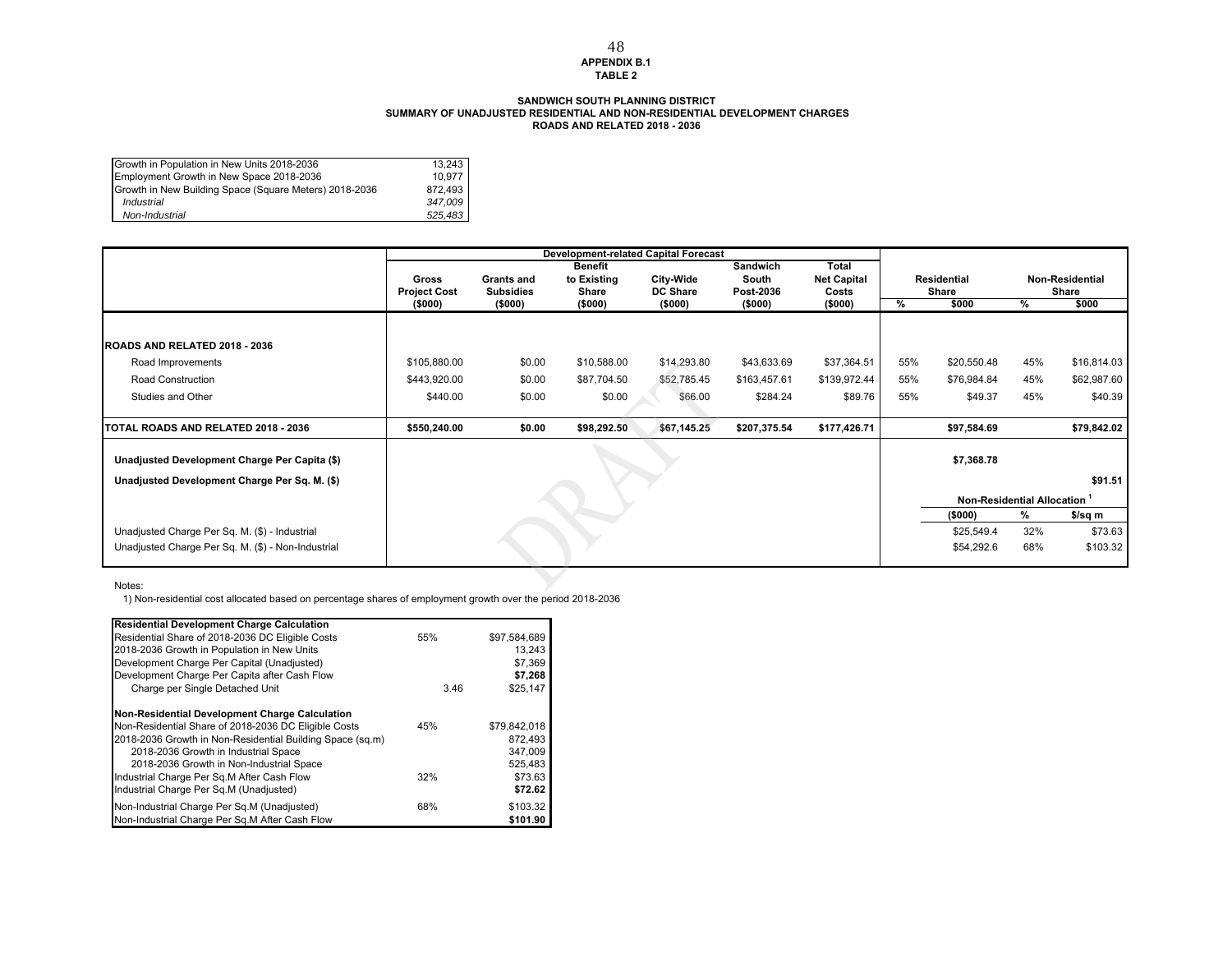# **APPENDIX B.1 TABLE 3 - PAGE 1**

#### **ROADS AND RELATED 2018 - 2036 CASHFLOW AND DETERMINATION OF RESIDENTIAL DEVELOPMENT CHARGE SANDWICH SOUTH PLANNING DISTRICT**

| <b>ROADS: RESIDENTIAL</b>                                                                                         | 2018                   | 2019                   | 2020                   | 2021                   | 2022                   | 2023                   | 2024                   | 2025                   | 2026                   | 2027                      |
|-------------------------------------------------------------------------------------------------------------------|------------------------|------------------------|------------------------|------------------------|------------------------|------------------------|------------------------|------------------------|------------------------|---------------------------|
| OPENING CASH BALANCE (\$000)                                                                                      | \$0.0                  | \$2,584.9              | \$5,312.0              | \$8,187.3              | \$10.823.9             | \$14,018.8             | \$17.168.1             | \$15,595.4             | \$13,924.1             | \$12,150.1                |
| 2018 to 2036 RESIDENTIAL FUNDING REQUIREMENTS<br>Roads: Residential: Non Inflated<br>Roads: Residential: Inflated | \$2.525.3<br>\$2,525.3 | \$2,525.3<br>\$2,575.8 | \$2,525.3<br>\$2,627.4 | \$2.889.5<br>\$3,066.3 | \$2,508.9<br>\$2,715.7 | \$2,699.2<br>\$2,980.1 | \$6.944.2<br>\$7,820.3 | \$6.944.2<br>\$7,976.7 | \$6,944.2<br>\$8,136.3 | \$6,944.2<br>\$8,299.0    |
| NEW RESIDENTIAL DEVELOPMENT<br>- Population Growth in New Units                                                   | 697                    | 697                    | 697                    | 697                    | 697                    | 697                    | 697                    | 697                    | 697                    | 697                       |
| <b>REVENUE</b><br>- DC Receipts: Inflated                                                                         | \$5.065.8              | \$5.167.1              | \$5,270.5              | \$5,375.9              | \$5,483.4              | \$5.593.0              | \$5,704.9              | \$5,819.0              | \$5,935.4              | \$6,054.1                 |
| <b>INTEREST</b><br>- Interest on Opening Balance<br>- Interest on In-year Transactions                            | \$0.0<br>\$44.5        | \$90.5<br>\$45.3       | \$185.9<br>\$46.3      | \$286.6<br>\$40.4      | \$378.8<br>\$48.4      | \$490.7<br>\$45.7      | \$600.9<br>(\$58.2)    | \$545.8<br>(\$59.3)    | \$487.3<br>(\$60.5)    | \$425.3<br>(\$61.7)       |
| <b>TOTAL REVENUE</b>                                                                                              | \$5,110.3              | \$5,302.9              | \$5,502.7              | \$5,702.9              | \$5,910.7              | \$6.129.4              | \$6,247.6              | \$6,305.5              | \$6.362.2              | \$6,417.6                 |
| <b>CLOSING CASH BALANCE</b>                                                                                       | \$2,584.9              | \$5,312.0              | \$8,187.3              | \$10,823.9             | \$14,018.8             | \$17.168.1             | \$15.595.4             | \$13.924.1             | \$12,150.1             | \$10,268.7                |
|                                                                                                                   |                        |                        |                        |                        |                        |                        |                        |                        |                        |                           |
| <b>ROADS: RESIDENTIAL</b>                                                                                         | 2028                   | 2029                   | 2030                   | 2031                   | 2032                   | 2033                   | 2034                   | 2035                   | 2036                   | <b>TOTAL</b>              |
| OPENING CASH BALANCE (\$000)                                                                                      | \$10,268.7             | \$8,275.3              | \$6,298.9              | \$4,207.9              | \$1,997.5              | (\$337.4)              | (\$2,808.9)            | (\$1,936.6)            | (\$995.8)              |                           |
| 2018 to 2036 RESIDENTIAL FUNDING REQUIREMENTS<br>Roads: Residential: Non Inflated<br>Roads: Residential: Inflated | \$6,944.2<br>\$8,465.0 | \$6,839.6<br>\$8,504.2 | \$6,839.6<br>\$8,674.2 | \$6,839.6<br>\$8,847.7 | \$6,839.6<br>\$9,024.7 | \$6,839.6<br>\$9,205.2 | \$4,330.7<br>\$5,945.1 | \$4,330.7<br>\$6,064.0 | \$4,330.7<br>\$6,185.3 | \$97.584.7<br>\$119,638.4 |
| <b>NEW RESIDENTIAL DEVELOPMENT</b><br>- Population Growth in New Units                                            | 697                    | 697                    | 697                    | 697                    | 697                    | 697                    | 697                    | 697                    | 697                    | 13,243                    |
| <b>REVENUE</b><br>- DC Receipts: Inflated                                                                         | \$6,175.2              | \$6,298.7              | \$6,424.7              | \$6.553.1              | \$6.684.2              | \$6.817.9              | \$6.954.3              | \$7,093.3              | \$7,235.2              | \$115,705.7               |
| <b>INTEREST</b><br>- Interest on Opening Balance<br>- Interest on In-year Transactions                            | \$359.4<br>(\$63.0)    | \$289.6<br>(\$60.7)    | \$220.5<br>(\$61.9)    | \$147.3<br>(\$63.1)    | \$69.9<br>(\$64.4)     | (\$18.6)<br>(\$65.6)   | (\$154.5)<br>\$17.7    | (\$106.5)<br>\$18.0    | (\$54.8)<br>\$18.4     | \$4,244.1<br>(\$293.7)    |
| <b>TOTAL REVENUE</b>                                                                                              | \$6,471.6              | \$6,527.7              | \$6,583.3              | \$6,637.3              | \$6,689.7              | \$6,733.7              | \$6,817.5              | \$7,004.8              | \$7,198.8              | \$119,656.1               |

\$8,275.3 \$6,298.9 \$4,207.9 \$1,997.5 (\$337.4) (\$2,808.9) (\$1,936.6) (\$995.8) \$17.7

**2018 Adjusted Charge Per Capita 12018 Adjusted Charge Per Capital Programme Accordance 12018** 

CLOSING CASH BALANCE

| <b>Allocation of Capital Program</b> |      |
|--------------------------------------|------|
| <b>Residential Sector</b>            | 55%  |
| Non-Residential Sector               | 45%  |
| Rates for 2018                       |      |
| Inflation Rate                       | 20%  |
| Interest Rate on Positive Balances   | 3.5% |
| Interest Rate on Negative Balances   | 5.5% |
|                                      |      |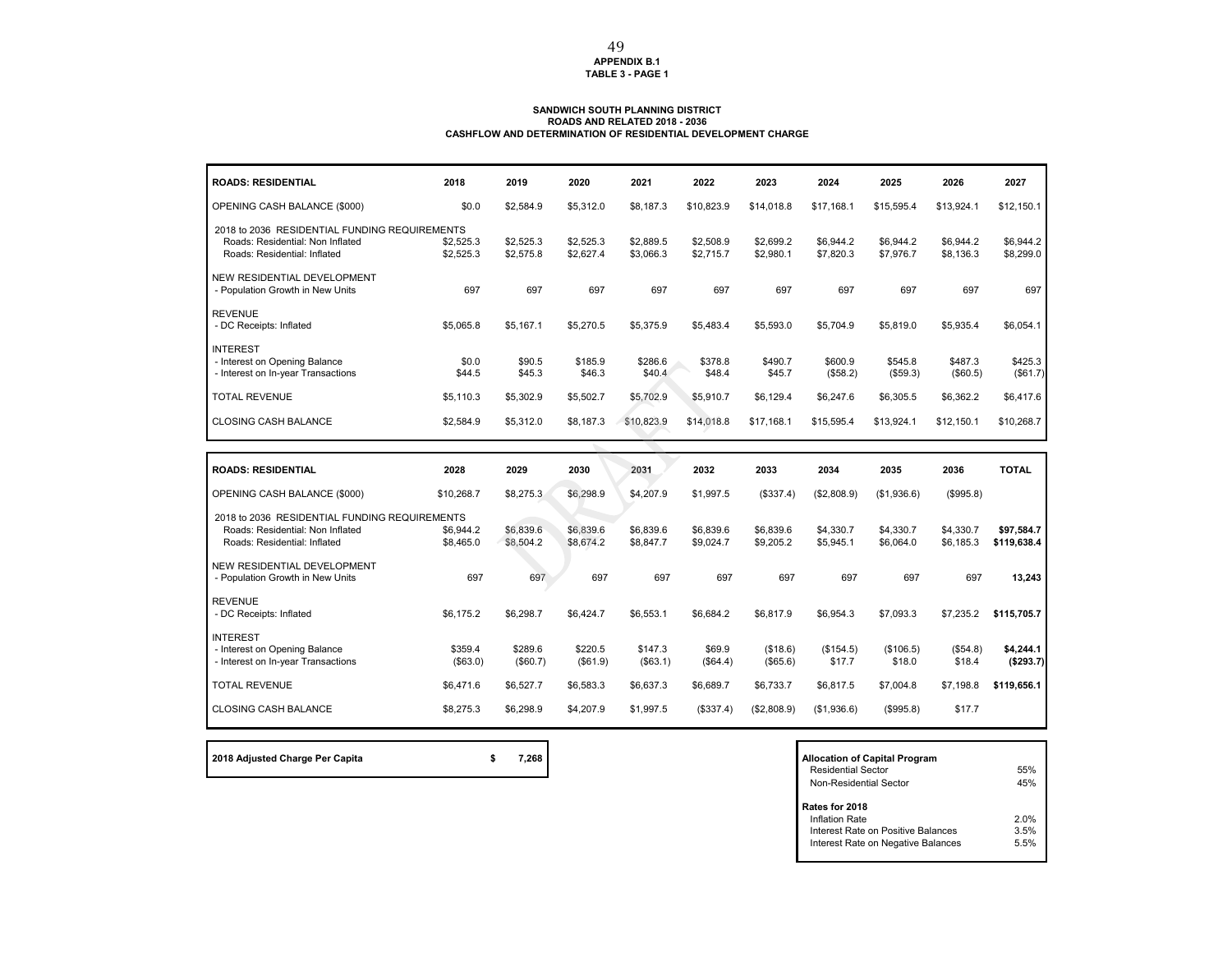# **APPENDIX B.1 TABLE 3 - PAGE 2**

# SANDWICH SOUTH PLANNING DISTRICT<br>ROADS AND DETERMINATION OF NON-RELATED 2018 - 2036<br>CASHFLOW AND DETERMINATION OF NON-RESIDENTIAL: INDUSTRIAL DEVELOPMENT CHARGE

| <b>ROADS: NON-RESIDENTIAL - INDUSTRIAL</b>                                                                                                               | 2018                   | 2019                   | 2020                   | 2021                   | 2022                   | 2023                   | 2024                   | 2025                   | 2026                   | 2027                     |
|----------------------------------------------------------------------------------------------------------------------------------------------------------|------------------------|------------------------|------------------------|------------------------|------------------------|------------------------|------------------------|------------------------|------------------------|--------------------------|
| OPENING CASH BALANCE (\$000)                                                                                                                             | \$0.0                  | \$676.8                | \$1,390.7              | \$2,143.5              | \$2,833.8              | \$3,670.2              | \$4,494.7              | \$4,082.9              | \$3,645.3              | \$3,180.8                |
| 2018 to 2036 NON-RESIDENTIAL FUNDING REQUIREMENTS<br>Roads: Non-Residential - Industrial: Non: Inflated<br>Roads: Non-Residential - Industrial: Inflated | \$661.2<br>\$661.2     | \$661.2<br>\$674.4     | \$661.2<br>\$687.9     | \$756.5<br>\$802.8     | \$656.9<br>\$711.0     | \$706.7<br>\$780.2     | \$1,818.1<br>\$2,047.5 | \$1,818.1<br>\$2,088.5 | \$1,818.1<br>\$2,130.2 | \$1,818.1<br>\$2,172.8   |
| NEW NON-RESIDENTIAL DEVELOPMENT<br>- New Industrial Building GFA - square metres                                                                         | 18.264                 | 18.264                 | 18.264                 | 18.264                 | 18,264                 | 18.264                 | 18,264                 | 18.264                 | 18,264                 | 18,264                   |
| <b>REVENUE</b><br>- DC Receipts: Inflated                                                                                                                | \$1,326.3              | \$1,352.8              | \$1,379.9              | \$1,407.5              | \$1,435.6              | \$1,464.3              | \$1,493.6              | \$1,523.5              | \$1,554.0              | \$1,585.1                |
| <b>INTEREST</b><br>- Interest on Opening Balance<br>- Interest on In-year Transactions                                                                   | \$0.0<br>\$11.6        | \$23.7<br>\$11.9       | \$48.7<br>\$12.1       | \$75.0<br>\$10.6       | \$99.2<br>\$12.7       | \$128.5<br>\$12.0      | \$157.3<br>(\$15.2)    | \$142.9<br>(\$15.5)    | \$127.6<br>(\$15.8)    | \$111.3<br>(\$16.2)      |
| <b>TOTAL REVENUE</b>                                                                                                                                     | \$1,337.9              | \$1,388.4              | \$1,440.7              | \$1,493.1              | \$1,547.5              | \$1,604.7              | \$1.635.7              | \$1,650.9              | \$1,665.7              | \$1,680.3                |
| <b>CLOSING CASH BALANCE</b>                                                                                                                              | \$676.8                | \$1,390.7              | \$2,143.5              | \$2,833.8              | \$3,670.2              | \$4,494.7              | \$4,082.9              | \$3,645.3              | \$3,180.8              | \$2,688.3                |
|                                                                                                                                                          |                        |                        |                        |                        |                        |                        |                        |                        |                        |                          |
| <b>ROADS: NON-RESIDENTIAL - INDUSTRIAL</b>                                                                                                               | 2028                   | 2029                   | 2030                   | 2031                   | 2032                   | 2033                   | 2034                   | 2035                   | 2036                   | <b>TOTAL</b>             |
| OPENING CASH BALANCE (\$000)                                                                                                                             | \$2,688.3              | \$2,166.4              | \$1,648.9              | \$1,101.4              | \$522.6                | (\$88.7)               | (\$735.9)              | (\$507.6)              | (\$261.4)              |                          |
| 2018 to 2036 NON-RESIDENTIAL FUNDING REQUIREMENTS<br>Roads: Non-Residential - Industrial: Non: Inflated<br>Roads: Non-Residential - Industrial: Inflated | \$1,818.1<br>\$2,216.3 | \$1,790.7<br>\$2,226.5 | \$1,790.7<br>\$2,271.1 | \$1,790.7<br>\$2,316.5 | \$1,790.7<br>\$2,362.8 | \$1,790.7<br>\$2,410.1 | \$1,133.9<br>\$1,556.5 | \$1,133.9<br>\$1,587.7 | \$1,133.9<br>\$1,619.4 | \$25,549.4<br>\$31,323.5 |
| NEW NON-RESIDENTIAL DEVELOPMENT<br>- New Industrial Building GFA - square metres                                                                         | 18,264                 | 18.264                 | 18,264                 | 18,264                 | 18,264                 | 18,264                 | 18,264                 | 18,264                 | 18,264                 | 347,009                  |
| <b>REVENUE</b><br>- DC Receipts: Inflated                                                                                                                | \$1,616.8              | \$1,649.1              | \$1,682.1              | \$1,715.7              | \$1,750.0              | \$1,785.0              | \$1,820.7              | \$1,857.1              | \$1,894.3              | \$30,293.4               |
| <b>INTEREST</b><br>- Interest on Opening Balance<br>- Interest on In-year Transactions                                                                   | \$94.1<br>(\$16.5)     | \$75.8<br>(\$15.9)     | \$57.7<br>(\$16.2)     | \$38.5<br>(\$16.5)     | \$18.3<br>(\$16.9)     | (\$4.9)<br>(\$17.2)    | (\$40.5)<br>\$4.6      | (\$27.9)<br>\$4.7      | (\$14.4)<br>\$4.8      | \$1,111.0<br>( \$76.9)   |
|                                                                                                                                                          |                        |                        |                        |                        |                        |                        |                        |                        |                        |                          |
| <b>TOTAL REVENUE</b>                                                                                                                                     | \$1.694.4              | \$1,709.0              | \$1,723.6              | \$1,737.7              | \$1.751.4              | \$1.762.9              | \$1.784.8              | \$1,833.9              | \$1,884.7              | \$31,327.5               |

**2018 Adjusted Charge Per Square Metre <b>bidge Research 2018 Adjusted Charge Program** 

| <b>Allocation of Capital Program</b><br>Residential Sector<br>Non-Residential Sector | 55%<br>45% |
|--------------------------------------------------------------------------------------|------------|
| <b>Non-Residential Allocation</b><br>Industrial                                      | 32%        |
| Non-Industrial                                                                       | 68%        |
| Rates for 2018                                                                       |            |
| Inflation Rate                                                                       | 2.0%       |
| Interest Rate on Positive Balances                                                   | 3.5%       |
| Interest Rate on Negative Balances                                                   | 5.5%       |
|                                                                                      |            |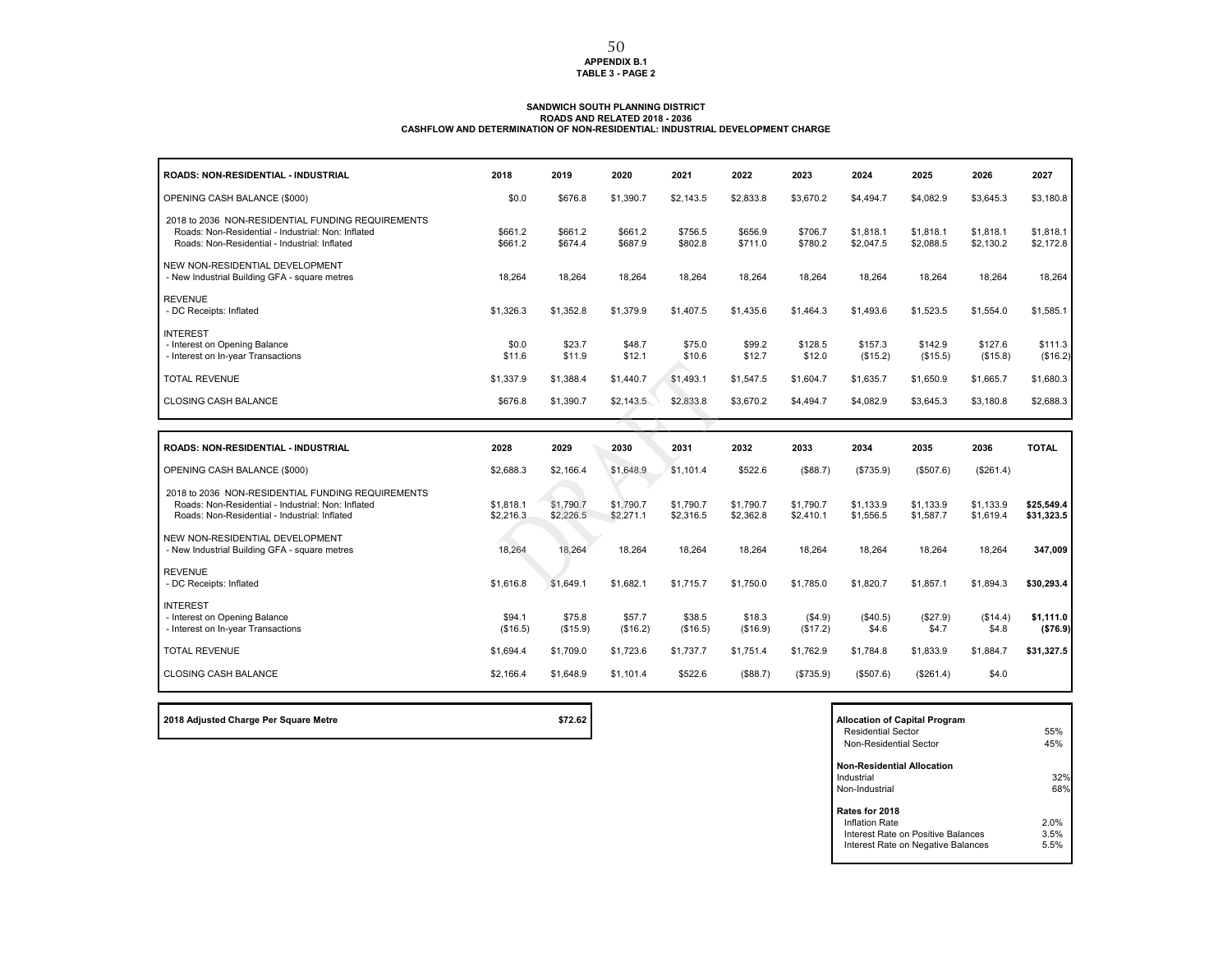#### **APPENDIX B.1 TABLE 3 - PAGE 3**

#### **ROADS AND RELATED 2018 - 2036 CASHFLOW AND DETERMINATION OF NON-RESIDENTIAL: NON-INDUSTRIAL DEVELOPMENT CHARGESANDWICH SOUTH PLANNING DISTRICT**

| <b>ROADS: NON-RESIDENTIAL - NON-INDUSTRIAL</b>                                                                                                                   | 2018                   | 2019                   | 2020                   | 2021                   | 2022                   | 2023                   | 2024                   | 2025                   | 2026                   | 2027                     |
|------------------------------------------------------------------------------------------------------------------------------------------------------------------|------------------------|------------------------|------------------------|------------------------|------------------------|------------------------|------------------------|------------------------|------------------------|--------------------------|
| OPENING CASH BALANCE (\$000)                                                                                                                                     | \$0.0                  | \$1,438.0              | \$2,955.1              | \$4,554.6              | \$6,021.2              | \$7,798.5              | \$9,550.5              | \$8,675.3              | \$7,745.2              | \$6,757.9                |
| 2018 to 2036 NON-RESIDENTIAL FUNDING REQUIREMENTS<br>Roads: Non-Residential - Non-Industrial: Non: Inflated<br>Roads: Non-Residential - Non-Industrial: Inflated | \$1,405.0<br>\$1,405.0 | \$1,405.0<br>\$1,433.1 | \$1,405.0<br>\$1,461.8 | \$1,607.6<br>\$1,706.0 | \$1,395.9<br>\$1,510.9 | \$1,501.7<br>\$1,658.0 | \$3,863.5<br>\$4,351.0 | \$3,863.5<br>\$4,438.0 | \$3,863.5<br>\$4,526.7 | \$3,863.5<br>\$4,617.3   |
| NEW NON-RESIDENTIAL DEVELOPMENT<br>- New Non-Industrial Building GFA - square metres                                                                             | 27,657                 | 27,657                 | 27,657                 | 27,657                 | 27,657                 | 27,657                 | 27,657                 | 27,657                 | 27,657                 | 27,657                   |
| <b>REVENUE</b><br>- DC Receipts: Inflated                                                                                                                        | \$2,818.3              | \$2,874.6              | \$2,932.1              | \$2,990.7              | \$3,050.6              | \$3,111.6              | \$3,173.8              | \$3,237.3              | \$3,302.0              | \$3,368.1                |
| <b>INTEREST</b><br>- Interest on Opening Balance<br>- Interest on In-year Transactions                                                                           | \$0.0<br>\$24.7        | \$50.3<br>\$25.2       | \$103.4<br>\$25.7      | \$159.4<br>\$22.5      | \$210.7<br>\$26.9      | \$272.9<br>\$25.4      | \$334.3<br>(\$32.4)    | \$303.6<br>(\$33.0)    | \$271.1<br>(\$33.7)    | \$236.5<br>(\$34.4)      |
| <b>TOTAL REVENUE</b>                                                                                                                                             | \$2,843.0              | \$2,950.2              | \$3,061.3              | \$3,172.6              | \$3,288.3              | \$3,410.0              | \$3,475.7              | \$3,507.9              | \$3,539.4              | \$3,570.3                |
| <b>CLOSING CASH BALANCE</b>                                                                                                                                      | \$1,438.0              | \$2,955.1              | \$4,554.6              | \$6,021.2              | \$7,798.5              | \$9,550.5              | \$8,675.3              | \$7,745.2              | \$6,757.9              | \$5,710.9                |
|                                                                                                                                                                  |                        |                        |                        |                        |                        |                        |                        |                        |                        |                          |
|                                                                                                                                                                  |                        |                        |                        |                        |                        |                        |                        |                        |                        |                          |
| <b>ROADS: NON-RESIDENTIAL - NON-INDUSTRIAL</b>                                                                                                                   | 2028                   | 2029                   | 2030                   | 2031                   | 2032                   | 2033                   | 2034                   | 2035                   | 2036                   | <b>TOTAL</b>             |
| OPENING CASH BALANCE (\$000)                                                                                                                                     | \$5,710.9              | \$4,601.5              | \$3,501.5              | \$2,337.8              | \$1,107.7              | (\$191.8)              | (\$1,567.3)            | (\$1,082.4)            | (\$559.5)              |                          |
| 2018 to 2036 NON-RESIDENTIAL FUNDING REQUIREMENTS<br>Roads: Non-Residential - Non-Industrial: Non: Inflated<br>Roads: Non-Residential - Non-Industrial: Inflated | \$3,863.5<br>\$4,709.6 | \$3,805.3<br>\$4,731.4 | \$3,805.3<br>\$4,826.0 | \$3,805.3<br>\$4,922.6 | \$3,805.3<br>\$5,021.0 | \$3.805.3<br>\$5,121.4 | \$2,409.4<br>\$3,307.6 | \$2,409.4<br>\$3,373.8 | \$2,409.4<br>\$3,441.3 | \$54.292.6<br>\$66,562.5 |
| NEW NON-RESIDENTIAL DEVELOPMENT<br>- New Non-Industrial Building GFA - square metres                                                                             | 27,657                 | 27,657                 | 27,657                 | 27,657                 | 27,657                 | 27,657                 | 27,657                 | 27,657                 | 27,657                 | 525,483                  |
| <b>REVENUE</b><br>- DC Receipts: Inflated                                                                                                                        | \$3.435.4              | \$3,504.1              | \$3,574.2              | \$3,645.7              | \$3,718.6              | \$3,793.0              | \$3,868.9              | \$3,946.2              | \$4,025.2              | \$64,370.4               |
| <b>INTEREST</b><br>- Interest on Opening Balance<br>- Interest on In-year Transactions                                                                           | \$199.9<br>(\$35.0)    | \$161.1<br>(\$33.8)    | \$122.6<br>(\$34.4)    | \$81.8<br>(\$35.1)     | \$38.8<br>(\$35.8)     | (\$10.5)<br>(\$36.5)   | (\$86.2)<br>\$9.8      | (\$59.5)<br>\$10.0     | (\$30.8)<br>\$10.2     | \$2,359.4<br>(\$163.5)   |
| <b>TOTAL REVENUE</b>                                                                                                                                             | \$3,600.2              | \$3,631.4              | \$3,662.3              | \$3,692.4              | \$3,721.6              | \$3,745.9              | \$3,792.5              | \$3,896.7              | \$4,004.6              | \$66,566.3               |

2018 Adjusted Charge Per Square Metre **by Capital Program \$101.90 Allocation of Capital Program** 

Residential Sector 55% $r \hspace{1.5cm} 45\%$ Non-Residential Sector**Non-Residential Allocation**Industrial 32%**1** Non-Industrial**Rates for 2018** Inflation Rate 2.0% 3.5%Interest Rate on Positive Balances5.5% Interest Rate on Negative Balances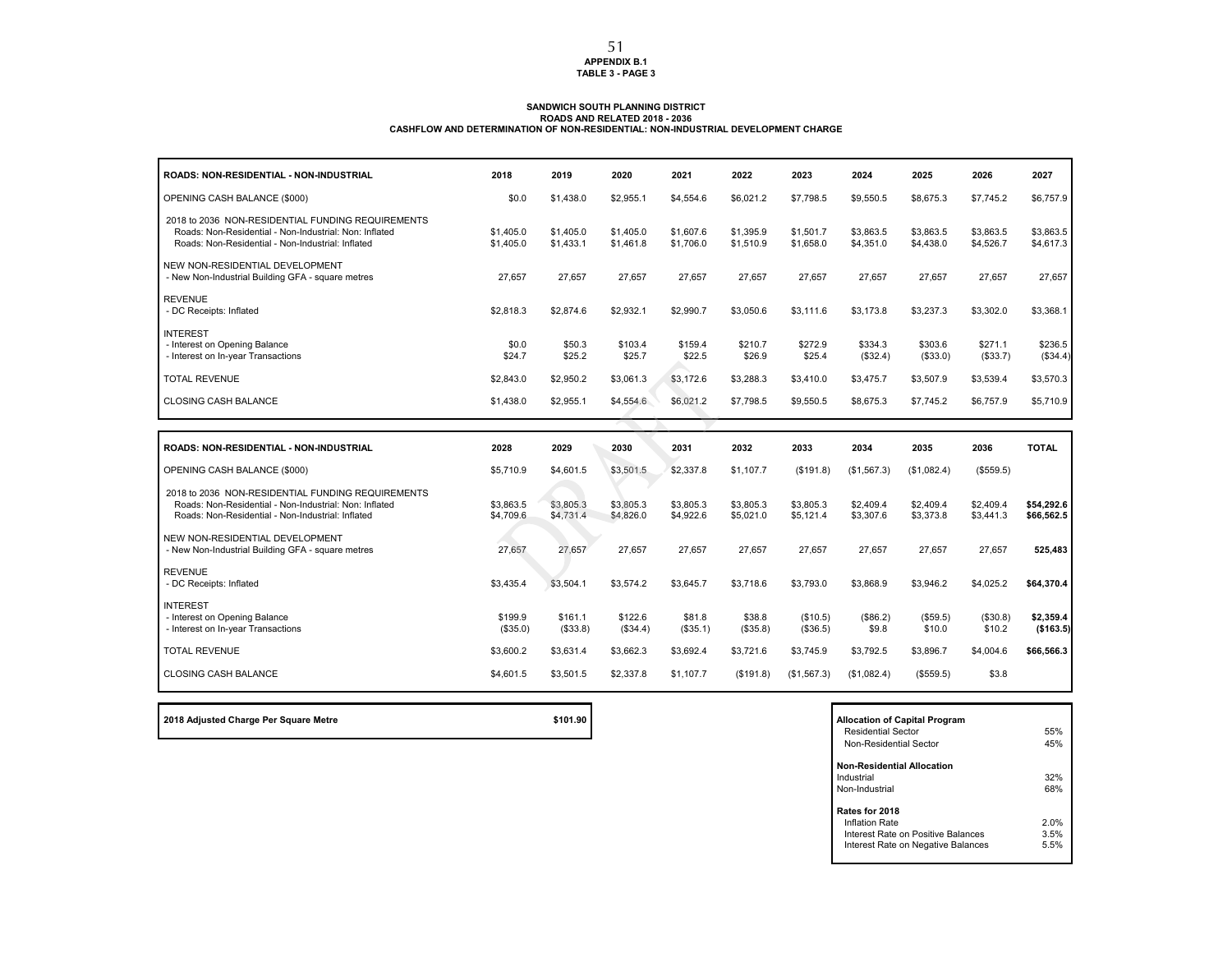# *SANITARY SEWER SERVICES*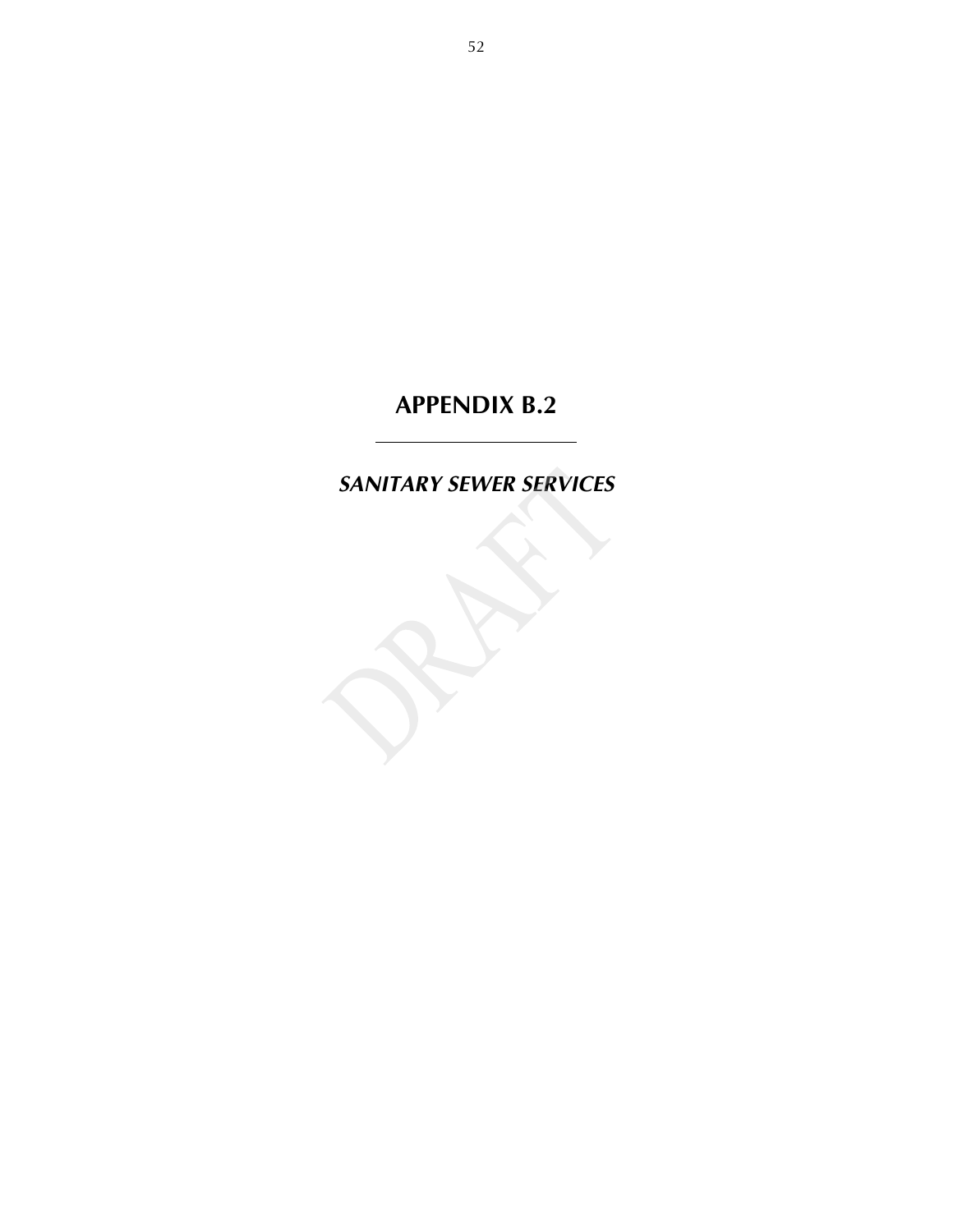### **SANITARY SEWER SERVICES**

The Office of the City Engineer is responsible for the planning, design and maintenance of the City's sewer and drainage systems. The capital program for Sanitary Sewer Services was assembled by the City's engineering staff and is designed to serve the anticipated population and employment growth in Sandwich South between 2018 and 2036.

The 2018-2036 Sanitary Sewer capital program totals \$56.44 million and includes sanitary sewers planned to serve development in Sandwich South, as well as the recovery of completed development-related projects not yet fully funded. It also includes a share of functional servicing study costs for Sandwich South. The details, timing, and cost breakdown of each project are shown on Table 1.

The development-related costs included in the capital program are not to be entirely recovered through future DCs. The City previously received an Infrastructure Stimulus Funding grant of \$23.46 million to fund a share of completed Sandwich South sewer projects, yielding a net municipal cost of \$32.98 million.

Consistent with the 2015 City-wide DC Background Study, no benefit-to-existing shares have been identified for these projects. However, some of the capital projects are allocated to the City-wide DC by-law. This share, totaling \$3.43 million, has been excluded from the development charges calculation.

Finally, a share of \$17.76 million is deemed to benefit Sandwich South post-2036. These shares will be reconsidered through future DC Background Studies.

Of specific note is the Sandwich South Sanitary Sewer Projects Phases 1-6 (Projects 5 and 6). Although these projects were completed in 2007 and 2009-2012, respectively, they have been treated as a future project in the allocation of costs. The treatment of these specific projects is meant to reflect the long-term benefits of these projects as development in Sandwich South has not yet proceeded, and the benefits of the works will likely extend to 2036 and beyond.

The remaining \$11.79 million is identified as the net development-related share eligible for funding through development charges over the 2018-2036 planning period.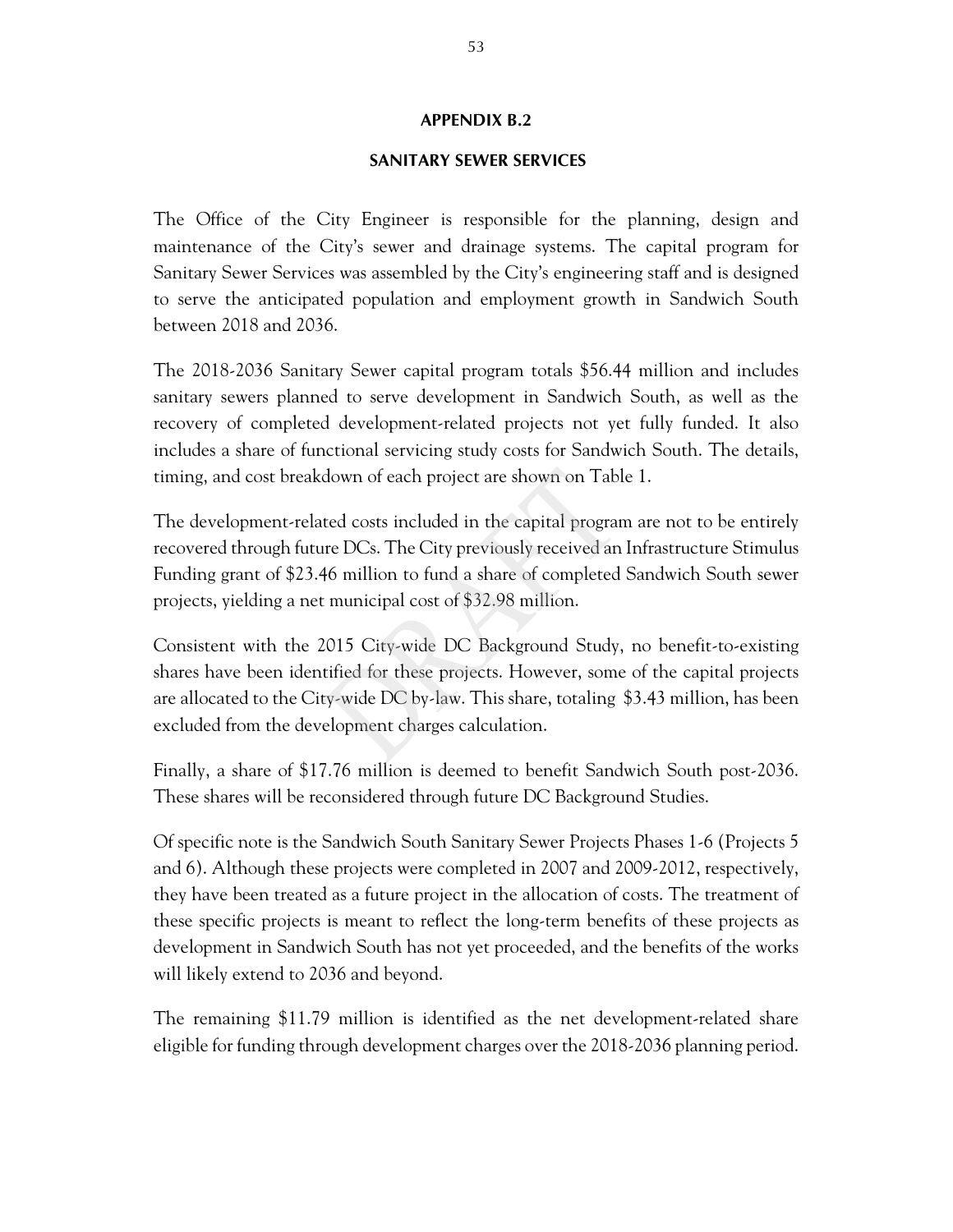Table 2 summarizes the capital program and calculation of the unadjusted residential and non-residential development charges. The DC eligible share of \$11.79 million has been allocated 55 per cent to new residential development and 45 per cent to nonresidential development based on shares of population in new units and employment growth in new space to 2036. The residential share of the capital program totals \$6.48 million and, when divided by the forecast growth in population in new units (13,243), an unadjusted charge of \$490 per capita results.

The non-residential share, \$5.30 million is applied against the forecast increase in square metres of non-residential floor space by type of development. Of the 872,493 square metres of new non-residential building space anticipated between 2018 and 2036 in the Sandwich South area, 32 per cent is anticipated to be industrial, and the remaining 68 per cent is anticipated to be non-industrial space, based on shares of employment growth. The industrial share totals \$1.70 million, which, when divided by the increase in square metres of industrial building space (347,009), yields an unadjusted charge of \$4.89 per square metre. The remaining non-industrial share totals \$3.61 million and yields an unadjusted charge of \$6.86 per square metre of new nonresidential non-industrial development, when divided by the anticipated increase (525,483).

The residential and non-residential cash flow analysis is shown on Table 3. The analysis takes into consideration expenditure timing and DC revenue projections. The residential cash flow analysis is displayed on page 1, and pages 2 and 3 provide the nonresidential analysis for industrial and non-industrial charges, respectively.

After cash flow considerations, the residential and non-residential charges increase to \$539 per capita, \$5.38 per square metre (industrial) and \$7.55 per square metre (nonindustrial), respectively.

| <b>SANITARY SEWER SUMMARY</b> |                                     |                                              |                    |                      |                    |                                  |                                  |  |  |
|-------------------------------|-------------------------------------|----------------------------------------------|--------------------|----------------------|--------------------|----------------------------------|----------------------------------|--|--|
|                               | 2018 - 2036                         |                                              | Unadjusted         |                      | Adjusted           |                                  |                                  |  |  |
|                               | Development-Related Capital Program |                                              | Development Charge |                      | Development Charge |                                  |                                  |  |  |
| Total                         | Net DC Recoverable                  | Residential                                  | Industrial         | Non-Industrial       | Residential        | Industrial                       | Non-Industrial                   |  |  |
|                               |                                     | $\frac{2}{2}$ capita<br>$\frac{\sqrt{2}}{2}$ |                    | $\frac{\sqrt{2}}{2}$ | \$/capita          | $\frac{\text{S}}{\text{S}}$ sq.m | $\frac{\text{S}}{\text{S}}$ sq.m |  |  |
| \$56,436,000                  | \$11,788,700                        | \$490                                        | \$4.89             | \$6.86               | \$539              | \$5.38                           | \$7.55                           |  |  |
|                               |                                     |                                              |                    |                      |                    |                                  |                                  |  |  |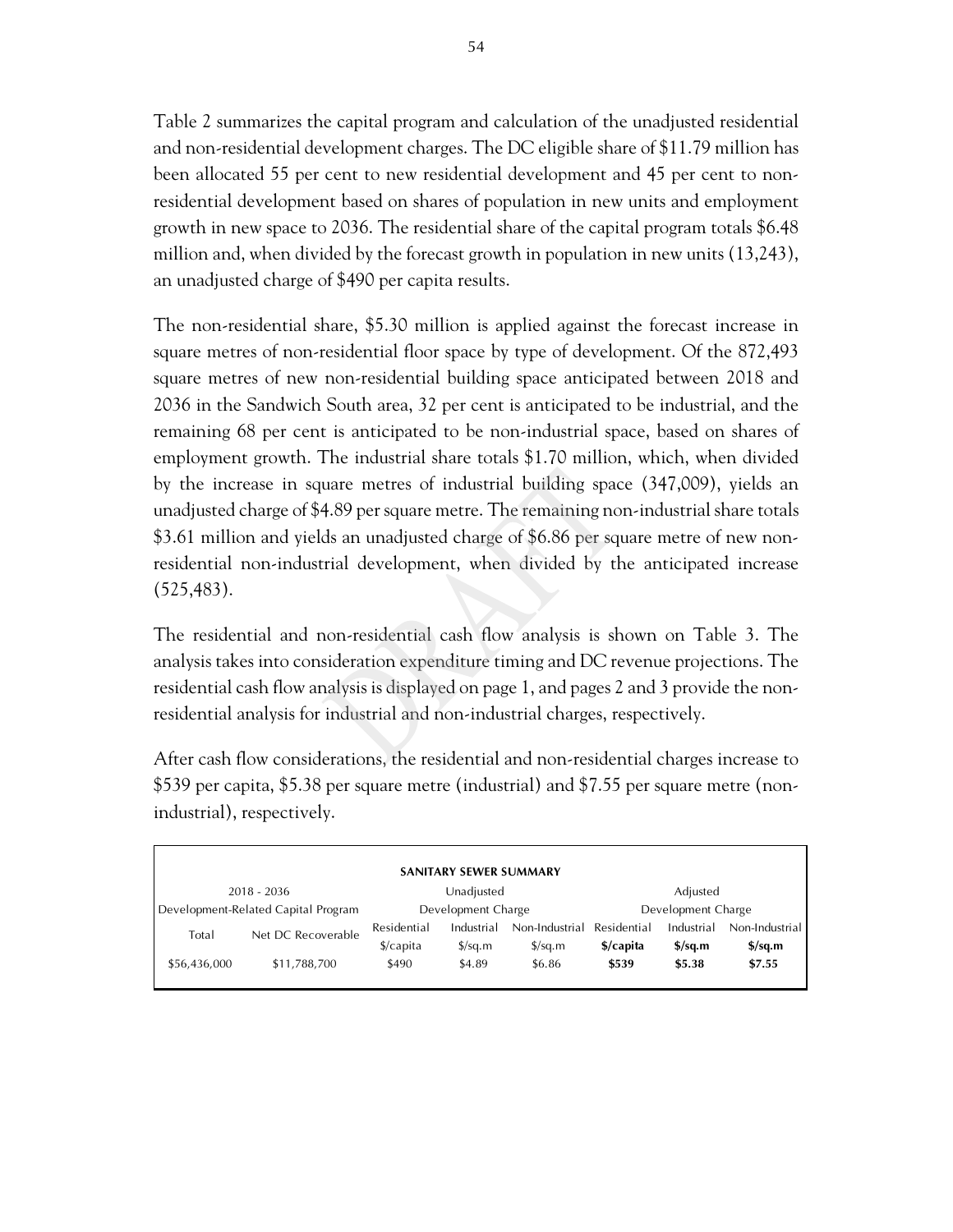### **SANDWICH SOUTH PLANNING DISTRICT DEVELOPMENT-RELATED CAPITAL PROGRAM SANITARY SEWERS 2018 - 2036**

|                      |                                            |                        |                    |       | <b>Timing</b> | <b>Estimated Project Costs</b> |                                       |                              |    |                                     |                              |                                |                                                     |
|----------------------|--------------------------------------------|------------------------|--------------------|-------|---------------|--------------------------------|---------------------------------------|------------------------------|----|-------------------------------------|------------------------------|--------------------------------|-----------------------------------------------------|
| INO.                 | Road                                       | From                   | To                 | Start | Finish        | <b>Gross Cost</b>              | <b>Grants and</b><br><b>Subsidies</b> | <b>Net Municipal</b><br>Cost |    | <b>Benefit to Existing</b><br>Share | <b>City-Wide DC</b><br>Share | Sandwich<br>South<br>Post-2036 | East Pelton &<br><b>County Road 42</b><br>2018-2036 |
|                      | <b>Sanitary Sewers</b>                     |                        |                    |       |               |                                |                                       |                              |    |                                     |                              |                                |                                                     |
| Sewer Infrastructure |                                            |                        |                    |       |               |                                |                                       |                              |    |                                     |                              |                                |                                                     |
|                      | County Road 42                             | Pelton Spur            | 8th Concession     | 2018  | 2027          | \$1,786,000                    | \$0                                   | \$1,786,000                  | 0% | \$0                                 | \$267,900                    | \$910,860                      | \$607,240                                           |
| 2                    | 9th Concession                             | County Road 42         | <b>Hwy 401</b>     | 2018  | 2027          | \$8,390,000                    | \$0                                   | \$8,390,000                  | 0% | \$0                                 | \$0                          | \$5,034,000                    | \$3,356,000                                         |
| 3                    | County Road 17                             | County Road 42         | <b>Hwy 401</b>     | 2028  | 2036          | \$9,580,000                    | \$0                                   | \$9,580,000                  | 0% | \$0                                 | \$0                          | \$5,748,000                    | \$3,832,000                                         |
| 14                   | Legacy Park Drive                          | <b>Provincial Road</b> | <b>Walker Road</b> | 2028  | 2036          | \$759,000                      | \$0                                   | \$759,000                    | 0% | \$0                                 | \$0                          | \$455,400                      | \$303,600                                           |
| 5                    | Sandwich South - Ph 1A, 1B, & 3 (complete) |                        |                    | 2018  | 2018          | \$5,425,000                    | \$0                                   | \$5,425,000                  | 0% | \$0                                 | \$813,750                    | \$2,766,750                    | \$1,844,500                                         |
|                      | Sandwich South - Ph 2 & 4-6 (complete)     |                        |                    | 2018  | 2018          | \$30,276,000                   | \$23,456,000                          | \$6,820,000                  | 0% | \$0                                 | \$2,318,800                  | \$2,700,720                    | \$1,800,480                                         |
|                      | <b>Subtotal Sewer Infrastructure</b>       |                        |                    |       |               | \$56,216,000                   | \$23,456,000                          | \$32,760,000                 |    | \$0                                 | \$3,400,450                  | \$17,615,730                   | \$11,743,820                                        |
|                      | <b>Studies and Other</b>                   |                        |                    |       |               |                                |                                       |                              |    |                                     |                              |                                |                                                     |
|                      | <b>Functional Servicing Reports</b>        |                        |                    | 2018  | 2020          | \$220,000                      | \$0                                   | \$220,000                    | 0% | \$0                                 | \$33,000                     | \$142,120                      | \$44,880                                            |
|                      | <b>Subtotal Studies and Other</b>          |                        |                    |       |               | \$220,000                      | \$0                                   | \$220,000                    |    | \$0                                 | \$33,000                     | \$142,120                      | \$44,880                                            |
|                      |                                            |                        |                    |       |               |                                |                                       |                              |    |                                     |                              |                                |                                                     |
|                      | <b>Total Sanitary Sewers</b>               |                        |                    |       |               | \$56,436,000                   | \$23,456,000                          | \$32,980,000                 |    | \$0                                 | \$3,433,450                  | \$17,757,850                   | \$11,788,700                                        |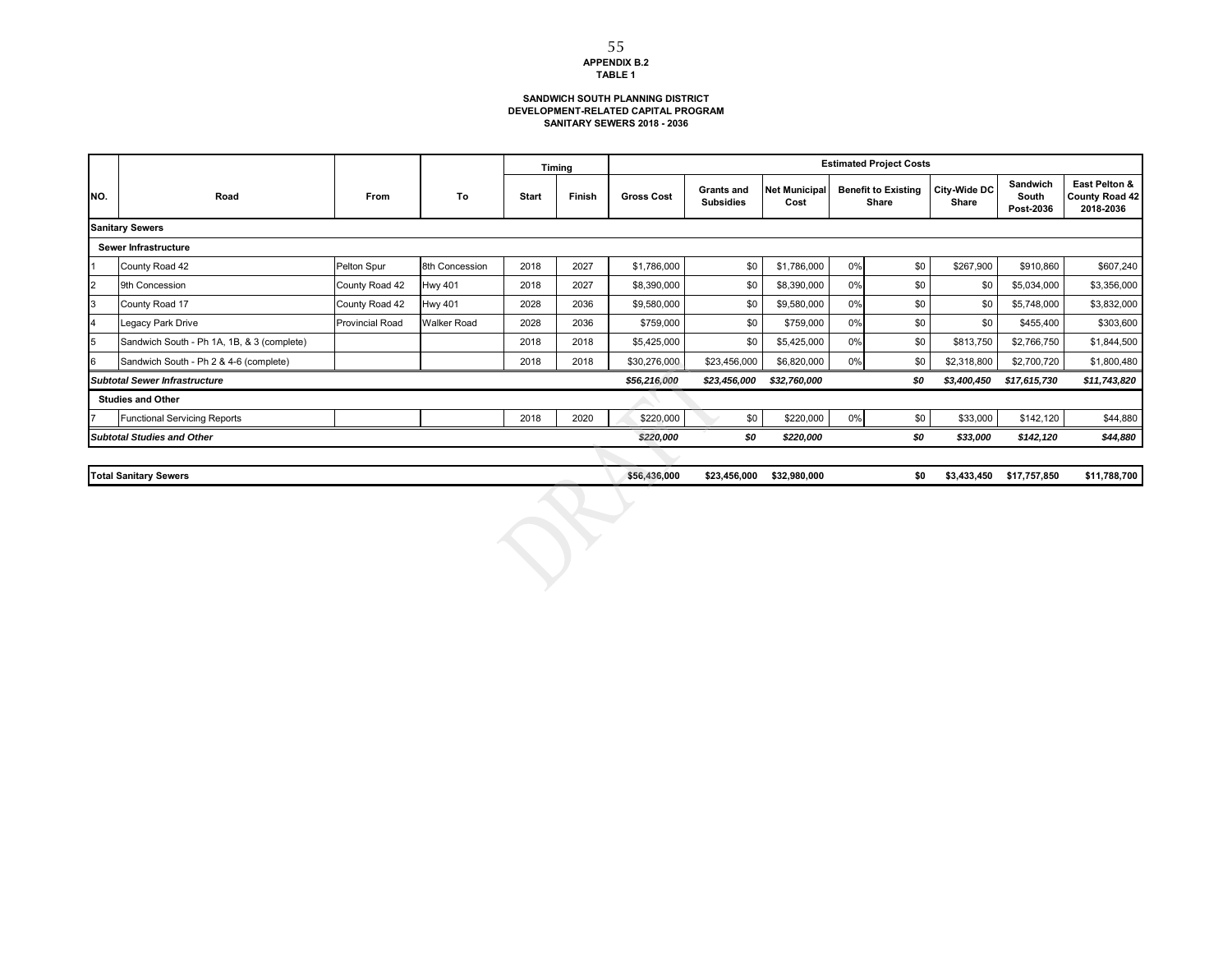#### **APPENDIX B.2 TABLE 2**56

#### **SANDWICH SOUTH PLANNING DISTRICT SUMMARY OF UNADJUSTED RESIDENTIAL AND NON-RESIDENTIAL DEVELOPMENT CHARGES SANITARY SEWERS 2018 - 2036**

| Growth in Population in New Units 2018-2036            | 13.243  |
|--------------------------------------------------------|---------|
| Employment Growth in New Space 2018-2036               | 10.977  |
| Growth in New Building Space (Square Meters) 2018-2036 | 872.493 |
| Industrial                                             | 347.009 |
| Non-Industrial                                         | 525.483 |

|                                                    |                     |                   | <b>Development-related Capital Forecast</b> |                 |             |                    |     |             |                                         |                 |  |
|----------------------------------------------------|---------------------|-------------------|---------------------------------------------|-----------------|-------------|--------------------|-----|-------------|-----------------------------------------|-----------------|--|
|                                                    |                     |                   | <b>Benefit</b>                              |                 | Sandwich    | Total              |     |             |                                         |                 |  |
|                                                    | Gross               | <b>Grants and</b> | to Existing                                 | City-Wide       | South       | <b>Net Capital</b> |     | Residential |                                         | Non-Residential |  |
|                                                    | <b>Project Cost</b> | <b>Subsidies</b>  | Share                                       | <b>DC Share</b> | Post-2036   | Costs              |     | Share       |                                         | Share           |  |
|                                                    | (\$000)             | (\$000)           | (\$000)                                     | (\$000)         | (\$000)     | (\$000)            | %   | \$000       | %                                       | \$000           |  |
|                                                    |                     |                   |                                             |                 |             |                    |     |             |                                         |                 |  |
| <b>SANITARY SEWERS 2018 - 2036</b>                 |                     |                   |                                             |                 |             |                    |     |             |                                         |                 |  |
| Sewer Infrastructure                               | \$56,216.00         | \$23,456.00       | \$0.00                                      | \$3,400.45      | \$17,615.73 | \$11,743.82        | 55% | \$6,459.10  | 45%                                     | \$5,284.72      |  |
| Studies and Other                                  | \$220.00            | \$0.00            | \$0.00                                      | \$33.00         | \$142.12    | \$44.88            | 55% | \$24.68     | 45%                                     | \$20.20         |  |
|                                                    |                     |                   |                                             |                 |             |                    |     |             |                                         |                 |  |
| TOTAL SANITARY SEWERS 2018 - 2036                  | \$56,436.00         | \$23,456.00       | \$0.00                                      | \$3,433.45      | \$17,757.85 | \$11,788.70        |     | \$6,483.79  |                                         | \$5,304.92      |  |
|                                                    |                     |                   |                                             |                 |             |                    |     |             |                                         |                 |  |
| Unadjusted Development Charge Per Capita (\$)      |                     |                   |                                             |                 |             |                    |     | \$489.60    |                                         |                 |  |
| Unadjusted Development Charge Per Sq. M. (\$)      |                     |                   |                                             |                 |             |                    |     |             |                                         | \$6.08          |  |
|                                                    |                     |                   |                                             |                 |             |                    |     |             | Non-Residential Allocation <sup>1</sup> |                 |  |
|                                                    |                     |                   |                                             |                 |             |                    |     | (\$000)     | %                                       | \$/sq m         |  |
| Unadjusted Charge Per Sq. M. (\$) - Industrial     |                     |                   |                                             |                 |             |                    |     | \$1,697.6   | 32%                                     | \$4.89          |  |
| Unadjusted Charge Per Sq. M. (\$) - Non-Industrial |                     |                   |                                             |                 |             |                    |     | \$3,607.3   | 68%                                     | \$6.86          |  |
|                                                    |                     |                   |                                             |                 |             |                    |     |             |                                         |                 |  |

Notes:

1) Non-residential cost allocated based on percentage shares of employment growth over the period 2018-2036

| <b>Residential Development Charge Calculation</b>         |      |             |
|-----------------------------------------------------------|------|-------------|
| Residential Share of 2018-2036 DC Eligible Costs          | 55%  | \$6,483,785 |
| 2018-2036 Growth in Population in New Units               |      | 13.243      |
| Development Charge Per Capital (Unadjusted)               |      | \$490       |
| Development Charge Per Capita after Cash Flow             |      | \$539       |
| Charge per Single Detached Unit                           | 3.46 | \$1.865     |
| Non-Residential Development Charge Calculation            |      |             |
| Non-Residential Share of 2018-2036 DC Eligible Costs      | 45%  | \$5,304,915 |
| 2018-2036 Growth in Non-Residential Building Space (sq.m) |      | 872.493     |
| 2018-2036 Growth in Industrial Space                      |      | 347.009     |
| 2018-2036 Growth in Non-Industrial Space                  |      | 525,483     |
| Industrial Charge Per Sq.M After Cash Flow                | 32%  | \$4.89      |
| Industrial Charge Per Sq.M (Unadjusted)                   |      | \$5.38      |
| Non-Industrial Charge Per Sq.M (Unadjusted)               | 68%  | \$6.86      |
| Non-Industrial Charge Per Sq.M After Cash Flow            |      | \$7.55      |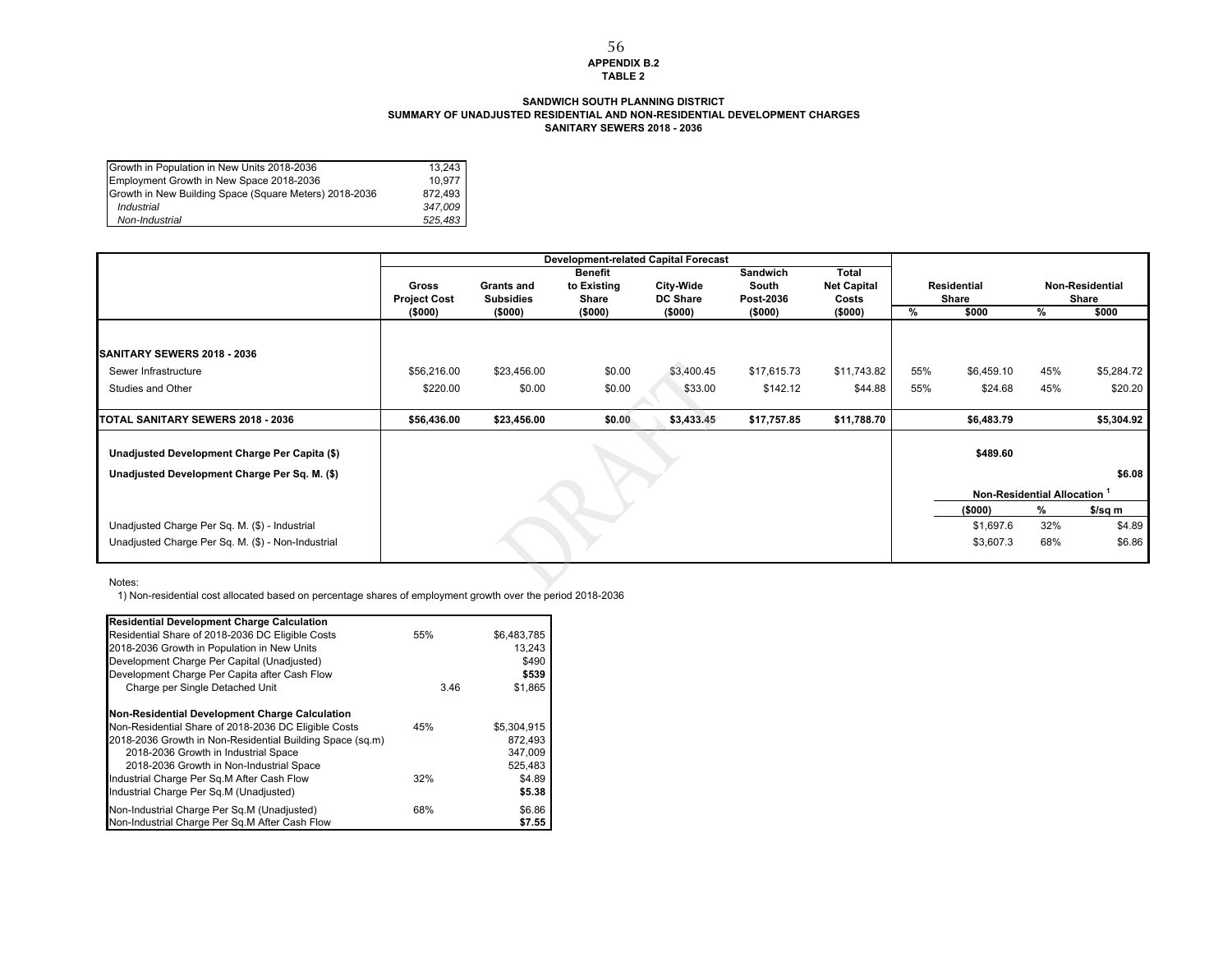#### **APPENDIX B.2TABLE 3 - PAGE 1**

#### **SANDWICH SOUTH PLANNING DISTRICT SANITARY SEWERS 2018 - 2036 CASHFLOW AND DETERMINATION OF RESIDENTIAL DEVELOPMENT CHARGE**

| <b>SANITARY SEWER: RESIDENTIAL</b>                                                 | 2018                   | 2019               | 2020               | 2021               | 2022               | 2023               | 2024               | 2025               | 2026               | 2027               |
|------------------------------------------------------------------------------------|------------------------|--------------------|--------------------|--------------------|--------------------|--------------------|--------------------|--------------------|--------------------|--------------------|
| OPENING CASH BALANCE (\$000)                                                       | \$0.0                  | (\$1,906.3)        | (\$1,856.0)        | (\$1,799.8)        | (\$1,728.5)        | (\$1,649.8)        | (\$1,563.3)        | (\$1,468.6)        | (\$1,365.1)        | (\$1,252.1)        |
| 2018 to 2036 RESIDENTIAL FUNDING REQUIREMENTS                                      |                        |                    |                    |                    |                    |                    |                    |                    |                    |                    |
| Sanitary Sewer: Residential: Non Inflated<br>Sanitary Sewer: Residential: Inflated | \$2,230.9<br>\$2,230.9 | \$226.2<br>\$230.7 | \$226.2<br>\$235.3 | \$218.0<br>\$231.3 | \$218.0<br>\$235.9 | \$218.0<br>\$240.7 | \$218.0<br>\$245.5 | \$218.0<br>\$250.4 | \$218.0<br>\$255.4 | \$218.0<br>\$260.5 |
| NEW RESIDENTIAL DEVELOPMENT<br>- Population Growth in New Units                    | 697                    | 697                | 697                | 697                | 697                | 697                | 697                | 697                | 697                | 697                |
| <b>REVENUE</b><br>- DC Receipts: Inflated                                          | \$375.7                | \$383.2            | \$390.9            | \$398.7            | \$406.7            | \$414.8            | \$423.1            | \$431.5            | \$440.2            | \$449.0            |
| <b>INTEREST</b>                                                                    |                        |                    |                    |                    |                    |                    |                    |                    |                    |                    |
| - Interest on Opening Balance<br>- Interest on In-year Transactions                | \$0.0<br>(\$51.0)      | (\$104.8)<br>\$2.7 | (\$102.1)<br>\$2.7 | (\$99.0)<br>\$2.9  | (\$95.1)<br>\$3.0  | (\$90.7)<br>\$3.0  | (\$86.0)<br>\$3.1  | (\$80.8)<br>\$3.2  | (\$75.1)<br>\$3.2  | (\$68.9)<br>\$3.3  |
| <b>TOTAL REVENUE</b>                                                               | \$324.7                | \$281.0            | \$291.5            | \$302.6            | \$314.6            | \$327.1            | \$340.2            | \$353.9            | \$368.4            | \$383.4            |
| <b>CLOSING CASH BALANCE</b>                                                        | (\$1,906.3)            | (\$1,856.0)        | (\$1,799.8)        | (\$1,728.5)        | (\$1,649.8)        | (\$1,563.3)        | (\$1,468.6)        | (\$1,365.1)        | (\$1,252.1)        | (\$1,129.2)        |

| <b>SANITARY SEWER: RESIDENTIAL</b>        | 2028                                          | 2029        | 2030      | 2031      | 2032      | 2033      | 2034      | 2035      | 2036      | <b>TOTAL</b> |  |
|-------------------------------------------|-----------------------------------------------|-------------|-----------|-----------|-----------|-----------|-----------|-----------|-----------|--------------|--|
| OPENING CASH BALANCE (\$000)              | (\$1,129.2)                                   | (\$1,038.7) | (\$940.3) | (\$833.4) | (\$717.3) | (\$591.7) | (\$455.9) | (\$309.3) | (\$151.2) |              |  |
|                                           | 2018 to 2036 RESIDENTIAL FUNDING REQUIREMENTS |             |           |           |           |           |           |           |           |              |  |
| Sanitary Sewer: Residential: Non Inflated | \$252.7                                       | \$252.7     | \$252.7   | \$252.7   | \$252.7   | \$252.7   | \$252.7   | \$252.7   | \$252.7   | \$6,483.8    |  |
| Sanitary Sewer: Residential: Inflated     | \$308.1                                       | \$314.2     | \$320.5   | \$326.9   | \$333.5   | \$340.1   | \$346.9   | \$353.9   | \$361.0   | \$7,421.9    |  |
| NEW RESIDENTIAL DEVELOPMENT               |                                               |             |           |           |           |           |           |           |           |              |  |
| - Population Growth in New Units          | 697                                           | 697         | 697       | 697       | 697       | 697       | 697       | 697       | 697       | 13,243       |  |
| <b>REVENUE</b>                            |                                               |             |           |           |           |           |           |           |           |              |  |
| - DC Receipts: Inflated                   | \$458.0                                       | \$467.1     | \$476.5   | \$486.0   | \$495.7   | \$505.6   | \$515.7   | \$526.0   | \$536.6   | \$8,581.0    |  |
| <b>INTEREST</b>                           |                                               |             |           |           |           |           |           |           |           |              |  |
| - Interest on Opening Balance             | (\$62.1)                                      | (\$57.1)    | (\$51.7)  | (\$45.8)  | (\$39.5)  | (\$32.5)  | (\$25.1)  | (\$17.0)  | (\$8.3)   | (\$1,141.6)  |  |
| - Interest on In-year Transactions        | \$2.6                                         | \$2.7       | \$2.7     | \$2.8     | \$2.8     | \$2.9     | \$3.0     | \$3.0     | \$3.1     | \$1.7        |  |
| <b>TOTAL REVENUE</b>                      | \$398.5                                       | \$412.6     | \$427.5   | \$442.9   | \$459.1   | \$476.0   | \$493.6   | \$512.0   | \$531.4   | \$7,441.1    |  |
| <b>CLOSING CASH BALANCE</b>               | (\$1,038.7)                                   | (\$940.3)   | (\$833.4) | (\$717.3) | (\$591.7) | (\$455.9) | (\$309.3) | (\$151.2) | \$19.2    |              |  |

**2018 Adjusted Charge Per Capita 12018 Adjusted Charge Per Capita Allocation of Capital Program** 

| <b>Allocation of Capital Program</b><br><b>Residential Sector</b><br>Non-Residential Sector                         | 55%<br>45%           |
|---------------------------------------------------------------------------------------------------------------------|----------------------|
| Rates for 2018<br><b>Inflation Rate</b><br>Interest Rate on Positive Balances<br>Interest Rate on Negative Balances | 2.0%<br>3.5%<br>5.5% |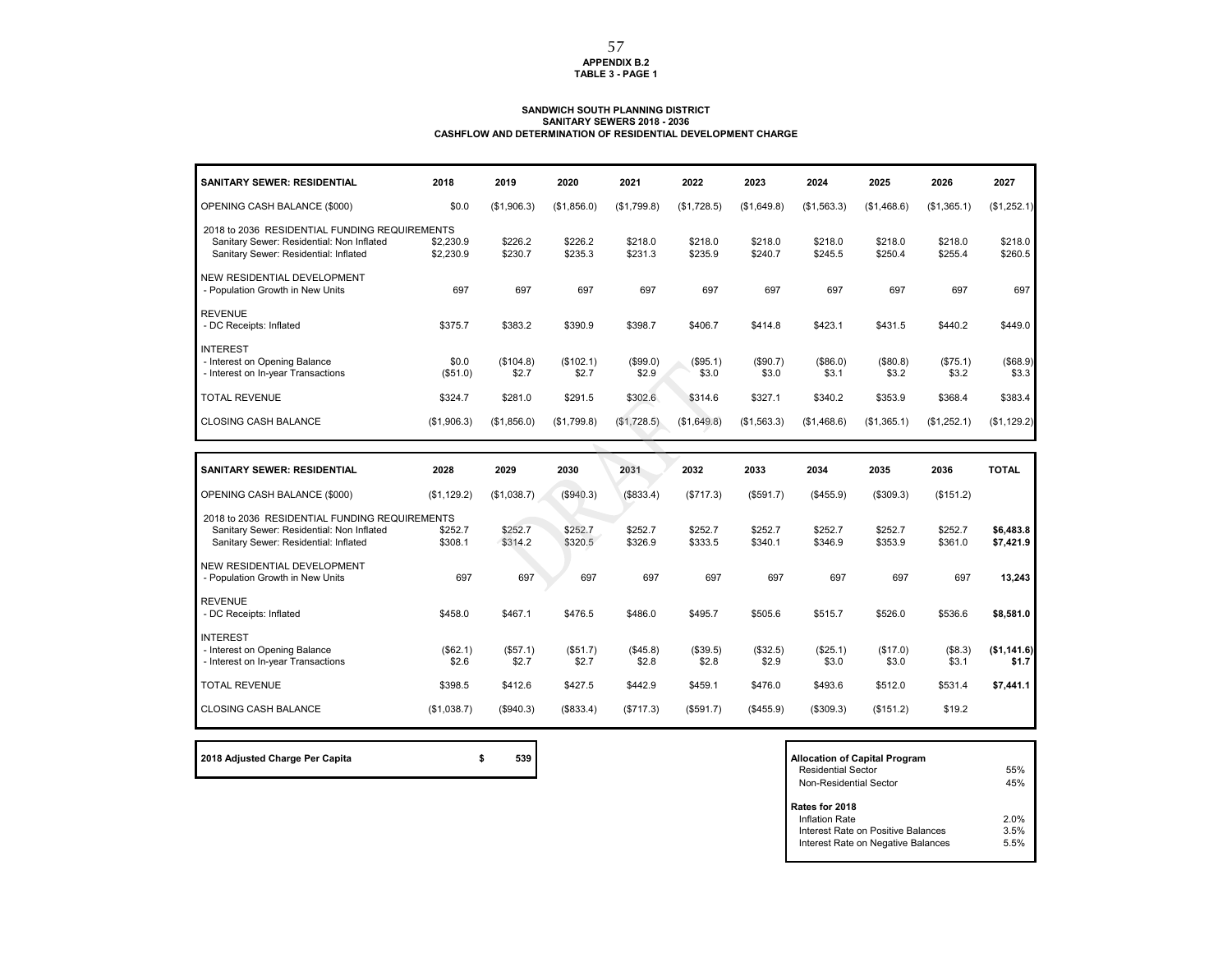#### **APPENDIX B.2 TABLE 3 - PAGE 2**

#### **SANDWICH SOUTH PLANNING DISTRICT SANITARY SEWERS 2018 - 2036CASHFLOW AND DETERMINATION OF NON-RESIDENTIAL: INDUSTRIAL DEVELOPMENT CHARGE**

| SANITARY SEWERS: NON-RESIDENTIAL - INDUSTRIAL                                                                                                                                | 2018               | 2019              | 2020              | 2021              | 2022              | 2023              | 2024              | 2025              | 2026              | 2027                   |
|------------------------------------------------------------------------------------------------------------------------------------------------------------------------------|--------------------|-------------------|-------------------|-------------------|-------------------|-------------------|-------------------|-------------------|-------------------|------------------------|
| OPENING CASH BALANCE (\$000)                                                                                                                                                 | \$0.0              | (\$499.2)         | (\$486.1)         | (\$471.6)         | (\$453.0)         | (\$432.5)         | (\$410.0)         | (\$385.3)         | (\$358.4)         | (\$329.0)              |
| 2018 to 2036 NON-RESIDENTIAL FUNDING REQUIREMENTS<br>Sanitary Sewers: Non-Residential - Industrial: Non: Inflated<br>Sanitary Sewers: Non-Residential - Industrial: Inflated | \$584.1<br>\$584.1 | \$59.2<br>\$60.4  | \$59.2<br>\$61.6  | \$57.1<br>\$60.6  | \$57.1<br>\$61.8  | \$57.1<br>\$63.0  | \$57.1<br>\$64.3  | \$57.1<br>\$65.6  | \$57.1<br>\$66.9  | \$57.1<br>\$68.2       |
| NEW NON-RESIDENTIAL DEVELOPMENT<br>- New Industrial Building GFA - square metres                                                                                             | 18,264             | 18,264            | 18,264            | 18,264            | 18,264            | 18,264            | 18,264            | 18,264            | 18,264            | 18,264                 |
| <b>REVENUE</b><br>- DC Receipts: Inflated                                                                                                                                    | \$98.3             | \$100.2           | \$102.2           | \$104.3           | \$106.4           | \$108.5           | \$110.7           | \$112.9           | \$115.1           | \$117.4                |
| <b>INTEREST</b><br>- Interest on Opening Balance<br>- Interest on In-year Transactions                                                                                       | \$0.0<br>(\$13.4)  | (\$27.5)<br>\$0.7 | (\$26.7)<br>\$0.7 | (\$25.9)<br>\$0.8 | (\$24.9)<br>\$0.8 | (\$23.8)<br>\$0.8 | (\$22.6)<br>\$0.8 | (\$21.2)<br>\$0.8 | (\$19.7)<br>\$0.8 | (\$18.1)<br>\$0.9      |
| <b>TOTAL REVENUE</b>                                                                                                                                                         | \$84.9             | \$73.4            | \$76.2            | \$79.1            | \$82.3            | \$85.5            | \$89.0            | \$92.5            | \$96.2            | \$100.2                |
| <b>CLOSING CASH BALANCE</b>                                                                                                                                                  | (\$499.2)          | (\$486.1)         | (\$471.6)         | (\$453.0)         | (\$432.5)         | (\$410.0)         | (\$385.3)         | (\$358.4)         | (\$329.0)         | (\$297.0)              |
|                                                                                                                                                                              |                    |                   |                   |                   |                   |                   |                   |                   |                   |                        |
|                                                                                                                                                                              |                    |                   |                   |                   |                   |                   |                   |                   |                   |                        |
| SANITARY SEWERS: NON-RESIDENTIAL - INDUSTRIAL                                                                                                                                | 2028               | 2029              | 2030              | 2031              | 2032              | 2033              | 2034              | 2035              | 2036              | <b>TOTAL</b>           |
| OPENING CASH BALANCE (\$000)                                                                                                                                                 | (\$297.0)          | (\$273.5)         | (\$248.0)         | (\$220.2)         | (\$190.1)         | (\$157.5)         | (\$122.3)         | (\$84.2)          | (\$43.1)          |                        |
| 2018 to 2036 NON-RESIDENTIAL FUNDING REQUIREMENTS<br>Sanitary Sewers: Non-Residential - Industrial: Non: Inflated<br>Sanitary Sewers: Non-Residential - Industrial: Inflated | \$66.2<br>\$80.7   | \$66.2<br>\$82.3  | \$66.2<br>\$83.9  | \$66.2<br>\$85.6  | \$66.2<br>\$87.3  | \$66.2<br>\$89.1  | \$66.2<br>\$90.8  | \$66.2<br>\$92.7  | \$66.2<br>\$94.5  | \$1,697.6<br>\$1,943.2 |
| NEW NON-RESIDENTIAL DEVELOPMENT<br>- New Industrial Building GFA - square metres                                                                                             | 18,264             | 18,264            | 18,264            | 18,264            | 18,264            | 18,264            | 18,264            | 18,264            | 18,264            | 347,009                |
| <b>REVENUE</b><br>- DC Receipts: Inflated                                                                                                                                    | \$119.8            | \$122.2           | \$124.6           | \$127.1           | \$129.6           | \$132.2           | \$134.9           | \$137.6           | \$140.3           | \$2,244.3              |
| <b>INTEREST</b><br>- Interest on Opening Balance<br>- Interest on In-year Transactions                                                                                       | (\$16.3)<br>\$0.7  | (\$15.0)<br>\$0.7 | (\$13.6)<br>\$0.7 | (\$12.1)<br>\$0.7 | (\$10.5)<br>\$0.7 | (\$8.7)<br>\$0.8  | (\$6.7)<br>\$0.8  | (\$4.6)<br>\$0.8  | (\$2.4)<br>\$0.8  | (\$300.3)<br>\$0.4     |
| <b>TOTAL REVENUE</b>                                                                                                                                                         | \$104.1            | \$107.9           | \$111.7           | \$115.7           | \$119.9           | \$124.3           | \$128.9           | \$133.8           | \$138.7           | \$1,944.4              |

2018 Adjusted Charge Per Square Metre **<b>Allocation of Capital Program \$5.38 Allocation of Capital Program** 

Residential Sector 55% $r \hspace{1.5cm} 45\%$ Non-Residential Sector**Non-Residential Allocation**Industrial 32%**1** Non-Industrial**Rates for 2018** Inflation Rate 2.0% 3.5%Interest Rate on Positive Balances5.5% Interest Rate on Negative Balances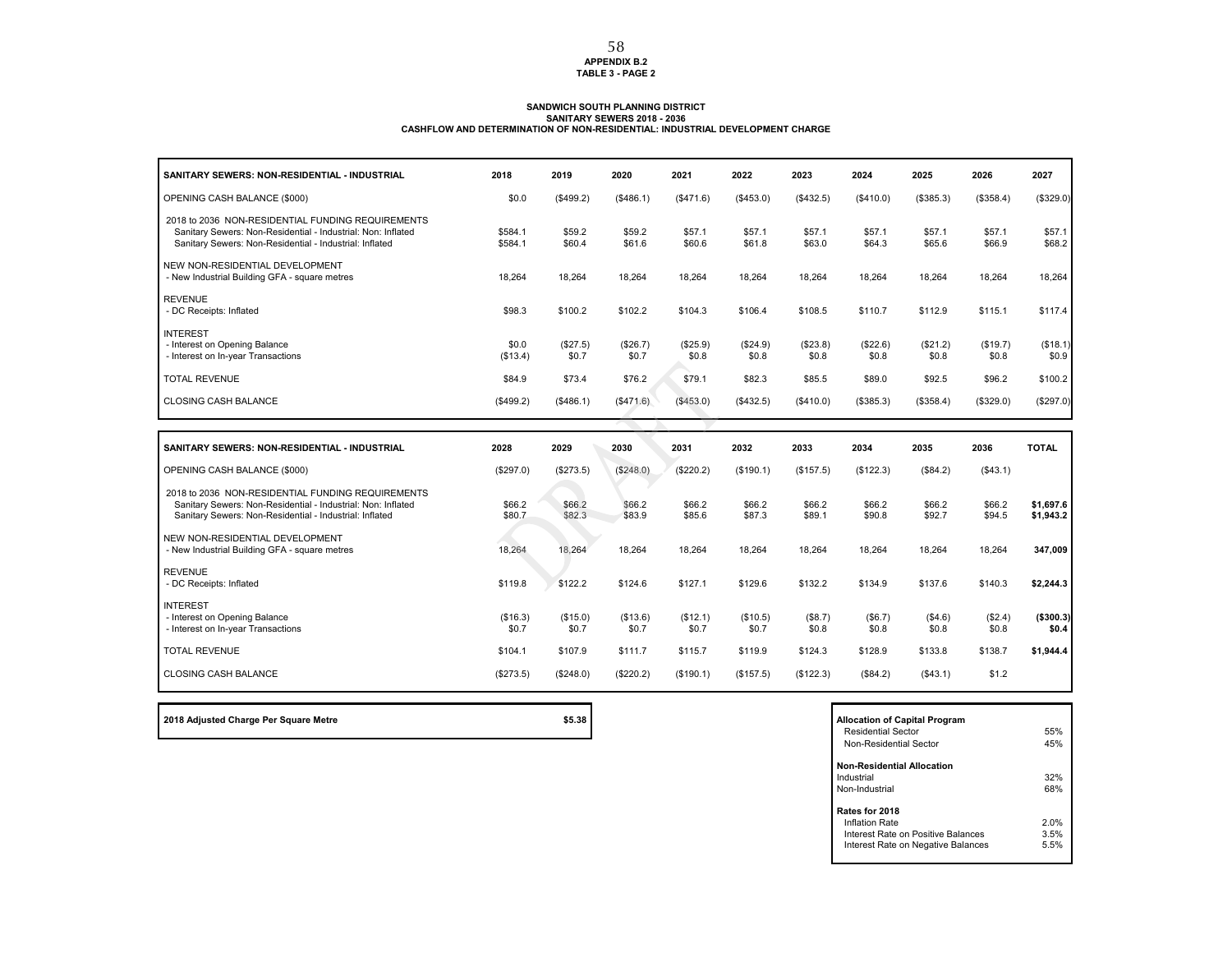# **APPENDIX B.2 TABLE 3 - PAGE 3**

# SANDWICH SOUTH PLANNING DISTRICT<br>SANITARY SENITARY SENITARY SEWERS 2018 - 2036<br>CASHFLOW AND DETERMINATION OF NON-RESIDENTIAL: NON-INDUSTRIAL DEVELOPMENT CHARGE

| SANITARY SEWERS: NON-RESIDENTIAL - NON-INDUSTRIAL                                                                                                                                    | 2018                   | 2019               | 2020               | 2021               | 2022               | 2023               | 2024               | 2025               | 2026               | 2027                   |
|--------------------------------------------------------------------------------------------------------------------------------------------------------------------------------------|------------------------|--------------------|--------------------|--------------------|--------------------|--------------------|--------------------|--------------------|--------------------|------------------------|
| OPENING CASH BALANCE (\$000)                                                                                                                                                         | \$0.0                  | (\$1,060.8)        | (\$1,033.0)        | (\$1,002.1)        | (\$962.7)          | (\$919.2)          | (\$871.5)          | (\$819.1)          | (\$761.8)          | (\$699.3)              |
| 2018 to 2036 NON-RESIDENTIAL FUNDING REQUIREMENTS<br>Sanitary Sewers: Non-Residential - Non-Industrial: Non: Inflated<br>Sanitary Sewers: Non-Residential - Non-Industrial: Inflated | \$1,241.2<br>\$1,241.2 | \$125.9<br>\$128.4 | \$125.9<br>\$130.9 | \$121.3<br>\$128.7 | \$121.3<br>\$131.3 | \$121.3<br>\$133.9 | \$121.3<br>\$136.6 | \$121.3<br>\$139.3 | \$121.3<br>\$142.1 | \$121.3<br>\$144.9     |
| NEW NON-RESIDENTIAL DEVELOPMENT<br>- New Non-Industrial Building GFA - square metres                                                                                                 | 27.657                 | 27.657             | 27.657             | 27.657             | 27,657             | 27,657             | 27,657             | 27,657             | 27,657             | 27,657                 |
| <b>REVENUE</b><br>- DC Receipts: Inflated                                                                                                                                            | \$208.8                | \$213.0            | \$217.2            | \$221.6            | \$226.0            | \$230.5            | \$235.2            | \$239.9            | \$244.7            | \$249.5                |
| <b>INTEREST</b><br>- Interest on Opening Balance<br>- Interest on In-year Transactions                                                                                               | \$0.0<br>(\$28.4)      | (\$58.3)<br>\$1.5  | (\$56.8)<br>\$1.5  | (\$55.1)<br>\$1.6  | (\$52.9)<br>\$1.7  | (\$50.6)<br>\$1.7  | (\$47.9)<br>\$1.7  | (\$45.0)<br>\$1.8  | (\$41.9)<br>\$1.8  | (\$38.5)<br>\$1.8      |
| <b>TOTAL REVENUE</b>                                                                                                                                                                 | \$180.4                | \$156.1            | \$161.9            | \$168.1            | \$174.7            | \$181.6            | \$189.0            | \$196.6            | \$204.6            | \$212.9                |
| CLOSING CASH BALANCE                                                                                                                                                                 | (\$1,060.8)            | (\$1,033.0)        | (\$1,002.1)        | (\$962.7)          | (\$919.2)          | (\$871.5)          | (\$819.1)          | (\$761.8)          | (\$699.3)          | (\$631.3)              |
|                                                                                                                                                                                      |                        |                    |                    |                    |                    |                    |                    |                    |                    |                        |
|                                                                                                                                                                                      |                        |                    |                    |                    |                    |                    |                    |                    |                    |                        |
| SANITARY SEWERS: NON-RESIDENTIAL - NON-INDUSTRIAL                                                                                                                                    | 2028                   | 2029               | 2030               | 2031               | 2032               | 2033               | 2034               | 2035               | 2036               | <b>TOTAL</b>           |
| OPENING CASH BALANCE (\$000)                                                                                                                                                         | (\$631.3)              | (\$581.5)          | (\$527.2)          | (\$468.3)          | (\$404.3)          | (\$335.0)          | (\$260.0)          | (\$179.0)          | (\$91.7)           |                        |
| 2018 to 2036 NON-RESIDENTIAL FUNDING REQUIREMENTS<br>Sanitary Sewers: Non-Residential - Non-Industrial: Non: Inflated<br>Sanitary Sewers: Non-Residential - Non-Industrial: Inflated | \$140.6<br>\$171.4     | \$140.6<br>\$174.8 | \$140.6<br>\$178.3 | \$140.6<br>\$181.9 | \$140.6<br>\$185.5 | \$140.6<br>\$189.2 | \$140.6<br>\$193.0 | \$140.6<br>\$196.9 | \$140.6<br>\$200.8 | \$3,607.3<br>\$4,129.3 |
| NEW NON-RESIDENTIAL DEVELOPMENT<br>- New Non-Industrial Building GFA - square metres                                                                                                 | 27,657                 | 27,657             | 27,657             | 27,657             | 27,657             | 27,657             | 27,657             | 27,657             | 27,657             | 525,483                |
| <b>REVENUE</b><br>- DC Receipts: Inflated                                                                                                                                            | \$254.5                | \$259.6            | \$264.8            | \$270.1            | \$275.5            | \$281.0            | \$286.7            | \$292.4            | \$298.2            | \$4,769.2              |
| <b>INTEREST</b><br>- Interest on Opening Balance<br>- Interest on In-year Transactions                                                                                               | (\$34.7)<br>\$1.5      | (\$32.0)<br>\$1.5  | (\$29.0)<br>\$1.5  | (\$25.8)<br>\$1.5  | (\$22.2)<br>\$1.6  | (\$18.4)<br>\$1.6  | (\$14.3)<br>\$1.6  | (\$9.8)<br>\$1.7   | (\$5.0)<br>\$1.7   | (\$638.4)<br>\$0.9     |
| <b>TOTAL REVENUE</b>                                                                                                                                                                 | \$221.2                | \$229.1            | \$237.3            | \$245.9            | \$254.8            | \$264.2            | \$274.0            | \$284.2            | \$294.9            | \$4,131.6              |

| \$7.55 | <b>Allocation of Capital Program</b> |
|--------|--------------------------------------|
|        |                                      |

Г

| <b>Allocation of Capital Program</b><br>Residential Sector<br>Non-Residential Sector | 55%<br>45% |
|--------------------------------------------------------------------------------------|------------|
| <b>Non-Residential Allocation</b><br>Industrial                                      | 32%        |
|                                                                                      |            |
| Non-Industrial                                                                       | 68%        |
| Rates for 2018                                                                       |            |
| Inflation Rate                                                                       | 2.0%       |
| Interest Rate on Positive Balances                                                   | 3.5%       |
| Interest Rate on Negative Balances                                                   | 5.5%       |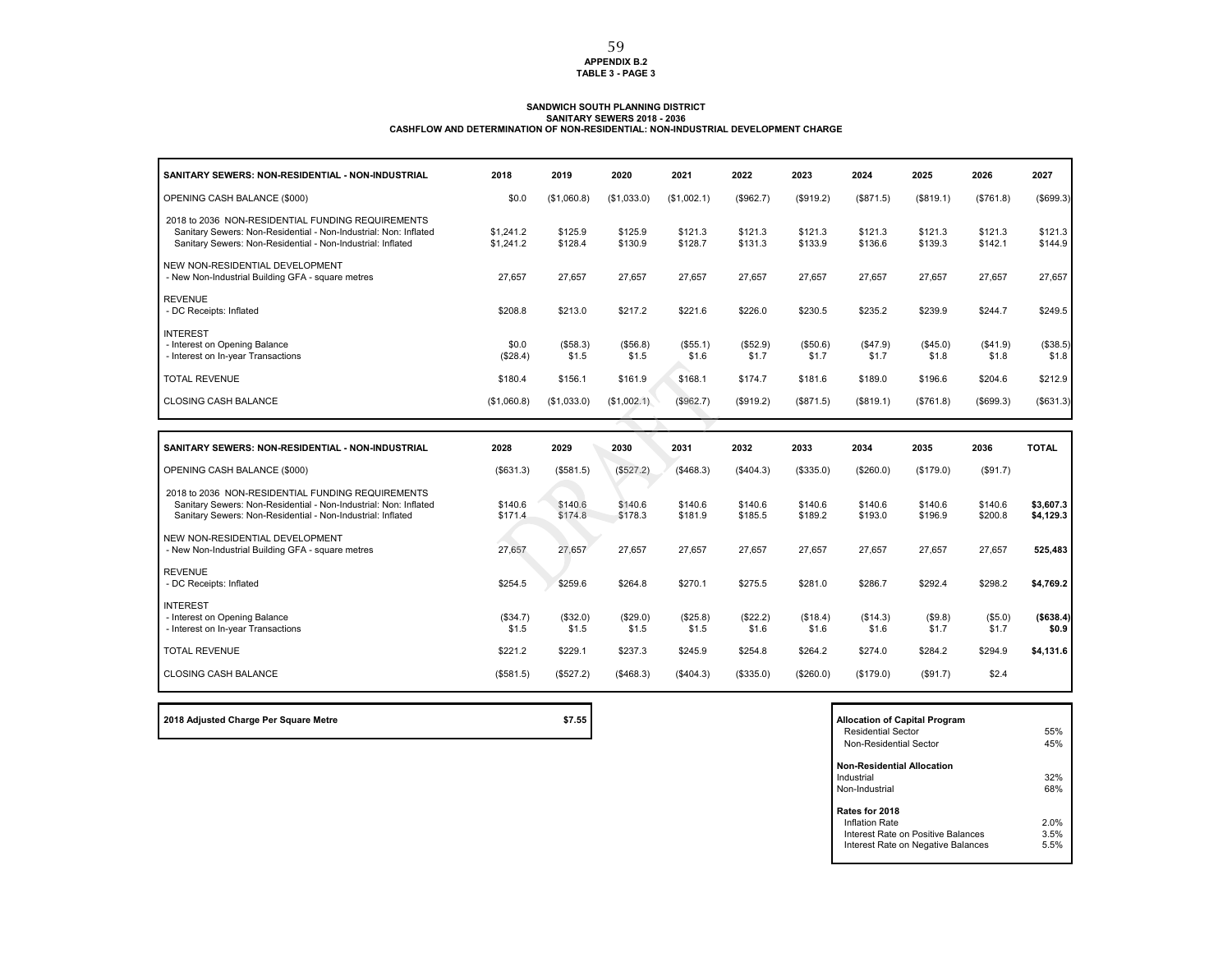*STORM SEWER AND MUNICIPAL DRAIN SERVICES*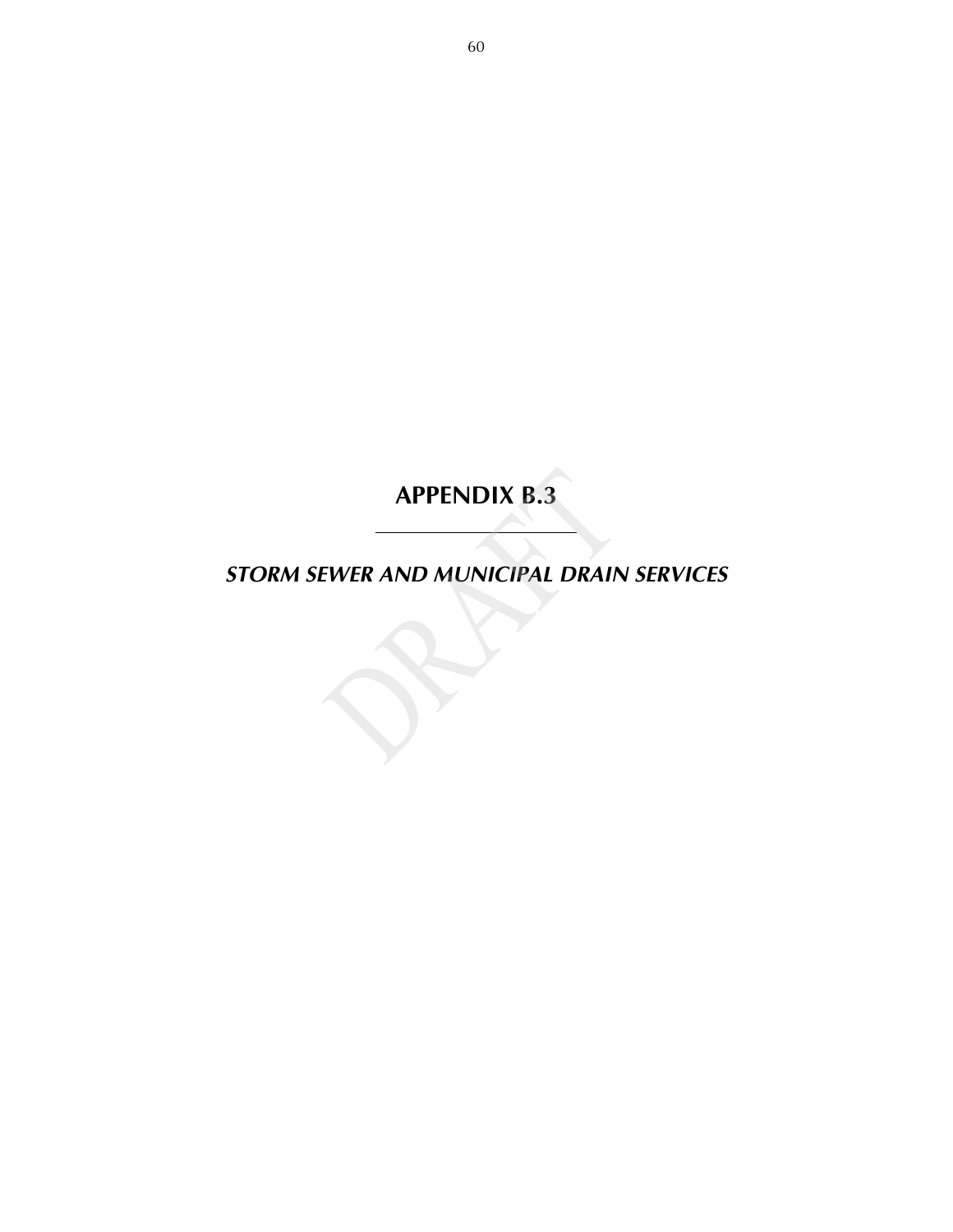## **STORM SEWER & MUNICIPAL DRAIN SERVICES**

Through the Office of the City Engineer, the public works department is responsible for the provision, maintenance and operation of a network of storm sewer management and municipal drain infrastructure. As was the practice for the City-wide DC Background Study, the services of storm sewer and municipal drains have been considered together as part of the development charges study, and a combined charge has been calculated.

The details and timing of the 2018-2036 development-related Storm Sewer and Municipal Drains capital program are shown on Table 1. The gross costs included in the program total \$211.20 million, which includes both future and past area-specific storm sewer projects.

It is noted that the \$34.43 million identified in grants and subsidies for the Upper Little River Stormwater Management items represents a 17 per cent share falling under the responsibility of the neighbouring Town of Tecumseh. The resulting net municipal cost is \$176.77 million.

A benefit-to-existing share of 85 per cent has been identified for the Little River Improvements and Little River Study items. This is consistent with the City-wide DC Background Study's calculated share. Further, a portion of the Little River Improvements project (approximately \$16,500) is allocated to the City-wide DC bylaw.

Finally, a share of \$114.15 million is deemed to benefit Sandwich South development beyond 2036. The remaining \$61.89 million is identified as the net developmentrelated share eligible for funding through development charges over the planning period from 2018 to 2036.

Table 2 summarizes the capital program and calculation of the unadjusted residential and non-residential development charges for both storm sewer and municipal drain servicing. The combined DC eligible share of \$61.89 million has been allocated 55 per cent to new residential development and 45 per cent to non-residential development based on shares of population in new units and employment growth in new space to 2036.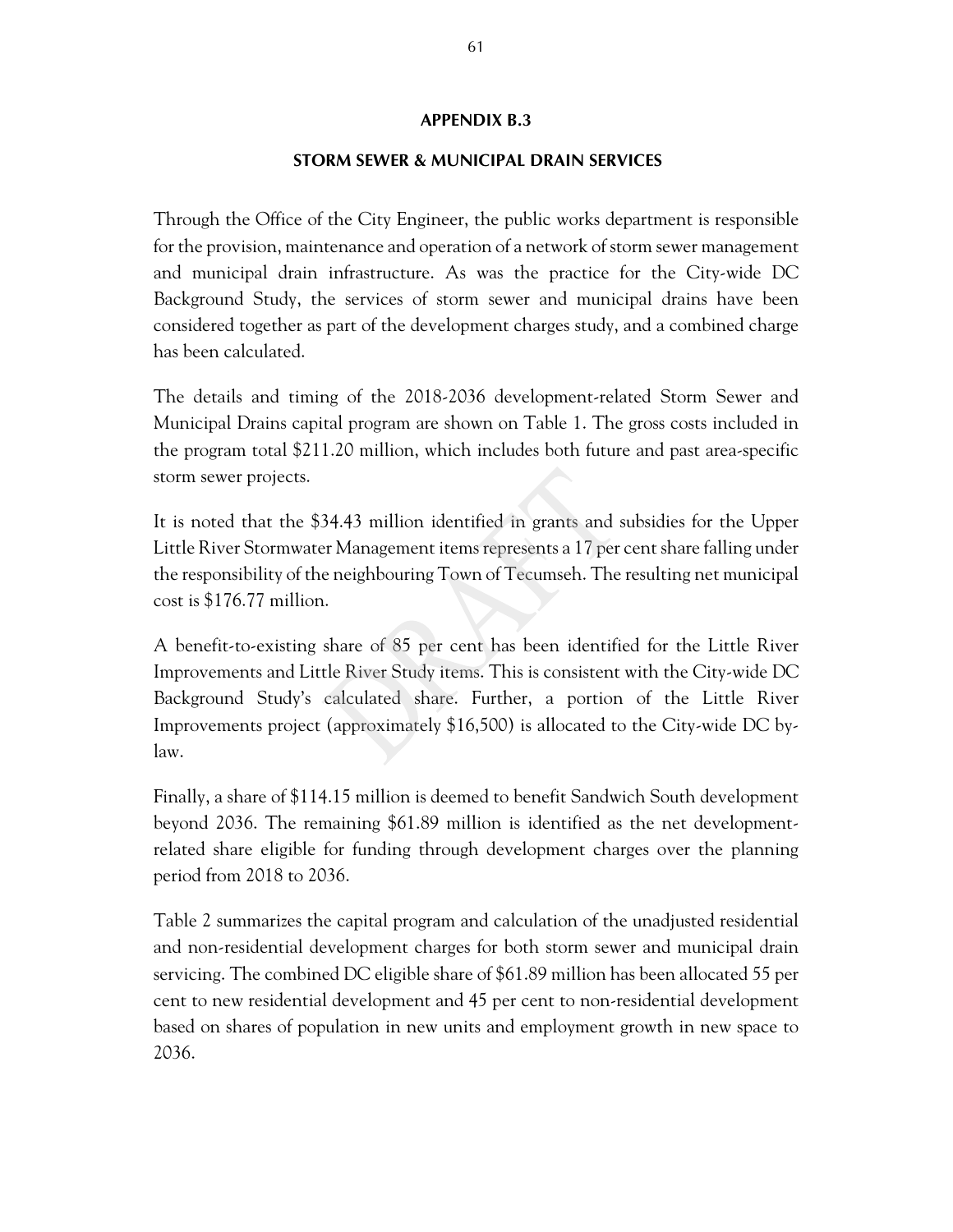The residential share of the capital program totals \$34.04 million and, when divided by the forecast growth in population in new units (13,243), results in an unadjusted charge of \$2,570 per capita.

The non-residential share, \$27.85 million is applied against the forecast increase in square metres of non-residential floor space by type of development. The industrial share totals \$8.91 million, which, when divided by the increase in square metres of industrial building space (347,009), yields an unadjusted charge of \$25.68 per square metre. The remaining non-industrial share totals \$18.94 million and yields an unadjusted charge of \$36.04 per square metre of new non-residential non-industrial development, when divided by the anticipated increase (525,483).

The residential and non-residential cash flow analysis is shown in Table 3. The analysis takes into consideration expenditure timing and DC revenue projections. Page 1 displays the residential cash flow analysis and pages 2 and 3 provide the non-residential analysis for industrial and non-industrial charges, respectively.

After cash flow considerations, the residential charge decreases to \$2,481 per capita and the non-residential charges decrease to \$24.79 per square metre (industrial) and \$34.79 per square metre (non-industrial). The changes in rates reflect the relationship between the timing of anticipated development and projected DC revenues.

|               |                                     |                      |                      | <b>STORM SEWER &amp; MUNICIPAL DRAINS SUMMARY</b> |             |                                  |                                  |
|---------------|-------------------------------------|----------------------|----------------------|---------------------------------------------------|-------------|----------------------------------|----------------------------------|
|               | 2018 - 2036                         |                      | Unadjusted           |                                                   |             | Adjusted                         |                                  |
|               | Development-Related Capital Program |                      | Development Charge   |                                                   |             | Development Charge               |                                  |
| Total         | Net DC Recoverable                  | Residential          | Industrial           | Non-Industrial                                    | Residential | Industrial                       | Non-Industrial                   |
|               |                                     | $\frac{1}{2}$ capita | $\frac{\sqrt{2}}{2}$ | $\frac{\sqrt{2}}{2}$                              | \$/capita   | $\frac{\text{S}}{\text{S}}$ sq.m | $\frac{\text{S}}{\text{S}}$ sq.m |
| \$211,196,000 | \$61,889,768                        | \$2,570              | \$25.68              | \$36.04                                           | \$2,481     | \$24.79                          | \$34.79                          |
|               |                                     |                      |                      |                                                   |             |                                  |                                  |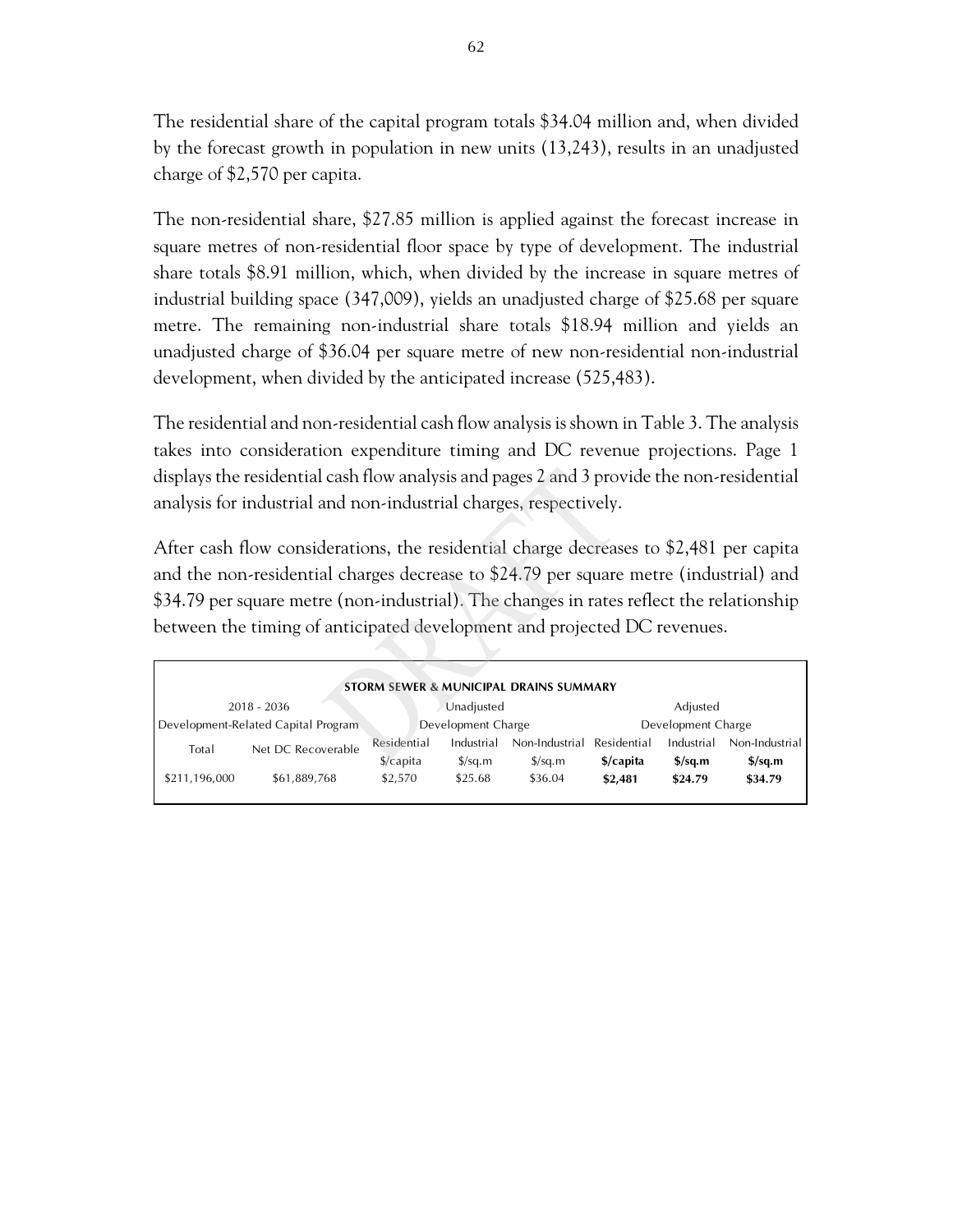#### **SANDWICH SOUTH PLANNING DISTRICT DEVELOPMENT-RELATED CAPITAL PROGRAM STORM SEWER & MUNICIPAL DRAINS 2018 - 2036**

|               |                                                               |                           |                      |              | Timina |                   |                                       |                              |     | <b>Estimated Project Costs</b>      |                       |                                |                                              |
|---------------|---------------------------------------------------------------|---------------------------|----------------------|--------------|--------|-------------------|---------------------------------------|------------------------------|-----|-------------------------------------|-----------------------|--------------------------------|----------------------------------------------|
| NO.           | <b>Project Description</b>                                    | From                      | To                   | <b>Start</b> | Finish | <b>Gross Cost</b> | <b>Grants and</b><br><b>Subsidies</b> | <b>Net Municipal</b><br>Cost |     | <b>Benefit to Existing</b><br>Share | City-Wide DC<br>Share | Sandwich<br>South<br>Post-2036 | East Pelton &<br>County Road 42<br>2018-2036 |
|               | Storm Sewer & Municipal Drain Infrastructure                  |                           |                      |              |        |                   |                                       |                              |     |                                     |                       |                                |                                              |
|               | <b>Upper Little River Stormwater Management</b>               |                           |                      |              |        |                   |                                       |                              |     |                                     |                       |                                |                                              |
|               | Engineering                                                   |                           |                      | 2018         | 2018   | \$500,000         | \$85,000                              | \$415,000                    | 0%  | \$0                                 | \$0                   | \$269.750                      | \$145,250                                    |
| I2            | Phased Engineering, Land Acquisition and<br>Construction      |                           |                      | 2024         | 2036   | \$202,000,000     |                                       | \$34,340,000 \$167,660,000   | 0%  | \$0                                 |                       | \$0 \$108,979,000              | \$58,681,000                                 |
|               | Subtotal Upper Little River Stormwater Management             |                           |                      |              |        | \$202,500,000     |                                       | \$34,425,000 \$168,075,000   |     | \$0                                 |                       | \$0 \$109,248,750              | \$58,826,250                                 |
| <b>Drains</b> |                                                               |                           |                      |              |        |                   |                                       |                              |     |                                     |                       |                                |                                              |
| 3             | Little River Improvements                                     | Via Rail                  | Lauzon Road          | 2021         | 2024   | \$733,000         | \$0                                   | \$733,000                    | 85% | \$623,050                           | \$16,493              | \$60,747                       | \$32,710                                     |
| 4             | Little River Study                                            | Lauzon Road               | E.C. Row Expressway  | 2024         | 2036   | \$103,000         | \$0                                   | \$103,000                    | 85% | \$87,550                            | \$0                   | \$10,043                       | \$5,408                                      |
| 5             | Little River Drain Improvements                               | <b>SS Diversion Drain</b> | 6th Concession Drain | 2020         | 2024   | \$550,000         | \$0                                   | \$550,000                    | 0%  | \$0                                 | \$0                   | \$231,000                      | \$319,000                                    |
| 6             | Sandwich South Drain Diversion                                | 7th Concession            | <b>Little River</b>  | 2020         | 2024   | \$2,800,000       | \$0                                   | \$2,800,000                  | 0%  | \$0                                 | \$0                   | \$1,176,000                    | \$1,624,000                                  |
|               | <b>Subtotal Drains</b>                                        |                           |                      |              |        | \$4,186,000       | \$0                                   | \$4,186,000                  |     | \$710,600                           | \$16,493              | \$1,477,790                    | \$1,981,118                                  |
|               | <b>Studies and Other</b>                                      |                           |                      |              |        |                   |                                       |                              |     |                                     |                       |                                |                                              |
|               | Annexed Lands Growth/Development -<br>Stormwater Charge Study |                           |                      | 2018         | 2018   | \$150,000         | \$0                                   | \$150,000                    | 0%  | \$0                                 | \$0                   | \$114,000                      | \$36,000                                     |
| 8             | Annexed Lands Growth/Development -<br>Stormwater Charge Study |                           |                      | 2022         | 2022   | \$670,000         | \$0                                   | \$670,000                    | 0%  | \$0                                 | \$0                   | \$509,200                      | \$160,800                                    |
| 9             | SSPD Master Servicing Studies                                 |                           |                      | 2018         | 2020   | \$2,000,000       | \$0                                   | \$2,000,000                  | 0%  | \$0                                 | \$0                   | \$1,520,000                    | \$480,000                                    |
| 10            | Upper Little River Floodplain Study                           |                           |                      | 2018         | 2020   | \$350,000         | \$0                                   | \$350,000                    | 0%  | \$0                                 | \$0                   | \$266,000                      | \$84,000                                     |
|               | <b>Functional Servicing Reports</b>                           |                           |                      | 2018         | 2020   | \$1,340,000       | \$0                                   | \$1,340,000                  | 0%  | \$0                                 | \$0                   | \$1,018,400                    | \$321,600                                    |
|               | <b>Subtotal Studies and Other</b>                             |                           |                      |              |        | \$4,510,000       | \$0                                   | \$4,510,000                  |     | \$0                                 | \$0                   | \$3,427,600                    | \$1,082,400                                  |
|               |                                                               |                           |                      |              |        |                   |                                       |                              |     |                                     |                       |                                |                                              |
|               | <b>Total Storm Sewers</b>                                     |                           |                      |              |        | \$211.196.000     |                                       | \$34,425,000 \$176,771,000   |     | \$710,600                           |                       | \$16.493 \$114.154.140         | \$61,889,768                                 |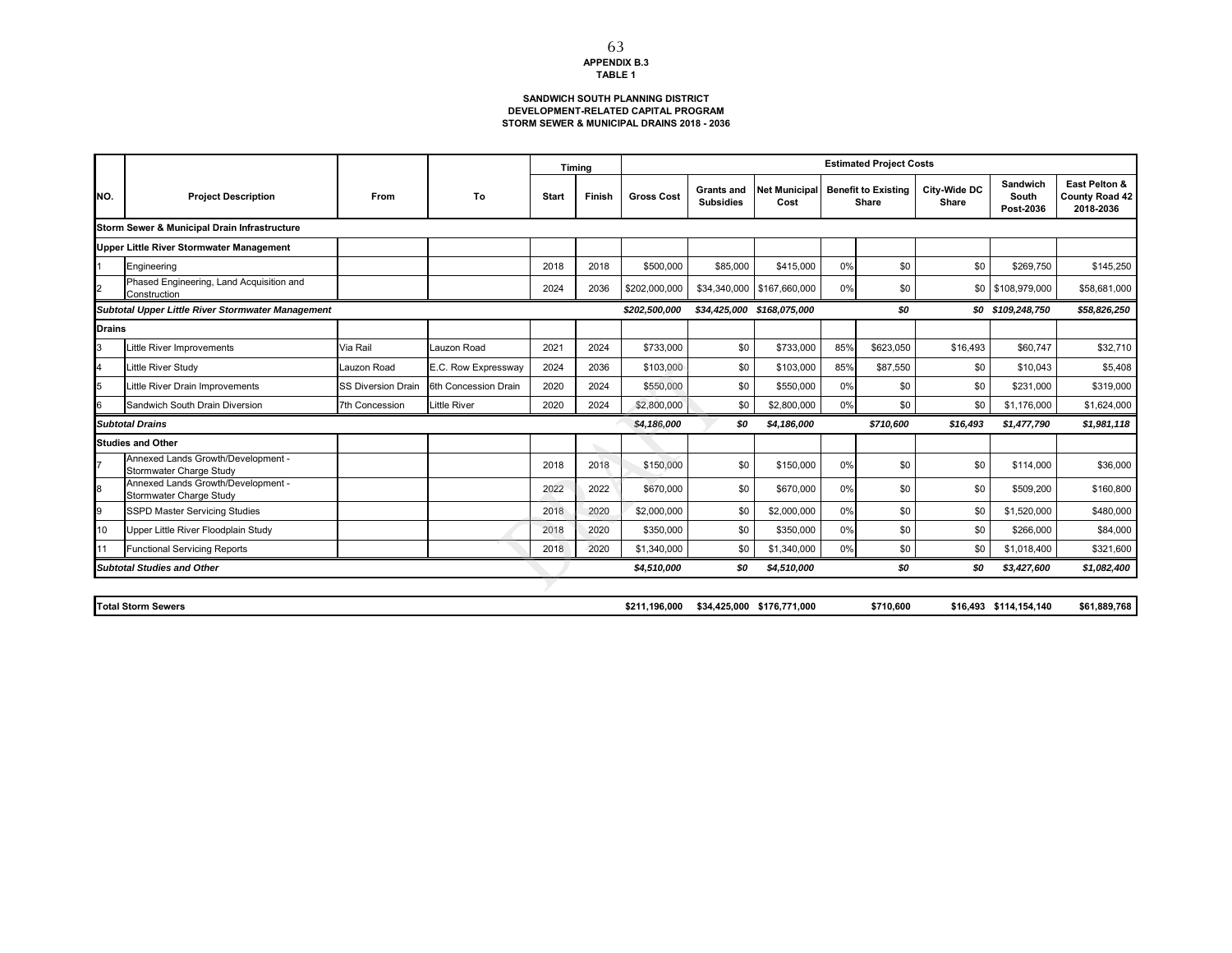#### **APPENDIX B.3 TABLE 2** 64

#### **SANDWICH SOUTH PLANNING DISTRICT SUMMARY OF UNADJUSTED RESIDENTIAL AND NON-RESIDENTIAL DEVELOPMENT CHARGES STORM SEWER & MUNICIPAL DRAINS 2018 - 2036**

| Growth in Population in New Units 2018-2036            | 13.243  |
|--------------------------------------------------------|---------|
| Employment Growth in New Space 2018-2036               | 10.977  |
| Growth in New Building Space (Square Meters) 2018-2036 | 872.493 |
| Industrial                                             | 347.009 |
| Non-Industrial                                         | 525.483 |

|                                                        |                     |                   | <b>Development-related Capital Forecast</b> |                  |                   |                             |      |                            |     |                        |
|--------------------------------------------------------|---------------------|-------------------|---------------------------------------------|------------------|-------------------|-----------------------------|------|----------------------------|-----|------------------------|
|                                                        | Gross               | <b>Grants and</b> | <b>Benefit</b><br>to Existing               | <b>City-Wide</b> | Sandwich<br>South | Total<br><b>Net Capital</b> |      | <b>Residential</b>         |     | <b>Non-Residential</b> |
|                                                        | <b>Project Cost</b> | <b>Subsidies</b>  | Share                                       | <b>DC Share</b>  | Post-2036         | Costs                       |      | Share                      |     | Share                  |
|                                                        | (\$000)             | (\$000)           | (5000)                                      | (\$000)          | (\$000)           | (\$000)                     | $\%$ | \$000                      | %   | \$000                  |
|                                                        |                     |                   |                                             |                  |                   |                             |      |                            |     |                        |
| <b>ISTORM SEWER &amp; MUNICIPAL DRAINS 2018 - 2036</b> |                     |                   |                                             |                  |                   |                             |      |                            |     |                        |
| Upper Little River Stormwater Management               | \$202,500.00        | \$34,425.00       | \$0.00                                      | \$0.00           | \$109,248.75      | \$58,826.25                 | 55%  | \$32,354.44                | 45% | \$26,471.81            |
| Drains                                                 | \$4,186.00          | \$0.00            | \$710.60                                    | \$16.49          | \$1,477.79        | \$1,981.12                  | 55%  | \$1,089.61                 | 45% | \$891.50               |
| Studies and Other                                      | \$4,510.00          | \$0.00            | \$0.00                                      | \$0.00           | \$3,427.60        | \$1,082.40                  | 55%  | \$595.32                   | 45% | \$487.08               |
|                                                        |                     |                   |                                             |                  |                   |                             |      |                            |     |                        |
| TOTAL STORM SEWER & MUNICIPAL DRAINS 2018 - 2036       | \$211,196.00        | \$34,425.00       | \$710.60                                    | \$16.49          | \$114,154.14      | \$61,889.77                 |      | \$34,039.37                |     | \$27,850.40            |
|                                                        |                     |                   |                                             |                  |                   |                             |      | \$2,570.37                 |     |                        |
| Unadjusted Development Charge Per Capita (\$)          |                     |                   |                                             |                  |                   |                             |      |                            |     |                        |
| Unadjusted Development Charge Per Sq. M. (\$)          |                     |                   |                                             |                  |                   |                             |      |                            |     | \$31.92                |
|                                                        |                     |                   |                                             |                  |                   |                             |      | Non-Residential Allocation |     |                        |
|                                                        |                     |                   |                                             |                  |                   |                             |      | (5000)                     | %   | \$/sq m                |
| Unadjusted Charge Per Sq. M. (\$) - Industrial         |                     |                   |                                             |                  |                   |                             |      | \$8,912.1                  | 32% | \$25.68                |
| Unadjusted Charge Per Sq. M. (\$) - Non-Industrial     |                     |                   |                                             |                  |                   |                             |      | \$18,938.3                 | 68% | \$36.04                |
|                                                        |                     |                   |                                             |                  |                   |                             |      |                            |     |                        |

#### Notes:

1) Non-residential cost allocated based on percentage shares of employment growth over the period 2018-2036

| <b>Residential Development Charge Calculation</b>         |      |              |
|-----------------------------------------------------------|------|--------------|
| Residential Share of 2018-2036 DC Eligible Costs          | 55%  | \$34,039,372 |
| 2018-2036 Growth in Population in New Units               |      | 13.243       |
| Development Charge Per Capital (Unadjusted)               |      | \$2,570      |
| Development Charge Per Capita after Cash Flow             |      | \$2,481      |
| Charge per Single Detached Unit                           | 3.46 | \$8,584      |
| Non-Residential Development Charge Calculation            |      |              |
| Non-Residential Share of 2018-2036 DC Eligible Costs      | 45%  | \$27,850,395 |
| 2018-2036 Growth in Non-Residential Building Space (sq.m) |      | 872.493      |
| 2018-2036 Growth in Industrial Space                      |      | 347.009      |
| 2018-2036 Growth in Non-Industrial Space                  |      | 525,483      |
| Industrial Charge Per Sq.M After Cash Flow                | 32%  | \$25.68      |
| Industrial Charge Per Sq.M (Unadjusted)                   |      | \$24.79      |
| Non-Industrial Charge Per Sq.M (Unadjusted)               | 68%  | \$36.04      |
| Non-Industrial Charge Per Sq.M After Cash Flow            |      | \$34.79      |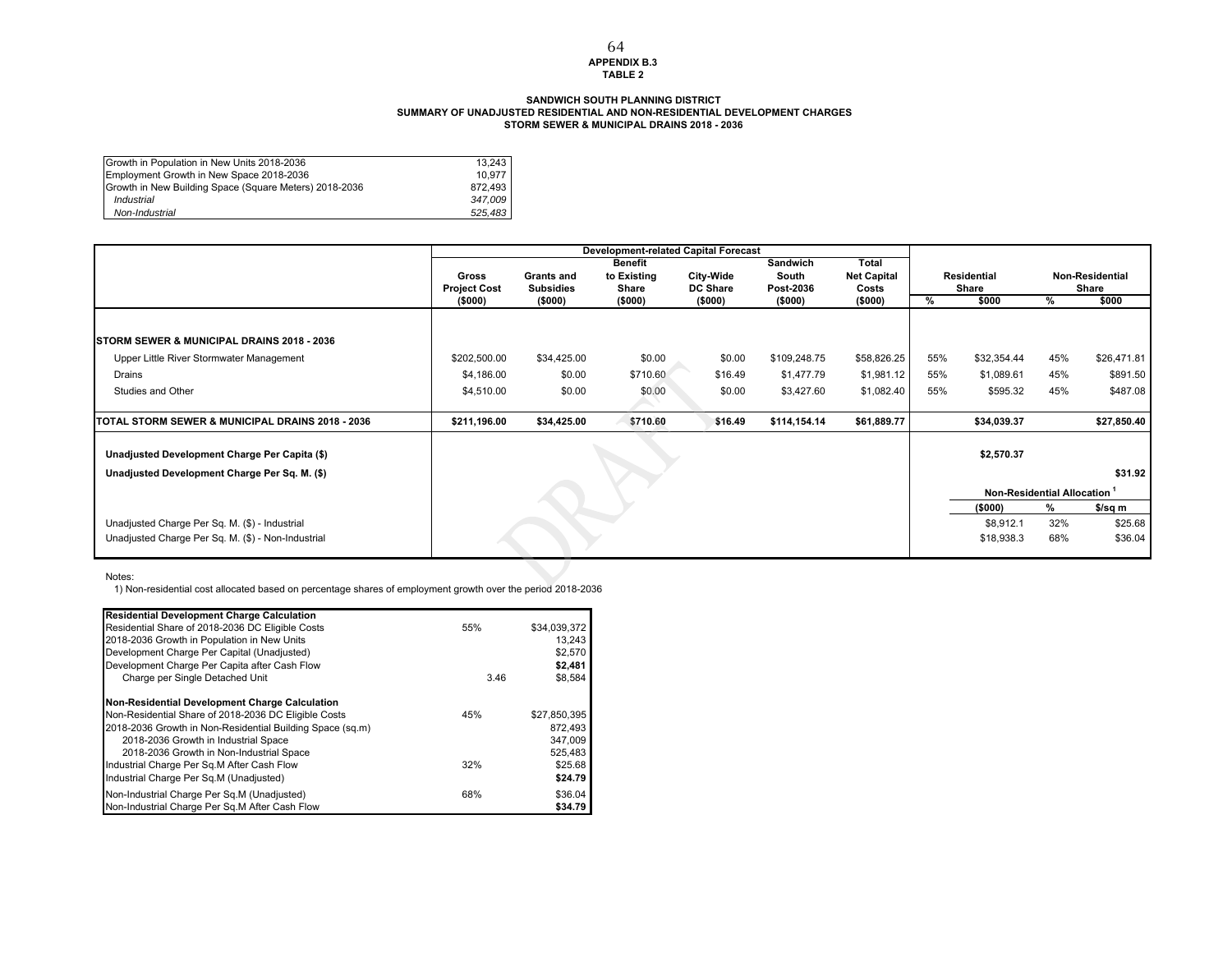#### **APPENDIX B.3TABLE 3 - PAGE 1**

#### **SANDWICH SOUTH PLANNING DISTRICT STORM SEWER & MUNICIPAL DRAINS 2018 - 2036CASHFLOW AND DETERMINATION OF RESIDENTIAL DEVELOPMENT CHARGE**

| <b>STORM &amp; MUNICIPAL DRAINS: RESIDENTIAL</b>                                                                                                     | 2018               | 2019               | 2020               | 2021               | 2022               | 2023               | 2024                   | 2025                   | 2026                   | 2027                   |
|------------------------------------------------------------------------------------------------------------------------------------------------------|--------------------|--------------------|--------------------|--------------------|--------------------|--------------------|------------------------|------------------------|------------------------|------------------------|
| OPENING CASH BALANCE (\$000)                                                                                                                         | \$0.0              | \$1,492.9          | \$3,171.3          | \$4,714.8          | \$6,511.4          | \$8,306.1          | \$10,294.3             | \$9,530.0              | \$8,974.0              | \$8,380.9              |
| 2018 to 2036 RESIDENTIAL FUNDING REQUIREMENTS<br>Storm & Municipal Drains: Residential: Non Infla<br>Storm & Municipal Drains: Residential: Inflated | \$262.0<br>\$262.0 | \$162.4<br>\$165.6 | \$376.1<br>\$391.3 | \$218.2<br>\$231.6 | \$306.7<br>\$331.9 | \$218.2<br>\$240.9 | \$2.701.1<br>\$3,041.9 | \$2,482.9<br>\$2,852.1 | \$2,482.9<br>\$2,909.1 | \$2,482.9<br>\$2,967.3 |
| NEW RESIDENTIAL DEVELOPMENT<br>- Population Growth in New Units                                                                                      | 697                | 697                | 697                | 697                | 697                | 697                | 697                    | 697                    | 697                    | 697                    |
| <b>REVENUE</b><br>- DC Receipts: Inflated                                                                                                            | \$1,729.3          | \$1,763.8          | \$1,799.1          | \$1,835.1          | \$1,871.8          | \$1,909.2          | \$1,947.4              | \$1,986.4              | \$2,026.1              | \$2,066.6              |
| <b>INTEREST</b><br>- Interest on Opening Balance<br>- Interest on In-year Transactions                                                               | \$0.0<br>\$25.7    | \$52.3<br>\$28.0   | \$111.0<br>\$24.6  | \$165.0<br>\$28.1  | \$227.9<br>\$26.9  | \$290.7<br>\$29.2  | \$360.3<br>(\$30.1)    | \$333.5<br>(\$23.8)    | \$314.1<br>(\$24.3)    | \$293.3<br>(\$24.8)    |
| <b>TOTAL REVENUE</b>                                                                                                                                 | \$1,755.0          | \$1,844.0          | \$1,934.7          | \$2,028.2          | \$2,126.6          | \$2,229.1          | \$2,277.6              | \$2,296.1              | \$2,315.9              | \$2,335.2              |
| <b>CLOSING CASH BALANCE</b>                                                                                                                          | \$1,492.9          | \$3.171.3          | \$4,714.8          | \$6,511.4          | \$8,306.1          | \$10,294.3         | \$9,530.0              | \$8,974.0              | \$8,380.9              | \$7,748.7              |

| 2028                                          | 2029                   | 2030                   | 2031                   | 2032                   | 2033                   | 2034                   | 2035                   | 2036                   | <b>TOTAL</b>             |
|-----------------------------------------------|------------------------|------------------------|------------------------|------------------------|------------------------|------------------------|------------------------|------------------------|--------------------------|
| \$7,748.7                                     | \$7,076.1              | \$6,360.9              | \$5,601.4              | \$4,795.8              | \$3,941.9              | \$3,037.7              | \$2,081.0              | \$1,069.6              |                          |
| 2018 to 2036 RESIDENTIAL FUNDING REQUIREMENTS |                        |                        |                        |                        |                        |                        |                        |                        |                          |
| \$2,482.9<br>\$3,026.6                        | \$2,482.9<br>\$3,087.2 | \$2,482.9<br>\$3,148.9 | \$2,482.9<br>\$3,211.9 | \$2,482.9<br>\$3,276.1 | \$2,482.9<br>\$3,341.6 | \$2,482.9<br>\$3,408.5 | \$2,482.9<br>\$3,476.6 | \$2,482.9<br>\$3,546.2 | \$34,039.4<br>\$42,917.3 |
| 697                                           | 697                    | 697                    | 697                    | 697                    | 697                    | 697                    | 697                    | 697                    | 13,243                   |
|                                               |                        |                        |                        |                        |                        |                        |                        |                        |                          |
| \$2,108.0                                     | \$2,150.1              | \$2,193.1              | \$2,237.0              | \$2,281.7              | \$2,327.4              | \$2,373.9              | \$2,421.4              | \$2,469.8              | \$39,497.2               |
|                                               |                        |                        |                        |                        |                        |                        |                        |                        |                          |
| \$271.2<br>(\$25.3)                           | \$247.7<br>(\$25.8)    | \$222.6<br>(\$26.3)    | \$196.1<br>(\$26.8)    | \$167.9<br>(\$27.3)    | \$138.0<br>(\$27.9)    | \$106.3<br>(\$28.5)    | \$72.8<br>(\$29.0)     | \$37.4<br>(\$29.6)     | \$3,608.1<br>(\$186.9)   |
| \$2,353.9                                     | \$2,372.0              | \$2,389.4              | \$2,406.2              | \$2,422.2              | \$2,437.5              | \$2,451.8              | \$2,465.2              | \$2,477.6              | \$42,918.4               |
| \$7,076.1                                     | \$6,360.9              | \$5,601.4              | \$4,795.8              | \$3,941.9              | \$3,037.7              | \$2,081.0              | \$1,069.6              | \$1.1                  |                          |
|                                               |                        |                        |                        |                        |                        |                        |                        |                        |                          |

**2018 Adjusted Charge Per Capita 12,481** 

## Residential Sector 55%55%<br>45% Non-Residential Sector **Rates for 2018**Inflation Rate Inflation Rate 2.0% Interest Rate on Positive Balances 3.5% Interest Rate on Negative Balances 5.5%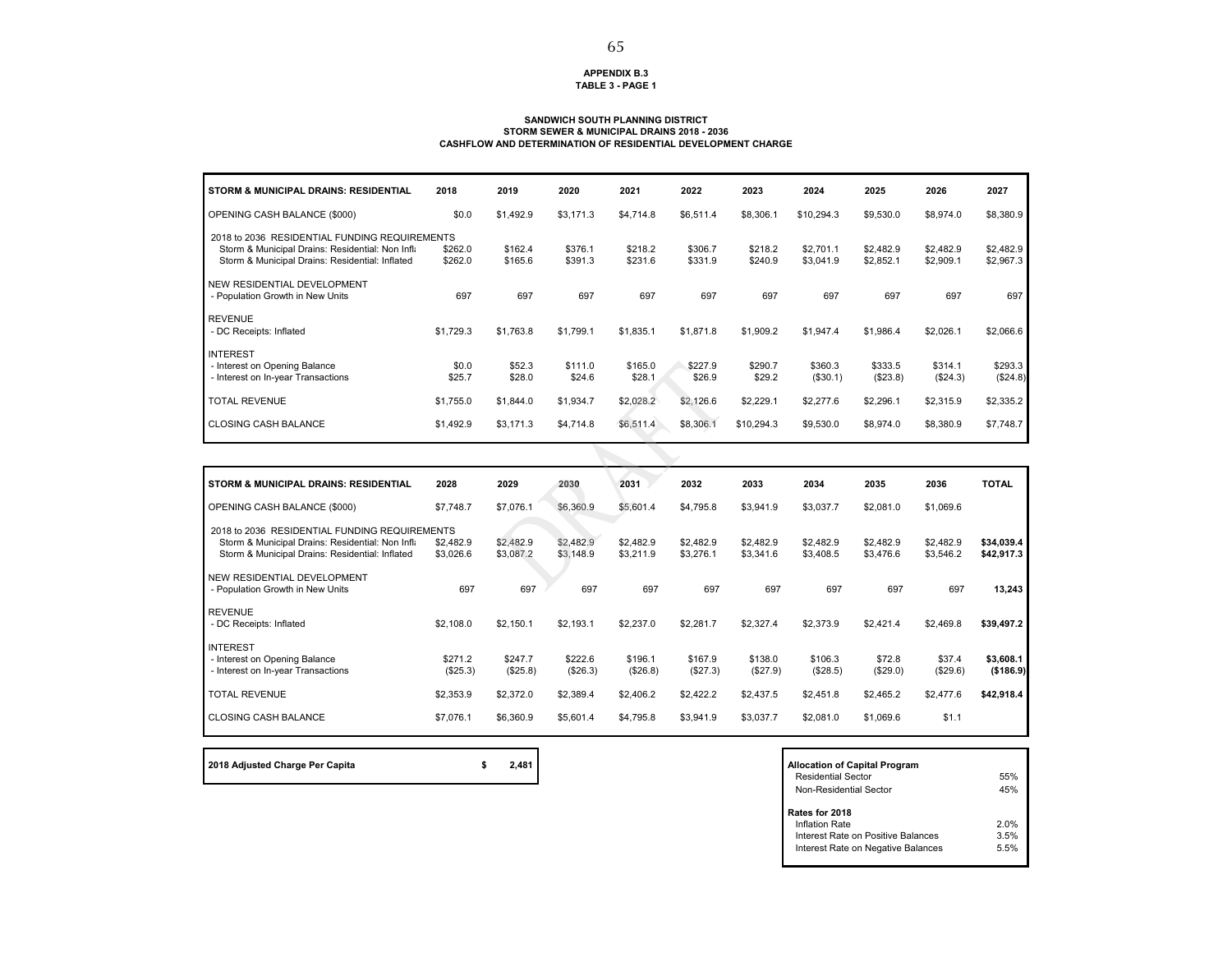#### **APPENDIX B.3 TABLE 3 - PAGE 2** 66

#### **SANDWICH SOUTH PLANNING DISTRICT STORM SEWER & MUNICIPAL DRAINS 2018 - 2036CASHFLOW AND DETERMINATION OF NON-RESIDENTIAL: INDUSTRIAL DEVELOPMENT CHARGE**

| STORM SEWER & DRAINS: NON-RESIDENTIAL - INDUSTRIAL                                                                                                                                     | 2018               | 2019               | 2020               | 2021               | 2022               | 2023               | 2024               | 2025               | 2026               | 2027                    |
|----------------------------------------------------------------------------------------------------------------------------------------------------------------------------------------|--------------------|--------------------|--------------------|--------------------|--------------------|--------------------|--------------------|--------------------|--------------------|-------------------------|
| OPENING CASH BALANCE (\$000)                                                                                                                                                           | \$0.0              | \$390.9            | \$830.4            | \$1.234.4          | \$1,704.8          | \$2.174.8          | \$2,695.3          | \$2.495.3          | \$2,349.8          | \$2,194.5               |
| 2018 to 2036 NON-RESIDENTIAL FUNDING REQUIREMENTS<br>Storm Sewer & Drains: Non-Residential - Industrial: Non: Inflated<br>Storm Sewer & Drains: Non-Residential - Industrial: Inflated | \$68.6<br>\$68.6   | \$42.5<br>\$43.4   | \$98.5<br>\$102.4  | \$57.1<br>\$60.6   | \$80.3<br>\$86.9   | \$57.1<br>\$63.1   | \$707.2<br>\$796.4 | \$650.1<br>\$746.7 | \$650.1<br>\$761.7 | \$650.1<br>\$776.9      |
| NEW NON-RESIDENTIAL DEVELOPMENT<br>- New Industrial Building GFA - square metres                                                                                                       | 18,264             | 18,264             | 18,264             | 18,264             | 18,264             | 18,264             | 18,264             | 18,264             | 18,264             | 18,264                  |
| <b>REVENUE</b><br>- DC Receipts: Inflated                                                                                                                                              | \$452.8            | \$461.8            | \$471.0            | \$480.5            | \$490.1            | \$499.9            | \$509.9            | \$520.1            | \$530.5            | \$541.1                 |
| <b>INTEREST</b><br>- Interest on Opening Balance<br>- Interest on In-year Transactions                                                                                                 | \$0.0<br>\$6.7     | \$13.7<br>\$7.3    | \$29.1<br>\$6.4    | \$43.2<br>\$7.3    | \$59.7<br>\$7.1    | \$76.1<br>\$7.6    | \$94.3<br>(\$7.9)  | \$87.3<br>(\$6.2)  | \$82.2<br>(\$6.4)  | \$76.8<br>(\$6.5)       |
| <b>TOTAL REVENUE</b>                                                                                                                                                                   | \$459.5            | \$482.8            | \$506.5            | \$531.1            | \$556.8            | \$583.7            | \$596.4            | \$601.2            | \$606.4            | \$611.4                 |
| <b>CLOSING CASH BALANCE</b>                                                                                                                                                            | \$390.9            | \$830.4            | \$1,234.4          | \$1,704.8          | \$2,174.8          | \$2,695.3          | \$2,495.3          | \$2,349.8          | \$2.194.5          | \$2,029.0               |
|                                                                                                                                                                                        |                    |                    |                    |                    |                    |                    |                    |                    |                    |                         |
|                                                                                                                                                                                        |                    |                    |                    |                    |                    |                    |                    |                    |                    |                         |
| STORM SEWER & DRAINS: NON-RESIDENTIAL - INDUSTRIAL                                                                                                                                     | 2028               | 2029               | 2030               | 2031               | 2032               | 2033               | 2034               | 2035               | 2036               | <b>TOTAL</b>            |
| OPENING CASH BALANCE (\$000)                                                                                                                                                           | \$2,029.0          | \$1,852.9          | \$1,665.6          | \$1,466.8          | \$1,255.9          | \$1.032.3          | \$795.7            | \$545.2            | \$280.4            |                         |
| 2018 to 2036 NON-RESIDENTIAL FUNDING REQUIREMENTS<br>Storm Sewer & Drains: Non-Residential - Industrial: Non: Inflated<br>Storm Sewer & Drains: Non-Residential - Industrial: Inflated | \$650.1<br>\$792.4 | \$650.1<br>\$808.3 | \$650.1<br>\$824.4 | \$650.1<br>\$840.9 | \$650.1<br>\$857.7 | \$650.1<br>\$874.9 | \$650.1<br>\$892.4 | \$650.1<br>\$910.2 | \$650.1<br>\$928.5 | \$8,912.1<br>\$11,236.5 |
| NEW NON-RESIDENTIAL DEVELOPMENT<br>- New Industrial Building GFA - square metres                                                                                                       | 18,264             | 18,264             | 18,264             | 18.264             | 18,264             | 18.264             | 18,264             | 18.264             | 18,264             | 347,009                 |
| <b>REVENUE</b><br>- DC Receipts: Inflated                                                                                                                                              | \$551.9            | \$562.9            | \$574.2            | \$585.7            | \$597.4            | \$609.4            | \$621.5            | \$634.0            | \$646.6            | \$10,341.3              |
| <b>INTEREST</b><br>- Interest on Opening Balance<br>- Interest on In-year Transactions                                                                                                 | \$71.0<br>(\$6.6)  | \$64.9<br>(\$6.7)  | \$58.3<br>(\$6.9)  | \$51.3<br>(\$7.0)  | \$44.0<br>(\$7.2)  | \$36.1<br>(\$7.3)  | \$27.8<br>(\$7.4)  | \$19.1<br>(\$7.6)  | \$9.8<br>(\$7.8)   | \$944.8<br>( \$48.9)    |
| <b>TOTAL REVENUE</b>                                                                                                                                                                   | \$616.3            | \$621.0            | \$625.6            | \$630.0            | \$634.2            | \$638.2            | \$641.9            | \$645.5            | \$648.7            | \$11,237.2              |

2018 Adjusted Charge Per Square Metre **<b>Allocation of Capital Program \$24.79 Allocation of Capital Program** 

Residential Sector 55% $r \hspace{1.5cm} 45\%$ Non-Residential Sector**Non-Residential Allocation**Industrial 32%**1** Non-Industrial**Rates for 2018** Inflation Rate 2.0% 3.5%Interest Rate on Positive Balances5.5% Interest Rate on Negative Balances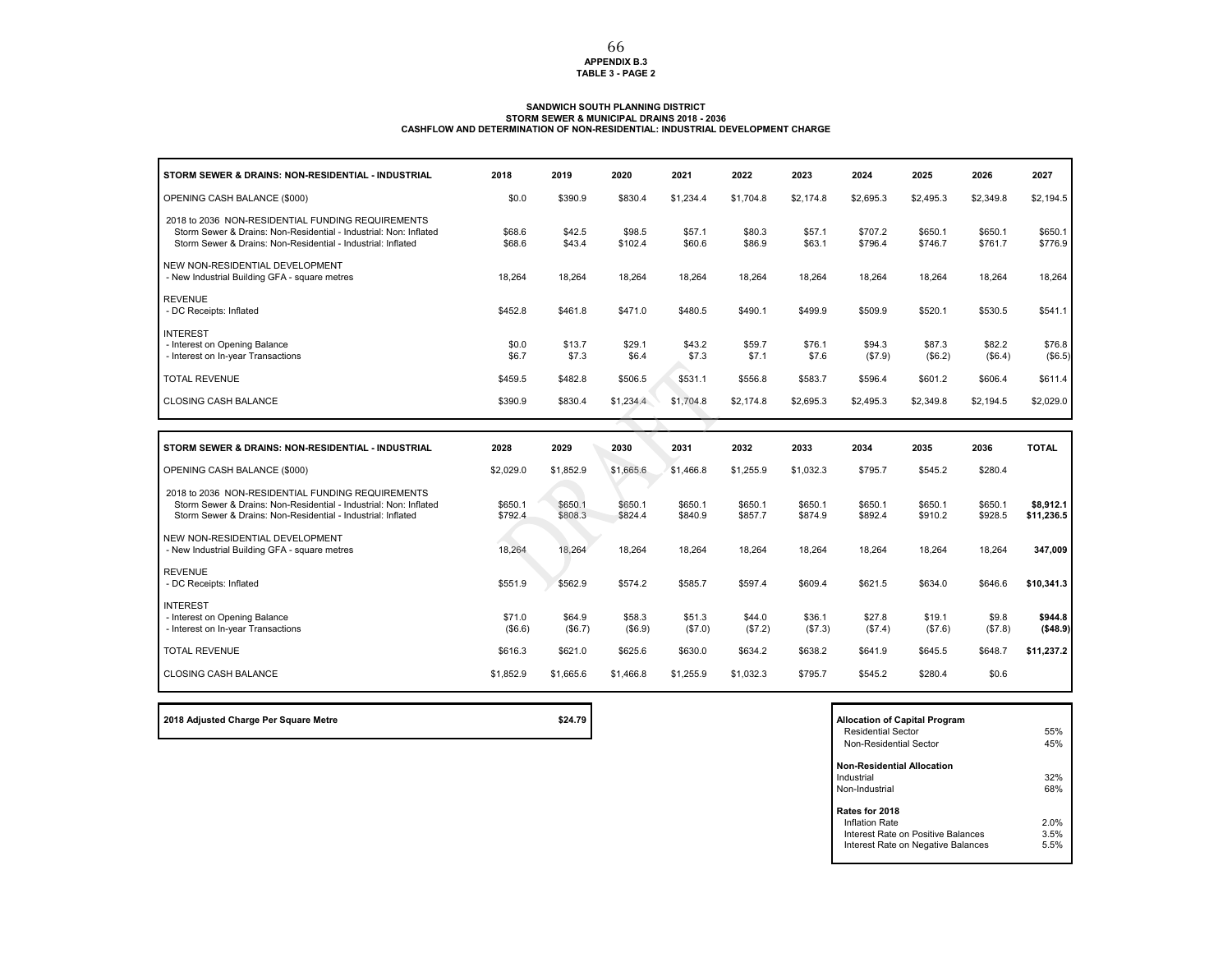# **APPENDIX B.3 TABLE 3 - PAGE 3** 67

# SANDWICH SOUTH PLANNING DISTRICT<br>STORM SEWER & MUNICIPAL DRAINS 2018 - 2036<br>CASHFLOW AND DETERMINATION OF NON-RESIDENTIAL: NON-INDUSTRIAL DEVELOPMENT CHARGE

| STORM SEWERS & DRAINS: NON-RESIDENTIAL - NON-INDUSTRIAL                                                                                                                                          | 2018                   | 2019                   | 2020                   | 2021                   | 2022                   | 2023                   | 2024                   | 2025                   | 2026                   | 2027                     |
|--------------------------------------------------------------------------------------------------------------------------------------------------------------------------------------------------|------------------------|------------------------|------------------------|------------------------|------------------------|------------------------|------------------------|------------------------|------------------------|--------------------------|
| OPENING CASH BALANCE (\$000)                                                                                                                                                                     | \$0.0                  | \$830.7                | \$1,764.6              | \$2,623.5              | \$3,623.2              | \$4,621.8              | \$5,728.0              | \$5,303.0              | \$4,993.9              | \$4,664.0                |
| 2018 to 2036 NON-RESIDENTIAL FUNDING REQUIREMENTS<br>Storm Sewers & Drains: Non-Residential - Non-Industrial: Non: Inflated<br>Storm Sewers & Drains: Non-Residential - Non-Industrial: Inflated | \$145.8<br>\$145.8     | \$90.3<br>\$92.1       | \$209.2<br>\$217.7     | \$121.4<br>\$128.8     | \$170.6<br>\$184.7     | \$121.4<br>\$134.1     | \$1,502.8<br>\$1,692.4 | \$1,381.4<br>\$1,586.8 | \$1,381.4<br>\$1,618.5 | \$1,381.4<br>\$1,650.9   |
| NEW NON-RESIDENTIAL DEVELOPMENT<br>- New Non-Industrial Building GFA - square metres                                                                                                             | 27,657                 | 27,657                 | 27,657                 | 27,657                 | 27,657                 | 27,657                 | 27,657                 | 27,657                 | 27,657                 | 27,657                   |
| <b>REVENUE</b><br>- DC Receipts: Inflated                                                                                                                                                        | \$962.2                | \$981.4                | \$1,001.1              | \$1,021.1              | \$1,041.5              | \$1,062.3              | \$1,083.6              | \$1,105.3              | \$1,127.4              | \$1,149.9                |
| <b>INTEREST</b><br>- Interest on Opening Balance<br>- Interest on In-year Transactions                                                                                                           | \$0.0<br>\$14.3        | \$29.1<br>\$15.6       | \$61.8<br>\$13.7       | \$91.8<br>\$15.6       | \$126.8<br>\$15.0      | \$161.8<br>\$16.2      | \$200.5<br>(\$16.7)    | \$185.6<br>(\$13.2)    | \$174.8<br>(\$13.5)    | \$163.2<br>(\$13.8)      |
| <b>TOTAL REVENUE</b>                                                                                                                                                                             | \$976.5                | \$1,026.0              | \$1,076.6              | \$1,128.5              | \$1.183.3              | \$1,240.3              | \$1,267.3              | \$1,277.7              | \$1,288.7              | \$1,299.4                |
| <b>CLOSING CASH BALANCE</b>                                                                                                                                                                      | \$830.7                | \$1,764.6              | \$2,623.5              | \$3,623.2              | \$4,621.8              | \$5,728.0              | \$5,303.0              | \$4,993.9              | \$4,664.0              | \$4,312.5                |
|                                                                                                                                                                                                  |                        |                        |                        |                        |                        |                        |                        |                        |                        |                          |
|                                                                                                                                                                                                  |                        |                        |                        |                        |                        |                        |                        |                        |                        |                          |
| STORM SEWERS & DRAINS: NON-RESIDENTIAL - NON-INDUSTRIAL                                                                                                                                          | 2028                   | 2029                   | 2030                   | 2031                   | 2032                   | 2033                   | 2034                   | 2035                   | 2036                   | <b>TOTAL</b>             |
| OPENING CASH BALANCE (\$000)                                                                                                                                                                     | \$4,312.5              | \$3,938.4              | \$3,540.7              | \$3.118.4              | \$2,670.3              | \$2,195.5              | \$1,692.6              | \$1,160.6              | \$598.1                |                          |
| 2018 to 2036 NON-RESIDENTIAL FUNDING REQUIREMENTS<br>Storm Sewers & Drains: Non-Residential - Non-Industrial: Non: Inflated<br>Storm Sewers & Drains: Non-Residential - Non-Industrial: Inflated | \$1,381.4<br>\$1,683.9 | \$1,381.4<br>\$1,717.6 | \$1,381.4<br>\$1,751.9 | \$1,381.4<br>\$1,787.0 | \$1,381.4<br>\$1,822.7 | \$1,381.4<br>\$1,859.2 | \$1,381.4<br>\$1,896.3 | \$1,381.4<br>\$1,934.3 | \$1,381.4<br>\$1,973.0 | \$18,938.3<br>\$23,877.6 |
| NEW NON-RESIDENTIAL DEVELOPMENT<br>- New Non-Industrial Building GFA - square metres                                                                                                             | 27,657                 | 27,657                 | 27,657                 | 27,657                 | 27,657                 | 27,657                 | 27,657                 | 27,657                 | 27,657                 | 525,483                  |
| <b>REVENUE</b><br>- DC Receipts: Inflated                                                                                                                                                        | \$1,172.9              | \$1,196.4              | \$1,220.3              | \$1,244.7              | \$1,269.6              | \$1,295.0              | \$1,320.9              | \$1,347.3              | \$1,374.2              | \$21,977.1               |
| <b>INTEREST</b><br>- Interest on Opening Balance<br>- Interest on In-year Transactions                                                                                                           | \$150.9<br>(\$14.1)    | \$137.8<br>(\$14.3)    | \$123.9<br>(\$14.6)    | \$109.1<br>(\$14.9)    | \$93.5<br>(\$15.2)     | \$76.8<br>(\$15.5)     | \$59.2<br>(\$15.8)     | \$40.6<br>(\$16.1)     | \$20.9<br>(\$16.5)     | \$2,008.3<br>( \$103.9)  |
| <b>TOTAL REVENUE</b>                                                                                                                                                                             | \$1,309.8              | \$1,319.9              | \$1,329.6              | \$1,338.9              | \$1,347.9              | \$1,356.3              | \$1,364.3              | \$1,371.8              | \$1,378.7              | \$23,881.5               |

| 2018 Adjusted Charge Per Square Metre | \$34.79 | <b>Allocation of Capital Program</b> |
|---------------------------------------|---------|--------------------------------------|
|                                       |         |                                      |

Г

| <b>Allocation of Capital Program</b><br>Residential Sector<br>Non-Residential Sector                         | 55%<br>45%           |
|--------------------------------------------------------------------------------------------------------------|----------------------|
| <b>Non-Residential Allocation</b><br>Industrial<br>Non-Industrial                                            | 32%<br>68%           |
| Rates for 2018<br>Inflation Rate<br>Interest Rate on Positive Balances<br>Interest Rate on Negative Balances | 2.0%<br>3.5%<br>5.5% |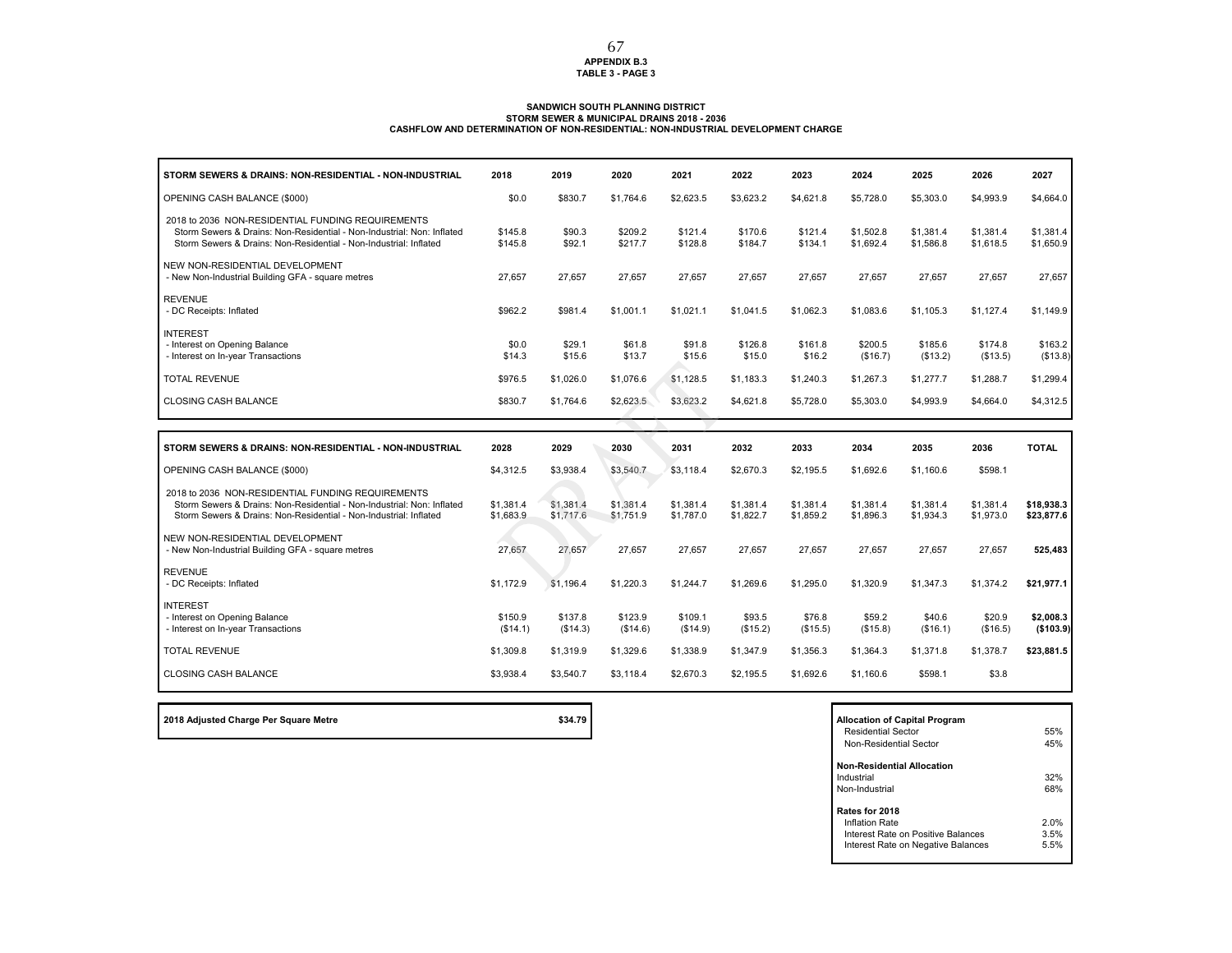*WATER SERVICES*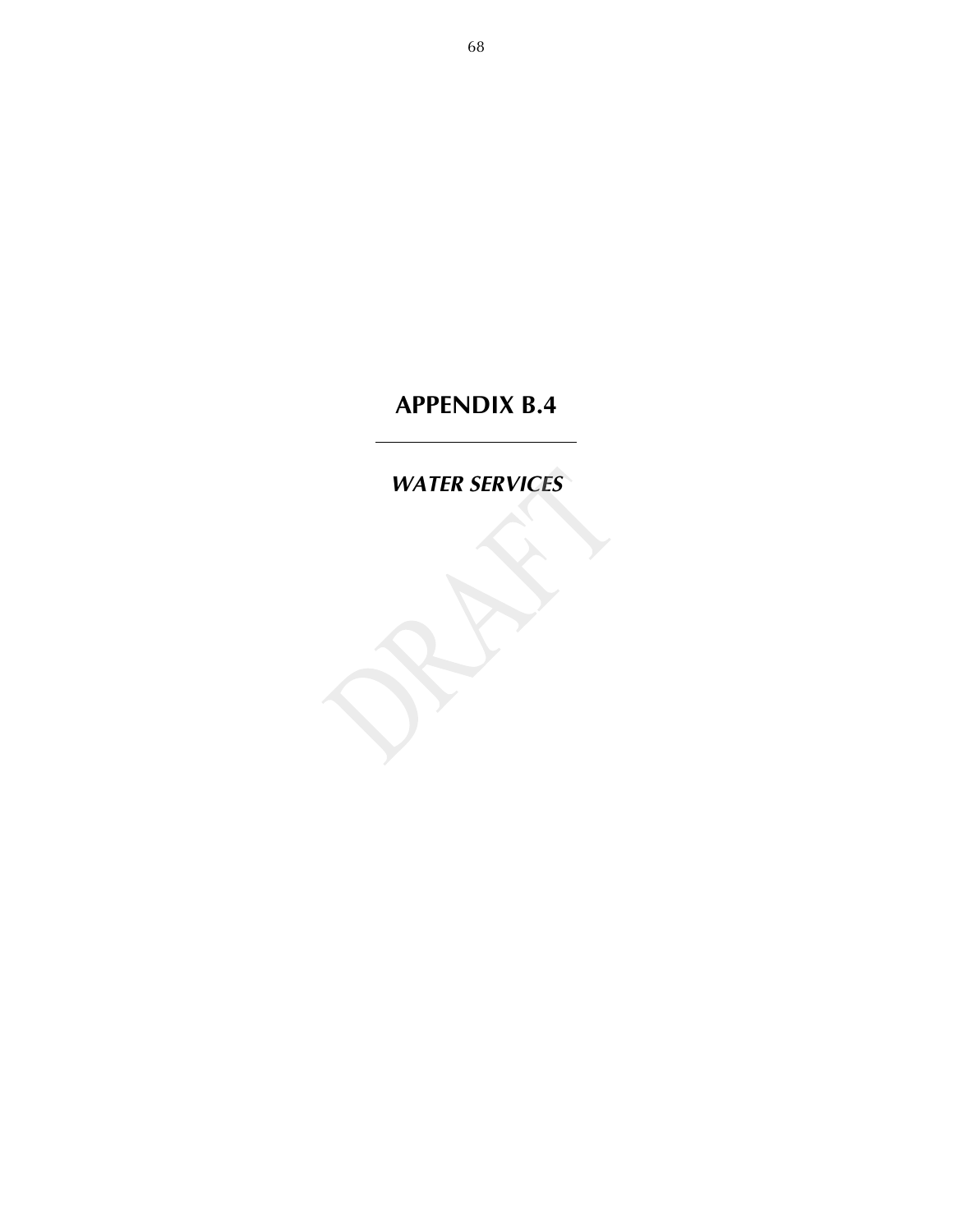## **WATER SERVICES**

The Windsor Utilities Commission is responsible for providing clean, reliable and safe drinking water to the City of Windsor and administers the service delivery on behalf of the municipality. The Windsor Utilities Commission has outsourced all of its operations to ENWIN.

The development-related capital program for water servicing was provided by the WUC through their report *WUC Water Servicing Plan Update 2018 – Sandwich* South Planning District Area Development Charges, which was completed in April 2018 and includes watermain infrastructure necessary to service development in Sandwich South.

The total cost of the capital program is approximately \$32.49 million. Not all of these costs relate to development in the two Secondary Plan areas. The benefit-to-existing shares shown on Table 1 were provided by the WUC's report and account for a total of \$9.22 million. Further, shares of projects anticipated to benefit areas outside of the two Secondary Plans total \$9.00 million. The remaining \$14.27 million is considered to be related to development for the East Pelton & County Road 42 area during the 2018-2036 period.

As shown in Table 2, the development-related share of \$14.27 million has been allocated 55 per cent, or \$7.85 million to new residential development and 45 per cent, or \$6.42 million to new non-residential development.

The residential share is divided by the anticipated growth in population in new units between 2018 and 2036 in the Sandwich South area (13,243), which yields an unadjusted development charge of \$593 per capita. The non-residential share is allocated between the industrial (32 per cent) and non-industrial (68 per cent) sector based on shares of employment growth. The industrial portion of the non-residential share is \$2.05 million, which, when divided by the anticipated increase in square metres of new industrial space (347,009) yields an unadjusted DC of \$5.92 per square metre. The non-industrial share of \$4.37 million is divided by the growth in square metres of non-industrial space (525,483), which results in an unadjusted nonindustrial development charge of \$8.31 per square metre.

On Table 3, the residential and non-residential cash flow analysis is shown. After cash flow analysis, the residential calculated charge remains at \$593 per capita. The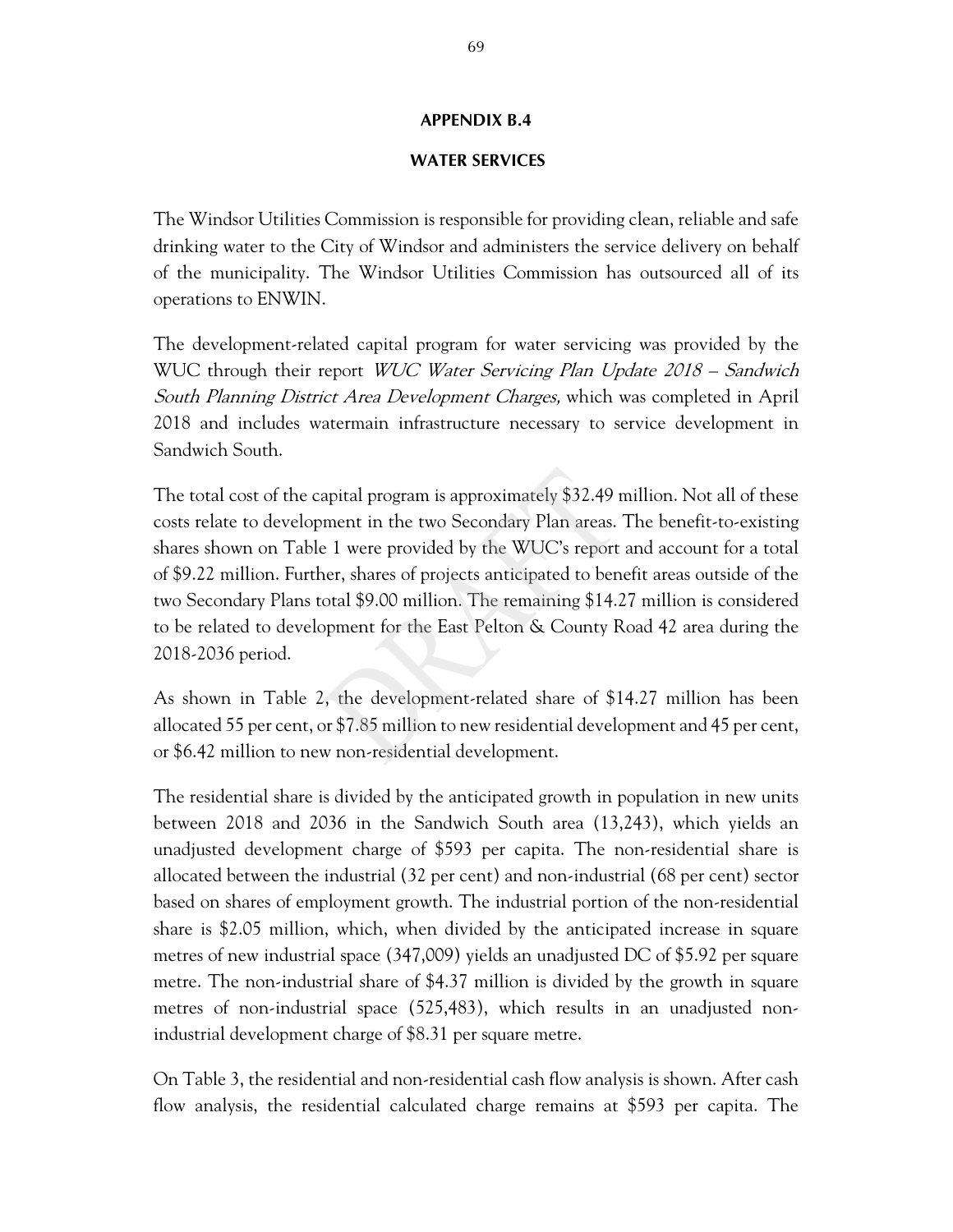adjusted industrial development charge increases very slightly to \$5.93 per square metre, and the non-industrial charge remains unchanged after cash flow considerations at \$8.31 per square metre.

|              |                                                      |                                     | <b>WATER SUMMARY</b>               |                                        |                                |                                  |                                                    |  |  |
|--------------|------------------------------------------------------|-------------------------------------|------------------------------------|----------------------------------------|--------------------------------|----------------------------------|----------------------------------------------------|--|--|
|              | $2018 - 2036$<br>Development-Related Capital Program |                                     | Unadjusted<br>Development Charge   |                                        | Adjusted<br>Development Charge |                                  |                                                    |  |  |
| Total        | Net DC Recoverable                                   | Residential<br>$\frac{2}{2}$ capita | Industrial<br>$\frac{\sqrt{2}}{2}$ | Non-Industrial<br>$\frac{\sqrt{2}}{2}$ | Residential<br>\$/capita       | Industrial<br>$\frac{1}{2}$ sq.m | Non-Industrial<br>$\frac{\text{S}}{\text{S}}$ sq.m |  |  |
| \$32,486,400 | \$14,270,084                                         | \$593                               | \$5.92                             | \$8.31                                 | \$593                          | \$5.93                           | \$8.31                                             |  |  |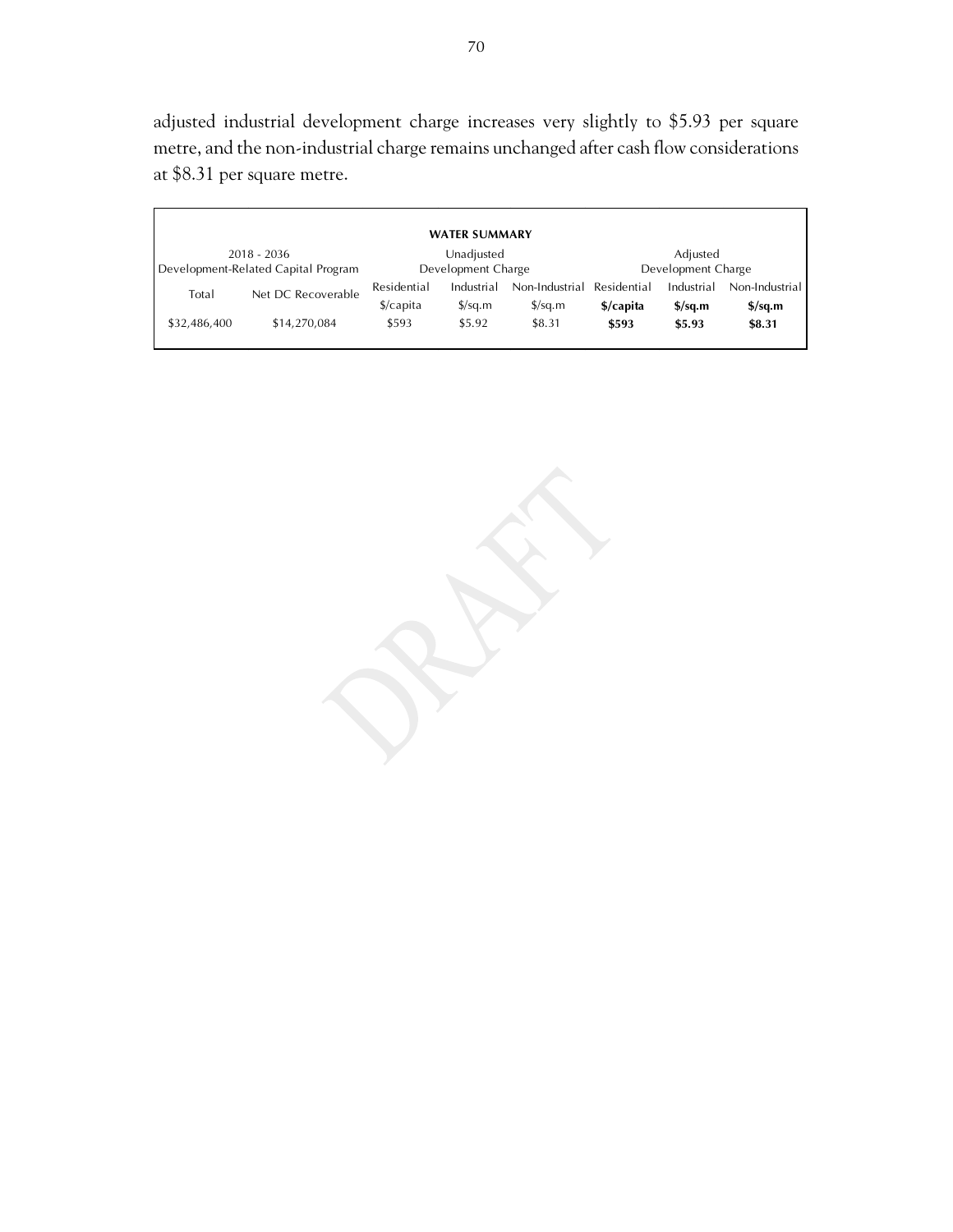### **SANDWICH SOUTH PLANNING DISTRICT DEVELOPMENT-RELATED CAPITAL PROGRAM WATER SERVICES 2018-2036**

|                                                                                                               |                                     |                |                |              | Timing |                   |                                | <b>Estimated Project Costs</b> |     |                                     |                              |                                |                                                     |  |
|---------------------------------------------------------------------------------------------------------------|-------------------------------------|----------------|----------------|--------------|--------|-------------------|--------------------------------|--------------------------------|-----|-------------------------------------|------------------------------|--------------------------------|-----------------------------------------------------|--|
| INO.                                                                                                          | Road                                | <b>From</b>    | To             | <b>Start</b> | Finish | <b>Gross Cost</b> | Grants and<br><b>Subsidies</b> | <b>Net Muncipal</b><br>Costs   |     | <b>Benefit to Existing</b><br>Share | City-Wide<br><b>DC Share</b> | Sandwich<br>South<br>Post-2036 | East Pelton &<br><b>County Road 42</b><br>2018-2036 |  |
|                                                                                                               | Water Infrastructure                |                |                |              |        |                   |                                |                                |     |                                     |                              |                                |                                                     |  |
|                                                                                                               | 1 WM1b - Division Rd./County Rd. 42 | Cook PS        | Walker Rd.     | 2025         | 2025   | \$6,912,600       | \$0                            | \$6,912,600                    | 63% | \$4,354,938                         | \$0                          | \$1,106,016                    | \$1,451,646                                         |  |
|                                                                                                               | 2 WM5 - County Rd. 42               | 8th Concession | Lauzon Rd.     | 2025         | 2025   | \$7,392,300       | \$0                            | \$7,392,300                    | 47% | \$3,474,381                         | \$0                          | \$1,626,306                    | \$2,291,613                                         |  |
|                                                                                                               | 3 Seg 1 - 8th Concession            | County Rd. 42  | Hwy 401 (N)    | 2030         | 2030   | \$3,704,500       | \$0                            | \$3,704,500                    | 10% | \$370,450                           | \$0                          | \$555,675                      | \$2,778,375                                         |  |
|                                                                                                               | 4 Seg 2 - 9th Concession            | County Rd. 42  | Hwy 401 (N)    | 2030         | 2030   | \$4,836,000       | \$0                            | \$4,836,000                    | 10% | \$483,600                           | \$0                          | \$1,692,600                    | \$2,659,800                                         |  |
|                                                                                                               | 5 Seq 3 - County Rd. 17             | County Rd. 42  | Hwy 401 (N)    | 2030         | 2030   | \$5,363,000       | \$0                            | \$5,363,000                    | 10% | \$536,300                           | \$0                          | \$1,877,050                    | \$2,949,650                                         |  |
|                                                                                                               | 6 Seq 5 - Hwy 401 (N)               | 8th Concession | 9th Concession | 2030         | 2030   | \$2,201,000       | \$0                            | \$2,201,000                    | 0%  | \$0                                 | \$0                          | \$1,100,500                    | \$1,100,500                                         |  |
|                                                                                                               | 7 Seg 4 - Hwy 401 (N)               | 9th Concession | County Rd. 17  | 2030         | 2030   | \$2,077,000       | \$0                            | \$2,077,000                    | 0%  | \$0                                 | \$0                          | \$1,038,500                    | \$1.038.500                                         |  |
| <b>Total Water Infrastructure</b><br>\$0<br>\$32.486.400<br>\$0<br>\$8,996.647<br>\$32,486,400<br>\$9.219.669 |                                     |                |                |              |        |                   |                                |                                |     |                                     |                              | \$14.270.084                   |                                                     |  |

**APPENDIX B.4 TABLE 1** 71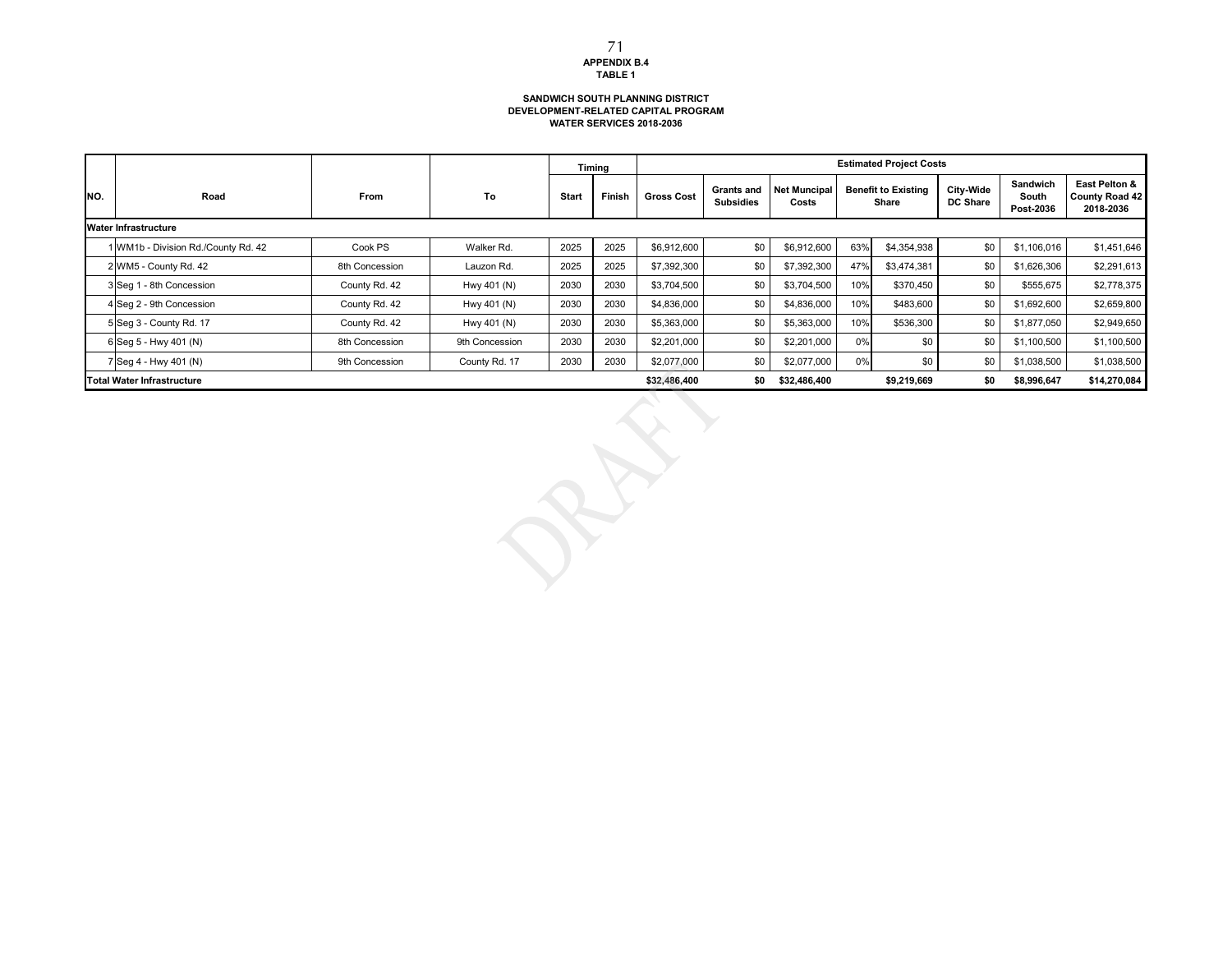### **APPENDIX B.4TABLE 2** 72

### **WATER SERVICES 2018-2036 SANDWICH SOUTH PLANNING DISTRICTSUMMARY OF UNADJUSTED RESIDENTIAL AND NON-RESIDENTIAL DEVELOPMENT CHARGES**

| Growth in Population in New Units 2018-2036            | 13.243  |
|--------------------------------------------------------|---------|
| Employment Growth in New Space 2018-2036               | 10.977  |
| Growth in New Building Space (Square Meters) 2018-2036 | 872.493 |
| Industrial                                             | 347.009 |
| Non-Industrial                                         | 525.483 |

|                                                    |                     |                   | <b>Development-related Capital Forecast</b> |                 |            |                    |     |                                   |     |                        |
|----------------------------------------------------|---------------------|-------------------|---------------------------------------------|-----------------|------------|--------------------|-----|-----------------------------------|-----|------------------------|
|                                                    |                     |                   | <b>Benefit</b>                              |                 | Sandwich   | Total              |     |                                   |     |                        |
|                                                    | <b>Gross</b>        | <b>Grants and</b> | to Existing                                 | City-Wide       | South      | <b>Net Capital</b> |     | Residential                       |     | <b>Non-Residential</b> |
|                                                    | <b>Project Cost</b> | <b>Subsidies</b>  | Share                                       | <b>DC Share</b> | Post-2036  | Costs              |     | Share                             |     | Share                  |
|                                                    | (\$000)             | (\$000)           | (\$000)                                     | (\$000)         | (\$000)    | (\$000)            | %   | \$000                             | %   | \$000                  |
|                                                    |                     |                   |                                             |                 |            |                    |     |                                   |     |                        |
| <b>IWATER SERVICES 2018-2036</b>                   |                     |                   |                                             |                 |            |                    |     |                                   |     |                        |
| Water Infrastructure                               | \$32,486.40         | \$0.00            | \$9,219.67                                  | \$0.00          | \$8,996.65 | \$14,270.08        | 55% | \$7,848.55                        | 45% | \$6,421.54             |
|                                                    |                     |                   |                                             |                 |            |                    |     |                                   |     |                        |
| TOTAL WATER SERVICES 2018-2036                     | \$32,486.40         | \$0.00            | \$9,219.67                                  | \$0.00          | \$8,996.65 | \$14,270.08        |     | \$7,848.55                        |     | \$6,421.54             |
| Unadjusted Development Charge Per Capita (\$)      |                     |                   |                                             |                 |            |                    |     | \$592.66                          |     |                        |
|                                                    |                     |                   |                                             |                 |            |                    |     |                                   |     |                        |
| Unadjusted Development Charge Per Sq. M. (\$)      |                     |                   |                                             |                 |            |                    |     |                                   |     | \$7.36                 |
|                                                    |                     |                   |                                             |                 |            |                    |     | <b>Non-Residential Allocation</b> |     |                        |
|                                                    |                     |                   |                                             |                 |            |                    |     | (\$000)                           | %   | \$/sq m                |
| Unadjusted Charge Per Sq. M. (\$) - Industrial     |                     |                   |                                             |                 |            |                    |     | \$2,054.9                         | 32% | \$5.92                 |
| Unadjusted Charge Per Sq. M. (\$) - Non-Industrial |                     |                   |                                             |                 |            |                    |     | \$4,366.6                         | 68% | \$8.31                 |
|                                                    |                     |                   |                                             |                 |            |                    |     |                                   |     |                        |

Notes:

1) Non-residential cost allocated based on percentage shares of employment growth over the period 2018-2036

| <b>Residential Development Charge Calculation</b>         |      |             |
|-----------------------------------------------------------|------|-------------|
| Residential Share of 2018-2036 DC Eligible Costs          | 55%  | \$7,848,546 |
| 2018-2036 Growth in Population in New Units               |      | 13,243      |
| Development Charge Per Capital (Unadjusted)               |      | \$593       |
| Development Charge Per Capita after Cash Flow             |      | \$593       |
| Charge per Single Detached Unit                           | 3.46 | \$2,052     |
| Non-Residential Development Charge Calculation            |      |             |
| Non-Residential Share of 2018-2036 DC Eligible Costs      | 45%  | \$6,421,538 |
| 2018-2036 Growth in Non-Residential Building Space (sq.m) |      | 872.493     |
| 2018-2036 Growth in Industrial Space                      |      | 347,009     |
| 2018-2036 Growth in Non-Industrial Space                  |      | 525.483     |
| Industrial Charge Per Sq.M After Cash Flow                | 32%  | \$5.92      |
| Industrial Charge Per Sq.M (Unadjusted)                   |      | \$5.93      |
| Non-Industrial Charge Per Sq.M (Unadjusted)               | 68%  | \$8.31      |
| Non-Industrial Charge Per Sq.M After Cash Flow            |      | \$8.31      |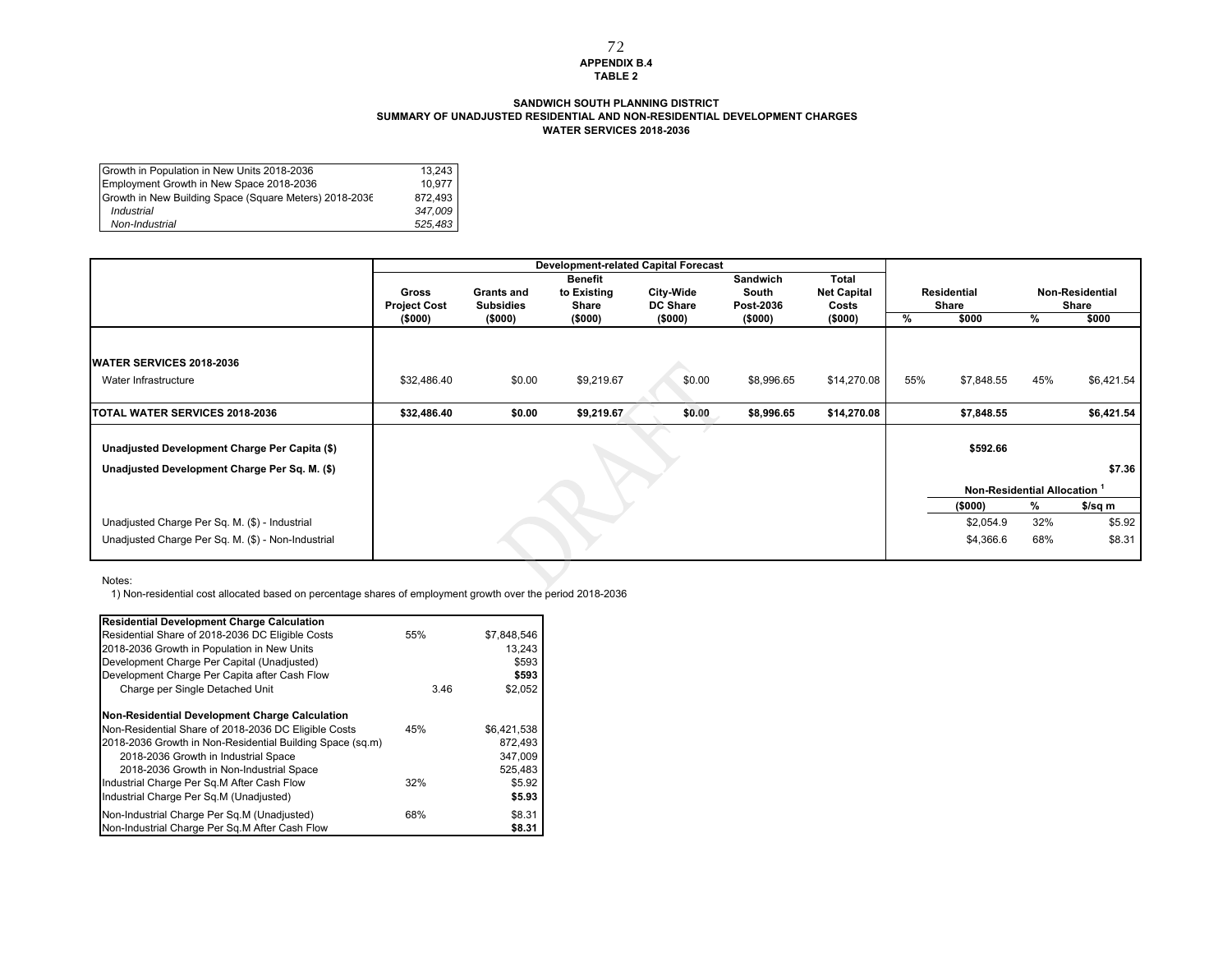### **APPENDIX B.4TABLE 3 - PAGE 1**

### **SANDWICH SOUTH PLANNING DISTRICT WATER SERVICES 2018-2036 CASHFLOW AND DETERMINATION OF RESIDENTIAL DEVELOPMENT CHARGE**

| <b>WATER: RESIDENTIAL</b>                                                                                         | 2018           | 2019            | 2020            | 2021            | 2022            | 2023            | 2024             | 2025                   | 2026            | 2027            |
|-------------------------------------------------------------------------------------------------------------------|----------------|-----------------|-----------------|-----------------|-----------------|-----------------|------------------|------------------------|-----------------|-----------------|
| OPENING CASH BALANCE (\$000)                                                                                      | \$0.0          | \$420.5         | \$864.2         | \$1,332.0       | \$1,824.9       | \$2,344.0       | \$2,890.3        | \$3,465.1              | \$1,644.3       | \$2,194.7       |
| 2018 to 2036 RESIDENTIAL FUNDING REQUIREMENTS<br>Water: Residential: Non Inflated<br>Water: Residential: Inflated | \$0.0<br>\$0.0 | \$0.0<br>\$0.0  | \$0.0<br>\$0.0  | \$0.0<br>\$0.0  | \$0.0<br>\$0.0  | \$0.0<br>\$0.0  | \$0.0<br>\$0.0   | \$2,058.8<br>\$2,364.9 | \$0.0<br>\$0.0  | \$0.0<br>\$0.0  |
| NEW RESIDENTIAL DEVELOPMENT<br>- Population Growth in New Units                                                   | 697            | 697             | 697             | 697             | 697             | 697             | 697              | 697                    | 697             | 697             |
| <b>REVENUE</b><br>- DC Receipts: Inflated                                                                         | \$413.3        | \$421.6         | \$430.0         | \$438.6         | \$447.4         | \$456.3         | \$465.5          | \$474.8                | \$484.3         | \$494.0         |
| <b>INTEREST</b><br>- Interest on Opening Balance<br>- Interest on In-year Transactions                            | \$0.0<br>\$7.2 | \$14.7<br>\$7.4 | \$30.2<br>\$7.5 | \$46.6<br>\$7.7 | \$63.9<br>\$7.8 | \$82.0<br>\$8.0 | \$101.2<br>\$8.1 | \$121.3<br>(\$52.0)    | \$57.6<br>\$8.5 | \$76.8<br>\$8.6 |
| <b>TOTAL REVENUE</b>                                                                                              | \$420.5        | \$443.7         | \$467.8         | \$492.9         | \$519.1         | \$546.3         | \$574.8          | \$544.1                | \$550.3         | \$579.5         |
| <b>CLOSING CASH BALANCE</b>                                                                                       | \$420.5        | \$864.2         | \$1,332.0       | \$1,824.9       | \$2,344.0       | \$2,890.3       | \$3,465.1        | \$1,644.3              | \$2,194.7       | \$2,774.1       |

| <b>WATER: RESIDENTIAL</b>                     | 2028      | 2029      | 2030        | 2031        | 2032        | 2033        | 2034        | 2035        | 2036      | <b>TOTAL</b> |
|-----------------------------------------------|-----------|-----------|-------------|-------------|-------------|-------------|-------------|-------------|-----------|--------------|
| OPENING CASH BALANCE (\$000)                  | \$2,774.1 | \$3,383.8 | \$4,025.2   | (\$2,840.1) | (\$2,452.2) | (\$2,032.2) | (\$1,577.9) | (\$1,087.4) | (\$558.3) |              |
| 2018 to 2036 RESIDENTIAL FUNDING REQUIREMENTS |           |           |             |             |             |             |             |             |           |              |
| Water: Residential: Non Inflated              | \$0.0     | \$0.0     | \$5,789.8   | \$0.0       | \$0.0       | \$0.0       | \$0.0       | \$0.0       | \$0.0     | \$7,848.5    |
| Water: Residential: Inflated                  | \$0.0     | \$0.0     | \$7,342.8   | \$0.0       | \$0.0       | \$0.0       | \$0.0       | \$0.0       | \$0.0     | \$9,707.7    |
|                                               |           |           |             |             |             |             |             |             |           |              |
| NEW RESIDENTIAL DEVELOPMENT                   | 697       | 697       | 697         | 697         | 697         | 697         | 697         | 697         | 697       |              |
| - Population Growth in New Units              |           |           |             |             |             |             |             |             |           | 13,243       |
| <b>REVENUE</b>                                |           |           |             |             |             |             |             |             |           |              |
| - DC Receipts: Inflated                       | \$503.8   | \$513.9   | \$524.2     | \$534.7     | \$545.4     | \$556.3     | \$567.4     | \$578.7     | \$590.3   | \$9,440.5    |
|                                               |           |           |             |             |             |             |             |             |           |              |
| <b>INTEREST</b>                               |           |           |             |             |             |             |             |             |           |              |
| - Interest on Opening Balance                 | \$97.1    | \$118.4   | \$140.9     | (\$156.2)   | (\$134.9)   | (\$111.8)   | (\$86.8)    | (\$59.8)    | (\$30.7)  | \$370.6      |
| - Interest on In-year Transactions            | \$8.8     | \$9.0     | (\$187.5)   | \$9.4       | \$9.5       | \$9.7       | \$9.9       | \$10.1      | \$10.3    | ( \$91.8)    |
| <b>TOTAL REVENUE</b>                          | \$609.7   | \$641.3   | \$477.6     | \$387.9     | \$420.1     | \$454.3     | \$490.5     | \$529.0     | \$569.9   | \$9,719.3    |
|                                               |           |           |             |             |             |             |             |             |           |              |
| <b>CLOSING CASH BALANCE</b>                   | \$3,383.8 | \$4,025.2 | (\$2,840.1) | (\$2,452.2) | (\$2,032.2) | (\$1,577.9) | (\$1,087.4) | (\$558.3)   | \$11.6    |              |
|                                               |           |           |             |             |             |             |             |             |           |              |

**2018 Adjusted Charge Per Capita 12018 Adjusted Charge Programs** 

| <b>Allocation of Capital Program</b><br>Residential Sector<br>Non-Residential Sector                                | 55%<br>45%          |
|---------------------------------------------------------------------------------------------------------------------|---------------------|
| Rates for 2018<br><b>Inflation Rate</b><br>Interest Rate on Positive Balances<br>Interest Rate on Negative Balances | 20%<br>3.5%<br>5.5% |

**r** 

73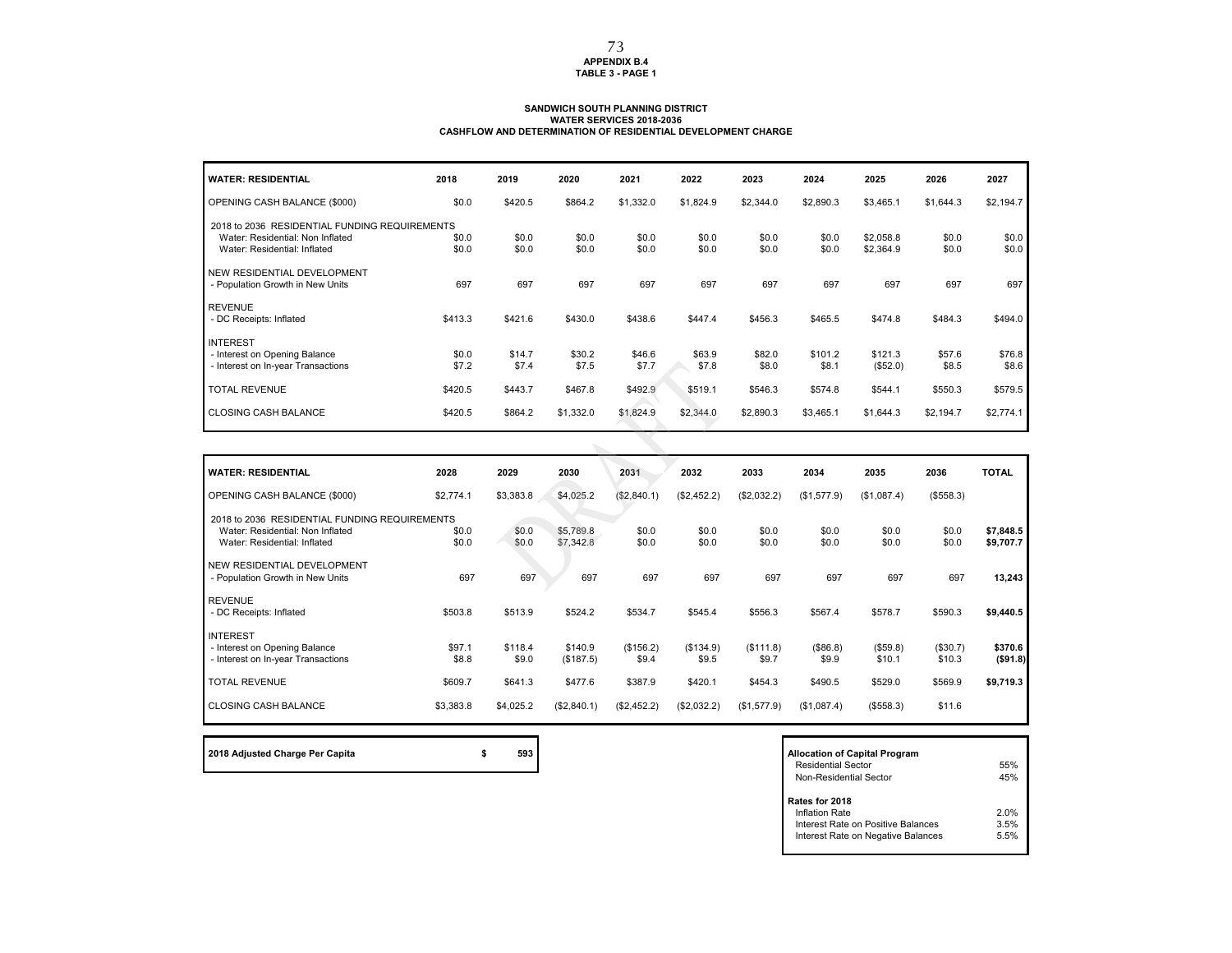#### **APPENDIX B.4 TABLE 3 - PAGE 2**

#### **SANDWICH SOUTH PLANNING DISTRICT WATER SERVICES 2018-2036CASHFLOW AND DETERMINATION OF NON-RESIDENTIAL: INDUSTRIAL DEVELOPMENT CHARGE**

| <b>WATER: NON-RESIDENTIAL - INDUSTRIAL</b>                                                                                                               | 2018            | 2019            | 2020                   | 2021              | 2022              | 2023              | 2024              | 2025               | 2026             | 2027                   |
|----------------------------------------------------------------------------------------------------------------------------------------------------------|-----------------|-----------------|------------------------|-------------------|-------------------|-------------------|-------------------|--------------------|------------------|------------------------|
| OPENING CASH BALANCE (\$000)                                                                                                                             | \$0.0           | \$110.2         | \$226.5                | \$349.1           | \$478.2           | \$614.2           | \$757.4           | \$908.0            | \$431.4          | \$575.7                |
| 2018 to 2036 NON-RESIDENTIAL FUNDING REQUIREMENTS<br>Water: Non-Residential - Industrial: Non: Inflated<br>Water: Non-Residential - Industrial: Inflated | \$0.0<br>\$0.0  | \$0.0<br>\$0.0  | \$0.0<br>\$0.0         | \$0.0<br>\$0.0    | \$0.0<br>\$0.0    | \$0.0<br>\$0.0    | \$0.0<br>\$0.0    | \$539.0<br>\$619.2 | \$0.0<br>\$0.0   | \$0.0<br>\$0.0         |
| NEW NON-RESIDENTIAL DEVELOPMENT<br>- New Industrial Building GFA - square metres                                                                         | 18,264          | 18,264          | 18,264                 | 18,264            | 18,264            | 18,264            | 18,264            | 18,264             | 18,264           | 18,264                 |
| <b>REVENUE</b><br>- DC Receipts: Inflated                                                                                                                | \$108.3         | \$110.5         | \$112.7                | \$114.9           | \$117.2           | \$119.6           | \$122.0           | \$124.4            | \$126.9          | \$129.4                |
| <b>INTEREST</b><br>- Interest on Opening Balance<br>- Interest on In-year Transactions                                                                   | \$0.0<br>\$1.9  | \$3.9<br>\$1.9  | \$7.9<br>\$2.0         | \$12.2<br>\$2.0   | \$16.7<br>\$2.1   | \$21.5<br>\$2.1   | \$26.5<br>\$2.1   | \$31.8<br>(\$13.6) | \$15.1<br>\$2.2  | \$20.1<br>\$2.3        |
| <b>TOTAL REVENUE</b>                                                                                                                                     | \$110.2         | \$116.3         | \$122.6                | \$129.1           | \$136.0           | \$143.2           | \$150.6           | \$142.6            | \$144.2          | \$151.8                |
| CLOSING CASH BALANCE                                                                                                                                     | \$110.2         | \$226.5         | \$349.1                | \$478.2           | \$614.2           | \$757.4           | \$908.0           | \$431.4            | \$575.7          | \$727.5                |
|                                                                                                                                                          |                 |                 |                        |                   |                   |                   |                   |                    |                  |                        |
|                                                                                                                                                          |                 |                 |                        |                   |                   |                   |                   |                    |                  |                        |
| <b>WATER: NON-RESIDENTIAL - INDUSTRIAL</b>                                                                                                               | 2028            | 2029            | 2030                   | 2031              | 2032              | 2033              | 2034              | 2035               | 2036             | <b>TOTAL</b>           |
| OPENING CASH BALANCE (\$000)                                                                                                                             | \$727.5         | \$887.2         | \$1,055.4              | (\$741.9)         | (\$640.1)         | (\$529.9)         | (\$410.7)         | (\$282.0)          | (\$143.2)        |                        |
| 2018 to 2036 NON-RESIDENTIAL FUNDING REQUIREMENTS<br>Water: Non-Residential - Industrial: Non: Inflated<br>Water: Non-Residential - Industrial: Inflated | \$0.0<br>\$0.0  | \$0.0<br>\$0.0  | \$1,515.9<br>\$1,922.5 | \$0.0<br>\$0.0    | \$0.0<br>\$0.0    | \$0.0<br>\$0.0    | \$0.0<br>\$0.0    | \$0.0<br>\$0.0     | \$0.0<br>\$0.0   | \$2,054.9<br>\$2,541.7 |
| NEW NON-RESIDENTIAL DEVELOPMENT<br>- New Industrial Building GFA - square metres                                                                         | 18,264          | 18,264          | 18,264                 | 18.264            | 18,264            | 18,264            | 18,264            | 18,264             | 18,264           | 347,009                |
| <b>REVENUE</b><br>- DC Receipts: Inflated                                                                                                                | \$132.0         | \$134.7         | \$137.4                | \$140.1           | \$142.9           | \$145.8           | \$148.7           | \$151.7            | \$154.7          | \$2,473.9              |
| <b>INTEREST</b><br>- Interest on Opening Balance<br>- Interest on In-year Transactions                                                                   | \$25.5<br>\$2.3 | \$31.1<br>\$2.4 | \$36.9<br>(\$49.1)     | (\$40.8)<br>\$2.5 | (\$35.2)<br>\$2.5 | (\$29.1)<br>\$2.6 | (\$22.6)<br>\$2.6 | (\$15.5)<br>\$2.7  | (\$7.9)<br>\$2.7 | \$98.1<br>(\$24.0)     |
| <b>TOTAL REVENUE</b>                                                                                                                                     | \$159.8         | \$168.1         | \$125.2                | \$101.7           | \$110.2           | \$119.2           | \$128.7           | \$138.8            | \$149.5          | \$2,548.0              |

2018 Adjusted Charge Per Square Metre **<b>80.000 <b>Adjusted** Charge Per Square Metre and Studies and Studies and Studies and Studies and Studies and Allocation of Capital Program

Residential Sector 55% $r \hspace{1.5cm} 45\%$ Non-Residential Sector**Non-Residential Allocation**Industrial 32%**1** Non-Industrial**Rates for 2018** Inflation Rate 2.0% 3.5%Interest Rate on Positive Balances5.5% Interest Rate on Negative Balances

### 74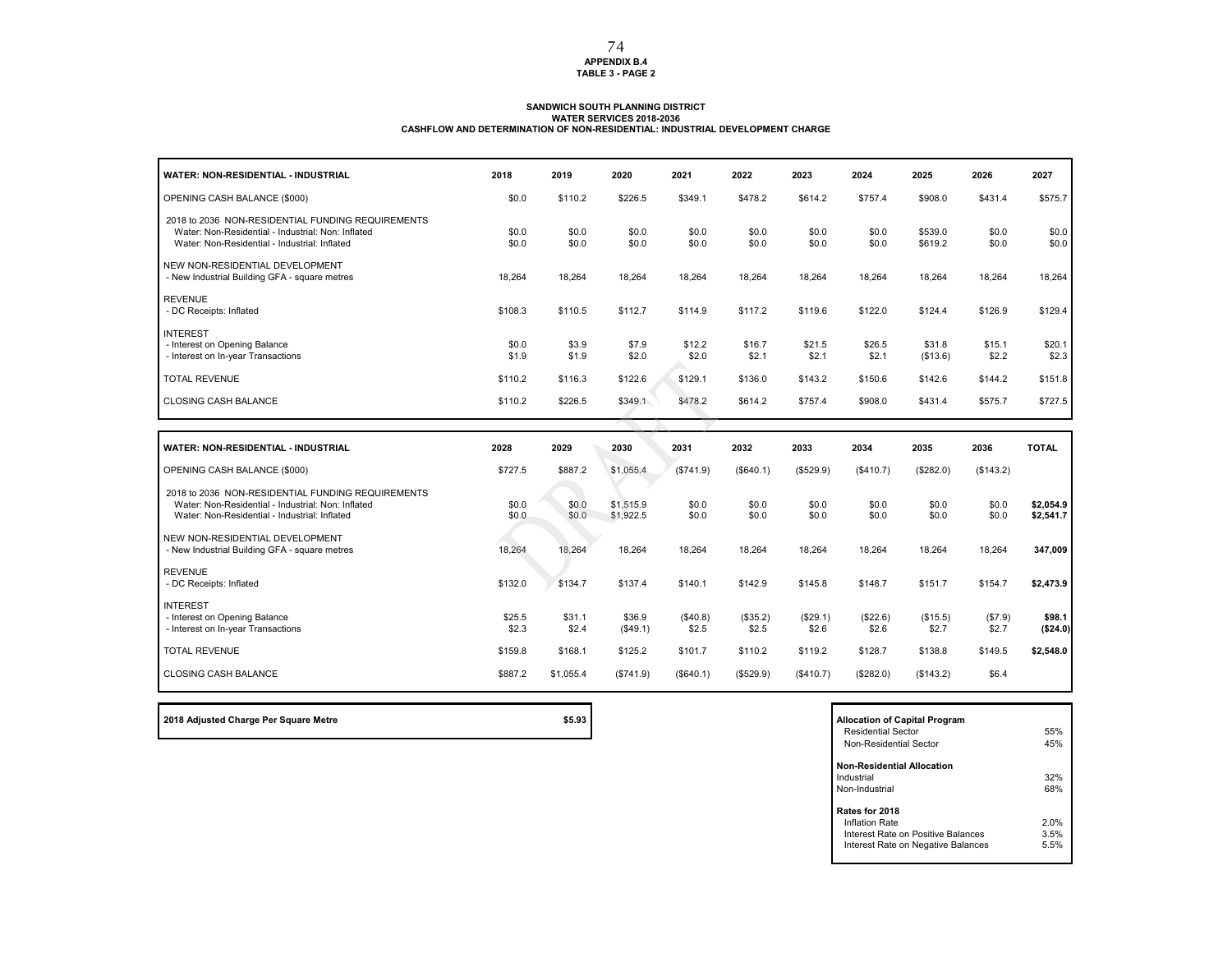## **APPENDIX B.4 TABLE 3 - PAGE 3** 75

# SANDWICH SOUTH PLANNING DISTRICT<br>WATER SERVICES 2018-2036<br>CASHFLOW AND DETERMINATION OF NON-RESIDENTIAL: NON-INDUSTRIAL DEVELOPMENT CHARGE

| WATER: NON-RESIDENTIAL - NON-INDUSTRIAL                                                                                                                          | 2018            | 2019            | 2020                   | 2021              | 2022              | 2023              | 2024              | 2025                   | 2026              | 2027                   |
|------------------------------------------------------------------------------------------------------------------------------------------------------------------|-----------------|-----------------|------------------------|-------------------|-------------------|-------------------|-------------------|------------------------|-------------------|------------------------|
| OPENING CASH BALANCE (\$000)                                                                                                                                     | \$0.0           | \$233.8         | \$480.5                | \$740.6           | \$1,014.7         | \$1,303.4         | \$1,607.2         | \$1,926.8              | \$913.6           | \$1,219.6              |
| 2018 to 2036 NON-RESIDENTIAL FUNDING REQUIREMENTS<br>Water: Non-Residential - Non-Industrial: Non: Inflated<br>Water: Non-Residential - Non-Industrial: Inflated | \$0.0<br>\$0.0  | \$0.0<br>\$0.0  | \$0.0<br>\$0.0         | \$0.0<br>\$0.0    | \$0.0<br>\$0.0    | \$0.0<br>\$0.0    | \$0.0<br>\$0.0    | \$1,145.4<br>\$1,315.7 | \$0.0<br>\$0.0    | \$0.0<br>\$0.0         |
| NEW NON-RESIDENTIAL DEVELOPMENT<br>- New Non-Industrial Building GFA - square metres                                                                             | 27.657          | 27.657          | 27,657                 | 27.657            | 27,657            | 27,657            | 27,657            | 27,657                 | 27.657            | 27,657                 |
| <b>REVENUE</b><br>- DC Receipts: Inflated                                                                                                                        | \$229.8         | \$234.4         | \$239.1                | \$243.9           | \$248.8           | \$253.8           | \$258.8           | \$264.0                | \$269.3           | \$274.7                |
| <b>INTEREST</b><br>- Interest on Opening Balance<br>- Interest on In-year Transactions                                                                           | \$0.0<br>\$4.0  | \$8.2<br>\$4.1  | \$16.8<br>\$4.2        | \$25.9<br>\$4.3   | \$35.5<br>\$4.4   | \$45.6<br>\$4.4   | \$56.3<br>\$4.5   | \$67.4<br>(\$28.9)     | \$32.0<br>\$4.7   | \$42.7<br>\$4.8        |
| <b>TOTAL REVENUE</b>                                                                                                                                             | \$233.8         | \$246.7         | \$260.1                | \$274.1           | \$288.7           | \$303.9           | \$319.6           | \$302.5                | \$306.0           | \$322.2                |
| CLOSING CASH BALANCE                                                                                                                                             | \$233.8         | \$480.5         | \$740.6                | \$1,014.7         | \$1,303.4         | \$1,607.2         | \$1,926.8         | \$913.6                | \$1,219.6         | \$1,541.8              |
|                                                                                                                                                                  |                 |                 |                        |                   |                   |                   |                   |                        |                   |                        |
|                                                                                                                                                                  |                 |                 |                        |                   |                   |                   |                   |                        |                   |                        |
| WATER: NON-RESIDENTIAL - NON-INDUSTRIAL                                                                                                                          | 2028            | 2029            | 2030                   | 2031              | 2032              | 2033              | 2034              | 2035                   | 2036              | <b>TOTAL</b>           |
| OPENING CASH BALANCE (\$000)                                                                                                                                     | \$1,541.8       | \$1,880.8       | \$2,237.5              | (\$1,582.3)       | (\$1,366.9)       | (\$1,133.4)       | (\$881.1)         | (\$608.5)              | (\$314.5)         |                        |
| 2018 to 2036 NON-RESIDENTIAL FUNDING REQUIREMENTS<br>Water: Non-Residential - Non-Industrial: Non: Inflated<br>Water: Non-Residential - Non-Industrial: Inflated | \$0.0<br>\$0.0  | \$0.0<br>\$0.0  | \$3,221.2<br>\$4,085.3 | \$0.0<br>\$0.0    | \$0.0<br>\$0.0    | \$0.0<br>\$0.0    | \$0.0<br>\$0.0    | \$0.0<br>\$0.0         | \$0.0<br>\$0.0    | \$4,366.6<br>\$5,401.0 |
| NEW NON-RESIDENTIAL DEVELOPMENT<br>- New Non-Industrial Building GFA - square metres                                                                             | 27,657          | 27,657          | 27,657                 | 27,657            | 27,657            | 27,657            | 27,657            | 27,657                 | 27,657            | 525,483                |
| <b>REVENUE</b><br>- DC Receipts: Inflated                                                                                                                        | \$280.2         | \$285.8         | \$291.5                | \$297.3           | \$303.3           | \$309.3           | \$315.5           | \$321.8                | \$328.3           | \$5,249.6              |
| <b>INTEREST</b><br>- Interest on Opening Balance<br>- Interest on In-year Transactions                                                                           | \$54.0<br>\$4.9 | \$65.8<br>\$5.0 | \$78.3<br>(\$104.3)    | (\$87.0)<br>\$5.2 | (\$75.2)<br>\$5.3 | (\$62.3)<br>\$5.4 | (\$48.5)<br>\$5.5 | (\$33.5)<br>\$5.6      | (\$17.3)<br>\$5.7 | \$204.7<br>(\$51.1)    |
| <b>TOTAL REVENUE</b>                                                                                                                                             | \$339.1         | \$356.6         | \$265.5                | \$215.5           | \$233.4           | \$252.4           | \$272.6           | \$294.0                | \$316.7           | \$5,403.2              |

**2018 Adjusted Charge Per Square Metre \$8.31** 

| <b>Allocation of Capital Program</b><br>Residential Sector<br>Non-Residential Sector                         | 55%<br>45%           |
|--------------------------------------------------------------------------------------------------------------|----------------------|
| <b>Non-Residential Allocation</b><br>Industrial                                                              | 32%                  |
| Non-Industrial                                                                                               | 68%                  |
| Rates for 2018<br>Inflation Rate<br>Interest Rate on Positive Balances<br>Interest Rate on Negative Balances | 2.0%<br>3.5%<br>5.5% |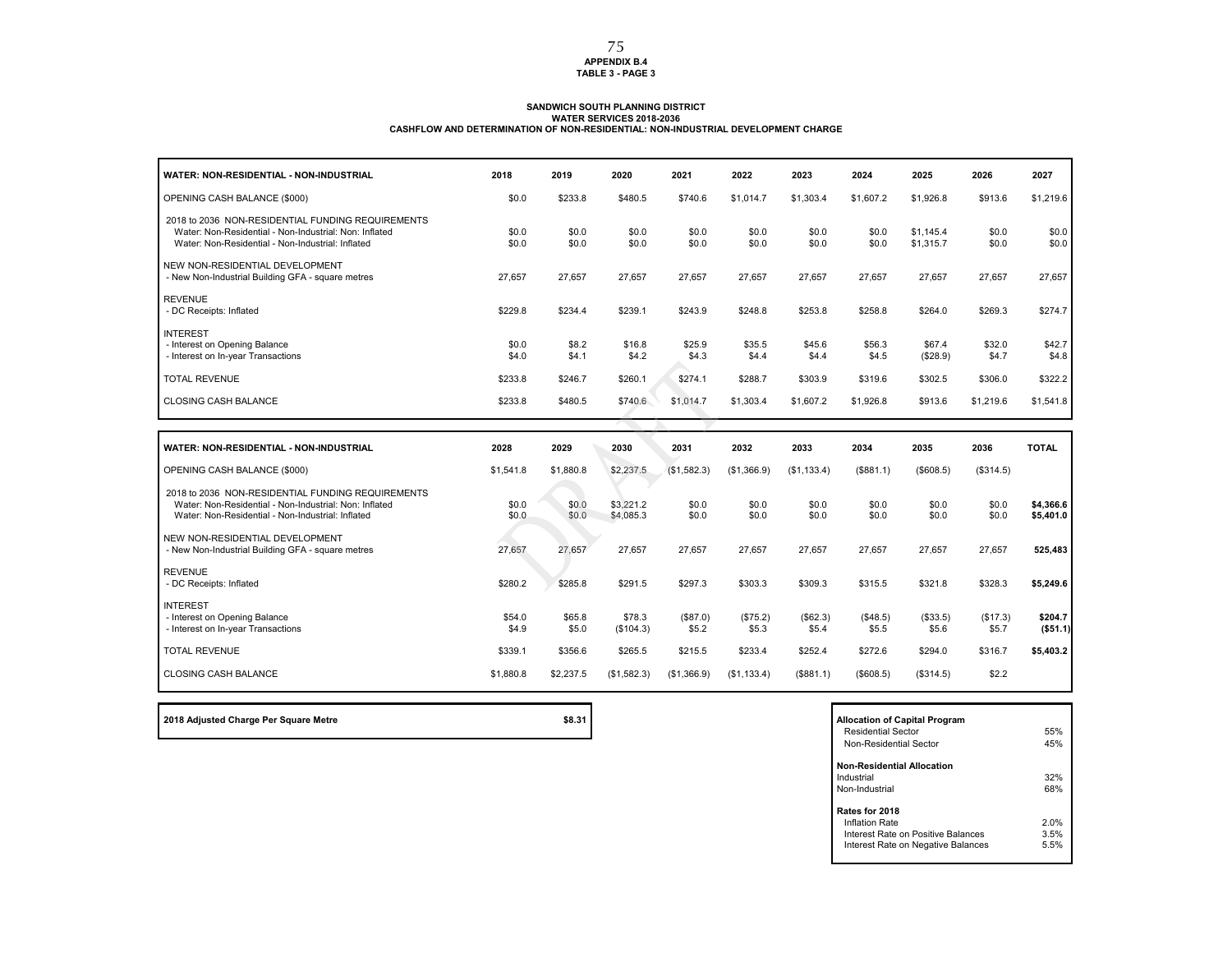## **APPENDIX C**

*LONG-TERM CAPITAL AND OPERATING COSTS*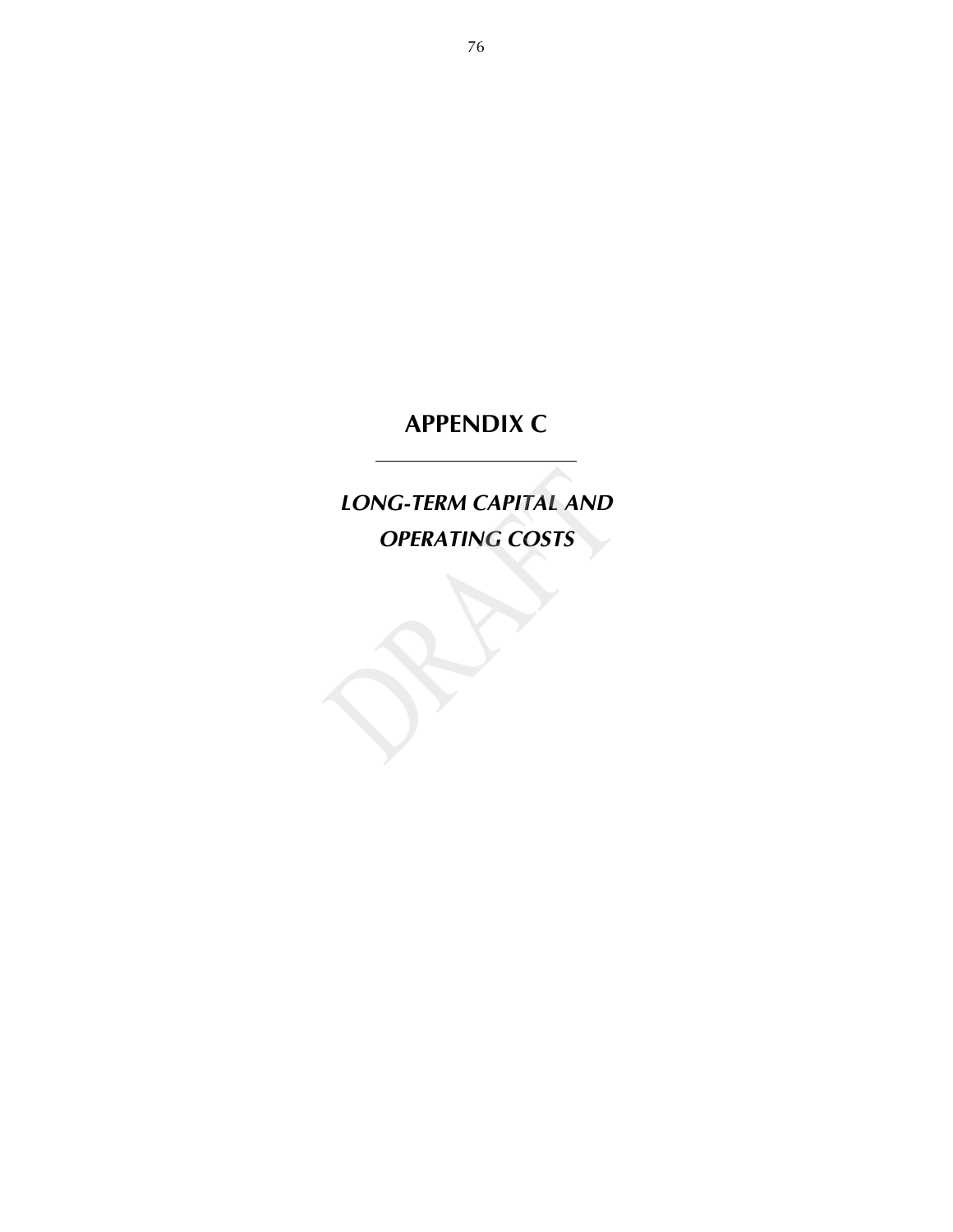### **APPENDIX C** 77

#### **TABLE 1**

### **SANDWICH SOUTH PLANNING DISTRICT ESTIMATED NET OPERATING COST OF THE PROPOSED DEVELOPMENT-RELATED CAPITAL PROGRAM (in constant 2018 dollars)**

|                                                   | <b>Net Cost</b>     |        |         |         |         |         |         |         |         |         |         |
|---------------------------------------------------|---------------------|--------|---------|---------|---------|---------|---------|---------|---------|---------|---------|
|                                                   | (in 2018\$)         | 2018   | 2019    | 2020    | 2021    | 2022    | 2023    | 2024    | 2025    | 2026    | 2027    |
|                                                   |                     |        |         |         |         |         |         |         |         |         |         |
| <b>Roads And Related</b>                          |                     | \$85.1 | \$170.2 | \$255.3 | \$340.3 | \$425.4 | \$510.5 | \$595.6 | \$680.7 | \$765.8 | \$850.9 |
| - Development-Related Roads Infrastructure        | \$325 per household | \$85.1 | \$170.2 | \$255.3 | \$340.3 | \$425.4 | \$510.5 | \$595.6 | \$680.7 | \$765.8 | \$850.9 |
|                                                   |                     |        |         |         |         |         |         |         |         |         |         |
| <b>Sanitary Sewer</b>                             |                     | \$0.0  | \$0.0   | \$1.0   | \$2.0   | \$3.0   | \$4.0   | \$5.0   | \$6.0   | \$7.0   | \$8.0   |
| - Rate supported service - no additional op costs |                     | \$0.0  | \$0.0   | \$1.0   | \$2.0   | \$3.0   | \$4.0   | \$5.0   | \$6.0   | \$7.0   | \$8.0   |
|                                                   |                     |        |         |         |         |         |         |         |         |         |         |
| <b>Storm Sewer &amp; Municipal Drains</b>         |                     | \$0.0  | \$0.0   | \$1.0   | \$2.0   | \$3.0   | \$4.0   | \$5.0   | \$6.0   | \$7.0   | \$8.0   |
| - Rate supported service - no additional op costs |                     | \$0.0  | \$0.0   | \$1.0   | \$2.0   | \$3.0   | \$4.0   | \$5.0   | \$6.0   | \$7.0   | \$8.0   |
|                                                   |                     |        |         |         |         |         |         |         |         |         |         |
| Water                                             |                     | \$0.0  | \$0.0\$ | \$1.0   | \$2.0   | \$3.0   | \$4.0   | \$5.0   | \$6.0   | \$7.0   | \$8.0   |
| - Rate supported service - no additional op costs |                     | \$0.0  | \$0.0   | \$1.0   | \$2.0   | \$3.0   | \$4.0   | \$5.0   | \$6.0   | \$7.0   | \$8.0   |
|                                                   |                     |        |         |         |         |         |         |         |         |         |         |
| <b>TOTAL ESTIMATED OPERATING COSTS</b>            |                     | \$85.1 | \$170.2 | \$258.3 | \$346.3 | \$434.4 | \$522.5 | \$610.6 | \$698.7 | \$786.8 | \$874.9 |

|                                                   | <b>Net Cost</b> |                     |         |           | <b>Estimated Operating Costs (\$000)</b> |           |           |           |           |           |           |
|---------------------------------------------------|-----------------|---------------------|---------|-----------|------------------------------------------|-----------|-----------|-----------|-----------|-----------|-----------|
|                                                   |                 | (in 2018\$)         | 2028    | 2029      | 2030                                     | 2031      | 2032      | 2033      | 2034      | 2035      | 2036      |
|                                                   |                 |                     |         |           |                                          |           |           |           |           |           |           |
| <b>Roads And Related</b>                          |                 |                     | \$936.0 | \$1,021.0 | \$1.106.1                                | \$1.191.2 | \$1,276.3 | \$1,361.4 | \$1.446.5 | \$1,531.6 | \$1,616.6 |
| - Development-Related Roads Infrastructure        |                 | \$325 per household | \$936.0 | \$1,021.0 | \$1,106.1                                | \$1,191.2 | \$1,276.3 | \$1,361.4 | \$1,446.5 | \$1,531.6 | \$1,616.6 |
|                                                   |                 |                     |         |           |                                          |           |           |           |           |           |           |
| <b>Sanitary Sewer</b>                             |                 |                     | \$9.0   | \$10.0    | \$11.0                                   | \$12.0    | \$13.0    | \$14.0    | \$15.0    | \$16.0    | \$17.0    |
| - Rate supported service - no additional op costs |                 |                     | \$9.0   | \$10.0    | \$11.0                                   | \$12.0    | \$13.0    | \$14.0    | \$15.0    | \$16.0    | \$17.0    |
|                                                   |                 |                     |         |           |                                          |           |           |           |           |           |           |
| <b>Storm Sewer &amp; Municipal Drains</b>         |                 |                     | \$9.0   | \$10.0    | \$11.0                                   | \$12.0    | \$13.0    | \$14.0    | \$15.0    | \$16.0    | \$17.0    |
| - Rate supported service - no additional op costs |                 |                     | \$9.0   | \$10.0    | \$11.0                                   | \$12.0    | \$13.0    | \$14.0    | \$15.0    | \$16.0    | \$17.0    |
|                                                   |                 |                     |         |           |                                          |           |           |           |           |           |           |
| Water                                             |                 |                     | \$9.0   | \$10.0    | \$11.0                                   | \$12.0    | \$13.0    | \$14.0    | \$15.0    | \$16.0    | \$17.0    |
| - Rate supported service - no additional op costs |                 |                     | \$9.0   | \$10.0    | \$11.0                                   | \$12.0    | \$13.0    | \$14.0    | \$15.0    | \$16.0    | \$17.0    |
|                                                   |                 |                     |         |           |                                          |           |           |           |           |           |           |
| <b>TOTAL ESTIMATED OPERATING COSTS</b>            |                 |                     | \$963.0 | \$1.051.0 | \$1.139.1                                | \$1.227.2 | \$1,315.3 | \$1,403.4 | \$1,491.5 | \$1,579.6 | \$1,667.6 |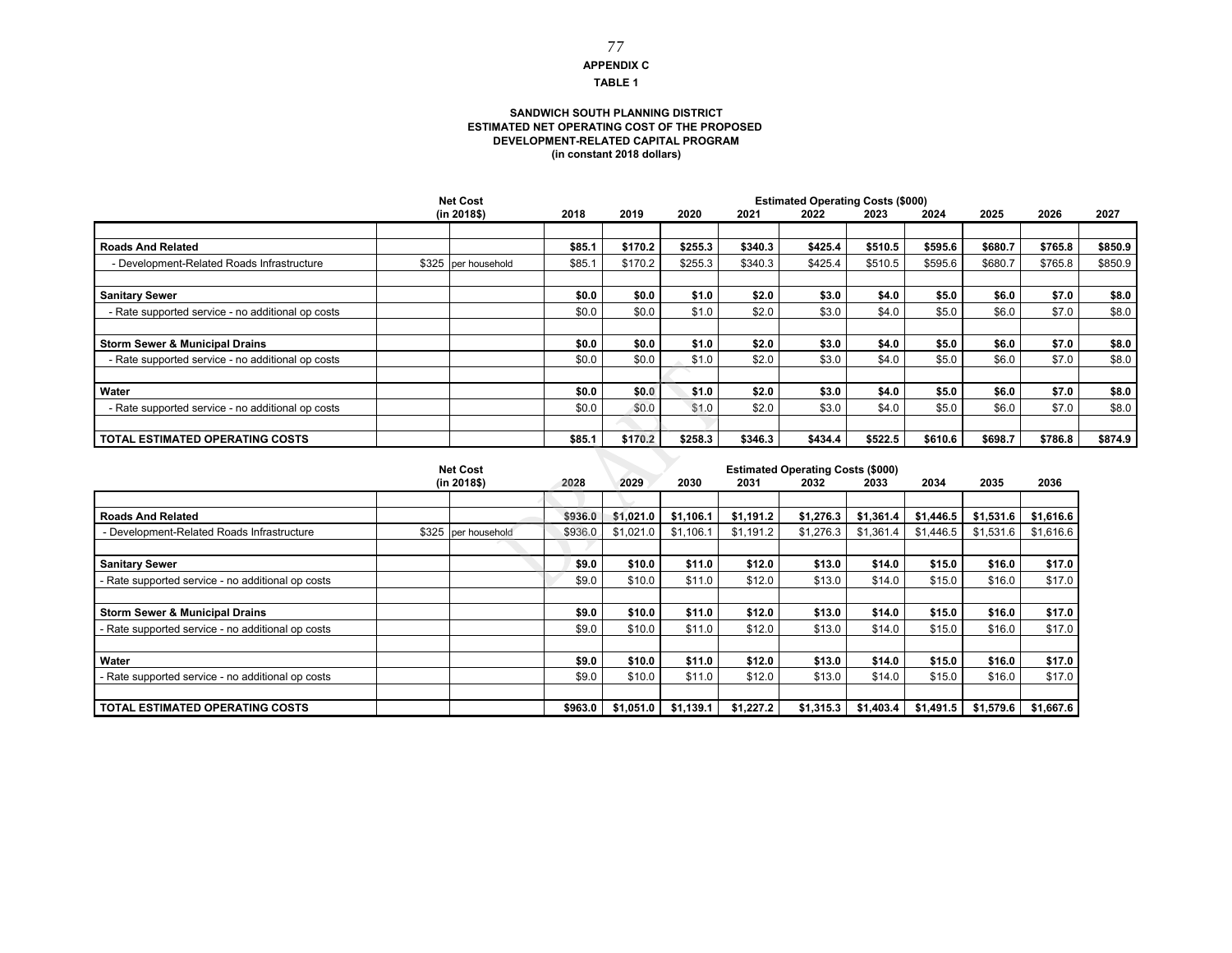### **APPENDIX E TABLE 2**  78

## SANDWICH SOUTH PLANNING DISTRICT<br>SUMMARY OF TAX SUPPORTED FUNDING REQUIREMENTS

| <b>Net Capital Cost of</b><br><b>Development-Related Projects</b> | 2018<br>(\$000) | 2019<br>(\$000) | 2020<br>(\$000) | 2021<br>(\$000) | 2022<br>(\$000) | 2023<br>(\$000) | 2024<br>(\$000) | 2025<br>(\$000) | 2026<br>(\$000) | 2027<br>(\$000) |
|-------------------------------------------------------------------|-----------------|-----------------|-----------------|-----------------|-----------------|-----------------|-----------------|-----------------|-----------------|-----------------|
| <b>ROADS AND RELATED</b>                                          |                 |                 |                 |                 |                 |                 |                 |                 |                 |                 |
| Total Net Cost (1)                                                | 7,848.5         | 7,848.5         | 7,848.5         | 9,701.9         | 7,701.9         | 8.701.9         | 34,192.6        | 34,192.6        | 34,192.6        | 34,192.6        |
| Net Cost From Development Charges (2)                             | 4,591.5         | 4,591.5         | 4,591.5         | 5,253.6         | 4,561.6         | 4,907.6         | 12,625.9        | 12.625.9        | 12.625.9        | 12,625.9        |
| Net Cost From Non-DC Sources                                      | 3,257.0         | 3,257.0         | 3,257.0         | 4,448.3         | 3,140.3         | 3,794.3         | 21,566.8        | 21.566.8        | 21,566.8        | 21,566.8        |
| - City-wide DC Share (3)                                          | 1,061.8         | 1,061.8         | 1,061.8         | 1,039.8         | 1,039.8         | 1,039.8         | 4,051.9         | 4,051.9         | 4,051.9         | 4,051.9         |
| - Replacement & Benefit to Existing                               | 770.2           | 770.2           | 770.2           | 1,270.2         | 770.2           | 1.020.2         | 6.767.1         | 6.767.1         | 6,767.1         | 6,767.1         |
| - For Post 2036 Development (4)                                   | 1,425.1         | 1,425.1         | 1,425.1         | 2,138.4         | 1,330.3         | 1,734.4         | 10,747.7        | 10,747.7        | 10,747.7        | 10,747.7        |
| <b>SANITARY SEWER</b>                                             |                 |                 |                 |                 |                 |                 |                 |                 |                 |                 |
| Total Net Cost (1)                                                | 13,335.9        | 1,090.9         | 1,090.9         | 1,017.6         | 1,017.6         | 1,017.6         | 1,017.6         | 1,017.6         | 1,017.6         | 1,017.6         |
| Net Cost From Development Charges (2)                             | 4,056.3         | 411.3           | 411.3           | 396.3           | 396.3           | 396.3           | 396.3           | 396.3           | 396.3           | 396.3           |
| Net Cost From Non-DC Sources                                      | 9,279.7         | 679.6           | 679.6           | 621.3           | 621.3           | 621.3           | 621.3           | 621.3           | 621.3           | 621.3           |
| - City-wide DC Share (3)                                          | 3.170.3         | 37.8            | 37.8            | 26.8            | 26.8            | 26.8            | 26.8            | 26.8            | 26.8            | 26.8            |
| - Replacement & Benefit to Existing                               | 0.0             | 0.0             | 0.0             | 0.0             | 0.0             | 0.0             | 0.0             | 0.0             | 0.0             | 0.0             |
| - For Post 2036 Development (4)                                   | 6,109.3         | 641.9           | 641.9           | 594.5           | 594.5           | 594.5           | 594.5           | 594.5           | 594.5           | 594.5           |
| <b>STORM SEWER &amp; MUNICIPAL DRAINS</b>                         |                 |                 |                 |                 |                 |                 |                 |                 |                 |                 |
| Total Net Cost (1)                                                | 1,795.0         | 1,230.0         | 1,900.0         | 853.3           | 1,523.3         | 853.3           | 13,758.1        | 12,904.8        | 12,904.8        | 12,904.8        |
| Net Cost From Development Charges (2)                             | 476.5           | 295.2           | 683.8           | 396.8           | 557.6           | 396.8           | 4,911.1         | 4,514.3         | 4,514.3         | 4,514.3         |
| Net Cost From Non-DC Sources                                      | 1,318.6         | 934.8           | 1,216.2         | 456.5           | 965.7           | 456.5           | 8,847.0         | 8,390.5         | 8,390.5         | 8,390.5         |
| - City-wide DC Share (3)                                          | 0.0             | 0.0             | 0.0             | 4.1             | 4.1             | 4.1             | 4.1             | 0.0             | 0.0             | 0.0             |
| - Replacement & Benefit to Existing                               | 0.0             | 0.0             | 0.0             | 155.8           | 155.8           | 155.8           | 162.5           | 6.7             | 6.7             | 6.7             |
| - For Post 2036 Development (4)                                   | 1,318.6         | 934.8           | 1,216.2         | 296.6           | 805.8           | 296.6           | 8,680.4         | 8,383.8         | 8,383.8         | 8,383.8         |
| <b>WATER</b>                                                      |                 |                 |                 |                 |                 |                 |                 |                 |                 |                 |
| Total Net Cost (1)                                                | 0.0             | 0.0             | 0.0             | 0.0             | 0.0             | 0.0             | 0.0             | 14,304.9        | 0.0             | 0.0             |
| Net Cost From Development Charges (2)                             | 0.0             | 0.0             | 0.0             | 0.0             | 0.0             | 0.0             | 0.0             | 3,743.3         | 0.0             | 0.0             |
| Net Cost From Non-DC Sources                                      | 0.0             | 0.0             | 0.0             | 0.0             | 0.0             | 0.0             | 0.0             | 10,561.6        | 0.0             | 0.0             |
| - City-wide DC Share (3)                                          | 0.0             | 0.0             | 0.0             | 0.0             | 0.0             | 0.0             | 0.0             | 0.0             | 0.0             | 0.0             |
| - Replacement & Benefit to Existing                               | 0.0             | 0.0             | 0.0             | 0.0             | 0.0             | 0.0             | 0.0             | 7.829.3         | 0.0             | 0.0             |
| - For Post 2036 Development (4)                                   | 0.0             | 0.0             | 0.0             | 0.0             | 0.0             | 0.0             | 0.0             | 2,732.3         | 0.0             | 0.0             |
| <b>TOTAL MUNICIPAL SERVICES</b>                                   |                 |                 |                 |                 |                 |                 |                 |                 |                 |                 |
| Total Net Cost (1)                                                | 22,979.5        | 10,169.5        | 10.839.5        | 11,572.7        | 10,242.7        | 10,572.7        | 48,968.3        | 62,420.0        | 48,115.1        | 48,115.1        |
| Net Cost From Development Charges (2)                             | 9,124.2         | 5,298.0         | 5,686.6         | 6,046.7         | 5,515.5         | 5,700.7         | 17,933.3        | 21,279.8        | 17,536.5        | 17,536.5        |
| Net Cost From Non-DC Sources                                      | 13,855.2        | 4,871.5         | 5,152.9         | 5,526.1         | 4,727.2         | 4,872.0         | 31,035.0        | 41,140.2        | 30,578.5        | 30,578.5        |
| - City-wide DC Share (3)                                          | 4,232.1         | 1,099.5         | 1,099.5         | 1,070.7         | 1,070.7         | 1,070.7         | 4,082.9         | 4.078.7         | 4,078.7         | 4,078.7         |
| - Replacement & Benefit to Existing                               | 770.2           | 770.2           | 770.2           | 1,426.0         | 926.0           | 1.176.0         | 6.929.6         | 14,603.2        | 6.773.9         | 6,773.9         |
| - For Post 2036 Development (4)                                   | 8,853.0         | 3,001.7         | 3,283.1         | 3,029.4         | 2,730.6         | 2,625.4         | 20,022.5        | 22,458.2        | 19,725.9        | 19,725.9        |

| <b>ROADS AND RELATED</b><br>33,642.6<br>33,642.6<br>33,642.6<br>466,650.0<br>Total Net Cost (1)<br>34,192.6<br>33,642.6<br>33,642.6<br>25,940.8<br>25,940.8<br>25,940.8<br>Net Cost From Development Charges (2)<br>12,625.9<br>12,435.6<br>12,435.6<br>12,435.6<br>12,435.6<br>12,435.6<br>7,874.0<br>7,874.0<br>7,874.0<br>177,426.7<br>21,207.0<br>18,066.8<br>Net Cost From Non-DC Sources<br>21,566.8<br>21,207.0<br>21,207.0<br>21,207.0<br>21,207.0<br>18,066.8<br>18,066.8<br>289,223.3<br>4,051.9<br>4,051.9<br>3,012.2<br>4,051.9<br>4,051.9<br>4,051.9<br>4,051.9<br>3,012.2<br>3,012.2<br>55,860.6<br>- City-wide DC Share (3)<br>6,629.6<br>- Replacement & Benefit to Existing<br>6,767.1<br>6,629.6<br>6,629.6<br>6,629.6<br>6,629.6<br>5,859.5<br>5,859.5<br>5,859.5<br>89,933.5<br>10,525.4<br>10,525.4<br>10,525.4<br>10,525.4<br>- For Post 2036 Development (4)<br>10,747.7<br>10,525.4<br>9,195.1<br>9,195.1<br>9,195.1<br>143,429.2<br><b>SANITARY SEWER</b><br>Total Net Cost (1)<br>1,148.8<br>1,148.8<br>1,148.8<br>1,148.8<br>32,980.0<br>1,148.8<br>1,148.8<br>1,148.8<br>1,148.8<br>1,148.8<br>459.5<br>Net Cost From Development Charges (2)<br>459.5<br>459.5<br>459.5<br>459.5<br>459.5<br>459.5<br>459.5<br>459.5<br>11,788.7<br>689.3<br>689.3<br>689.3<br>689.3<br>689.3<br>689.3<br>689.3<br>689.3<br>689.3<br>Net Cost From Non-DC Sources<br>21,191.3<br>0.0<br>0.0<br>- City-wide DC Share (3)<br>0.0<br>0.0<br>0.0<br>0.0<br>0.0<br>0.0<br>0.0<br>3,433.5<br>0.0<br>0.0<br>0.0<br>0.0<br>0.0<br>0.0<br>- Replacement & Benefit to Existing<br>0.0<br>0.0<br>0.0<br>689.3<br>689.3<br>689.3<br>689.3<br>689.3<br>689.3<br>689.3<br>689.3<br>689.3<br>17,757.9<br>- For Post 2036 Development (4)<br><b>STORM SEWER &amp; MUNICIPAL DRAINS</b><br>Total Net Cost (1)<br>12,904.8<br>12,904.8<br>12,904.8<br>12,904.8<br>12,904.8<br>12,904.8<br>12,904.8<br>12,904.8<br>12,904.8<br>Net Cost From Development Charges (2)<br>4,514.3<br>4,514.3<br>4,514.3<br>4,514.3<br>4,514.3<br>4,514.3<br>4,514.3<br>4,514.3<br>4,514.3 | <b>Net Capital Cost of</b><br><b>Development-Related Projects</b> | 2028<br>(\$000) | 2029<br>(5000) | 2030<br>(\$000) | 2031<br>(\$000) | 2032<br>(\$000) | 2033<br>(\$000) | 2034<br>(\$000) | 2035<br>(\$000) | 2036<br>(\$000) | <b>TOTAL</b><br>(\$000) |
|-------------------------------------------------------------------------------------------------------------------------------------------------------------------------------------------------------------------------------------------------------------------------------------------------------------------------------------------------------------------------------------------------------------------------------------------------------------------------------------------------------------------------------------------------------------------------------------------------------------------------------------------------------------------------------------------------------------------------------------------------------------------------------------------------------------------------------------------------------------------------------------------------------------------------------------------------------------------------------------------------------------------------------------------------------------------------------------------------------------------------------------------------------------------------------------------------------------------------------------------------------------------------------------------------------------------------------------------------------------------------------------------------------------------------------------------------------------------------------------------------------------------------------------------------------------------------------------------------------------------------------------------------------------------------------------------------------------------------------------------------------------------------------------------------------------------------------------------------------------------------------------------------------------------------------------------------------------------------------------------------------------------------------------------------------------------|-------------------------------------------------------------------|-----------------|----------------|-----------------|-----------------|-----------------|-----------------|-----------------|-----------------|-----------------|-------------------------|
|                                                                                                                                                                                                                                                                                                                                                                                                                                                                                                                                                                                                                                                                                                                                                                                                                                                                                                                                                                                                                                                                                                                                                                                                                                                                                                                                                                                                                                                                                                                                                                                                                                                                                                                                                                                                                                                                                                                                                                                                                                                                   |                                                                   |                 |                |                 |                 |                 |                 |                 |                 |                 |                         |
|                                                                                                                                                                                                                                                                                                                                                                                                                                                                                                                                                                                                                                                                                                                                                                                                                                                                                                                                                                                                                                                                                                                                                                                                                                                                                                                                                                                                                                                                                                                                                                                                                                                                                                                                                                                                                                                                                                                                                                                                                                                                   |                                                                   |                 |                |                 |                 |                 |                 |                 |                 |                 |                         |
|                                                                                                                                                                                                                                                                                                                                                                                                                                                                                                                                                                                                                                                                                                                                                                                                                                                                                                                                                                                                                                                                                                                                                                                                                                                                                                                                                                                                                                                                                                                                                                                                                                                                                                                                                                                                                                                                                                                                                                                                                                                                   |                                                                   |                 |                |                 |                 |                 |                 |                 |                 |                 |                         |
|                                                                                                                                                                                                                                                                                                                                                                                                                                                                                                                                                                                                                                                                                                                                                                                                                                                                                                                                                                                                                                                                                                                                                                                                                                                                                                                                                                                                                                                                                                                                                                                                                                                                                                                                                                                                                                                                                                                                                                                                                                                                   |                                                                   |                 |                |                 |                 |                 |                 |                 |                 |                 |                         |
|                                                                                                                                                                                                                                                                                                                                                                                                                                                                                                                                                                                                                                                                                                                                                                                                                                                                                                                                                                                                                                                                                                                                                                                                                                                                                                                                                                                                                                                                                                                                                                                                                                                                                                                                                                                                                                                                                                                                                                                                                                                                   |                                                                   |                 |                |                 |                 |                 |                 |                 |                 |                 |                         |
|                                                                                                                                                                                                                                                                                                                                                                                                                                                                                                                                                                                                                                                                                                                                                                                                                                                                                                                                                                                                                                                                                                                                                                                                                                                                                                                                                                                                                                                                                                                                                                                                                                                                                                                                                                                                                                                                                                                                                                                                                                                                   |                                                                   |                 |                |                 |                 |                 |                 |                 |                 |                 |                         |
|                                                                                                                                                                                                                                                                                                                                                                                                                                                                                                                                                                                                                                                                                                                                                                                                                                                                                                                                                                                                                                                                                                                                                                                                                                                                                                                                                                                                                                                                                                                                                                                                                                                                                                                                                                                                                                                                                                                                                                                                                                                                   |                                                                   |                 |                |                 |                 |                 |                 |                 |                 |                 |                         |
|                                                                                                                                                                                                                                                                                                                                                                                                                                                                                                                                                                                                                                                                                                                                                                                                                                                                                                                                                                                                                                                                                                                                                                                                                                                                                                                                                                                                                                                                                                                                                                                                                                                                                                                                                                                                                                                                                                                                                                                                                                                                   |                                                                   |                 |                |                 |                 |                 |                 |                 |                 |                 |                         |
|                                                                                                                                                                                                                                                                                                                                                                                                                                                                                                                                                                                                                                                                                                                                                                                                                                                                                                                                                                                                                                                                                                                                                                                                                                                                                                                                                                                                                                                                                                                                                                                                                                                                                                                                                                                                                                                                                                                                                                                                                                                                   |                                                                   |                 |                |                 |                 |                 |                 |                 |                 |                 |                         |
|                                                                                                                                                                                                                                                                                                                                                                                                                                                                                                                                                                                                                                                                                                                                                                                                                                                                                                                                                                                                                                                                                                                                                                                                                                                                                                                                                                                                                                                                                                                                                                                                                                                                                                                                                                                                                                                                                                                                                                                                                                                                   |                                                                   |                 |                |                 |                 |                 |                 |                 |                 |                 |                         |
|                                                                                                                                                                                                                                                                                                                                                                                                                                                                                                                                                                                                                                                                                                                                                                                                                                                                                                                                                                                                                                                                                                                                                                                                                                                                                                                                                                                                                                                                                                                                                                                                                                                                                                                                                                                                                                                                                                                                                                                                                                                                   |                                                                   |                 |                |                 |                 |                 |                 |                 |                 |                 |                         |
|                                                                                                                                                                                                                                                                                                                                                                                                                                                                                                                                                                                                                                                                                                                                                                                                                                                                                                                                                                                                                                                                                                                                                                                                                                                                                                                                                                                                                                                                                                                                                                                                                                                                                                                                                                                                                                                                                                                                                                                                                                                                   |                                                                   |                 |                |                 |                 |                 |                 |                 |                 |                 |                         |
|                                                                                                                                                                                                                                                                                                                                                                                                                                                                                                                                                                                                                                                                                                                                                                                                                                                                                                                                                                                                                                                                                                                                                                                                                                                                                                                                                                                                                                                                                                                                                                                                                                                                                                                                                                                                                                                                                                                                                                                                                                                                   |                                                                   |                 |                |                 |                 |                 |                 |                 |                 |                 |                         |
|                                                                                                                                                                                                                                                                                                                                                                                                                                                                                                                                                                                                                                                                                                                                                                                                                                                                                                                                                                                                                                                                                                                                                                                                                                                                                                                                                                                                                                                                                                                                                                                                                                                                                                                                                                                                                                                                                                                                                                                                                                                                   |                                                                   |                 |                |                 |                 |                 |                 |                 |                 |                 | 0.0                     |
|                                                                                                                                                                                                                                                                                                                                                                                                                                                                                                                                                                                                                                                                                                                                                                                                                                                                                                                                                                                                                                                                                                                                                                                                                                                                                                                                                                                                                                                                                                                                                                                                                                                                                                                                                                                                                                                                                                                                                                                                                                                                   |                                                                   |                 |                |                 |                 |                 |                 |                 |                 |                 |                         |
|                                                                                                                                                                                                                                                                                                                                                                                                                                                                                                                                                                                                                                                                                                                                                                                                                                                                                                                                                                                                                                                                                                                                                                                                                                                                                                                                                                                                                                                                                                                                                                                                                                                                                                                                                                                                                                                                                                                                                                                                                                                                   |                                                                   |                 |                |                 |                 |                 |                 |                 |                 |                 |                         |
|                                                                                                                                                                                                                                                                                                                                                                                                                                                                                                                                                                                                                                                                                                                                                                                                                                                                                                                                                                                                                                                                                                                                                                                                                                                                                                                                                                                                                                                                                                                                                                                                                                                                                                                                                                                                                                                                                                                                                                                                                                                                   |                                                                   |                 |                |                 |                 |                 |                 |                 |                 |                 | 176,771.0               |
|                                                                                                                                                                                                                                                                                                                                                                                                                                                                                                                                                                                                                                                                                                                                                                                                                                                                                                                                                                                                                                                                                                                                                                                                                                                                                                                                                                                                                                                                                                                                                                                                                                                                                                                                                                                                                                                                                                                                                                                                                                                                   |                                                                   |                 |                |                 |                 |                 |                 |                 |                 |                 | 61,889.8                |
|                                                                                                                                                                                                                                                                                                                                                                                                                                                                                                                                                                                                                                                                                                                                                                                                                                                                                                                                                                                                                                                                                                                                                                                                                                                                                                                                                                                                                                                                                                                                                                                                                                                                                                                                                                                                                                                                                                                                                                                                                                                                   | Net Cost From Non-DC Sources                                      | 8,390.5         | 8,390.5        | 8,390.5         | 8,390.5         | 8,390.5         | 8,390.5         | 8,390.5         | 8,390.5         | 8,390.5         | 114,881.2               |
| 0.0<br>0.0<br>- City-wide DC Share (3)<br>0.0<br>0.0<br>0.0<br>0.0<br>0.0<br>0.0<br>0.0                                                                                                                                                                                                                                                                                                                                                                                                                                                                                                                                                                                                                                                                                                                                                                                                                                                                                                                                                                                                                                                                                                                                                                                                                                                                                                                                                                                                                                                                                                                                                                                                                                                                                                                                                                                                                                                                                                                                                                           |                                                                   |                 |                |                 |                 |                 |                 |                 |                 |                 | 16.5                    |
| 6.7<br>6.7<br>6.7<br>6.7<br>6.7<br>6.7<br>6.7<br>6.7<br>6.7<br>- Replacement & Benefit to Existing                                                                                                                                                                                                                                                                                                                                                                                                                                                                                                                                                                                                                                                                                                                                                                                                                                                                                                                                                                                                                                                                                                                                                                                                                                                                                                                                                                                                                                                                                                                                                                                                                                                                                                                                                                                                                                                                                                                                                                |                                                                   |                 |                |                 |                 |                 |                 |                 |                 |                 | 710.6                   |
| 8,383.8<br>8,383.8<br>8,383.8<br>8,383.8<br>8,383.8<br>8,383.8<br>8,383.8<br>8,383.8<br>8,383.8<br>- For Post 2036 Development (4)                                                                                                                                                                                                                                                                                                                                                                                                                                                                                                                                                                                                                                                                                                                                                                                                                                                                                                                                                                                                                                                                                                                                                                                                                                                                                                                                                                                                                                                                                                                                                                                                                                                                                                                                                                                                                                                                                                                                |                                                                   |                 |                |                 |                 |                 |                 |                 |                 |                 | 114, 154.1              |
| <b>WATER</b>                                                                                                                                                                                                                                                                                                                                                                                                                                                                                                                                                                                                                                                                                                                                                                                                                                                                                                                                                                                                                                                                                                                                                                                                                                                                                                                                                                                                                                                                                                                                                                                                                                                                                                                                                                                                                                                                                                                                                                                                                                                      |                                                                   |                 |                |                 |                 |                 |                 |                 |                 |                 |                         |
| 0.0<br>0.0<br>0.0<br>0.0<br>0.0<br>Total Net Cost (1)<br>18,181.5<br>0.0<br>0.0<br>0.0                                                                                                                                                                                                                                                                                                                                                                                                                                                                                                                                                                                                                                                                                                                                                                                                                                                                                                                                                                                                                                                                                                                                                                                                                                                                                                                                                                                                                                                                                                                                                                                                                                                                                                                                                                                                                                                                                                                                                                            |                                                                   |                 |                |                 |                 |                 |                 |                 |                 |                 | 32,486.4                |
| 0.0<br>0.0<br>10,526.8<br>0.0<br>0.0<br>0.0<br>0.0<br>Net Cost From Development Charges (2)<br>0.0<br>0.0                                                                                                                                                                                                                                                                                                                                                                                                                                                                                                                                                                                                                                                                                                                                                                                                                                                                                                                                                                                                                                                                                                                                                                                                                                                                                                                                                                                                                                                                                                                                                                                                                                                                                                                                                                                                                                                                                                                                                         |                                                                   |                 |                |                 |                 |                 |                 |                 |                 |                 | 14,270.1                |
| 0.0<br>0.0<br>7,654.7<br>0.0<br>0.0<br>0.0<br>0.0<br>Net Cost From Non-DC Sources<br>0.0<br>0.0                                                                                                                                                                                                                                                                                                                                                                                                                                                                                                                                                                                                                                                                                                                                                                                                                                                                                                                                                                                                                                                                                                                                                                                                                                                                                                                                                                                                                                                                                                                                                                                                                                                                                                                                                                                                                                                                                                                                                                   |                                                                   |                 |                |                 |                 |                 |                 |                 |                 |                 | 18,216.3                |
| 0.0<br>0.0<br>0.0<br>0.0<br>0.0<br>0.0<br>- City-wide DC Share (3)<br>0.0<br>0.0<br>0.0                                                                                                                                                                                                                                                                                                                                                                                                                                                                                                                                                                                                                                                                                                                                                                                                                                                                                                                                                                                                                                                                                                                                                                                                                                                                                                                                                                                                                                                                                                                                                                                                                                                                                                                                                                                                                                                                                                                                                                           |                                                                   |                 |                |                 |                 |                 |                 |                 |                 |                 | 0.0                     |
| 0.0<br>1,390.4<br>0.0<br>0.0<br>0.0<br>0.0<br>- Replacement & Benefit to Existing<br>0.0<br>0.0<br>0.0                                                                                                                                                                                                                                                                                                                                                                                                                                                                                                                                                                                                                                                                                                                                                                                                                                                                                                                                                                                                                                                                                                                                                                                                                                                                                                                                                                                                                                                                                                                                                                                                                                                                                                                                                                                                                                                                                                                                                            |                                                                   |                 |                |                 |                 |                 |                 |                 |                 |                 | 9,219.7                 |
| 0.0<br>0.0<br>6,264.3<br>0.0<br>0.0<br>0.0<br>0.0<br>- For Post 2036 Development (4)<br>0.0<br>0.0                                                                                                                                                                                                                                                                                                                                                                                                                                                                                                                                                                                                                                                                                                                                                                                                                                                                                                                                                                                                                                                                                                                                                                                                                                                                                                                                                                                                                                                                                                                                                                                                                                                                                                                                                                                                                                                                                                                                                                |                                                                   |                 |                |                 |                 |                 |                 |                 |                 |                 | 8,996.6                 |
| <b>TOTAL MUNICIPAL SERVICES</b>                                                                                                                                                                                                                                                                                                                                                                                                                                                                                                                                                                                                                                                                                                                                                                                                                                                                                                                                                                                                                                                                                                                                                                                                                                                                                                                                                                                                                                                                                                                                                                                                                                                                                                                                                                                                                                                                                                                                                                                                                                   |                                                                   |                 |                |                 |                 |                 |                 |                 |                 |                 |                         |
| 48,246.3<br>47,696.3<br>47,696.3<br>39,994.4<br>39,994.4<br>Total Net Cost (1)<br>65,877.8<br>47,696.3<br>47,696.3<br>39,994.4                                                                                                                                                                                                                                                                                                                                                                                                                                                                                                                                                                                                                                                                                                                                                                                                                                                                                                                                                                                                                                                                                                                                                                                                                                                                                                                                                                                                                                                                                                                                                                                                                                                                                                                                                                                                                                                                                                                                    |                                                                   |                 |                |                 |                 |                 |                 |                 |                 |                 | 708,887.4               |
| 17,599.7<br>17,409.4<br>27,936.3<br>17,409.4<br>17,409.4<br>12,847.8<br>12,847.8<br>Net Cost From Development Charges (2)<br>17,409.4<br>12,847.8                                                                                                                                                                                                                                                                                                                                                                                                                                                                                                                                                                                                                                                                                                                                                                                                                                                                                                                                                                                                                                                                                                                                                                                                                                                                                                                                                                                                                                                                                                                                                                                                                                                                                                                                                                                                                                                                                                                 |                                                                   |                 |                |                 |                 |                 |                 |                 |                 |                 | 265,375.3               |
| 30,286.8<br>37,941.5<br>30,286.8<br>27,146.6<br>Net Cost From Non-DC Sources<br>30,646.5<br>30,286.8<br>30,286.8<br>27,146.6<br>27,146.6                                                                                                                                                                                                                                                                                                                                                                                                                                                                                                                                                                                                                                                                                                                                                                                                                                                                                                                                                                                                                                                                                                                                                                                                                                                                                                                                                                                                                                                                                                                                                                                                                                                                                                                                                                                                                                                                                                                          |                                                                   |                 |                |                 |                 |                 |                 |                 |                 |                 | 443,512.1               |
| 4,051.9<br>4,051.9<br>4,051.9<br>3,012.2<br>3,012.2<br>- City-wide DC Share (3)<br>4,051.9<br>4,051.9<br>4,051.9<br>3,012.2                                                                                                                                                                                                                                                                                                                                                                                                                                                                                                                                                                                                                                                                                                                                                                                                                                                                                                                                                                                                                                                                                                                                                                                                                                                                                                                                                                                                                                                                                                                                                                                                                                                                                                                                                                                                                                                                                                                                       |                                                                   |                 |                |                 |                 |                 |                 |                 |                 |                 | 59,310.5                |
| 6,636.4<br>8,026.7<br>6,636.4<br>6,636.4<br>5,866.2<br>5,866.2<br>5,866.2<br>- Replacement & Benefit to Existing<br>6,773.9<br>6,636.4                                                                                                                                                                                                                                                                                                                                                                                                                                                                                                                                                                                                                                                                                                                                                                                                                                                                                                                                                                                                                                                                                                                                                                                                                                                                                                                                                                                                                                                                                                                                                                                                                                                                                                                                                                                                                                                                                                                            |                                                                   |                 |                |                 |                 |                 |                 |                 |                 |                 | 99,863.8                |
| 19,598.5<br>25,862.8<br>19,598.5<br>19,598.5<br>18,268.2<br>- For Post 2036 Development (4)<br>19,820.7<br>19,598.5<br>18,268.2<br>18,268.2                                                                                                                                                                                                                                                                                                                                                                                                                                                                                                                                                                                                                                                                                                                                                                                                                                                                                                                                                                                                                                                                                                                                                                                                                                                                                                                                                                                                                                                                                                                                                                                                                                                                                                                                                                                                                                                                                                                       |                                                                   |                 |                |                 |                 |                 |                 |                 |                 |                 | 284,337.8               |

*Notes: (1) For total development-related capital program see Appendix B.* 

(2) Share of capital program to be funded from development charges if calculated rates are fully implemented<br>(3) Portion of development-related capital program attributed to the 2015 City-wide DC by-law.<br>(4) Post 2036 deve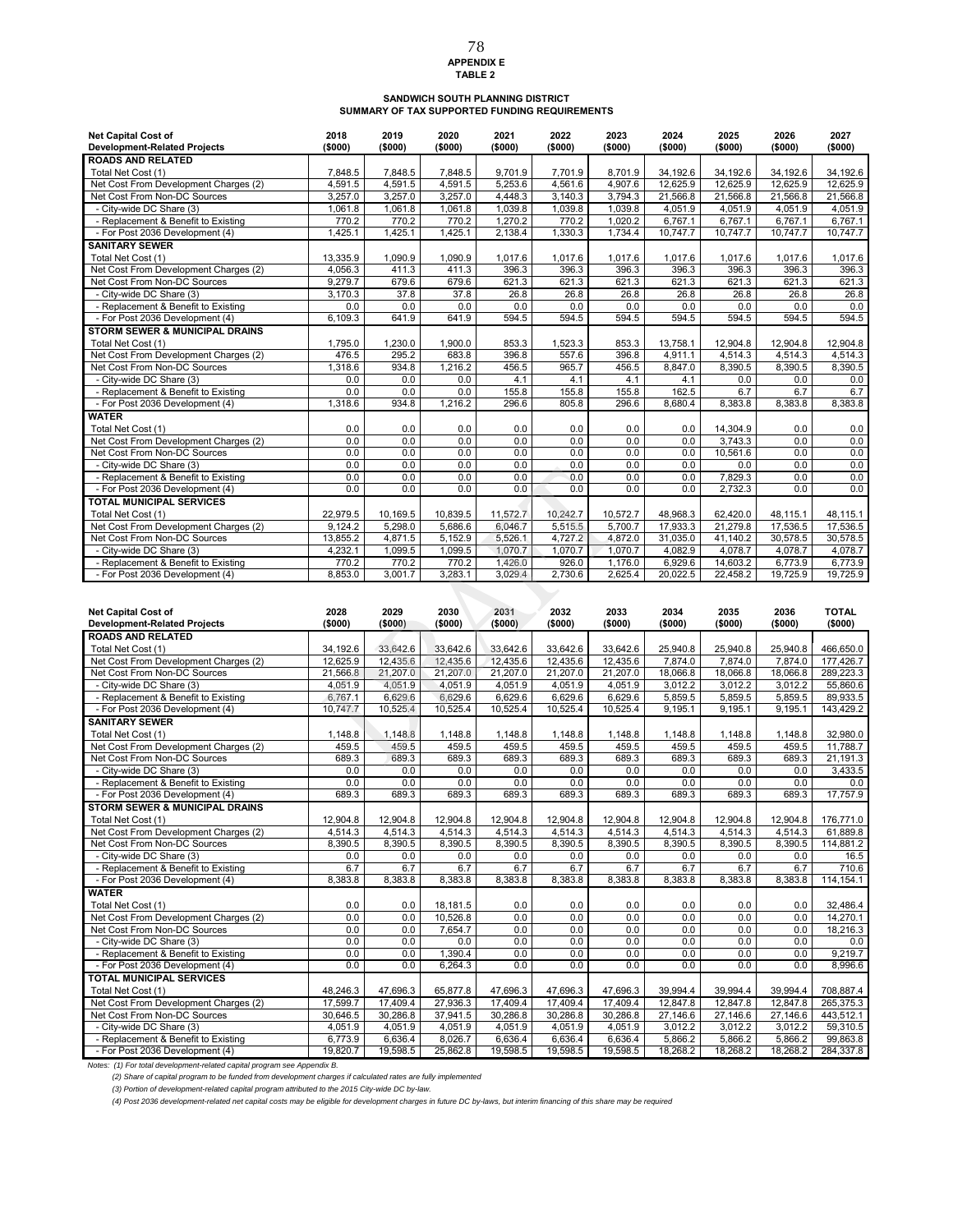## **APPENDIX D**

*ASSET MANAGEMENT PLAN*